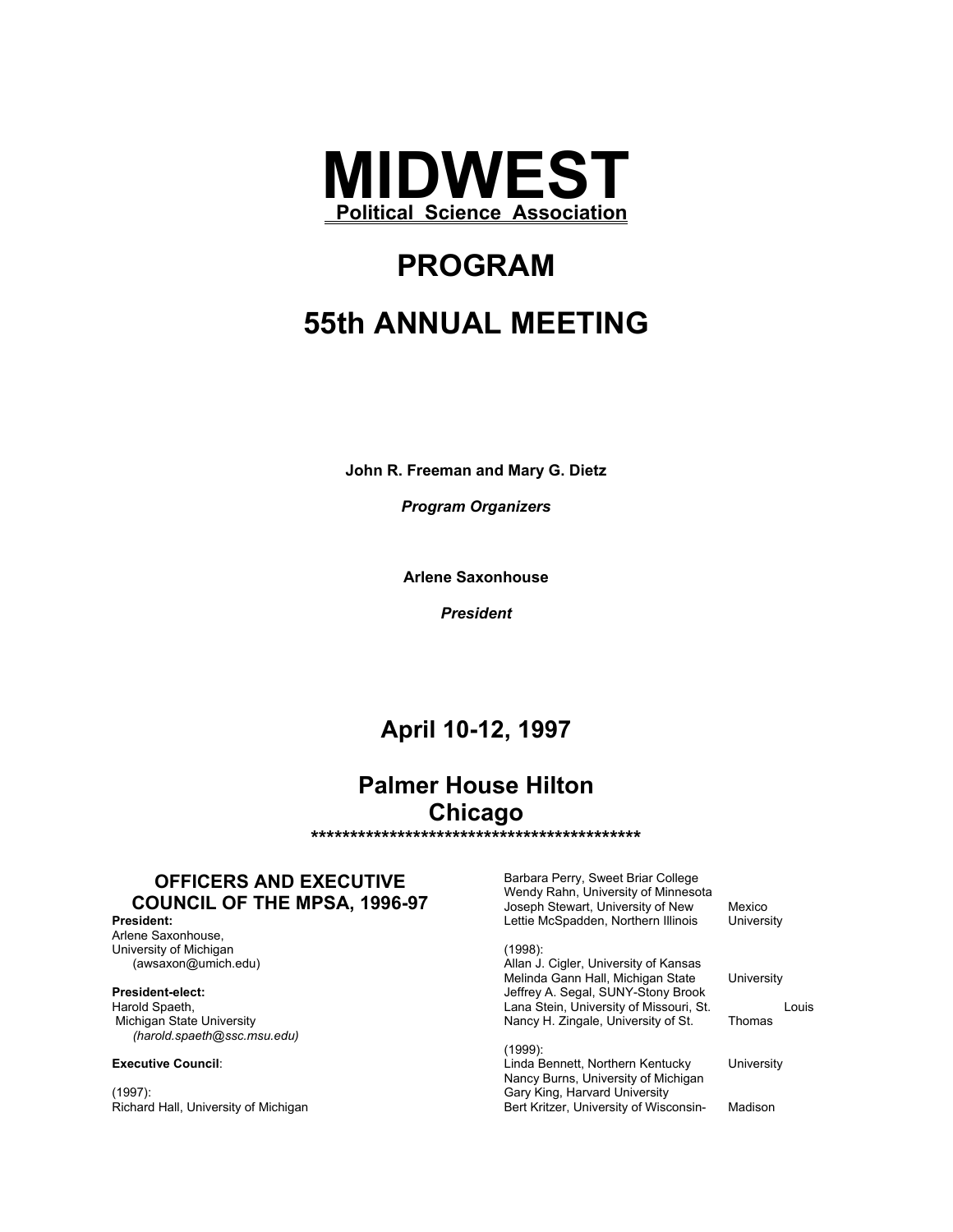### **Executive Director:**

John P. Pelissero, Loyola University Chicago *(jpeliss@luc.edu)*

#### **Vice Presidents:**

Gregory Caldeira, Ohio State University (1995-97) Paul Allen Beck, Ohio State University (1996-98)

#### **Treasurer and Associate Director:**

Timothy B. Krebs, Loyola University Chicago *(tkrebs@luc.edu)*

**Editor, AJPS:** Kenneth J. Meier, University of Wisconsin-Milwaukee (meier@csd.uwm.edu)

### **Program Co-Chairs, 1997:**

Mary Dietz, University of Minnesota John Freeman, University of Minnesota

### **Past President:**

James Stimson, University of Minnesota  $\overline{\phantom{a}}$  , and the set of the set of the set of the set of the set of the set of the set of the set of the set of the set of the set of the set of the set of the set of the set of the set of the set of the set of the s

#### **Administrative Assistant:**

Travis S. Cook, Loyola University Chicago *(tcook@luc.edu)*

Midwest Political Science Association Loyola University Chicago 6525 North Sheridan Road Chicago, IL 60626 800-782-1178 Fax: 773-508-3102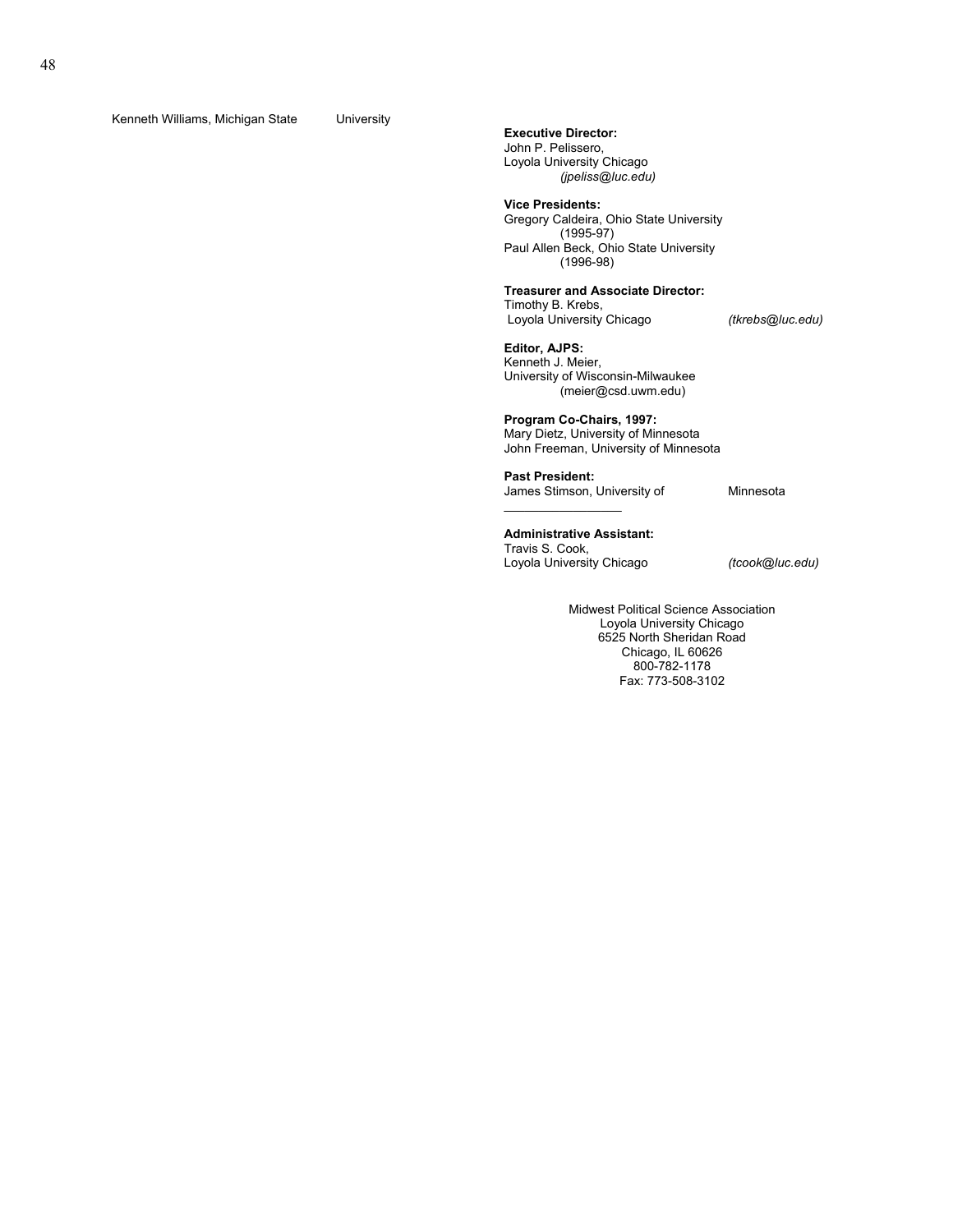# **TABLE OF CONTENTS**

Convention Information 4

- Election of Officers for 1997-98 8
- Best Paper Awards (1996) 9
- Best Paper Awards for 1997 10
- Poster Competition 12
- Nominations Committee 12
- Call for Papers (1998 Meeting) 13
- Chicago Guide 20
- Restaurant Guide 21
- Overview of Official Program 24
- Related Groups' Meetings & Receptions 25
- 1997 Program Committee 26
- Overview of Panels by Section 29
- Exhibitors and Booth Locations 45
- Daily Program Schedule 47
- Advertising. . . . . . . . . . . . . . . . . . . . . . . . . . . . . . . . . . . . . . . . . . . . . . . . . . . 135
- Index of Participants 170
- Floor Plans Back Pages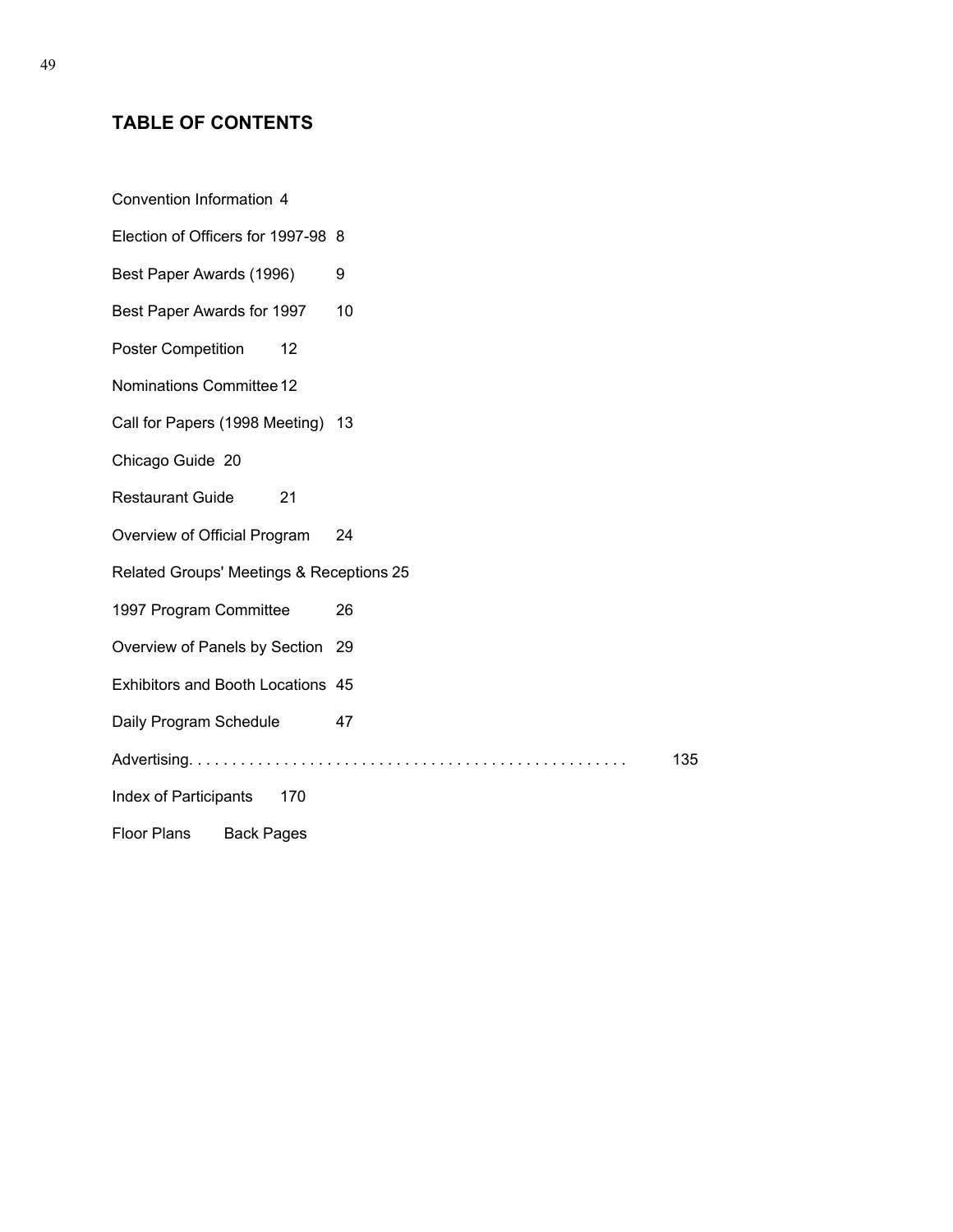# **CONVENTION INFORMATION**

## **Palmer House Hilton**

The Palmer House is one of the finest hotels in Chicago. Its many services include six restaurants, lounges, health club, indoor swimming pool, and retail shops. It is also located along State Street, one of many retail centers in Chicago. Palmer House personnel will be happy to assist in any way that they can to help insure that your stay here is a pleasant one. Maps of the Palmer House meeting locations can be found on the back pages of the program booklet. Handicap accessibility information is available from the meeting registration desk.

# **Convention Registration**

Everyone participating in the meetings is expected to register. The meeting registration center is found inside the entrance to the lower exhibit hall, two escalator flights up from the hotel lobby. Registration fees for the meeting: Members: \$30. Student or retired members: \$10. Nonmembers: \$55. Nonmember student or retired: \$17. Undergraduates: \$5. Membership in the association is \$30 per year (\$15 for students and retired) and includes a subscription to the *American Journal of Political Science*.

# **Exhibit Hall**

The central location for the convention is the Lower Exhibit Hall, which is located on the 3rd floor, two escalator rides up from the hotel lobby. Registration, paper sales, and exhibits will be located in the Exhibit Hall.

# **Panel Meeting Rooms**

Most of the panel sessions will be held on the 7th floor in the Burnham, Clark, Dearborn, LaSalle, Montrose, and Sandburg wings. A map of the 7th floor conference center can be found on the back pages of the program. We will also be using meeting space on the 3rd, 5th, and 6th floors. Maps of the 3rd, 5th, and 6th floors are found in the back of the program.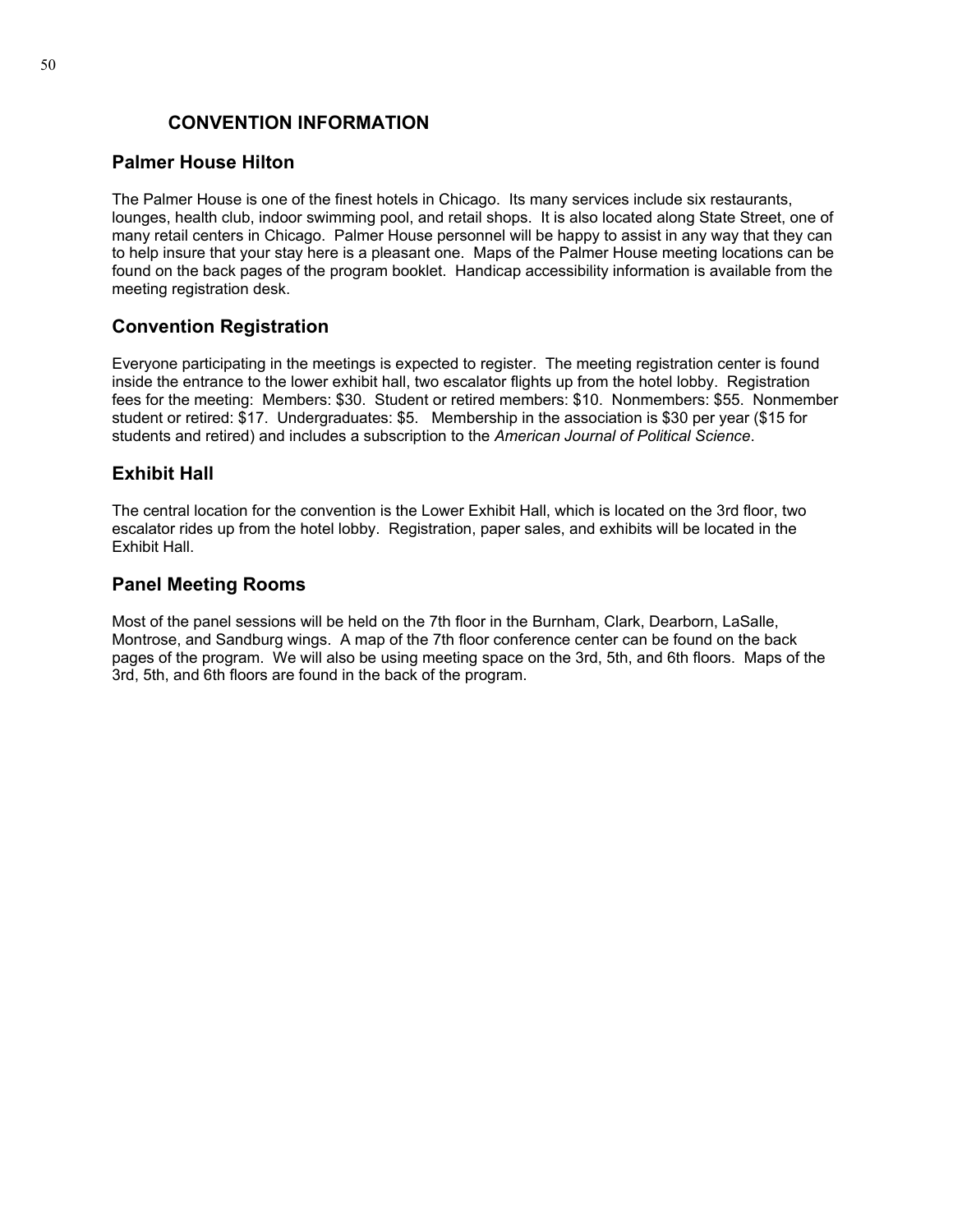# **Meeting Room Locations**

| 3rd Floor             | Exhibit Hall<br>Crystal Room          | Cresthill Room<br>Private Dining Rooms (PDR) 4-9 | Wabash Parlor |
|-----------------------|---------------------------------------|--------------------------------------------------|---------------|
| 4th Floor             | Red Lacquer Room                      |                                                  |               |
| 5th Floor             | Private Dining Rooms (PDR) 16, 17, 18 |                                                  |               |
| 6th Floor             | Parlors A-J                           |                                                  |               |
| 7th Floor<br>Montrose | Clark<br><b>Burnham</b><br>Sandburg   | Dearborn                                         | LaSalle       |

# **Poster Sessions**

Research posters will be displayed each day of the conference in the Crystal Room, on the 3rd floor, just a ½ flight up from the Exhibit Hall. Posters may be viewed from 8:30 to 5:15. Each session is 4 hours long. The authors will be present for the first two hours of their time slot to answer questions and distribute copies of their research findings. Everyone is encouraged to browse the poster sessions throughout the day. Authors may set up their poster displays beginning at 7:30 am and 12:30 pm. All necessary posting materials will be supplied. Authors must remove all poster materials at the conclusion of their session.

# **Paper Sales**

| Thursday       | Friday      | Saturday    |
|----------------|-------------|-------------|
| $9$ am $-5$ pm | 9 am - 5 pm | 9 am - 2 pm |

Papers will be sold in the Lower Exhibit Hall for \$ 1.00 each. Late papers may be brought directly to the paper sales area. Each author whose papers are delivered to the paper sales area will receive a coupon for a discount registration fee for the 1998 convention.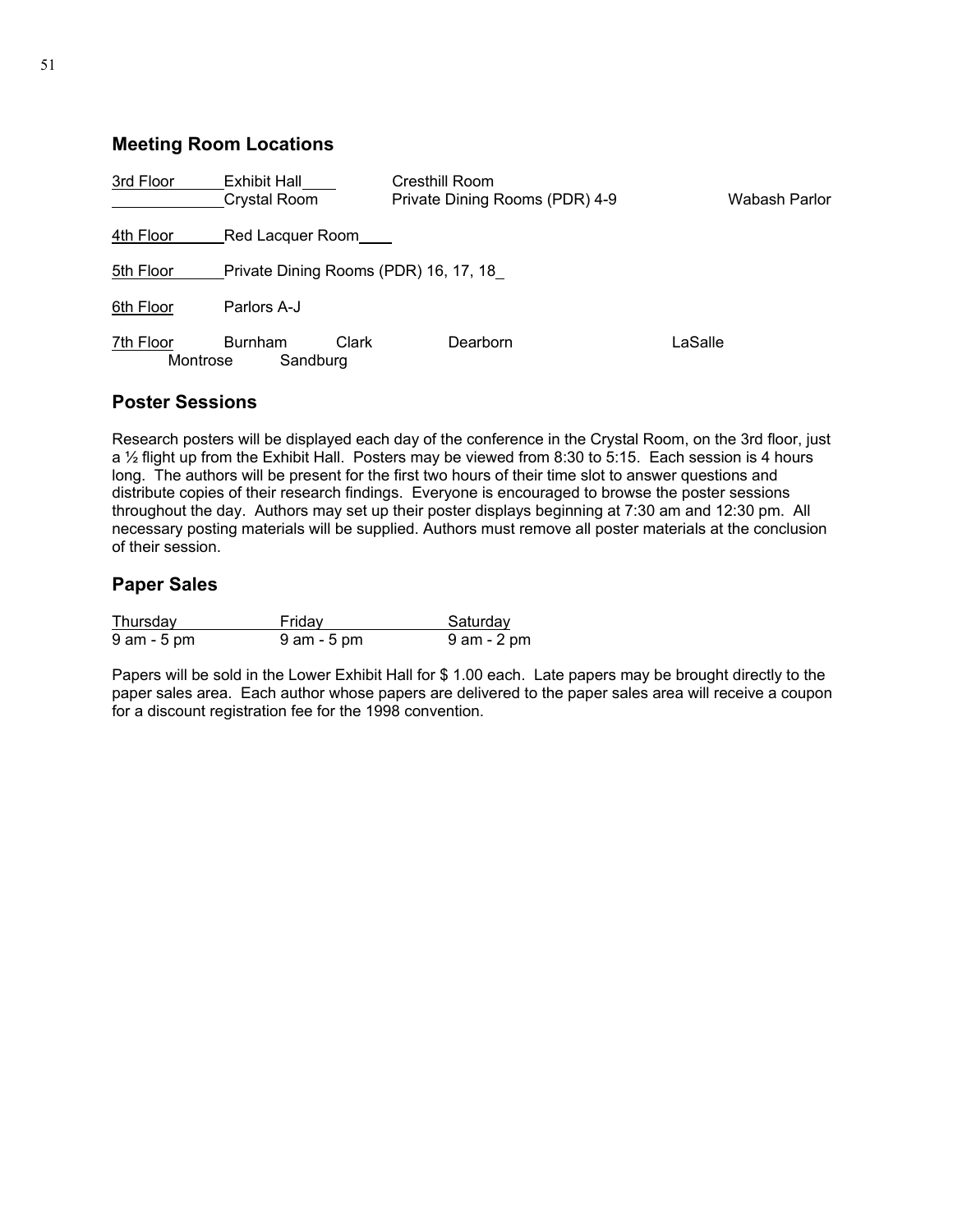# **Citation of MPSA Papers**

Association policy is that papers presented at the annual meeting are in the public domain and may not be restricted from citation or attribution.

# **About Unsold Papers and Paper Requests**

Authors may retrieve any unsold papers beginning at 12:00 noon on Saturday. All authors should check with Paper Sales on Saturday to pick up their Paper Request Forms that will contain the names and addresses of individuals who would like to receive a copy of a paper that is sold out or unavailable. After the Exhibit Hall closes at 2 pm on Saturday, Paper Request Forms will be available from the MPSA office.

# **Placement Center**

The placement center is located in the Mezzanine area, one escalator ride up from the hotel lobby. Candidates should pay the nominal \$5.00 registration fee at the meeting registration desk and then check in with the receptionist at the placement center. Schools that wish to interview should register with the receptionist. Candidates and schools will be assigned message boxes. Placement center hours of operation:

| Thursday | Fridav | Saturday |
|----------|--------|----------|
|          |        |          |

11 am - 5 pm 9 am - 5 pm 9 am - 12 pm

# **Ground Transportation and Parking**

Continental Air Transport runs a bus service from the Palmer House to O'Hare and Midway airports. Inquire at the hotel to receive details about this service.

The CTA "El" train runs to O'Hare Airport, Terminal 4, and Midway Airport. The fare is \$1.50.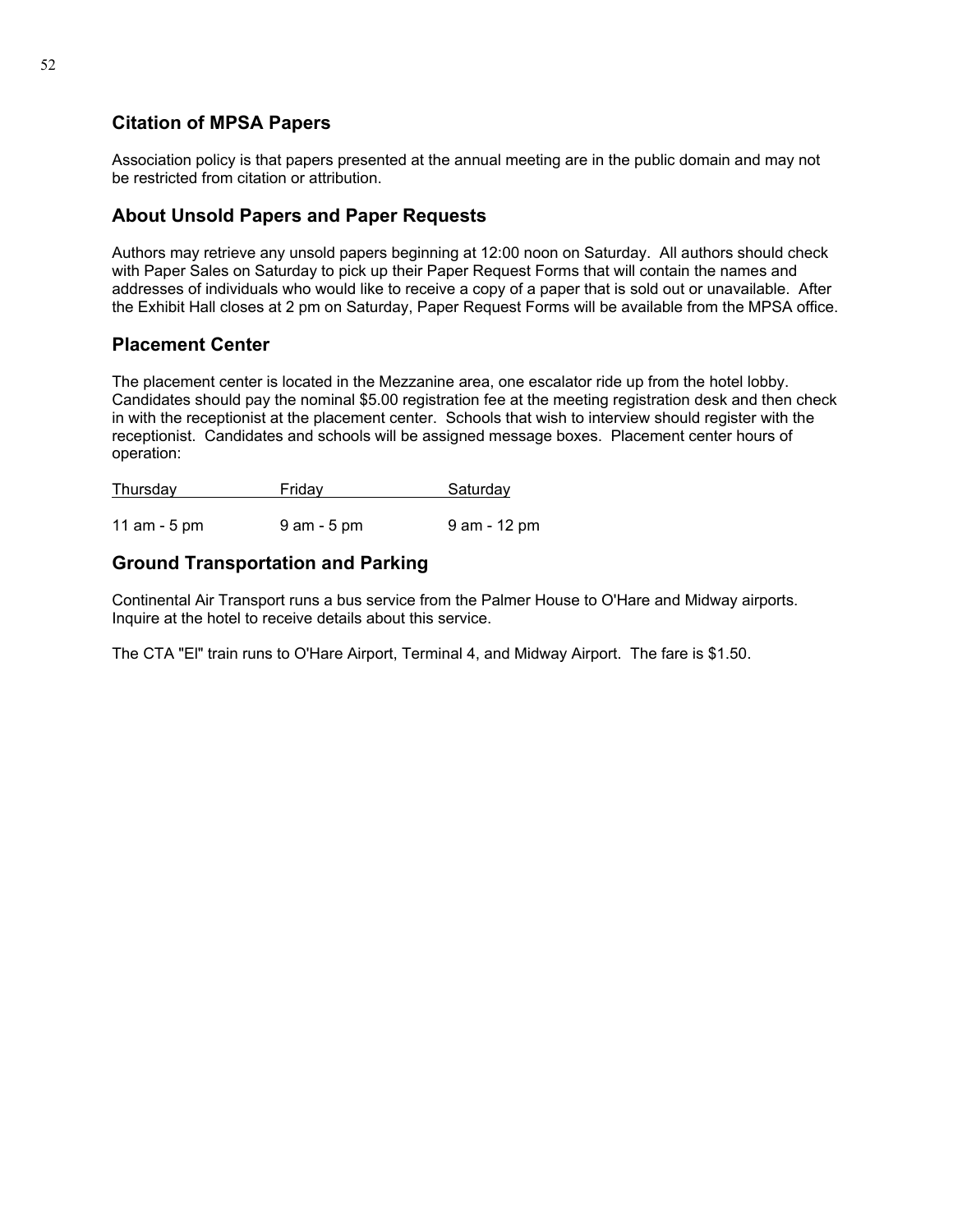If you drive to the hotel, parking is available in the Grant Park or Monroe Street garages, located in between Michigan Avenue and Lake Shore Drive. Palmer House guests can obtain "discount" parking at 55 E. Monroe, just east of the hotel. Have your parking receipt validated at hotel registration. Valet parking is available to hotel guests, also.

# **Plan to attend the 56th Annual Meeting**

# **April 23-25, 1998 Palmer House Hilton Chicago**

**Program Organizer:** 

**Lee Epstein** 

**Washington University St. Louis (for program details see page 13)**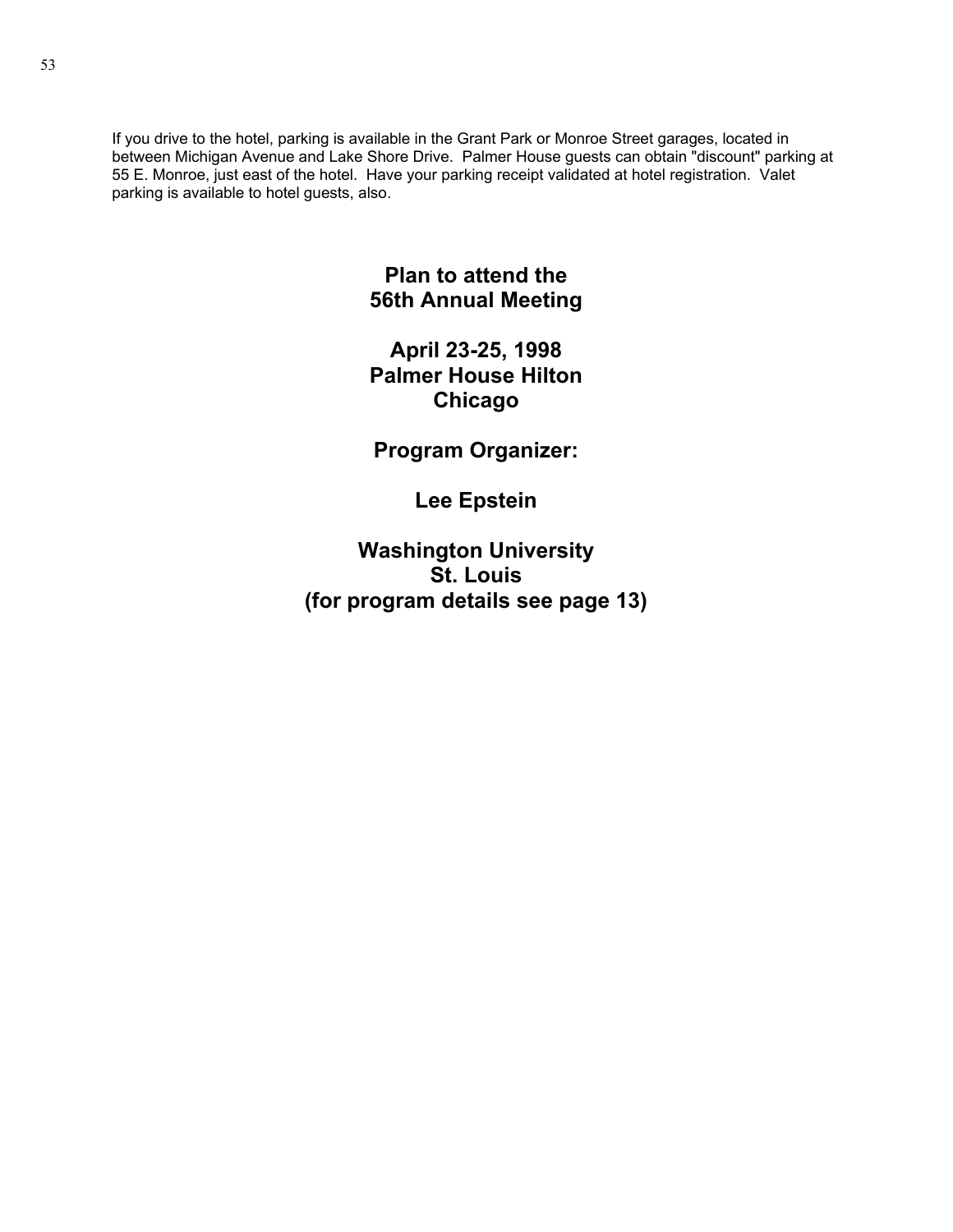# **ELECTION OF OFFICERS**

The Nominating Committee, chaired by **Gregory Caldeira** (Ohio State University), including **Michael Zuckert** (Carleton College), **John Kingdon** (University of Michigan), **Susan Hansen** (University of Pittsburgh), and **Dianne Pinderhughes** (University of Illinois, Urbana) will submit the following slate of officers and executive council members to the membership for approval at the annual business meeting on Friday, April 11, 1997, in the Red Lacquer Room.

| President-elect:                           | James L. Gibson, University of Houston                                                                                          |
|--------------------------------------------|---------------------------------------------------------------------------------------------------------------------------------|
| Vice-President (1997-99):                  | <b>Virginia Gray, University of Minnesota</b>                                                                                   |
| Council Members (1997-2000):<br>University | <b>Michael Dawson, University of Chicago</b><br>Joanna Scott, Eastern Michigan                                                  |
| Cincinnati                                 | <b>Barbara Burrell, University of Wisconsin</b><br><b>Michael Margolis, University of</b><br>Steven E. Schier, Carleton College |

| <b>BEST PAPER</b>                              |                                                                 | <b>AWARDS</b>                                                                            |
|------------------------------------------------|-----------------------------------------------------------------|------------------------------------------------------------------------------------------|
| Friday, April 11,                              | The election of officers and<br><b>Annual Business Meeting</b>  | $5:30$ pm                                                                                |
| <b>Red Lacquer</b>                             | will be held on                                                 | Room                                                                                     |
| <b>PI SIGMA ALPHA</b><br>for best paper, 1996  | Friday, April 11, 1997<br>at 5:30 pm<br>in the Red Lacquer Room | <b>AWARD</b>                                                                             |
| Recipient: James E.<br><b>State University</b> | on the 4th floor.<br>President's Reception to Follow.           | Campbell, Louisiana                                                                      |
| Paper:                                         |                                                                 | "The<br><b>Presidential Pulse and</b><br>the 1994 Midterm<br>Congressional<br>Elections" |

Committee: **David** 

**William Zimmerman**, and **Joel Aberbach**

#### **THE WESTVIEW PRESS AWARD**

**Mayhew** (chair),

 *for best paper written by a graduate student, 1996*

Recipient: **Claudine Gay**, The Brookings Institution

Paper: "Race and Political Context: The Impact of Black Congressional Representation on the Voting Behavior of White and Black Constituents"

Committee: **Albert Cover** (chair), **Cary Coglianese**, and **Judith Kullberg**

#### **SOPHONISBA BRECKINRIDGE AWARD**

 *for best paper written about women and politics, 1996*

Recipient: **Cindy Simon Rosenthal**, University of Oklahoma

Paper: "A View of their Own: Women's Committee Experiences as a Lens on State Legislatures"

Committee: MPSA Committee on the Status of Women: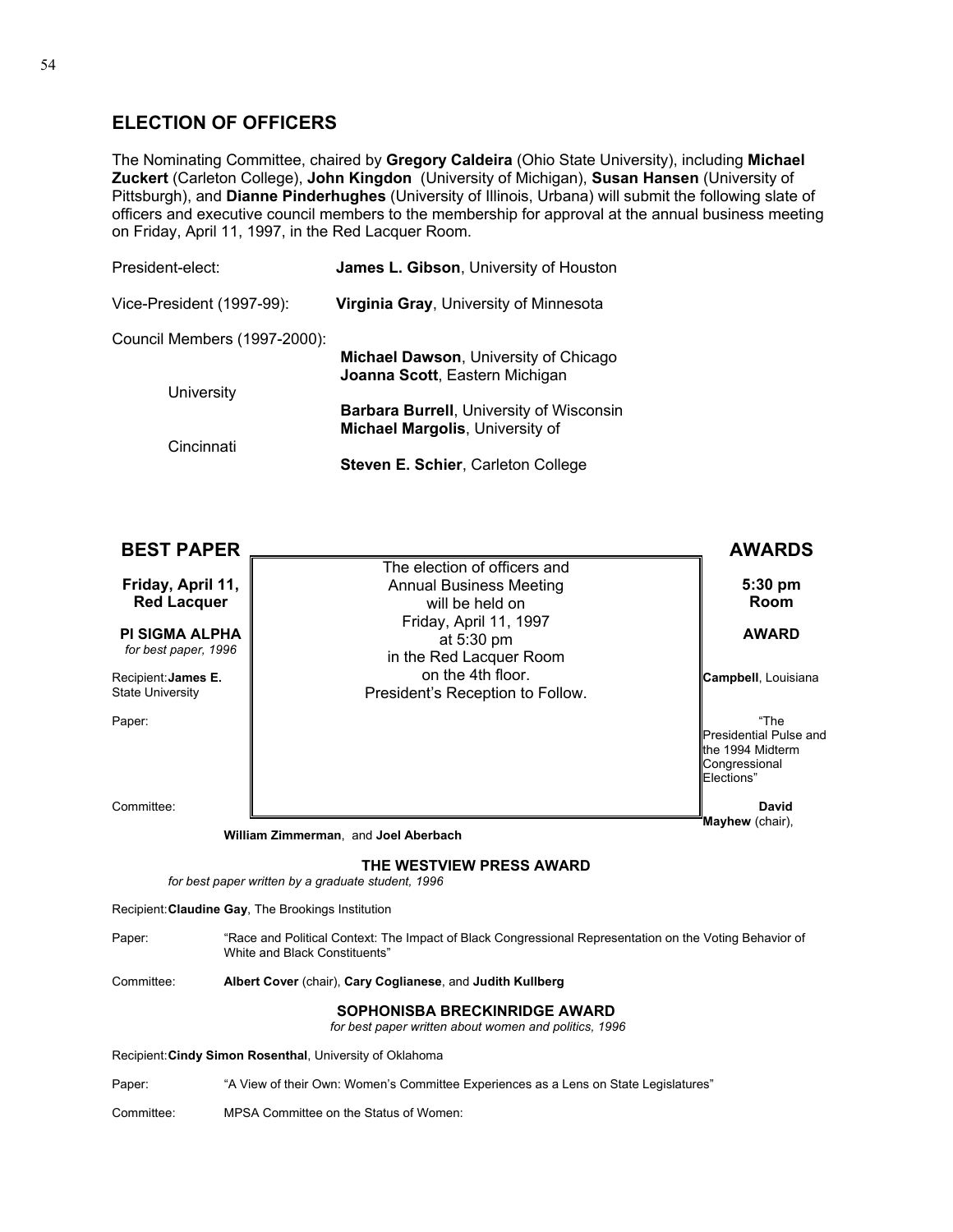### **Joanne Brzinski**

### **ROBERT H. DURR AWARD**

 *for best paper applying quantitative methods to a substantive problem, 1996*

Recipient: **Eric Helland**, Ball State University

Paper: "The Political Economy of NPDES Inspections"

Committee: **Keith Krehbiel** (chair), **Nancy Burns, Laura Stoker**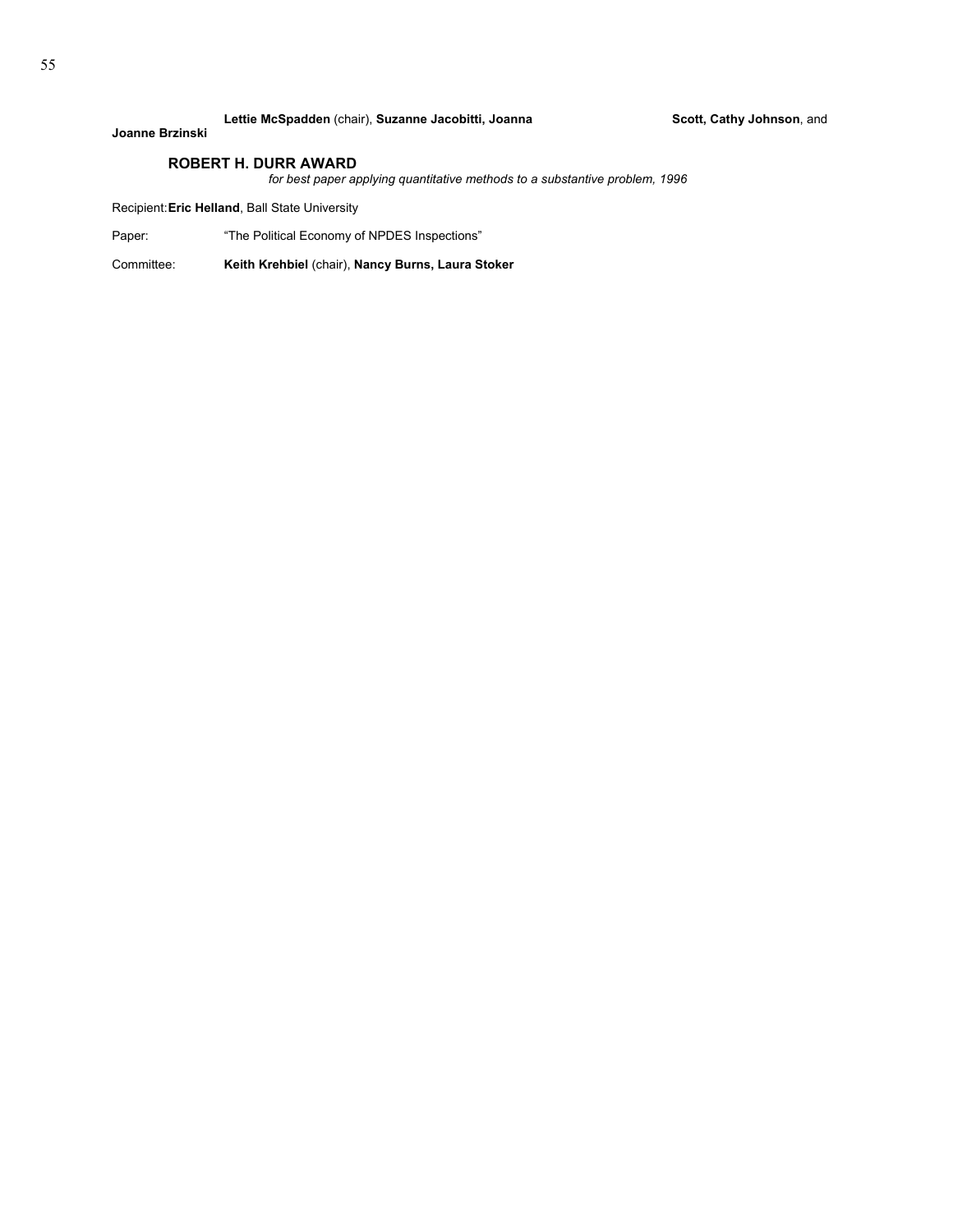### **1997 PAPER AWARDS PANEL CHAIRS and SECTION HEADS**

Panel Chairs and Section Heads may nominate papers delivered at the 1997 meeting for one of four awards that are given for outstanding papers. We strongly encourage all panel chairs and section heads to participate in the nominating process. To nominate a paper(s) for consideration, panel chairs and section heads should do the following:

 Obtain three copies of the paper from the author(s) and forward to the Award Committee Chair(s) by July 1, 1997. (It is recommended that you do this immediately after the meeting so that the paper is not inadvertently forgotten.) Committee decisions will be made by December 1, 1997 and sent to MPSA President Harold Spaeth.

### **AWARDS and COMMITTEES**

### **PI SIGMA ALPHA AWARD**

*A \$250 award for the best paper delivered at the convention.*

Committee: **Micheal Giles (CHAIR)** Department of Political Science Emory University Atlanta, GA 30322 (404) 727-6565 e-mail: polsmg@emory.edu **Barry Ames**, University of Pittsburgh **Jan Leighley**, Texas A&M University

### **WESTVIEW PRESS AWARD**

*A \$100 award for the best paper delivered by a graduate student.* 

Committee: **Jack Knight (CHAIR)**  Department of Political Science Washington University One Brookings Drive Saint Louis, MO 63130 (314) 935-4343 e-mail: knight@wuecon.wustl.edu  **Mark Hurwitz**, Michigan State University **Richard Timpone**, SUNY - Stony Brook

### **SOPHONISBA BRECKINRIDGE AWARD**

*A \$100 award for the best paper written about women and politics.* 

Committee: MPSA Committee on the Status of Women **Virginia Sapiro (CHAIR)** Department of Political Science University of Wisconsin, Madison 1050 Bascom Hall Madison, WI 53706 (608) 263-2414 e-mail: sapiro@polisci.wisc.edu **Valerie Hoekstra**, SUNY - Stony Brook **Anne Hopkins,** University of Minnesota **Lana Stein**, University of Missouri - St. Louis **Diana Owen**, Georgetown University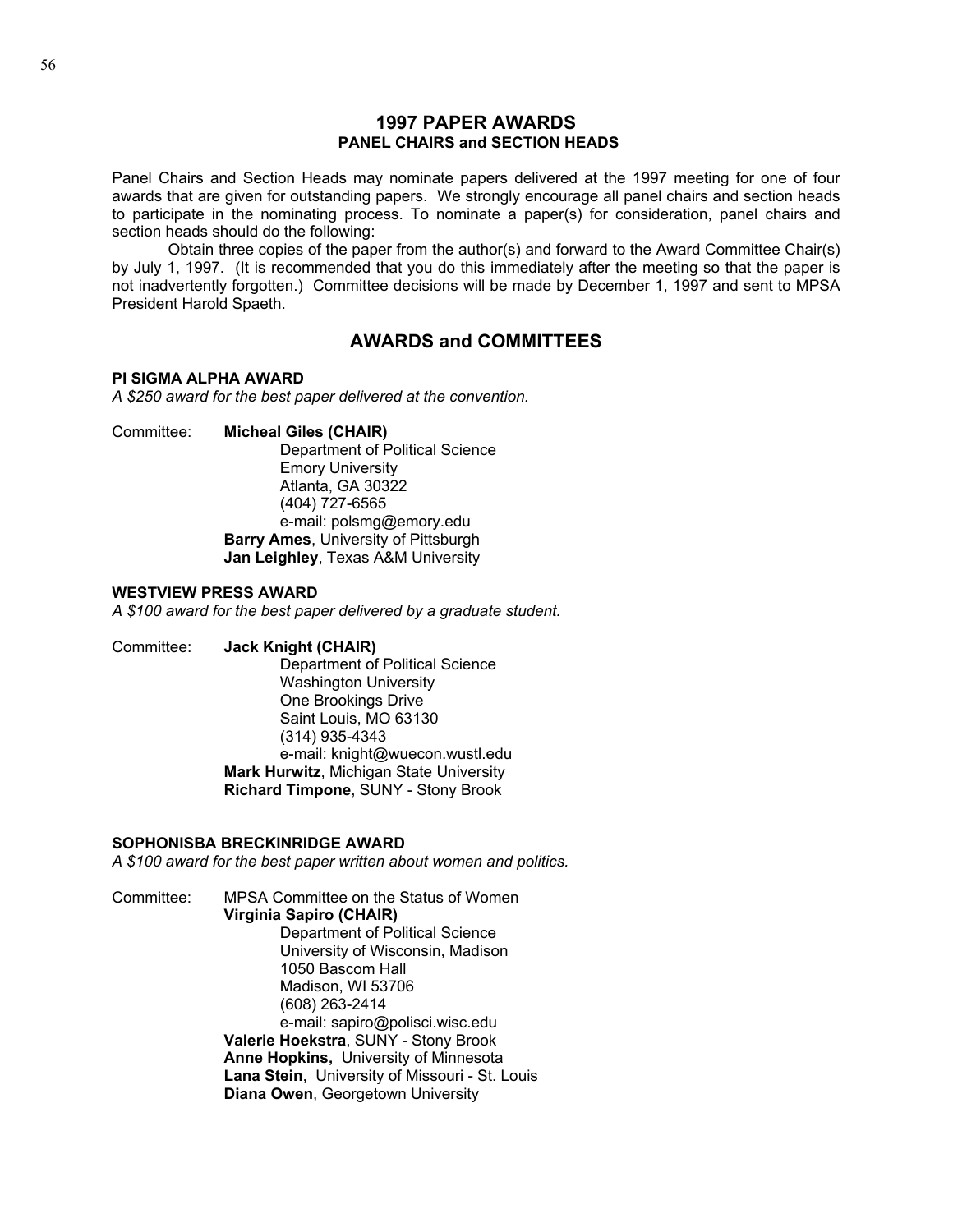### **ROBERT H. DURR AWARD**

*A \$100 award for the best paper applying quantitative methods to a substantive problem in political science.* 

Committee: **Janet Box-Steffensmeier (CHAIR)** Department of Political Science The Ohio State University 2140 Derby Hall 154 N. Oval Mall Columbus, OH 43210 (614) 292-9642 e-mail: jboxstef@magnus.acs.ohio-state.edu **Jim Stimson**, University of Minnesota **Timothy Hagle**, University of Iowa

*The Robert H. Durr Award was established in 1996 to honor Bob Durr, Washington University-St. Louis, who died of cancer at the age of 32. Bob was a true Midwesterner who received his B.A. and M.A. at Kent State and his Ph.D. at Iowa. In a short career he made extraordinary contributions to the fields of mass behavior and political methodology, and his students knew him to be a gifted instructor. Donations*  for the Durr Award fund can be made at the registration counter or may be sent to the MPSA Endowment *Fund at the Midwest office. Thank you.*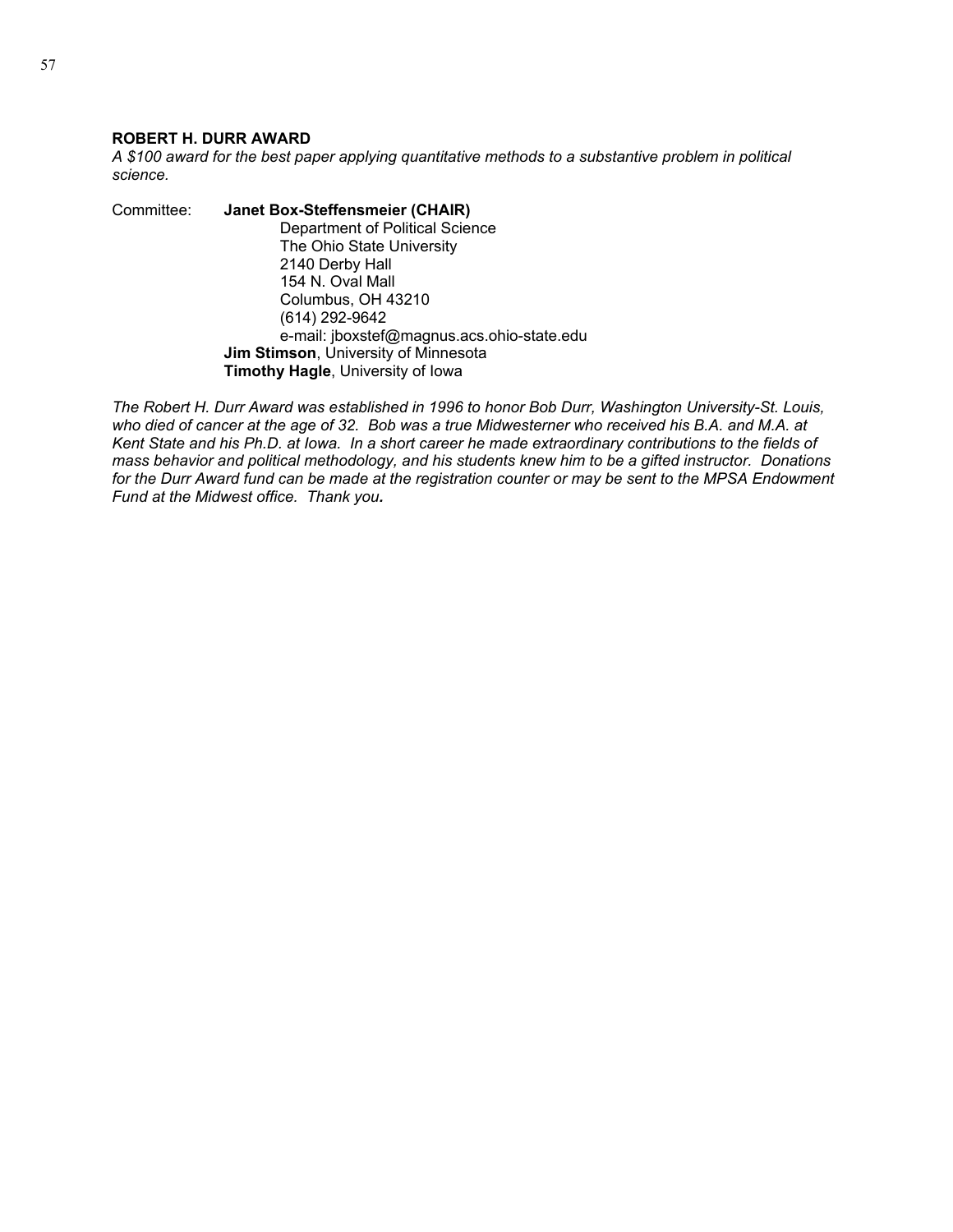# **POSTER COMPETITION**

The *American Journal of Political Science* would like to announce a poster competition for the best posters presented at the 1997 Annual Meeting of the Midwest Political Science Association. A committee will evaluate the posters presented based on their contribution to scholarship. Authors of nominated posters will be invited to submit a 750 word synopsis along with no more than one table to the AJPS. A subcommittee of the AJPS editorial board will then referee these submissions and select five to be published in the *American Journal of Political Science* in a special section.

Best Poster Selection Committee:

**Christopher Anderson**, Rice and Northwestern Universities **Darren Davis,** Michigan State University **Lael Kaiser**, University of Missouri-Columbia **Kevin Smith**, University of Nebraska-Lincoln **Guy Written**, Texas A&M University

# **NOMINATIONS COMMITTEE**

President-elect Harold Spaeth has appointed the following persons to the Nominations Committee. Please send all nominations for president, vice-president, and executive council (term 1998-2001) to:

### **Susan B. Hansen (CHAIR)**

 Department of Political Science University of Pittsburgh 4201 Forbes Quad Pittsburgh, PA 15260 (412) 648-7272 e-mail: sbhansen@ vms.cis.pitt.edu

 **Darren Davis**, Michigan State University **Michael Gant**, University of Tennessee, Knoxville **Carol Mershon**,

### University of Virginia

**Jeff Segal**, SUNY-Stony Brook

### **CALL FOR PAPERS**

Midwest Political Science Association 56th Annual Meeting, April 23-25, 1998 Palmer House Hilton, Chicago

### **DEADLINE: September 15, 1997**

### **Instructions for Submitting Proposals**:

Proposals should be submitted using the standard form, "Participation Proposal", that appears on the next page. Proposals should be sent directly to section heads listed below. Do not send the same proposal to more than two section heads. Please inform each section head if you have submitted your proposal to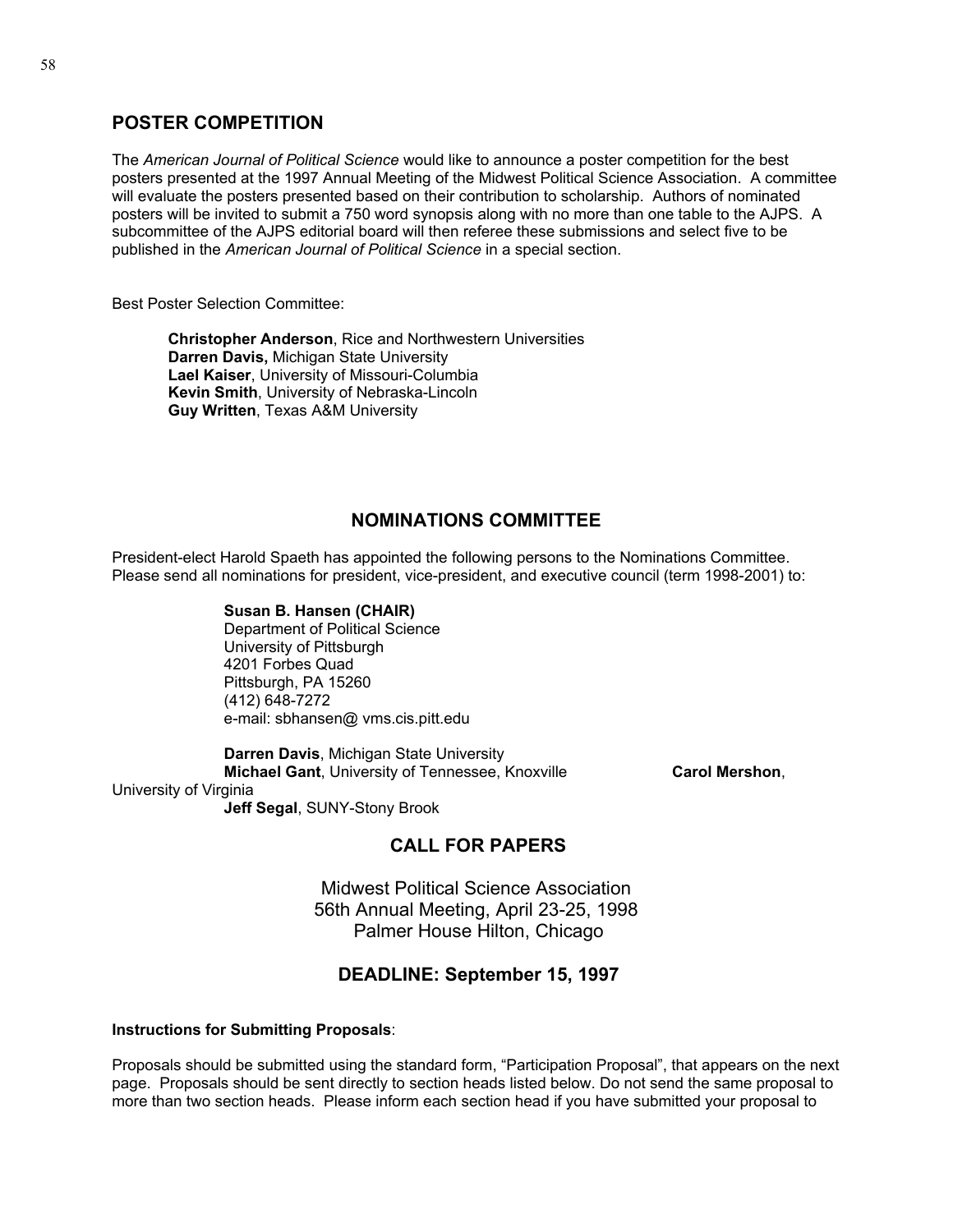more than one section.

Include the following:

 Name of Author(s), Address Phone Number, Fax Number, E-mail Institutional Affiliation Title of Proposed Paper or Poster Abstract of proposed paper or poster

If you are offering to serve as a panel chair or discussant, please indicate your fields of expertise and provide a statement of your interests. Individuals may participate on no more than two panels. Participants may give one paper presentation and have one other panel role (as chair, discussant, co-author). Individuals with proposals that do not fit into one of the sections listed below, and groups not affiliated with the MPSA that wish to sponsor panels, should contact the general program chair.

The program committee will also organize a series of Poster Sessions by subject area. If you are interested in participating in a poster session or would like additional information about the nature of a poster session, contact the section heads.

*The Midwest Political Science Association reserves the right to accept or reject any proposal received from an individual or individuals desiring to participate in the meeting.*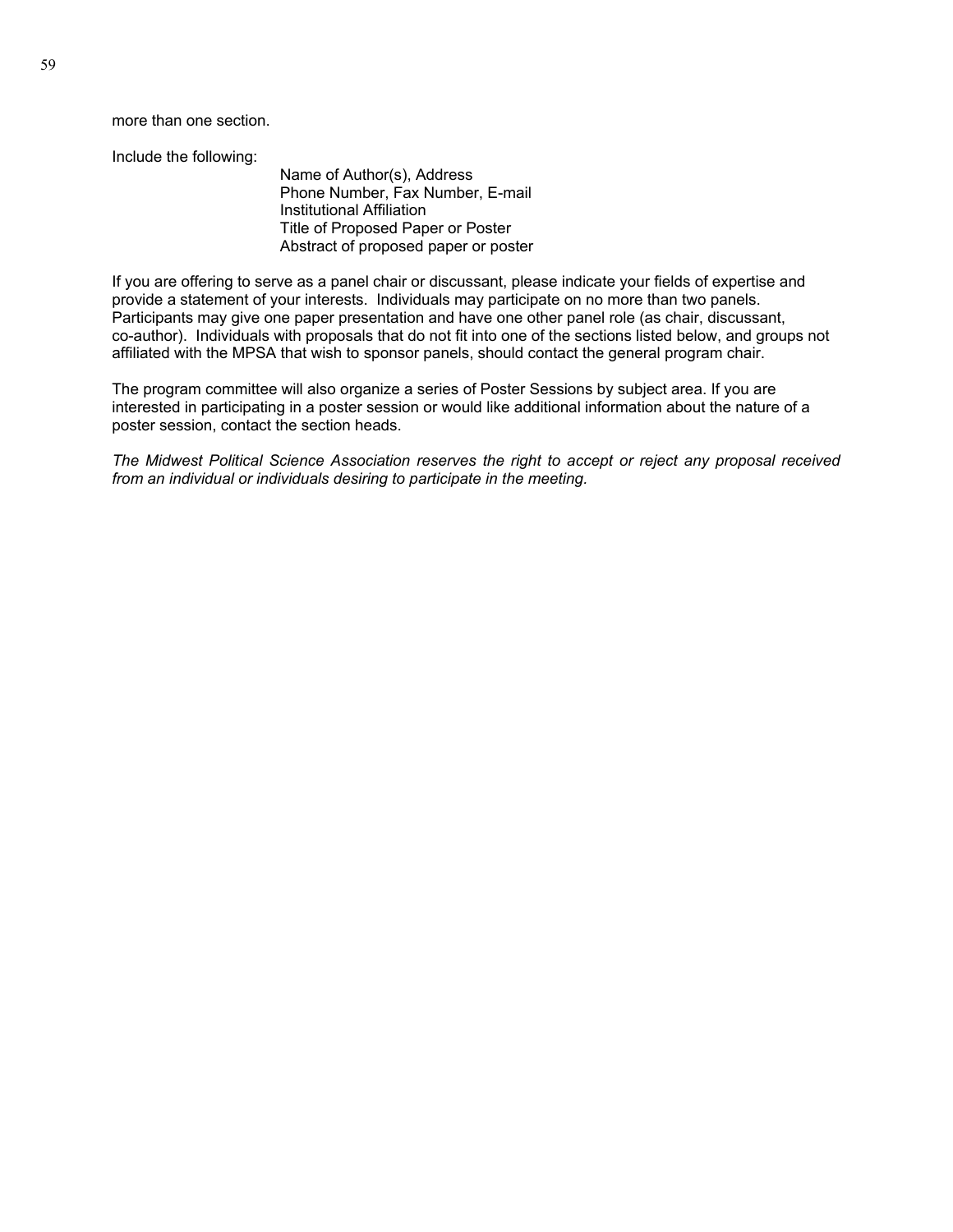# **Participation Proposal**

1998 Annual Meeting of the Midwest Political Science Association

1. I propose to:

- $\Box$  serve as a panel chair or discussant (please attach a statement of your interests)
- $\Box$  present a paper (please attach the title and an abstract)
- $\Box$  present a poster (please attach the title and an abstract)
- $\Box$  organize a roundtable/panel (please attach the panel, including names of participants)

2. Name:\_\_\_\_\_\_\_\_\_\_\_\_\_\_\_\_\_\_\_\_\_\_\_\_\_\_\_\_\_\_\_\_\_\_\_\_\_\_\_\_\_\_\_\_\_\_\_\_\_\_\_ Address:

| Work Phone: | Home Phone: |  |
|-------------|-------------|--|
| Fax:        | Email:      |  |

\_\_\_\_\_\_\_\_\_\_\_\_\_\_\_\_\_\_\_\_\_\_\_\_\_\_\_\_\_\_\_\_\_\_\_\_\_\_\_\_\_\_\_\_\_\_\_\_\_\_\_\_\_\_\_\_\_\_\_

3. Present Institutional Affiliation: \_\_\_\_\_\_\_\_\_\_\_\_\_\_\_\_\_\_\_\_\_\_\_\_\_\_\_\_\_\_\_\_\_\_\_\_\_\_\_\_\_\_\_\_\_\_\_\_\_\_\_\_\_\_\_\_\_\_\_

4. Program Committee Section(s) to which you are submitting. You are limited to two:

 (1) \_\_\_\_\_\_\_\_\_\_\_\_\_\_\_\_\_\_\_\_\_\_\_\_\_\_\_\_\_\_\_\_\_\_\_\_\_\_\_\_  $(2)$ 

- 5. Ph.D. Degree Received in 19\_\_\_\_\_
- 6. Audiovisual Equipment Needed:
- 7. Poster Presentation:

Check here if you would be willing to present a poster in lieu of a paper  $\Box$ 

Please fax or mail a copy of this form and your proposal to the chair(s) of the relevant section(s).

| . | .<br>.      | .<br>.                     |  |
|---|-------------|----------------------------|--|
|   | .<br>.<br>. | .<br>.<br>.<br>.<br>.<br>. |  |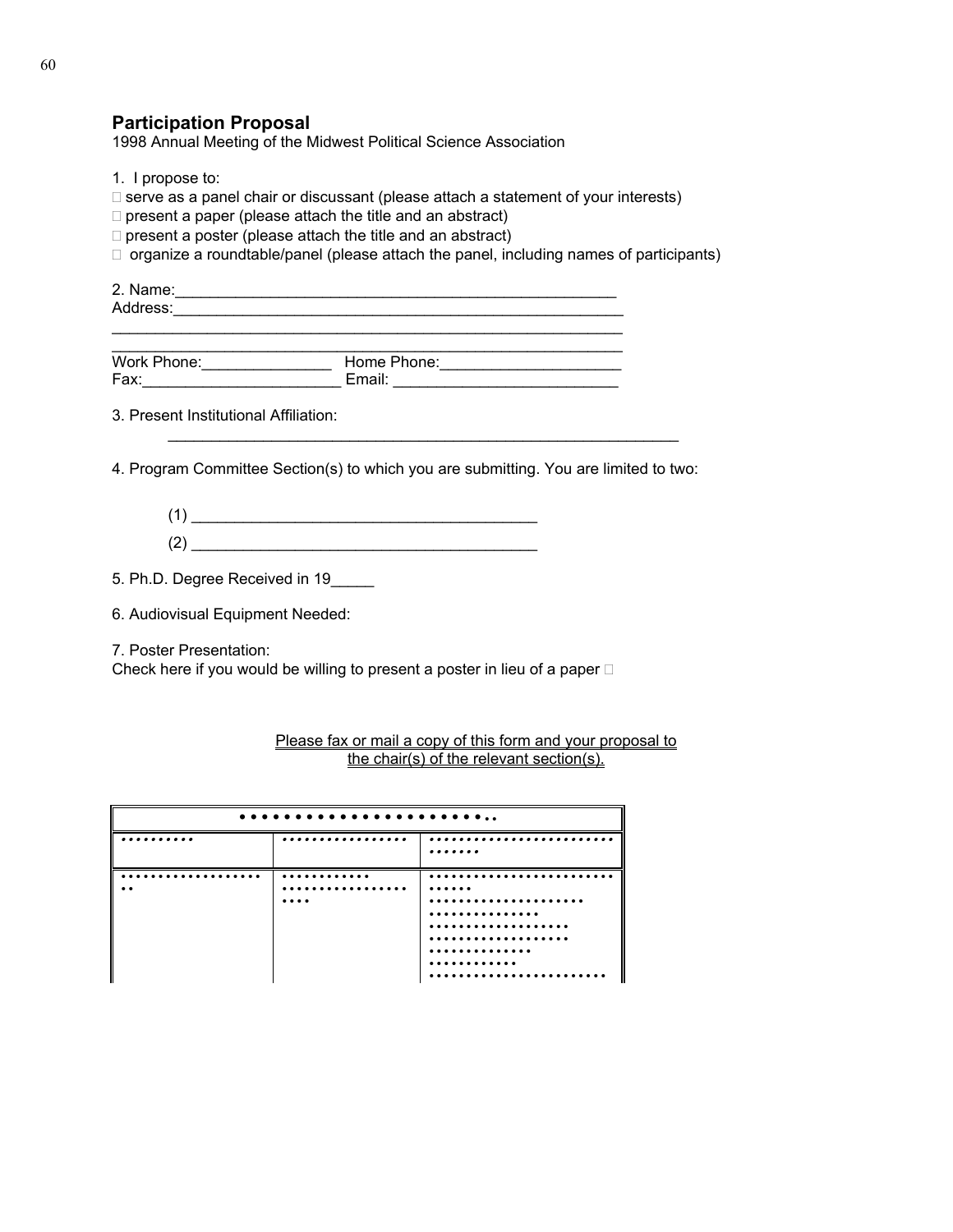| . | .                                  |                |
|---|------------------------------------|----------------|
| . | $\bullet$ $\bullet$ $\bullet$<br>. |                |
|   |                                    |                |
|   |                                    |                |
|   |                                    |                |
|   |                                    |                |
|   |                                    |                |
|   |                                    |                |
|   |                                    |                |
|   |                                    |                |
|   |                                    |                |
|   |                                    | .              |
|   |                                    | .              |
| . | .                                  |                |
|   |                                    |                |
| . |                                    | $\cdots$       |
|   |                                    |                |
|   |                                    |                |
|   |                                    |                |
|   |                                    |                |
|   |                                    |                |
|   |                                    | .              |
|   |                                    | .              |
|   |                                    | .              |
|   |                                    | . <b>.</b>     |
|   |                                    | $\cdots\cdots$ |
|   |                                    |                |
|   |                                    |                |
|   |                                    |                |
| . |                                    | .              |
|   |                                    |                |
|   |                                    | .              |
|   |                                    | .              |
|   |                                    | .              |
| . | .                                  |                |
|   |                                    |                |
|   | .                                  |                |
|   | .                                  |                |
|   |                                    |                |
|   |                                    | .              |
|   |                                    |                |
|   |                                    |                |
|   |                                    | .              |
|   |                                    | .              |
|   |                                    |                |
|   |                                    | .              |
|   |                                    | .              |
|   |                                    |                |
| . | $\cdots$                           | .              |
|   | .                                  | .              |
|   |                                    |                |
|   |                                    | .              |
|   |                                    | .              |
|   |                                    |                |
|   |                                    | .              |
|   |                                    | .              |
|   |                                    |                |
|   |                                    | .              |
|   |                                    |                |
| . | .<br>$\cdots$                      |                |
|   |                                    | .              |
| . | $\ddot{\phantom{a}}$               |                |
|   |                                    |                |
|   |                                    |                |
|   |                                    | .              |
|   |                                    |                |
| . | .                                  |                |
| . | .                                  |                |
|   |                                    | .              |
|   |                                    |                |
|   |                                    |                |
|   |                                    | .              |
|   |                                    | .              |
|   |                                    |                |
| . | .                                  |                |
|   |                                    |                |
|   |                                    |                |
|   |                                    | .              |
|   |                                    |                |
|   |                                    | .              |
|   |                                    | .              |
|   |                                    | .              |
|   |                                    | .              |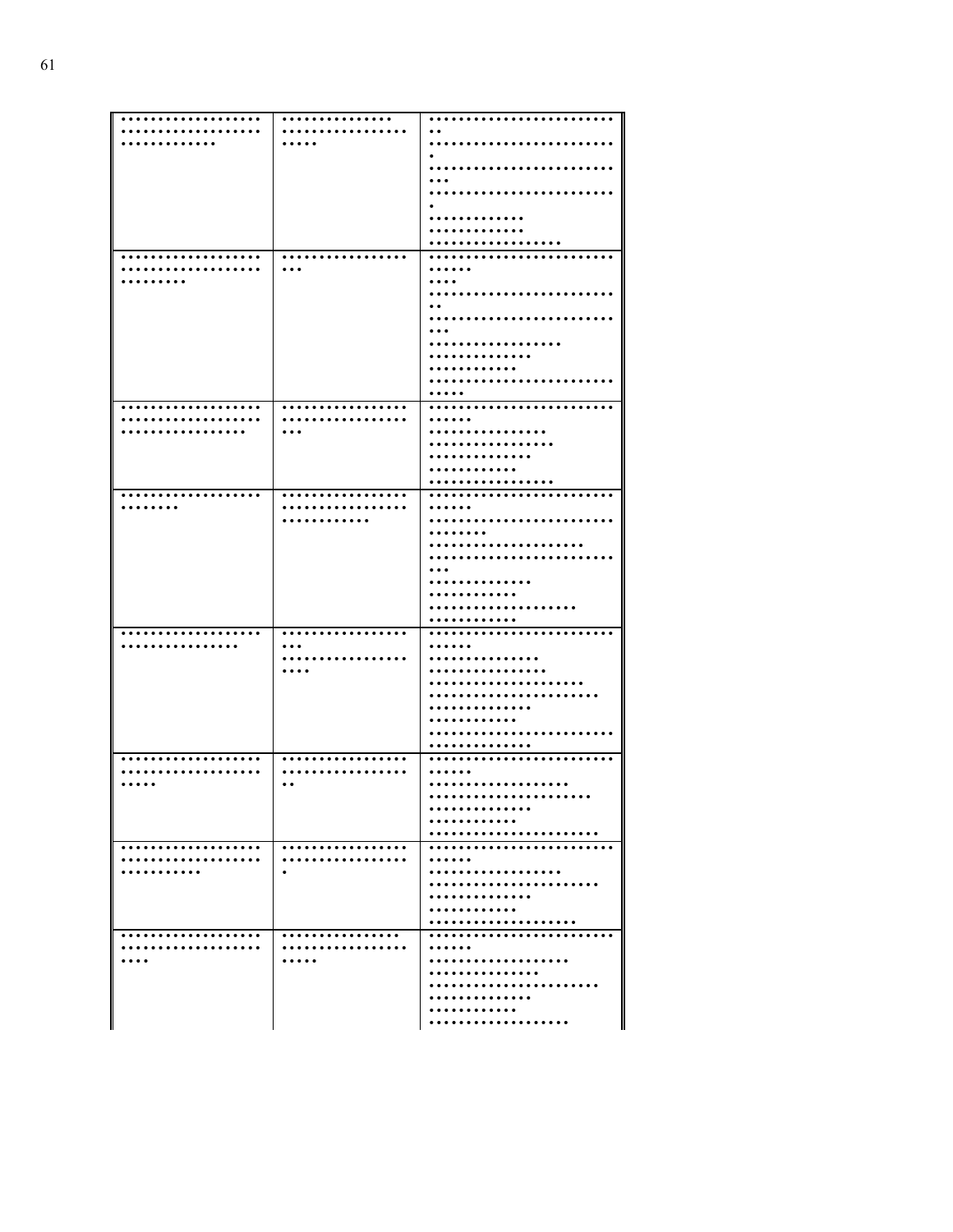|                |                  | .                                 |
|----------------|------------------|-----------------------------------|
|                |                  | .                                 |
|                |                  | .                                 |
|                |                  | .                                 |
|                |                  | .                                 |
|                |                  | .                                 |
|                |                  |                                   |
|                | $\cdots$         |                                   |
|                |                  |                                   |
|                |                  | .                                 |
|                |                  | .                                 |
|                |                  |                                   |
|                |                  | .                                 |
|                |                  | .                                 |
|                |                  |                                   |
| .              | .                |                                   |
|                |                  |                                   |
|                |                  |                                   |
|                |                  | .                                 |
|                |                  |                                   |
|                |                  | .                                 |
|                |                  |                                   |
| .              | .                |                                   |
|                |                  |                                   |
|                |                  | .                                 |
|                |                  | .                                 |
|                |                  | .                                 |
|                |                  | .                                 |
|                |                  | .                                 |
|                |                  | .                                 |
|                |                  |                                   |
| $\bullet$<br>. | .                | .                                 |
|                |                  |                                   |
|                | $\cdot$ $\cdot$  |                                   |
|                |                  | .<br>.                            |
|                |                  |                                   |
|                |                  | .                                 |
|                |                  | .                                 |
|                |                  | .                                 |
|                |                  | .<br>.                            |
|                |                  |                                   |
|                |                  | .                                 |
|                |                  |                                   |
|                | .                | .                                 |
|                |                  |                                   |
|                |                  | .                                 |
|                |                  |                                   |
|                |                  | .                                 |
|                |                  |                                   |
|                |                  | .                                 |
|                |                  | $\cdots$                          |
|                | $\bullet\bullet$ | .                                 |
|                |                  | $\ddotsc$<br>$\ddot{\phantom{a}}$ |
|                |                  |                                   |
|                |                  | .                                 |
|                |                  |                                   |
|                |                  |                                   |
|                |                  |                                   |
|                |                  | .                                 |
|                |                  |                                   |
|                |                  |                                   |
| .              | .                | .                                 |
|                |                  |                                   |
|                |                  | .                                 |
|                |                  |                                   |
|                |                  | $\cdots$                          |
|                |                  | .                                 |
|                |                  | .                                 |
|                |                  | $\bullet\bullet$                  |
|                |                  |                                   |
|                |                  |                                   |
|                |                  |                                   |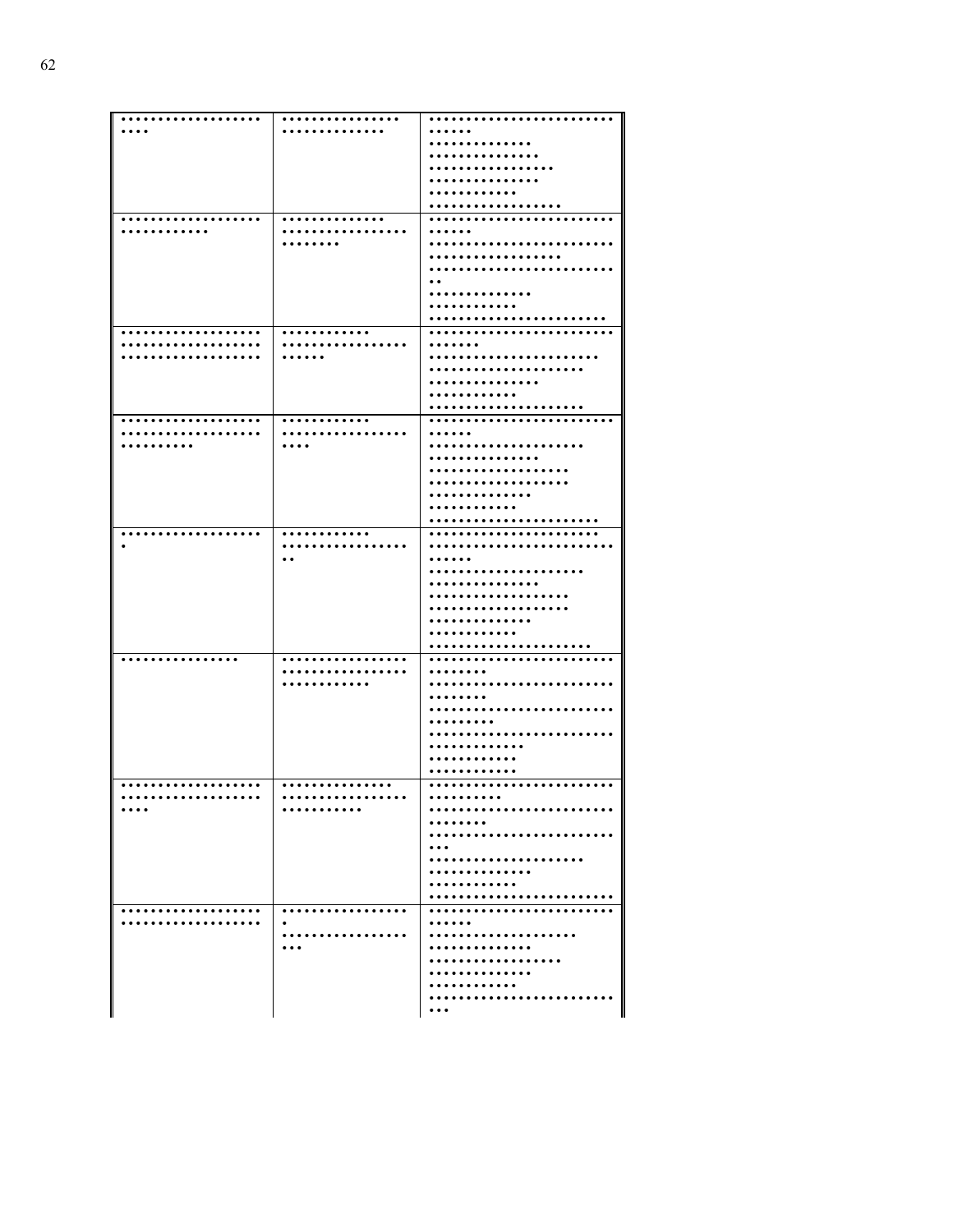|                  | .                                  |                                    |
|------------------|------------------------------------|------------------------------------|
|                  |                                    |                                    |
|                  |                                    |                                    |
|                  |                                    |                                    |
|                  | .                                  | $\bullet\bullet$                   |
|                  |                                    |                                    |
|                  |                                    |                                    |
|                  |                                    |                                    |
|                  | $\bullet$<br>$\cdots$              |                                    |
|                  |                                    | ٠                                  |
|                  |                                    | $\ddotsc$                          |
|                  |                                    | $\bullet\bullet$<br>.              |
|                  | $\cdots\cdots$<br>.                |                                    |
|                  |                                    |                                    |
|                  |                                    |                                    |
|                  |                                    |                                    |
|                  |                                    |                                    |
|                  |                                    |                                    |
|                  |                                    |                                    |
|                  |                                    |                                    |
|                  |                                    |                                    |
|                  |                                    |                                    |
|                  |                                    | .                                  |
|                  |                                    | $\bullet$ $\bullet$ $\bullet$<br>٠ |
|                  |                                    |                                    |
|                  |                                    |                                    |
| $\bullet\bullet$ | $\cdots\cdots$                     | .                                  |
|                  |                                    |                                    |
|                  |                                    | $\cdots$                           |
|                  |                                    | $\ddotsc$                          |
|                  |                                    |                                    |
|                  |                                    |                                    |
|                  |                                    |                                    |
|                  |                                    | $\bullet\bullet$<br>٠              |
|                  |                                    |                                    |
|                  |                                    |                                    |
|                  |                                    | ٠<br>$\cdots$<br>٠                 |
|                  |                                    | $\bullet\bullet$<br>.              |
|                  |                                    |                                    |
|                  | $\ddotsc$<br>$\bullet\bullet$<br>٠ | .                                  |
|                  |                                    |                                    |
|                  |                                    |                                    |
|                  |                                    |                                    |
|                  |                                    |                                    |
|                  |                                    |                                    |
|                  |                                    |                                    |
|                  |                                    | $\cdots$                           |
|                  |                                    | $\bullet\bullet$                   |
|                  |                                    |                                    |
|                  |                                    |                                    |
|                  |                                    |                                    |
|                  |                                    |                                    |
|                  |                                    | $\cdots\cdots$                     |
|                  |                                    |                                    |
|                  |                                    |                                    |
|                  |                                    | .                                  |
|                  |                                    |                                    |
|                  |                                    |                                    |
|                  |                                    |                                    |
|                  |                                    |                                    |
|                  |                                    | $\bullet\bullet$<br>.              |
|                  |                                    |                                    |
|                  |                                    |                                    |
|                  |                                    | .                                  |
|                  |                                    |                                    |
|                  |                                    |                                    |
|                  |                                    |                                    |
|                  |                                    |                                    |
|                  |                                    |                                    |
|                  |                                    |                                    |
|                  |                                    |                                    |
|                  |                                    |                                    |
|                  |                                    |                                    |
|                  |                                    |                                    |
|                  |                                    | ٠                                  |
|                  |                                    | .                                  |
|                  |                                    |                                    |
|                  |                                    |                                    |
|                  | .                                  | $\cdots$                           |
|                  |                                    |                                    |
|                  |                                    | .                                  |
|                  |                                    | .                                  |
|                  |                                    | .                                  |
|                  |                                    |                                    |
|                  |                                    | .<br>$\bullet$ $\bullet$           |
|                  |                                    | .                                  |
|                  |                                    |                                    |
| .                | .                                  |                                    |
|                  | .<br>٠                             |                                    |
|                  |                                    |                                    |
|                  |                                    |                                    |
|                  |                                    | .                                  |
|                  |                                    |                                    |
|                  |                                    |                                    |
|                  |                                    |                                    |
|                  |                                    | .                                  |
|                  |                                    |                                    |
|                  |                                    | .<br>.                             |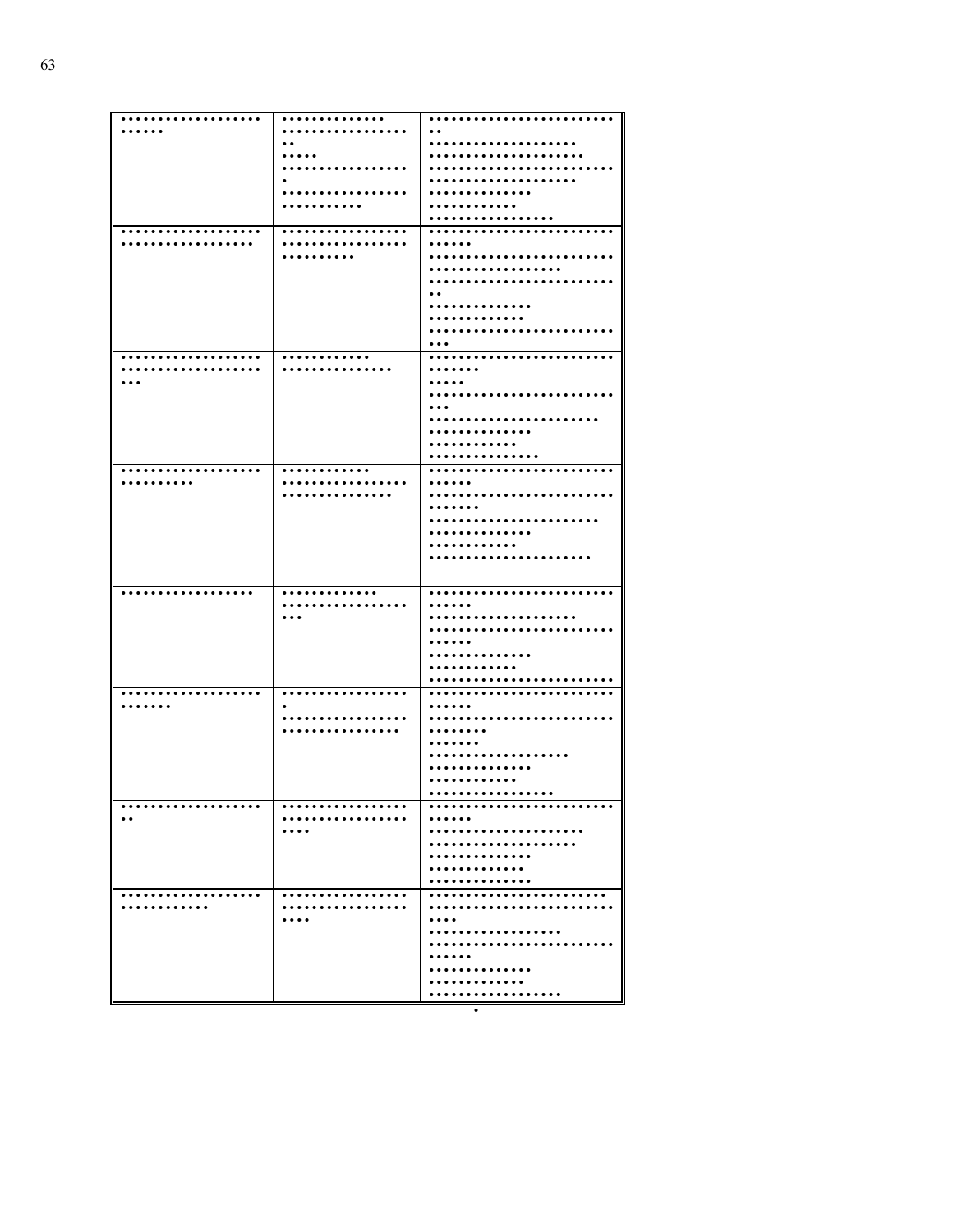Chicago Office of Tourism (312) 280-5740 Chicago Fine Arts Hotline (312) 346-3278

Fine Arts, Museums and Libraries

Adler Planetarium (312) 922-7827 Art Institute of Chicago (312) 443-3600 Chicago Academy of Sciences (312) 871-2668 Chicago Children's Museum (312) 527-1000 Chicago Historical Society (312) 642-4600 Chicago Maritime Museum (312) 836-4343 Chicago Sports Hall of Fame (312) 943-3086 DuSable Museum of African American History (312) 947-0600 Field Museum of Natural History (312) 922-9410 Lyric Opera (312) 332-2244 Mexican Fine Arts Center Museum (312) 738-1503 Museum of Broadcast Communications (312) 629-6000 Museum of Contemporary Photography (312) 663-5554 Museum of Contemporary Art (312) 280-2660 Museum of Science & Industry/Omnimax (312) 684-1414 Newberry Library (312) 943-9090 Orchestra Hall (312) 435-6666 Oriental Institute Museum (312) 702-9520 John G. Shedd Aquarium and Oceanarium (312) 939-2438 Harold Washington Library Center (312) 747-4300

Sporting Events

| <b>BASEBALL</b>    |                         |           |
|--------------------|-------------------------|-----------|
| Chicago Cubs       | April 8 & 10 - 1:20 pm  | Florida   |
| (312)404-2827      | April 11 - 2:20 pm      | Atlanta   |
|                    | April 12 & 13 - 1:20 pm | Atlanta   |
| Chicago White Sox  | April 8 & 9 - 7:05 pm   | Toronto   |
| 312-674-1000       | April 10 - 1:05 pm      | Toronto   |
| <b>HOCKEY</b>      |                         |           |
| Chicago Blackhawks | April 9 - 6:30 pm       | St. Louis |
| 312-455-7000       | April 11 - 6:30 pm      | Calgary   |

### **RESTAURANT GUIDE**

Here are some restaurant recommendations. John Pelissero has eaten in most of these places and says that the food is good. What more could you want?

| W - Walk from hotel C - Short Cab ride |                  |                    |                    |
|----------------------------------------|------------------|--------------------|--------------------|
| Meals: $$ - $10 - $20$                 | \$\$ - \$20-\$30 | $$$ \$\$\$ - \$30+ | <b>Plus drinks</b> |
| Rrookfoet:                             |                  |                    |                    |

*Breakfast:*  **Palmer House: PALMER'S COFFEE SHOP- Lower Arcade FRENCH QUARTER - Lobby Level**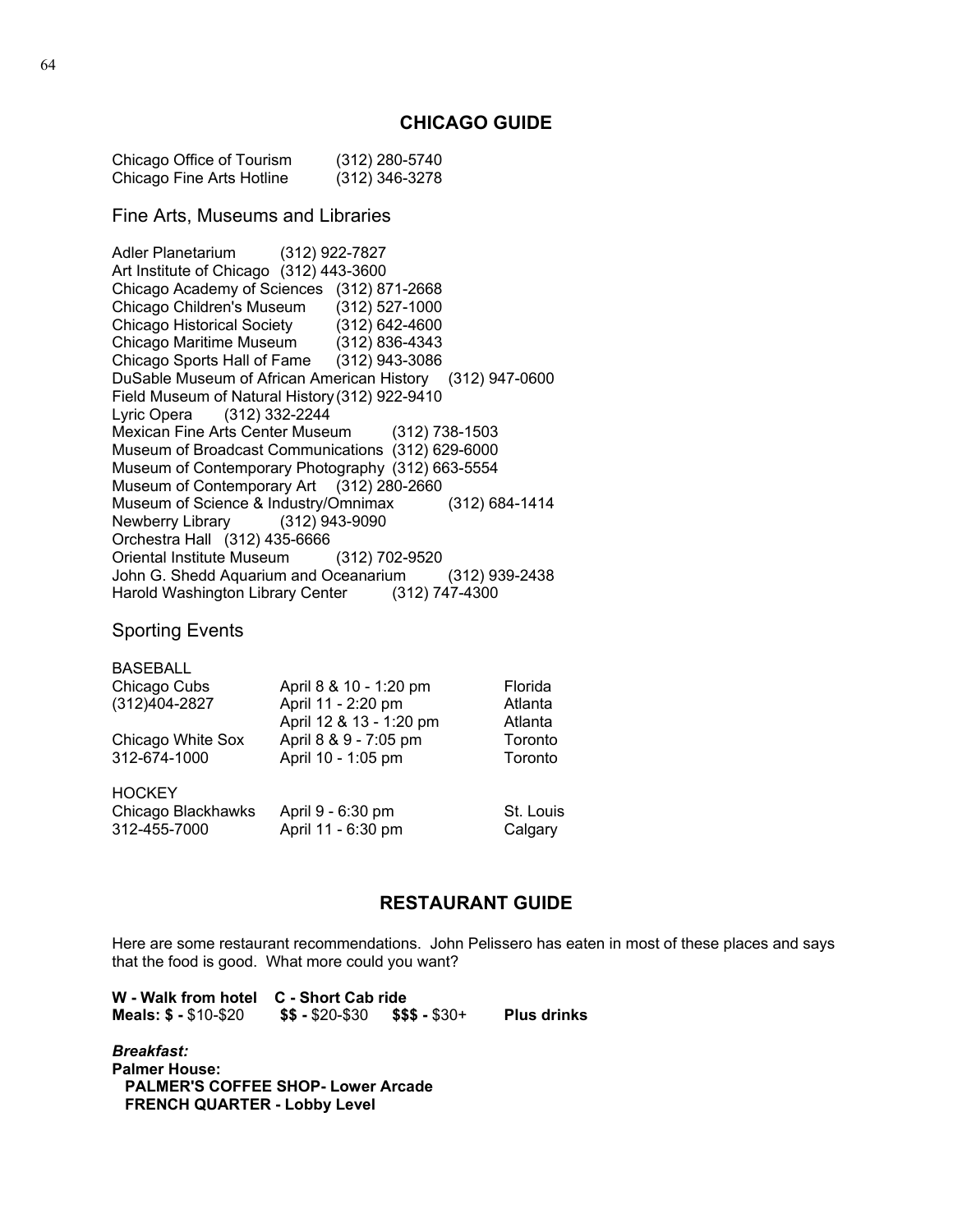**ANN SATHER** - 929 W. Belmont. Worth the long cab ride or take the EL north to Belmont. Cinnamon roll heaven. **C CITY TAVERN** - 33 W. Monroe **W CORNER BAKERY** - 516 N. Clark **C LOU MITCHELL'S** - 565 W. Jackson **W or C** 

### *Lunch:*

**Palmer House: FRENCH QUARTER - Lobby Level TRADER VICS - Lower Arcade THE BERGHOFF** - 17 W. Adams. The service is fast, if you're rushed. Casual and inexpensive. **W CITY TAVERN** - 33 W. Monroe **W MILLER'S PUB** - 134 S. Wabash (next door to Palmer House). **W** 

### *American:*

**BINYONS** - 300 block of So. Plymouth Court. American cuisine. Moderately expensive. Shirt and slacks. **W \$\$ ED DEBEVIC'S** - Ontario and Wells. Casual, inexpensive. Noisy, but if you are into the 50's, you'll love the atmosphere. **C \$**

**ZINFANDEL** - 59 W. Grand. Fine American Cuisine. Menu changes monthly. Creative dishes. **C \$\$** 

### *Chinese:*

**HOUSE OF HUNAN** - 535 N. Michigan. Hunan, Szechwan and Mandarin. **C \$\$**

### *German:*

**THE BERGHOFF** - 17 W. Adams. Solid German food and lots of it, and a nice old place. The service is fast, if you're rushed. Casual and inexpensive. Great for lunch. **W \$**

### *Greek:*

**GREEK ISLANDS** - 200 S. Halsted (at Adams). Big place with great appetizers and dinners. Fun atmosphere. **C \$\$**

### *Italian:*

**ITALIAN VILLAGE** - Monroe, west of State. Good Italian food. Moderately expensive. Shirt and slacks. Reservations not needed unless you are with a large group. **W \$\$** 

**HARRY CARAY'S** - 33 W. Kinzie. Italian cuisine. Big noisy bar. Lots of baseball memorabilia. Casual. **C \$\$**

**LUCIANO'S** - 871 N. Rush. Pleasant Italian spot, with several interesting pasta dishes. Has a cigar bar. **C \$\$**

**TRATTORIA NO. 10** - 10 N. Dearborn. Probably the best Italian food in the immediate vicinity. Very charming, below-ground setting. **W \$\$**

### *Pizza:*

**GINO'S EAST** - 160 E. Superior. Deep-dish Chicago style pizza is the speciality. **C \$ UNO'S** - Ohio and Wabash. Best deep dish pizza around. Inexpensive. Casual and always a long wait. **C \$**

**DUE'S** - Ontario and Wabash. Same as above. **C \$**

### *Japanese:*

**HATSUHANA -** 160 E. Ontario. Probably the best sushi downtown. Not cheap. **C \$\$-\$\$\$**

### **Mexican:**

**TOPOLOBOMPO** - 445 N. Clark. Mexican, but appeals to the Yuppie element. Casual. Rather unique dishes. **C \$**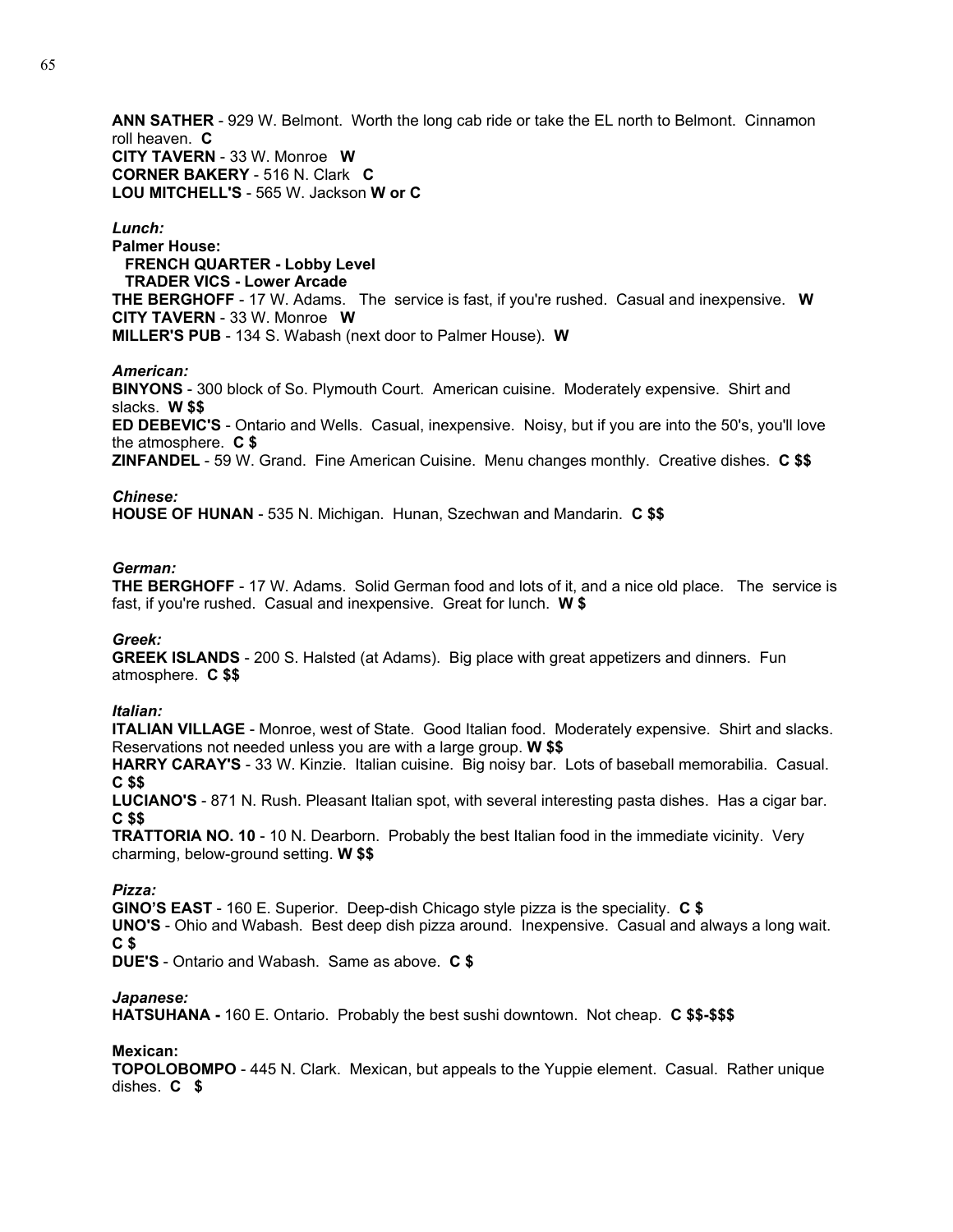*Seafood:*

**BUB CITY CRABSHACK & BAR-B-Q** - 901 W. Weed. (266-1200). Shrimp, crab, crayfish in a Chicago version of a crab shack. Cajun dishes are good, as is fried chicken. Fun place. **C \$\$ NICK'S FISH MARKET** - Monroe and Dearborn. Shirt and tie. Need reservations, very good food. **W \$\$\$** 

*Steaks and Other Good Meats and Seafood:*

**PALMER'S STEAK HOUSE** - **Street Level**. **\$\$-\$\$\$**

**BLACKHAWK LODGE** - Superior and Wabash. Casual dress. Best prime rib around. Extensive menu. Interesting surroundings. **C \$\$-\$\$\$**

**BISTRO 110** - 110 E. Pearson. Market-fresh fish, veal and beef. Excellent pasta dishes and desserts. **C \$\$**

**HOUSTON'S** - Rush and Ontario. Good food. Casual. Great bar. Reservations recommended. **C \$\$ LAWRY'S** - Michigan and Ontario. Dressy. Best roast beef and many think the best prime rib in town. **C \$\$-\$\$\$**

**MORTON'S** - 1050 N. State. Rated #1 steakhouse in Chicago**. C \$\$\$+**

**THE PRAIRIE RESTAURANT** - 500 S. Dearborn. Offers nouvelle/regional cuisine. **W \$\$ PRINTER'S ROW** - 550 S. Dearborn. Also nouvelle/regional cuisine. Nice presentation and quiet atmosphere. **W \$\$\$**

**RUTH'S CHRIS STEAK HOUSE** - 431 N. Dearborn. (321-2725). Wonderful steaks. Reservations recommended. **C \$\$-\$\$\$**

**THE NINETY FIFTH** - In the John Hancock Center, North Michigan Ave. Panoramic view of the city. Wonderful luncheon value. **C \$\$\$**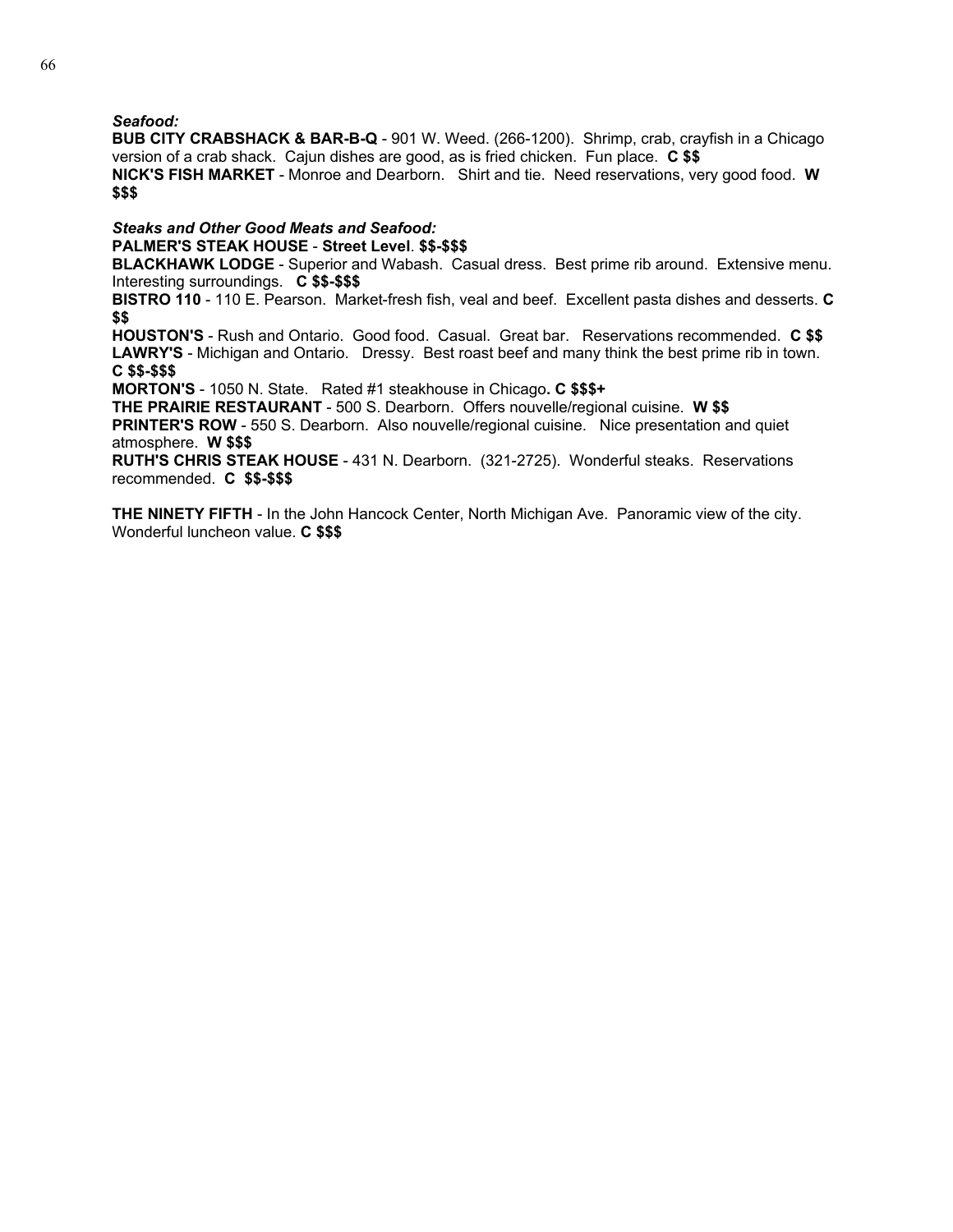# **OVERVIEW OF OFFICIAL PROGRAM**

### **Thursday, April 10**

| $9:00$ am $-5:00$ pm                |  | Registration Exhibit Hall             |              |       |
|-------------------------------------|--|---------------------------------------|--------------|-------|
| $11:00$ am - $1:00$ pm              |  | <b>MPSA Council Meeting</b>           |              | PDR 6 |
| $9:00$ am - $5:00$                  |  | Exhibits and Paper Sales Exhibit Hall |              |       |
| 11:00 am - 5:00 pm                  |  | Placement Center Mezzanine            |              |       |
| 11:00 am - 12:45 pm                 |  | Panels                                |              |       |
| $1:30 \text{ pm} - 3:15 \text{ pm}$ |  | Panels                                |              |       |
| $3:30 \text{ pm} - 5:15 \text{ pm}$ |  | Panels                                |              |       |
| 1:30 pm $-5:15$ pm                  |  | <b>Poster Session</b>                 | Crystal Room |       |

# **Friday, April 11**

| $8:00$ am - $5:00$ pm               | Registration                                | <b>Exhibit Hall</b>          |
|-------------------------------------|---------------------------------------------|------------------------------|
| $8:30$ am - $5:15$ pm               | Poster Sessions<br>Crystal Room             |                              |
| $9:00$ am - $5:00$ pm               | Placement Center Mezzanine                  |                              |
| $9:00$ am - $5:00$ pm               | Exhibits and Paper Sales Exhibit Hall       |                              |
| 8:30 am - 10:15 am                  | Panels                                      |                              |
| 10:30 am - 12:15 pm                 | Panels                                      |                              |
| 12:15 pm - 1:30 pm                  | 1998 Program Committee Meeting              | PDR <sub>5</sub>             |
| $1:30 \text{ pm} - 3:15 \text{ pm}$ | Panels                                      |                              |
| $3:30 \text{ pm} - 5:15 \text{ pm}$ | Panels                                      |                              |
| $3:30 \text{ pm} - 5:30 \text{ pm}$ | AJPS Editorial Board Meeting Cresthill Room |                              |
| $5:30 \text{ pm} - 6:00 \text{ pm}$ | Business Meeting, Awards                    | Red Lacquer Room (4th Floor) |
| $6:00 \text{ pm} - 8:00 \text{ pm}$ | President's Reception                       | Red Lacquer Room (4th Floor) |

### **Saturday, April 12**

| $9:00$ am - $10:00$ am | MPSA New Council Meeting Cresthill Room |                     |
|------------------------|-----------------------------------------|---------------------|
| $8:00$ am - $2:00$ pm  | Registration                            | <b>Exhibit Hall</b> |
| $9:00$ am - 12:00 pm   | Placement Center Mezzanine              |                     |
| $9:00$ am - $2:00$ pm  | <b>Exhibits and Paper Sales</b>         | Exhibit Hall        |
| $8:30$ am - $5:15$ pm  | Poster Sessions Crystal Room            |                     |
| $8:30$ am - $10:15$ am | Panels                                  |                     |
| 10:30 am - 12:15 pm    | Panels                                  |                     |
| 1:30 am - $3:15$ pm    | Panels                                  |                     |
| $3:30$ am - $5:15$ pm  | Panels                                  |                     |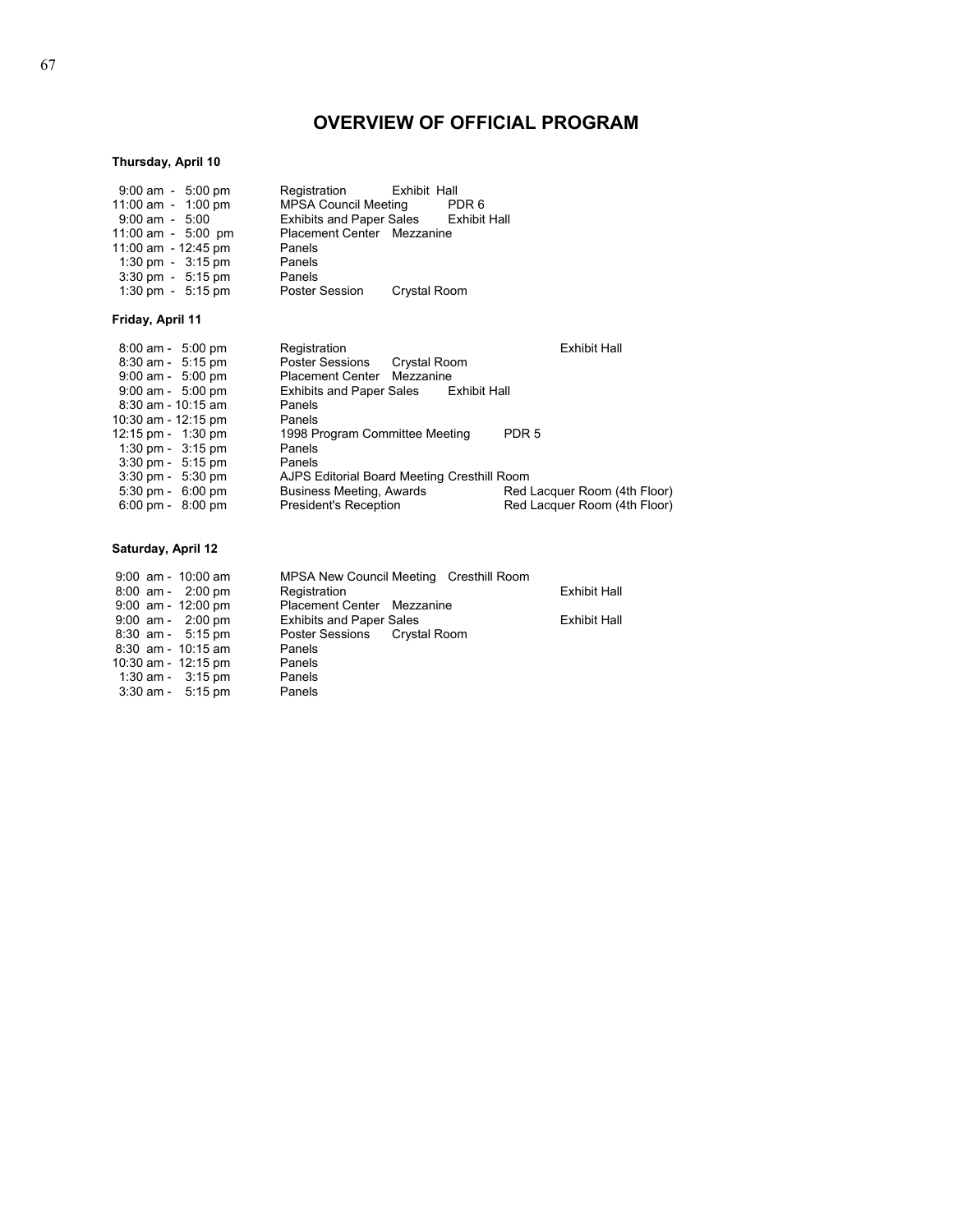# **COURTESY LISTING OF RELATED GROUPS' MEETINGS AND RECEPTIONS**

#### **Thursday, April 10**

| Midwest Women's Caucus for Political Science Reception<br>$6:00 \text{ pm} - 8:00 \text{ pm}$ |                    |
|-----------------------------------------------------------------------------------------------|--------------------|
| Indiana University Reception 6:00 pm - 8:00 pm                                                | <b>PDR 16</b>      |
| Washington University Reception in Honor of John Sprague 10:00 pm-midnight                    | <b>PDR 18</b>      |
|                                                                                               | <b>PDR 17</b>      |
| Friday, April 11                                                                              |                    |
| Midwest Women's Caucus for Political Science Breakfast and Meeting 7:00 am - 8:30 am          | <b>BURNHAM2</b>    |
| State Politics Section, APSA 12:30-1:30 pm                                                    | <b>CLARK 10</b>    |
| <b>Policy Studies Organization Meeting</b><br>1:30 pm $-3:00$ pm                              | <b>PARLOR G</b>    |
| American Political Science Association Annual Meeting Committee<br>$3:30-5:30$ pm             |                    |
| Midwest Student Research Conference Meeting 7:30 pm - 8:30 pm                                 | <b>CLARK7</b>      |
| Midwest Conference Schools 5:30 pm- 7:00 pm                                                   | <b>LASALLE 2</b>   |
| The University of Illinois Reception<br>$6:00 \text{ pm} - 8:00 \text{ pm}$                   | <b>LASALLE 3</b>   |
| The University of Iowa Reception<br>$6:00 \text{ pm} - 8:00 \text{ pm}$                       | <b>PDR 18</b>      |
| The University of Michigan Reception<br>6:00 pm - 8:00 pm                                     | <b>PDR 17</b>      |
| $6:00 \text{ pm} - 8:00 \text{ pm}$<br>The University of Minnesota Reception                  | <b>PARLOR B</b>    |
| The Ohio State University Reception<br>6:00 pm - 8:00 pm                                      | <b>PARLOR G</b>    |
| The University of Wisconsin-Madison Reception                                                 | <b>PDR 16</b>      |
| in Honor of Charles O. Jones 10:00 pm - midnight                                              |                    |
| The University of Houston/Rice University Reception<br>10:00 pm - 12:30 am                    | <b>CRYSTAL</b>     |
|                                                                                               | <b>CRESTHILL</b>   |
| Saturday, April 12                                                                            |                    |
| American Political Science Association Council Meeting<br>$9:00$ am - $5:00$ pm               | <b>EMPIRE ROOM</b> |
| National Science Foundation Meeting<br>10:30am-12:30pm                                        | <b>PDR 16</b>      |
|                                                                                               |                    |

# **MPSA 1997 PROGRAM COMMITTEE**

#### **General Program Organizers: Mary G. Dietz** Department of Political Science, University of Minnesota 1414 Social Science Building, 267 19th Avenue South, Minneapolis, MN 55455-0410, dietz@polisci.umn.edu, phone: 612/624-1028, fax: 612/626-7599,

#### **John R. Freeman**

Department of Political Science, University of Minnesota, 1414 Social Science Building, 267 19th Avenue South, Minneapolis, MN 55455-0410 , freeman@polisci.umn.edu, phone: 612/624-6018, fax: 612/626-7599

#### **Program Committee:**

*1. Comparative Politics - Industrialized Countries* **Duane Swank**, Department of Political Science, P.O. Box 1881, Marquette University, Milwaukee, WI 53201-1881, Phone: 414/288-3418, Fax:414/288-3360, swankd@vms.csd.mu.edu

*2. Comparative Politics - Developing Countries*

**Jeffrey Winters**, Department of Political Science, Northwestern University, Scott Hall, 601University Place, Evanston, IL 60208,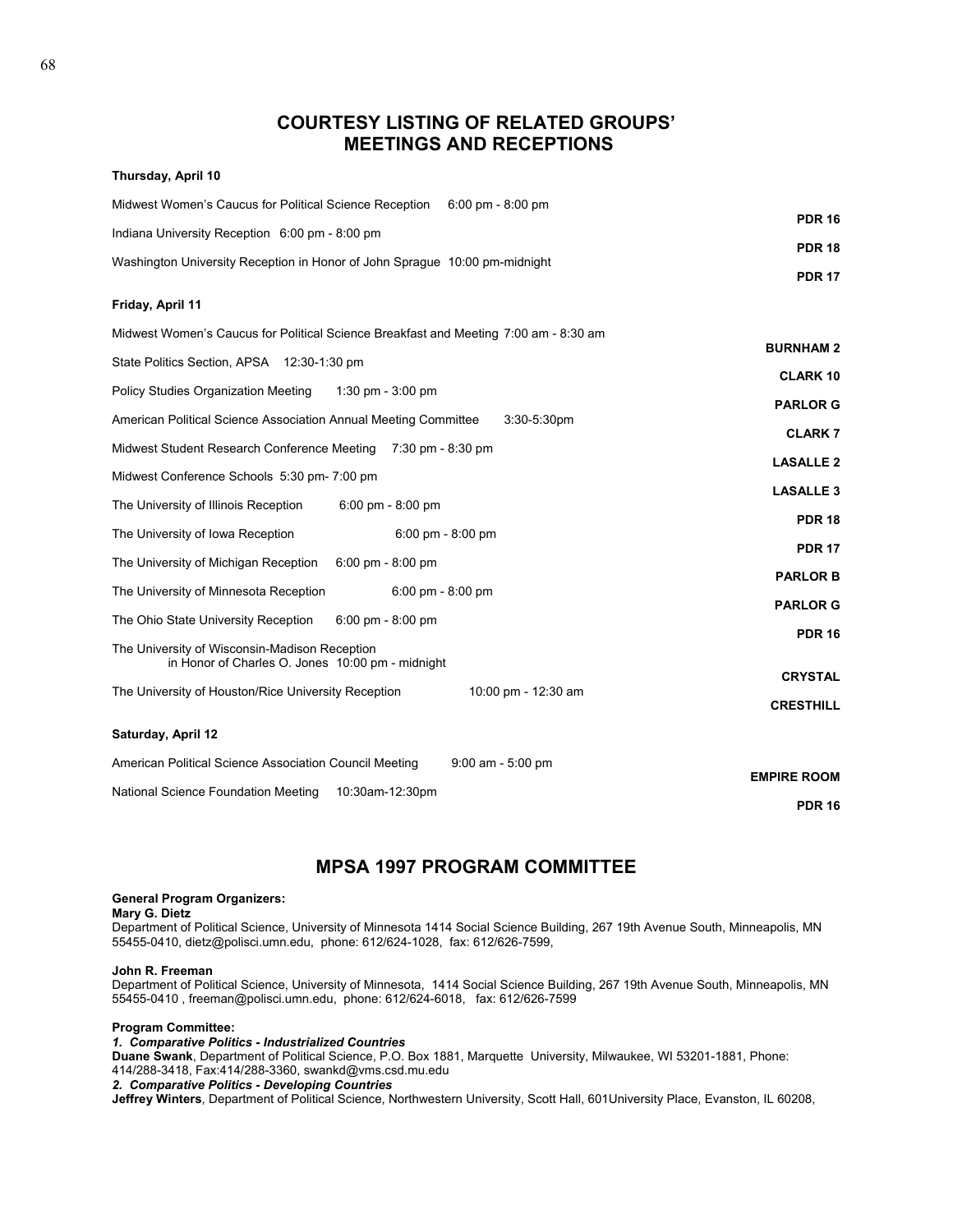Phone: 312/281-8285 Fax: 312/281-8286, jaw@nwu.edu

*3. Comparative Politics-Transitions Toward Democracy*

**Stephen Crowley**, Department of Politics, Oberlin College, Rice Hall, Oberlin, OH 44074-1095, Phone: 216/775-8286, Fax: 216/775-8124, steve\_crowley@qmgate.cc.oberlin.edu

#### *4. International Relations*

**Joshua Goldstein**, School of International Service, American University, 4400 Massachusetts Avenue N.W., Washington, DC 20016, Phone: 202/885-2457, Fax: 202/885-2494, jgoldst@American.edu

#### *5. International Political Economy*

**Dennis Quinn**, School of Business Administration, Georgetown University, Washington, DC 20057, Phone: 202/687-1027, Fax: 202/687-4031,

quinnd@gunet.georgetown.edu

#### *6. Political Psychology and Public Opinion*

**Diana C. Mutz**, Department of Political Science, University of Wisconsin-Madison, 110 North Hall, 1050 Bascom Mall, Madison, WI 53706, Phone: 608/263-2414, Fax: 608-265-2663, mutz@polisci.wisc.edu

#### *7. Elections, Voting Behavior, and Participation*

**Jonathan Nagler**, Department of Political Science, University of California at Riverside, Riverside, CA 92521, Phone: 909/787-7258 or 787-5501, Fax: 909/787-3933, nagler@wizard.ucr.edu

#### *8. Mass Media and Political Communication*

**Dan Hallin**, Department of Mass Communication, University of California, San Diego, 9500 Gillman Drive, LaJolla, CA 92093, Phone: 619/534-2843, Fax: 619-534-7315,dhallin@weber.ucsd.edu

#### *9. Gender and Politics*

**Joan Tronto**, Department of Political Science, Hunter College of CUNY, 695 Park Avenue, New York, NY 10021, Phone: 212/772-5680, Fax: 212/650-3669, home: 212/787-0938, home fax: 212/501-0332, jtronto@shiva.hunter.cuny.edu

### *10. Race, Class and Ethnicity*

**Dianne Pinderhughes**, Department of Political Science, University of Illinois, 361 Lincoln Hall, Urbana, IL 61801-3696, Phone: 217/333-3273, Fax: 217/244-5712, dpinderh@ux1.cso.uiuc.edu

#### **11. Political Theory and Philosophy:Theorists and Texts**

**Marion Smiley**, Department of Political Science, University of Wisconsin, Madison, 110 North Hall, 1050 Bascom Mall, Madison, WI 53706, Phone: 608/263-2391, Fax: 608/265-2663, smiley@polisci.wisc.edu

#### *12. Political Theory and Philosophy: Approaches*

**John F. Burke**, Department of Social Sciences, University of Houston-Downtown, Houston, TX 77002, Phone: 713/221-8416, burke@dt3.dt.uh.edu

#### *13. Formal Modeling*

**John Londregan**, Hoover Institution, Stanford University, Stanford, CA 94305-6010

Phone: 415-723-1687, Fax: 415-723-1687 jbl@riker.stanford.edu

### *14. Methodology*

**Janet Box-Steffensmeier**, Department of Political Science, Ohio State University, 2140 Derby Hall, 154 N. Oval Mall, Columbus, OH 43210, Phone: 614/292-9642, Fax: 614/292-1146, jboxstef@magnus.acs.ohio-state.edu

**Renee Smith**, Department of Political Science, University of Rochester, Rochester, NY 14627-0146, Phone: 716/275-3225, Fax: 716/275-1616 rnes@troi.cc.rochester.edu

#### *15. Political Parties and Interest Groups*

**Anthony Nownes**, Department of Political Science, University of Tennessee, Knoxville, TN 37996-0410, Phone: 615/974-7052, Fax: 615/974-7037, anownes@utkux.utcc.utk.edu

### *16. Presidency and Executive Politics*

Lawrence Jacobs, Department of Political Science, University of Minnesota, Twin Cities, Minneapolis, MN 55455, Phone: 612/625-3384, Fax: 612/626-7599, ljacobs@polisci.umn.edu

#### *17. Legislative Politics*

**David Canon**, Department of Political Science, University of Wisconsin-Madison, 110 North Hall, Madison, WI 53706, Phone: 608/263-2283, Fax: 608/265-2663, dcanon@polisci.wisc.edu

#### *18. Judicial Politics and Public Law*

**Kevin T. McGuire**, Department of Political Science, University of North Carolina, Chapel Hill,

Chapel Hill, NC 27599-3265, Phone: 919/962-0431,

Fax: 919/ 962-0432, kmcquire.ham@mhs.unc.edu

#### *19. State and Intergovernmental Politics*

**Carol Weissert**, Department of Political Science, 303 S. Kedzie Hall, Michigan State University, East Lansing, MI 48824-1032, Phone: 517/353-3292, Fax: 517/432-1091, carol.weissert@ssc.msu.edu

#### *20. Urban and Local Politics*

**Elaine B. Sharp**, Department of Political Science, 504 Blake Hall, University of Kansas, Lawrence, KS 66045, Phone: 913/864-3523 Fax: 913/864-5208,

#### ebsibm@stat1.cc.ukans.edu

*21. Public Policy*

Paul Quirk, Department of Political Science, University of Illinois, 361 Lincoln Hall, Urbana IL 61801, Phone: 217/244-4826, Fax: 217/244-5712, paulq@igpa.uiuc.edu

#### *22. Public Administration*

**George Gordon**, Department of Political Science, 4600 Political Science, Illinois State University, Normal, IL 61790-4600, Phone: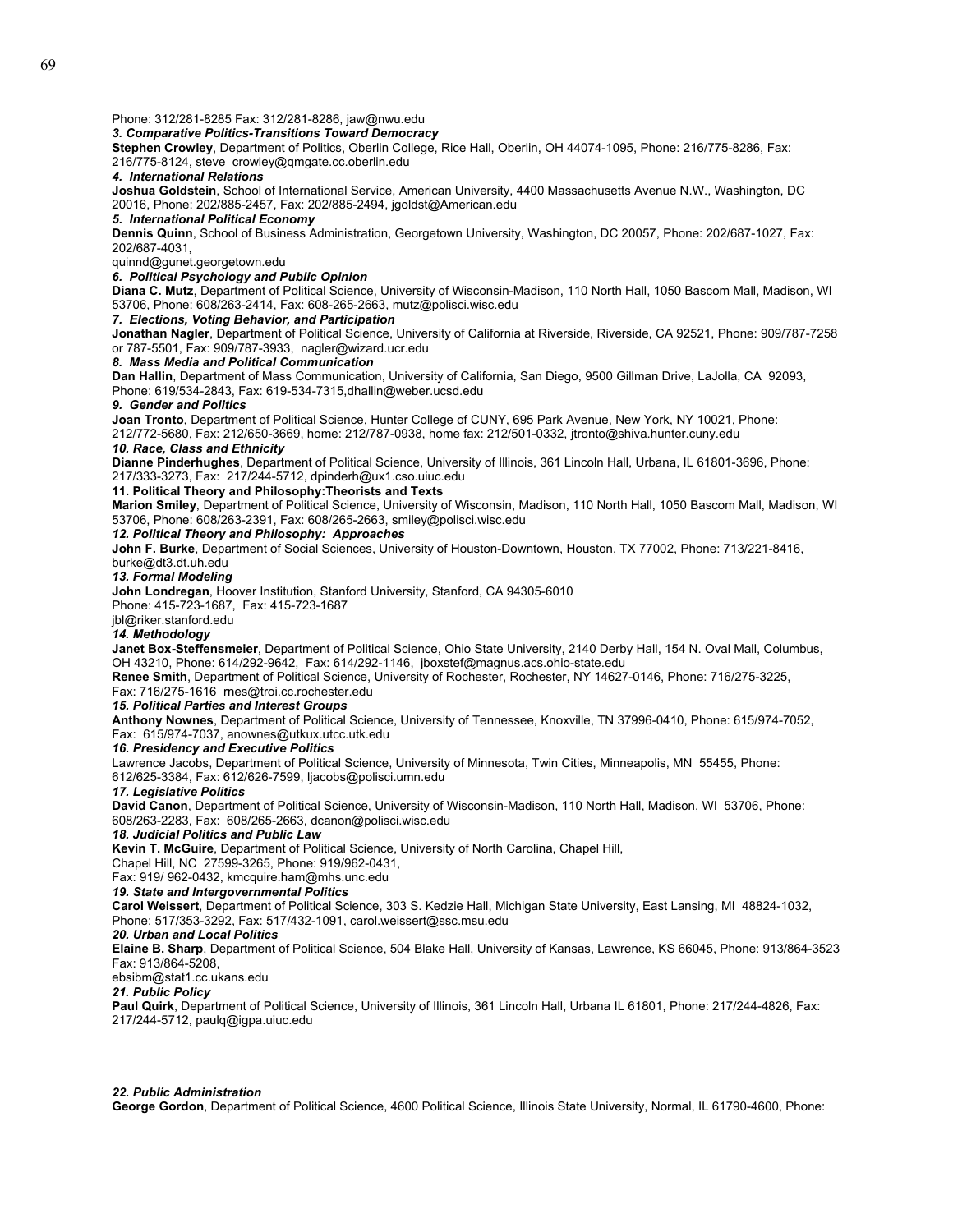309/438-8483, Fax: 309/438-5310, gjgord@rs6000.cmp.ilstu.edu *23. Political Culture* **Lane Crothers**, Department of Political Science, 4600 Political Science, Illinois State University, Normal, IL 61790-4600, Phone:

309/438-8813, Fax: 309/438-5310, alcroth@ilstu.edu

*24. Teaching Political Science*

**Glen A. Halva-Neubauer**, Department of Political Science, Furman University, 3300 Poinsett Highway, Greenville, SC 29613, Phone: 864/294-3282 (work), 864/235-0084 (home), Fax: 864/294-3513, halva-neubauer\_glen@furman.edu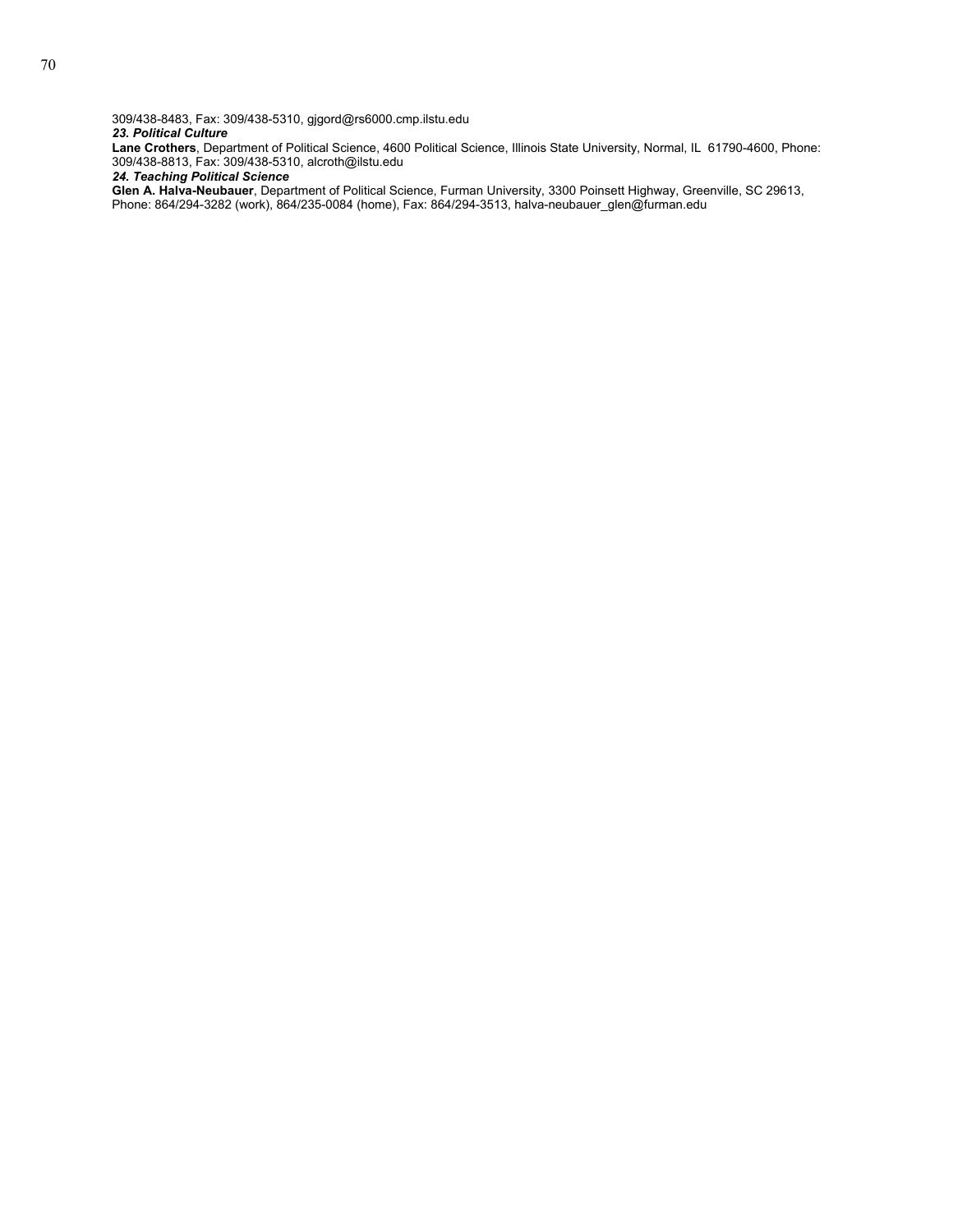# **PROGRAM 1997 MEETING OF THE MIDWEST POLITICAL SCIENCE ASSOCIATION**

# *Political Science: A Discipline Too Divided?*  **Mary G. Dietz and John R. Freeman, University of Minnesota Program Organizers**

# **OVERVIEW OF PANELS BY SECTION**

| <b>Theme Panels</b>                                                                                                        |           |          |          |          |  |
|----------------------------------------------------------------------------------------------------------------------------|-----------|----------|----------|----------|--|
| T-1. Political Science Perspectives on Financial Liberalization<br><b>PDR 17</b>                                           |           |          |          | SAT 8:30 |  |
| T-2. Crossing Borders - the Implications of the U.S.-Mexico Border<br>for 21st Century Politics THU 11:00<br><b>PDR 17</b> |           |          |          |          |  |
| T-3. Methods for Historically Oriented Political Scientists FRI 10:30<br><b>PDR 17</b>                                     |           |          |          |          |  |
| T-4. Rational Choice and Interpretive Approaches to Studying Politics FRI 8:30<br><b>PDR 18</b>                            |           |          |          |          |  |
| T-5. The "Jeffersonian Swing": How Real? How Lasting?<br><b>WABASH</b>                                                     |           |          | SAT 3:30 |          |  |
| T-6. Citizen Activism and Governmental Response<br><b>PDR 17</b>                                                           |           |          | FRI 1:30 |          |  |
| T-7. Images of Deliberation FRI 8:30<br><b>PDR 17</b>                                                                      |           |          |          |          |  |
| T-8. Political Theory and the Environment FRI 3:30<br><b>PDR 17</b>                                                        |           |          |          |          |  |
| T-9. Social Movements From Cross Disciplinary Perspectives SAT 10:30<br><b>PDR 17</b>                                      |           |          |          |          |  |
| T-10. Rational Choice and Political Psychology: Building Bridges SAT 1:30<br><b>PDR 17</b>                                 |           |          |          |          |  |
| Section 1: Comparative Politics: Industrialized Countries                                                                  |           |          |          |          |  |
| 1-1. Values and Value Change<br><b>MONTROSE 3</b>                                                                          | SAT 10:30 |          |          |          |  |
| 1-2. Macroanalytical Perspectives on Electoral and Party Systems<br><b>SANDBURG 6</b>                                      |           |          |          | SAT 3:30 |  |
| 1-3. The Greening of Politics in Industrialized Countries? SAT 8:30<br><b>SANDBURG 6</b>                                   |           |          |          |          |  |
| 1-4. Public Support and the Political Foundations of European Unification FRI 1:30<br><b>SANDBURG 6</b>                    |           |          |          |          |  |
| 1-5. Institutions, Politics, and Policies in the European Union THU 3:30<br><b>SANDBURG 6</b>                              |           |          |          |          |  |
| 1-6. New Perspectives on the Welfare State: Groups, Rights, and Social Policies FRI 8:30<br><b>SANDBURG 6</b>              |           |          |          |          |  |
| 1-7. Political Institutions and Public Policies in Advanced Democracies FRI 10:30<br><b>SANDBURG 6</b>                     |           |          |          |          |  |
| 1-8. Institutions, Economy, and Polity in Contemporary Germany<br><b>SANDBURG 6</b>                                        |           |          |          | THU 1:30 |  |
| 1-9. Social Movements and Protests in Industrialized Countries<br><b>SANDBURG 6</b>                                        |           |          |          | FRI 3:30 |  |
| 1-10. Right-Wing Extremism in Western Europe<br><b>SANDBURG 5</b>                                                          |           | SAT 8:30 |          |          |  |
| 1-11. Parliamentary Coalitions in Advanced Democracies:<br>Performance and Policy SAT 1:30<br><b>SANDBURG 6</b>            |           |          |          |          |  |
| 1-12. Parties, Electorates, and Voting SAT 10:30<br><b>SANDBURG 6</b>                                                      |           |          |          |          |  |
| 1-13. Dilemmas of Political Cultural Adjustment in United Germany<br><b>PDR 18</b>                                         |           |          |          | THU 3:30 |  |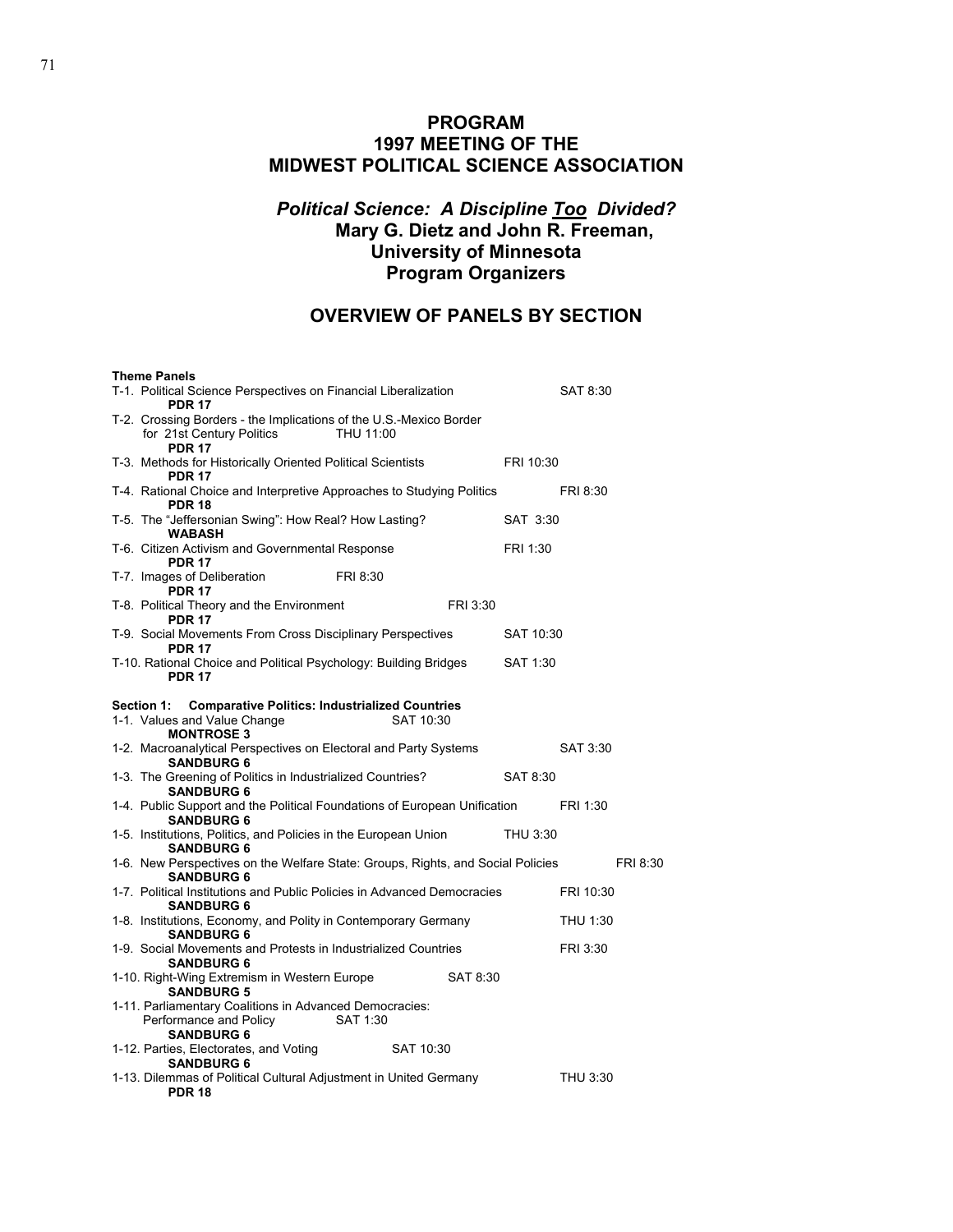| Section 2: Comparative Politics: Developing Countries<br>2-1. Parties and Change in Latin America                  |                 | THU 11:00       |           |          |          |
|--------------------------------------------------------------------------------------------------------------------|-----------------|-----------------|-----------|----------|----------|
| <b>CLARK 7</b><br>2-2. Chinese Local Governments in the Era of Economic Reform                                     |                 |                 |           | THU 3:30 |          |
| <b>CLARK 7</b>                                                                                                     |                 |                 |           |          |          |
| 2-3. Reconstruction and Civil Society in Post-War Central America<br><b>CLARK 7</b>                                |                 |                 |           | THU 1:30 |          |
| 2-4: 'The Third Wave': Human Rights and the (Re)construction of Democracy FRI 8:30<br><b>CLARK7</b>                |                 |                 |           |          |          |
| 2-5: Democracy, Development, and the Importance of Lateral Regional<br>Relations in Latin America<br><b>CLARK7</b> | SAT 8:30        |                 |           |          |          |
| 2-6. Electoral Participation: Hegemony and Mobilization<br><b>CLARK7</b>                                           |                 | <b>ERI 1:30</b> |           |          |          |
| 2-7. State and Capital: Who Is In Command? FRI 10:30                                                               |                 |                 |           |          |          |
| <b>CLARK7</b><br>2-8. Regions and Ethnicity in India, Nigeria, and Thailand<br><b>CLARK7</b>                       |                 |                 | SAT 10:30 |          |          |
| 2-9. Popular Support and Property Rights in Authoritarian China<br><b>CLARK7</b>                                   |                 |                 |           | SAT 1:30 |          |
| 2-10. Refugees, Aliens, and Tolerance SAT 3:30<br><b>CLARK7</b>                                                    |                 |                 |           |          |          |
| Section 3: Comparative Politics: Transitions to Democracy<br>3-1. Constituting Postcommunist Politics              |                 | THU 11:00       |           |          |          |
| <b>DEARBORN 2</b><br>3-2. Institutional and Ideological Pressures in Contemporary Chinese Politics                 |                 |                 |           |          | THU 3:30 |
| <b>DEARBORN 2</b><br>3-3. Military and Democracy in Latin America<br><b>DEARBORN 2</b>                             | <b>THU 1:30</b> |                 |           |          |          |
| 3-4. Democratic Consolidation in Postcommunist Russia<br><b>DEARBORN 2</b>                                         |                 |                 | SAT 10:30 |          |          |
| <b>FRI 10:30</b><br>3-5. Studying Democratic Transitions<br><b>DEARBORN 2</b>                                      |                 |                 |           |          |          |
| 3-6. Party Development in Postcommunist Societies<br><b>DEARBORN 2</b>                                             |                 |                 | FRI 1:30  |          |          |
| 3-7. Half Full or Half Empty? Partial Democratic Transitions<br><b>DEARBORN 2</b>                                  |                 |                 | SAT 8:30  |          |          |
| 3-8. Building Civil Society: NGO's in Central Europe and Russia<br><b>DEARBORN 2</b>                               |                 |                 |           | FRI 3:30 |          |
| 3-9. The Political Economy of Democratic Transitions<br><b>DEARBORN 2</b>                                          |                 |                 | SAT 1:30  |          |          |
| 3-10. Democratic Dilemmas in Latin America<br><b>DEARBORN 2</b>                                                    | <b>SAT 3:30</b> |                 |           |          |          |
| 3-11. Democratic Consolidations in Eastern Europe<br><b>DEARBORN 2</b>                                             |                 |                 | FRI 8:30  |          |          |
| 3-12. Dilemmas in Russian Politics<br><b>SANDBURG 5</b>                                                            | SAT 3:30        |                 |           |          |          |
| CO-SPONSORED PANELS LISTED ELSEWHERE IN THE PROGRAM:<br>23-5. Political Culture and Eastern Europe                 |                 |                 |           |          |          |
| Section 4: International Relations<br>4-1. Human Rights in World Politics                                          | THU 3:30        |                 |           |          |          |
| <b>MONTROSE 2</b><br>4-2. The Visual and the Virtual in International Affairs                                      |                 |                 | THU 11:00 |          |          |
| <b>MONTROSE 2</b><br>4-3. Democracy, Deterrence, and War                                                           | THU 1:30        |                 |           |          |          |
| <b>MONTROSE 2</b><br>4-4. The Democratic Peace: Empirical Analysis<br><b>MONTROSE 2</b>                            |                 | SAT 8:30        |           |          |          |
| 4-5. International Alliances: Empirical Analysis<br><b>MONTROSE 2</b>                                              |                 | SAT 10:30       |           |          |          |
| 4-6. War Initiation and Termination<br><b>MONTROSE 2</b>                                                           | FRI 10:30       |                 |           |          |          |
| 4-7. Two-Level Games and Regional Politics<br><b>MONTROSE 2</b>                                                    |                 | SAT 1:30        |           |          |          |
| 4-8. Transnational Issues and State Interests<br><b>MONTROSE 2</b>                                                 |                 | FRI 1:30        |           |          |          |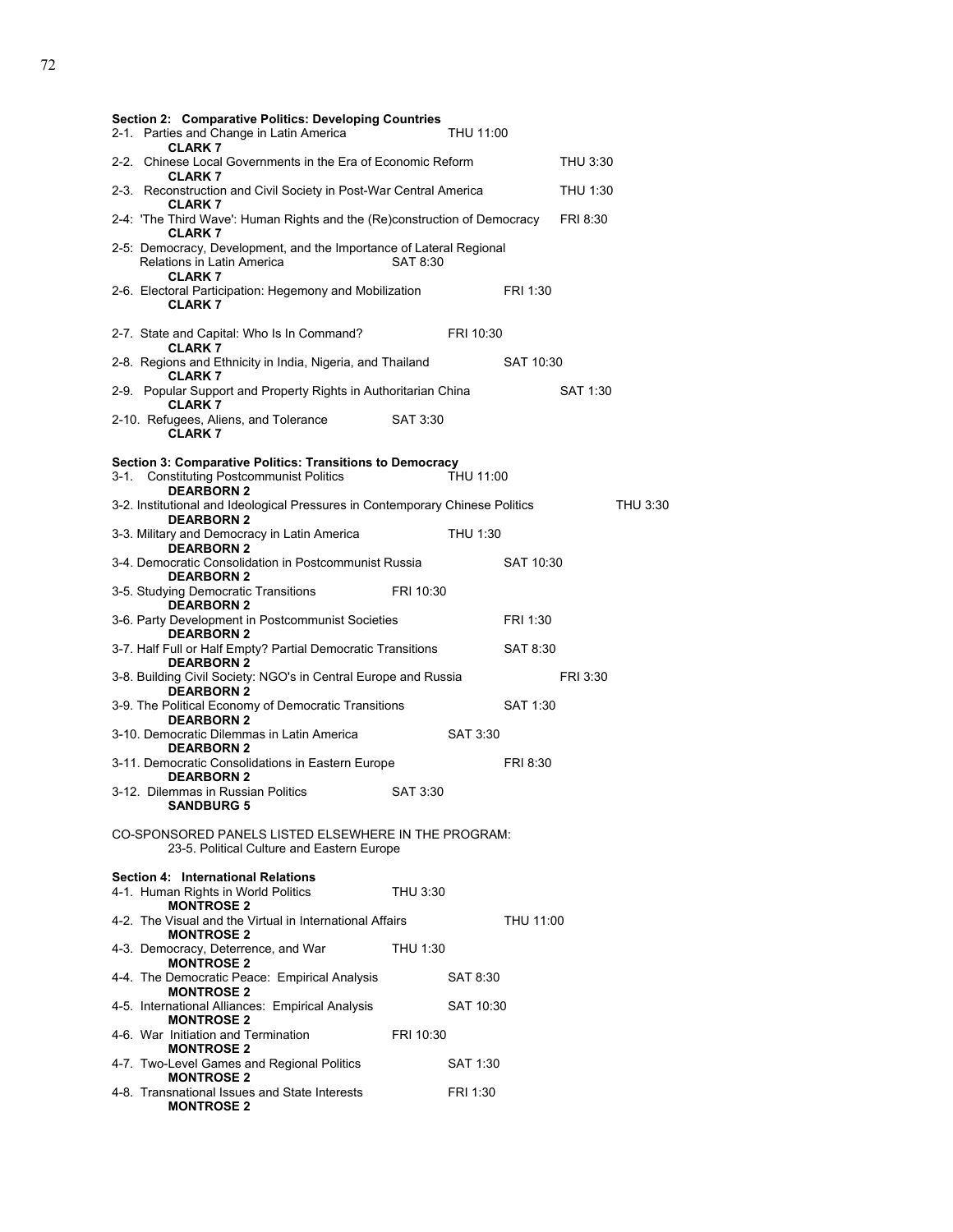| 4-9. International Organizations in a Changing World<br><b>MONTROSE 2</b>                                                          |                 | FRI 3:30  |           |
|------------------------------------------------------------------------------------------------------------------------------------|-----------------|-----------|-----------|
| 4-10. U.S. Foreign Policy in the Post-Cold War Era<br><b>MONTROSE 2</b>                                                            |                 | SAT 3:30  |           |
| 4-11. Explaining Russian Foreign Policy SAT 1:30<br><b>SANDBURG 5</b>                                                              |                 |           |           |
| 4-12. China's Relations with Its Asian Neighbors FRI 8:30<br><b>MONTROSE 2</b>                                                     |                 |           |           |
| Section 5: International Political Economy<br>5-1. Capital Markets and the Challenge to Democracy                                  |                 |           | THU 11:00 |
| <b>MONTROSE 3</b>                                                                                                                  |                 |           |           |
| 5-2. Globalization and the Politics of Migration<br><b>MONTROSE 3</b>                                                              | <b>SAT 8:30</b> |           |           |
| 5-3. Origins and Consequences of International Financial Flows<br><b>MONTROSE 3</b>                                                |                 |           | THU 1:30  |
| 5-4. Politics and Economic Adjustment FRI 10:30<br><b>MONTROSE 3</b>                                                               |                 |           |           |
| 5-5. Sovereignty and International Economic Performance FRI 8:30<br><b>MONTROSE 3</b>                                              |                 |           |           |
| 5-6. Economic Policy in the Post-Soviet Era<br><b>MONTROSE 3</b>                                                                   |                 | THU 3:30  |           |
| 5-7. Trade and Exchange FRI 1:30<br><b>MONTROSE 3</b>                                                                              |                 |           |           |
| 5-8. Trade Flow and Resource Dependency Approaches to IPE<br><b>MONTROSE 3</b>                                                     |                 |           | SAT 1:30  |
| Section 6: Political Psychology and Public Opinion                                                                                 |                 |           |           |
| 6-1. Economic Perceptions and Public Opinion<br><b>BURNHAM1</b>                                                                    |                 | FRI 10:30 |           |
| 6-2. Causes and Consequences of Political Tolerance<br><b>BURNHAM1</b>                                                             |                 | SAT 8:30  |           |
| 6-3. The Roles of Emotion and Cognition<br><b>BURNHAM1</b>                                                                         |                 | THU 11:00 |           |
|                                                                                                                                    |                 |           |           |
| THU 3:30<br>6-4. Political Socialization                                                                                           |                 |           |           |
| <b>BURNHAM1</b><br>6-5. The Influence of Knowledge and Sophistication                                                              |                 |           | THU 1:30  |
| <b>BURNHAM1</b><br>6-6. The Role of Issue Publics                                                                                  | <b>SAT 3:30</b> |           |           |
| <b>BURNHAM1</b><br>6-7. Public Opinion and Health Care Reform<br><b>BURNHAM1</b>                                                   |                 | SAT 1:30  |           |
| 6-8. Group Identity and Immigration Attitudes                                                                                      |                 | THU 1:30  |           |
| <b>BURNHAM2</b><br>6-9. Stability and Change in Partisanship                                                                       | <b>ERI 1:30</b> |           |           |
| <b>BURNHAM1</b><br>6-10. Information Processing Approaches to Public Opinion                                                       |                 |           | THU 3:30  |
| <b>BURNHAM2</b><br>6-11. Race and Public Opinion                                                                                   | FRI 3:30        |           |           |
| <b>BURNHAM 1</b><br>6-12. Political Trust<br>FRI 3:30                                                                              |                 |           |           |
| <b>BURNHAM2</b><br>6-13. Foreign Policy and Public Opinion                                                                         | <b>ERI 8:30</b> |           |           |
| <b>BURNHAM1</b><br>6-14. Self and Society: Expanding the Pocketbook-Sociotropic Continuum                                          |                 |           | FRI 1:30  |
| <b>BURNHAM2</b><br>6-15. Social Capital and Self-Interest                                                                          | SAT 8:30        |           |           |
| <b>BURNHAM2</b><br>6-16. Elite Influences on Opinion Formation                                                                     |                 | SAT 10:30 |           |
| <b>BURNHAM1</b><br>6-17. Innovative Approaches to the Study of Political Attitudes<br><b>BURNHAM2</b>                              |                 |           | SAT 3:30  |
|                                                                                                                                    |                 |           |           |
| CO-SPONSORED PANELS LISTED ELSEWHERE IN THE PROGRAM:<br>8-1. Framing, Priming, and Social Issues<br>9-1. Gender and Public Opinion |                 |           |           |

7-1. Parties and Mobilization SAT 1:30

 **CLARK 5**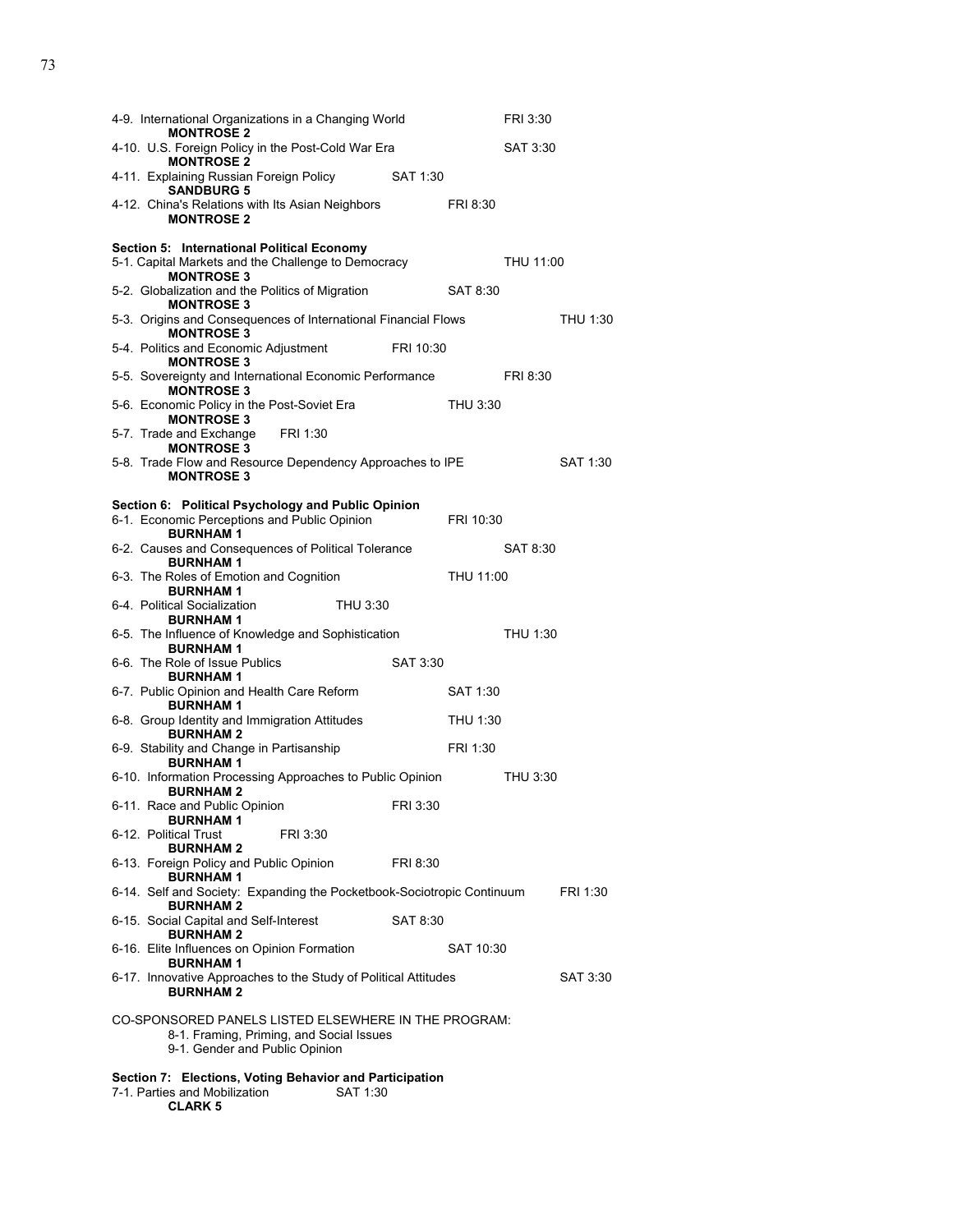7-2. Information and Partisanship SAT 8:30  **CLARK 5** 7-3. Ideology, Partisanship, Anti-partisanship SAT 8:30  **CLARK 10** 7-4. Money and Campaigns FRI 1:30  **CLARK 5** 7-5. Electoral Systems and Candidate/Voter Strategies THU 11:00  **CLARK 10**  7-6. Participation: Turnout and Protest THU 1:30  **CLARK 10** 7-7. Issues, Preferences and Electoral Choices FRI 8:30  **CLARK 5** 7-8. Economic Grievances THU 3:30  **CLARK 10** 7-9. Congressional Elections THU 3:30  **CLARK 5** 7-10. Campaign Effects FRI 8:30  **CLARK 10** 7-11. Turnout in Different Settings FRI 10:30  **CLARK 10** 7-12. Presidential Popularity THU 1:30  **CLARK 5** 7-13. Minority Voting FRI 10:30  **CLARK 5** 7-14. Public Opinion and Policy FRI 3:30  **CLARK 10** 7-15. Women Candidates and Voters FRI 3:30  **CLARK 5** CO-SPONSORED PANELS LISTED ELSEWHERE IN THE PROGRAM: 8-4. Political Advertising 9-4. Participation and Gender 14-1. Meet the Author: Gary King's A Solution to the Ecological Inference Problem: Reconstruction of Individual Behavior from Aggregate Data 14-11 Analyzing Elections 17-1. The 1994 Midterm Elections **Section 8: Mass Media and Political Communication** 8-1. Framing, Priming, and Social Issues SAT 10:30  **BURNHAM 4** 8-2. Meanings and Indicators of Public Opinion: Linking Contemporary Research and Democratic Theory SAT 8:30  **BURNHAM 4** 8-3. Communicating Political Character THU 1:30  **BURNHAM 4** 8-4. Political Advertising THU 3:30  **BURNHAM 4** 8-5. Political Role of Journalism FRI 8:30  **BURNHAM 4** 8-6. Shaping the Public Agenda THU 11:00  **BURNHAM 4** 8-7. Media and Political Orientations FRI 1:30  **BURNHAM 4** 8-8. Rhetoric Approaches to Political Communication FRI 10:30  **BURNHAM 4** 8-9. Analyzing Political Discourse FRI 3:30  **BURNHAM 4** CO-SPONSORED PANELS LISTED ELSEWHERE IN THE PROGRAM: 23-6. Rhetoric and Values **Section 9: Gender and Politics** 9-1. Gender and Public Opinion THU 3:30  **SANDBURG 3** 9-2. Gender Issues in the Courts THU 11:00  **SANDBURG 3** 9-3. Race and Gender: Issues of Intersection SAT 8:30  **SANDBURG 3** 9-4. Participation and Gender THU 3:30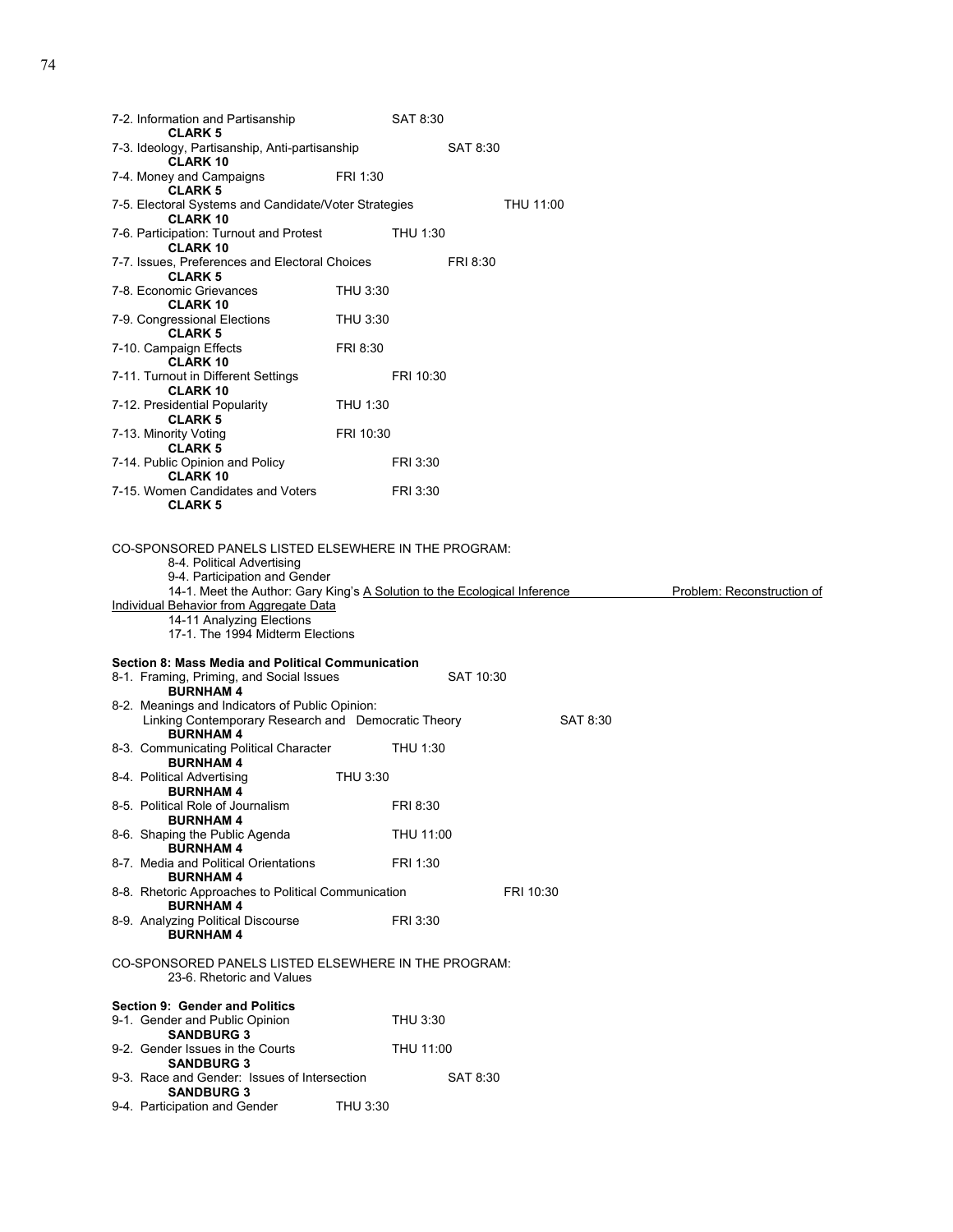| <b>PARLOR B</b><br>9-5. Gender and Public Policy<br><b>SANDBURG 3</b>                                                            | SAT 3:30  |           |           |                  |
|----------------------------------------------------------------------------------------------------------------------------------|-----------|-----------|-----------|------------------|
| 9-6. The Long March Through the Institutions<br><b>SANDBURG 3</b>                                                                |           | SAT 1:30  |           |                  |
| 9-7. Roundtable: Mark Graber, Rethinking Abortion and<br>Eileen McDonagh, Breaking the Abortion Deadlock<br><b>SANDBURG 3</b>    |           | FRI 8:30  |           |                  |
| 9-8. Looking at Women and Violence<br><b>SANDBURG 3</b>                                                                          | FRI 10:30 |           |           |                  |
| 9-9. Religion and Gender<br><b>SANDBURG 3</b>                                                                                    | FRI 1:30  |           |           |                  |
| 9-10. Deeply Entrenched Gender Codes<br><b>SANDBURG 3</b>                                                                        |           | SAT 10:30 |           |                  |
| 9-11. Lesbian and Gay Issues<br><b>SANDBURG 3</b>                                                                                | FRI 3:30  |           |           |                  |
| 9-12. Gendered Grassroots<br><b>BURNHAM 5</b>                                                                                    | FRI 3:30  |           |           |                  |
| 9-13. Theory and Gender: Care and Femininity<br><b>CLARK 5</b>                                                                   |           | SAT 10:30 |           |                  |
| 9-14. Gender and Power in Higher Education<br><b>CLARK 5</b>                                                                     |           | SAT 3:30  |           |                  |
| CO-SPONSORED PANELS LISTED ELSEWHERE IN THE PROGRAM:<br>17-13. Gender in Legislatures.                                           |           |           |           |                  |
| Section 10: Race, Class and Ethnicity Section<br>10-1. Measurement and Exploration of Racial Attitudes<br><b>SANDBURG 4</b>      |           | THU 11:00 |           |                  |
| 10-2. Race and Ethnicity in Comparative Perspective<br><b>SANDBURG 4</b>                                                         |           | SAT 8:30  |           |                  |
| 10-3. Affirmative Action Challenges: Mending or Ending?<br><b>SANDBURG 4</b>                                                     |           | THU 1:30  |           |                  |
| 10-4. Racial Policy and Values in Historical Perspective<br><b>SANDBURG 4</b>                                                    |           | THU 3:30  |           |                  |
| 10-5. Immigration Policy and Contemporary American Politics<br><b>SANDBURG 4</b>                                                 |           |           | FRI 8:30  |                  |
| 10-6. Comparisons of Racial and Ethnic Group Politics Within the U.S.<br><b>SANDBURG 4</b>                                       |           |           | FRI 1:30  |                  |
| 10-7. Group Concentration, Geographic Distribution and Economic Issues<br><b>SANDBURG 4</b>                                      |           |           | FRI 10:30 |                  |
| 10-8. Racial Intersections and Confrontations:<br>Debates About Citizenship, Status and American Urban Life<br><b>SANDBURG 4</b> |           |           | FRI 3:30  |                  |
| 10-9. Race, Class and Generational (X)Change?<br><b>SANDBURG 4</b>                                                               |           | SAT 10:30 |           |                  |
| 10-10. Race and Representation in Congress<br><b>SANDBURG 4</b>                                                                  |           | SAT 1:30  |           |                  |
| 10-11. Partisan Competition, Redistricting and Levels of<br><b>Black Political Participation</b><br><b>SANDBURG 4</b>            | SAT 3:30  |           |           |                  |
| 10-12. Parties and the Electoral Recruitment of Racial and Ethnic Groups<br><b>PDR 16</b>                                        |           |           | THU 3:30  |                  |
| CO-SPONSORED PANELS LISTED ELSEWHERE IN THE PROGRAM:<br>9-3. Race and Gender: Issues of Intersection                             |           |           |           |                  |
| Section 11: Political Theory and Philosophy: Theorists and Texts<br>11-1. See Panel T-8                                          |           |           |           |                  |
| 11-2. Machiavelli and Shakespeare                                                                                                | THU 1:30  |           |           | <b>LASALLE 1</b> |
| 11-3. Classical Political Philosophy Speaks to Modernity                                                                         |           | THU 3:30  |           | <b>LASALLE 1</b> |
| 11-4. Citizenship as Project, Projection and Projectile                                                                          |           | SAT 8:30  |           | <b>LASALLE 1</b> |
| 11-5. 50th Year Anniversary Roundtable: The Dialectic of Enlightenment Revisited<br><b>PDR 17</b>                                |           |           | SAT 3:30  |                  |
| 11-6. Nietzche, Schiller and the Boundaries of Political Morality                                                                |           |           | SAT 1:30  | <b>LASALLE 1</b> |
| 11-7. Ideals of Democracy in American Contexts                                                                                   |           | SAT 3:30  |           |                  |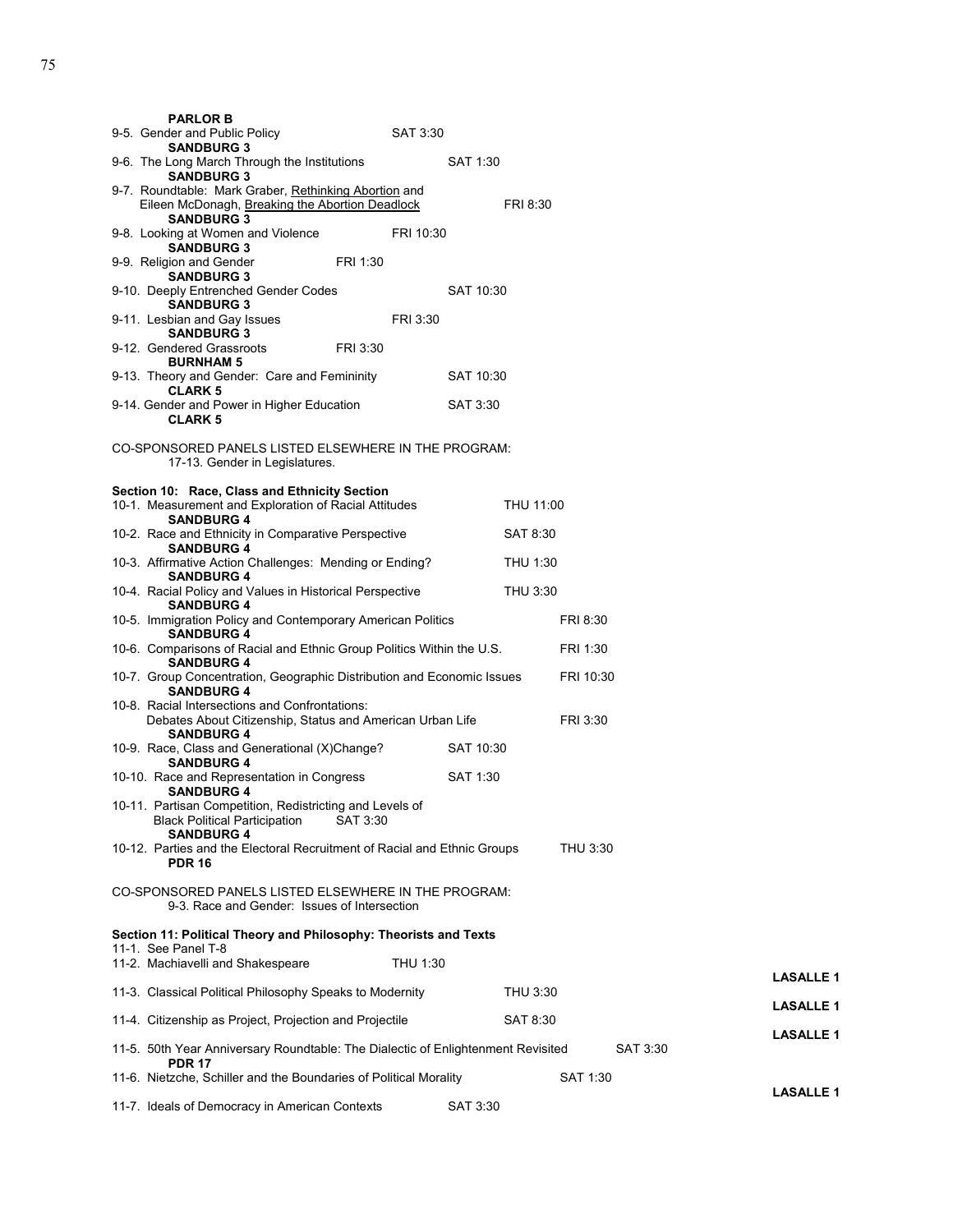|                                                                                                                                                                                        |           |           |          | <b>LASALLE 1</b> |
|----------------------------------------------------------------------------------------------------------------------------------------------------------------------------------------|-----------|-----------|----------|------------------|
| 11-8. Interpretation and the Political Appropriation of History                                                                                                                        |           | FRI 8:30  |          | <b>LASALLE 1</b> |
| 11-9. Updating Arendt for Practical Politics                                                                                                                                           |           | FRI 3:30  |          | <b>LASALLE 1</b> |
| 11-10. Modern Political Theory and the Question of Religious Toleration                                                                                                                |           |           | FRI 1:30 | <b>LASALLE 1</b> |
| 11-11. Hobbesian Political Thought                                                                                                                                                     | SAT 10:30 |           |          | <b>LASALLE 1</b> |
| <b>Section 12: Political Theory and Approaches</b><br>12-1. Agonal Politics<br><b>LASALLE 2</b><br>12-2. Can the Divisions of Political Science Be Bridged?                            | THU 11:00 | SAT 8:30  |          |                  |
| <b>LASALLE 2</b><br>12-3. Communitarianism - Back to the Future                                                                                                                        |           | THU 3:30  |          |                  |
| <b>LASALLE 2</b><br>12-4. Democratic Participation<br><b>LASALLE 2</b>                                                                                                                 | FRI 8:30  |           |          |                  |
| 12-5. Organic Politics<br><b>LASALLE 2</b>                                                                                                                                             | FRI 10:30 |           |          |                  |
| 12-6. Wither the Overlapping Consensus?                                                                                                                                                |           | FRI 10:30 |          |                  |
| 12-7. The Liberal Incorporation of Romans 13                                                                                                                                           |           | SAT 10:30 |          | <b>LASALLE 1</b> |
| <b>LASALLE 2</b><br>12-8. Pragmatism, Social Inquiry, and Democracy                                                                                                                    |           | SAT 3:30  |          |                  |
| <b>LASALLE 2</b><br>12-9. The Ideological Uses of Political Concepts<br><b>LASALLE 2</b>                                                                                               |           | THU 1:30  |          |                  |
| Section 13: Formal Modeling<br>13-1. Questioning Our Assumptions                                                                                                                       | SAT 3:30  |           |          |                  |
| <b>LASALLE 3</b><br>13-2. Enriching Spatial Competition                                                                                                                                | THU 11:00 |           |          |                  |
| <b>LASALLE 3</b><br>13-3. Choosing the Regulatory Frontier                                                                                                                             | THU 1:30  |           |          |                  |
| <b>LASALLE 3</b><br>13-4. Models of the Electorate                                                                                                                                     | THU 3:30  |           |          |                  |
| <b>LASALLE 3</b><br>13-5. The Power of the Purse                                                                                                                                       | FRI 8:30  |           |          |                  |
| <b>LASALLE 3</b><br>13-6. Legislative Models                                                                                                                                           | SAT 8:30  |           |          |                  |
| <b>LASALLE 3</b><br>13-7. Models of Timing                                                                                                                                             | FRI 10:30 |           |          |                  |
| <b>LASALLE 3</b><br>13-8. Models of Platform Choice<br><b>LASALLE 3</b>                                                                                                                | FRI 1:30  |           |          |                  |
| 13-9. Regulatory Design<br><b>LASALLE 3</b>                                                                                                                                            | SAT 1:30  |           |          |                  |
| 13-10. Foundations of Cooperative Culture and Learning<br><b>LASALLE 3</b>                                                                                                             |           | SAT 10:30 |          |                  |
| CO-SPONSORED PANELS LISTED ELSEWHERE IN THE PROGRAM:<br>14-12. Testing Formal Models                                                                                                   |           |           |          |                  |
|                                                                                                                                                                                        |           |           |          |                  |
| Section 14: Methodology<br>Meet the Author: Gary King's A Solution to the Ecological Inference<br>14-1.<br>Problem: Reconstruction of Individual Behavior from Aggregate Data THU 1:30 |           |           |          |                  |
| <b>LASALLE 5</b><br>$14 - 2.$<br><b>Markets and Politics</b>                                                                                                                           | THU 11:00 |           |          |                  |
| <b>LASALLE 5</b><br>14-3.<br>Roundtable on the Multi-investigator Survey:<br>New Avenues for Innovation in Survey Research                                                             |           | THU 3:30  |          |                  |
| <b>LASALLE 5</b><br>Attitude Measurement<br>14-4.                                                                                                                                      | FRI 10:30 |           |          |                  |
| <b>LASALLE 5</b><br>Advanced Estimation Methods for Discrete Choice Models<br>14-5.                                                                                                    |           |           | FRI 1:30 |                  |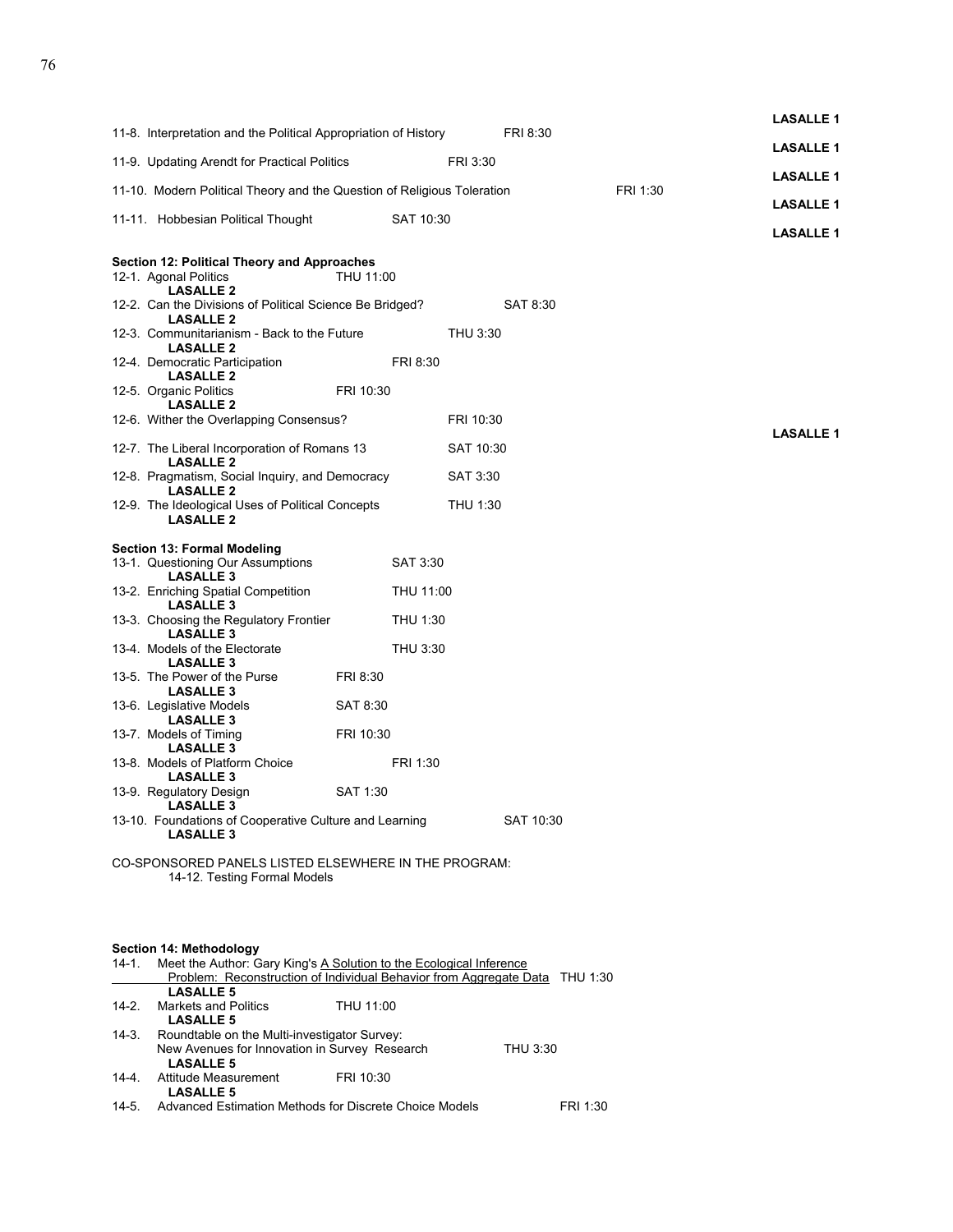**LASALLE 5** 14-6. Methodological Advances in Legislative Politics SAT 3:30  **LASALLE 5** 14-7. Methodological Issues in Public Policy SAT 8:30  **LASALLE 5** 14-8. Methodological Innovations in Comparative Politics FRI 3:30  **LASALLE 5** 14-9. Models of Participation and Vote Choice SAT 10:30  **LASALLE 5** 14-10. Models Using Pooled Data FRI 8:30  **PARLOR B** 14-11. Analyzing Elections FRI 10:30  **PARLOR B** 14-12. Testing Formal Models FRI 1:30  **PARLOR B Section 15: Political Parties and Interest Groups** 15-1. Party Activism in the United States FRI 10:30  **MONTROSE 1** 15-2. Interest Group Influence THU 11:00  **MONTROSE 1** 15-3. Lobbying SAT 8:30  **MONTROSE 1** 15-4. Interest Group Development THU 3:30  **MONTROSE 1** 15-5. Intraparty Cleavages THU 1:30  **MONTROSE 1** 15-6. Party Theory and Party Systems SAT 10:30  **MONTROSE 1** 15-7. Party Potpourri: Media, Money and Reform FRI 3:30  **MONTROSE 1** 15-8. Parties and Elections FRI 8:30  **MONTROSE 1** 15-9. Influences on Partisanship SAT 1:30  **MONTROSE 1** 15-10. Parties in Government SAT 3:30  **MONTROSE 1** 15-11. Party Organizations, Interest Groups, and Postcommunist Politics FRI 1:30  **MONTROSE 1 Section 16: Presidency and Executive Politics** 16-1. Governing in Public: Presidential Promotion, Public Opinion, and Policymaking  **DEARBORN 3** 16-2. Presidential Preaching: Rhetoric for Inciting, Healing and Leading SAT 8:30  **DEARBORN 3** 16-3. The Politics of the Executive Branch THU 1:30  **DEARBORN 3** 16-4. White House Operations THU 3:30  **DEARBORN 3** 16-5. The Second Presidency: Foreign and Defense Policy SAT 3:30  **DEARBORN 3** 16-6. Media Madness: Journalists and the Executive Branch FRI 1:30  **DEARBORN 3** 16-7. Reaching Decisions FRI 10:30  **DEARBORN 3**

- 16-8. The Agendas of Presidents FRI 3:30  **DEARBORN 3** 16-9. President and Congress: Success, Influence and Torpedoes SAT 10:30  **DEARBORN 3** 16-10. The Audience: Presidential Elections and Public Approval SAT 1:30  **DEARBORN 3** 16-11. ROUNDTABLE. Richard Neustadt: Politics and Political Science FRI 8:30  **DEARBORN 3** 16-12. ROUNDTABLE. Presidents and the Public: Responsiveness or Manipulation? SAT 1:30  **CLARK 10**
- CO-SPONSORED PANELS LISTED ELSEWHERE IN THE PROGRAM: 17-2. Congress and the President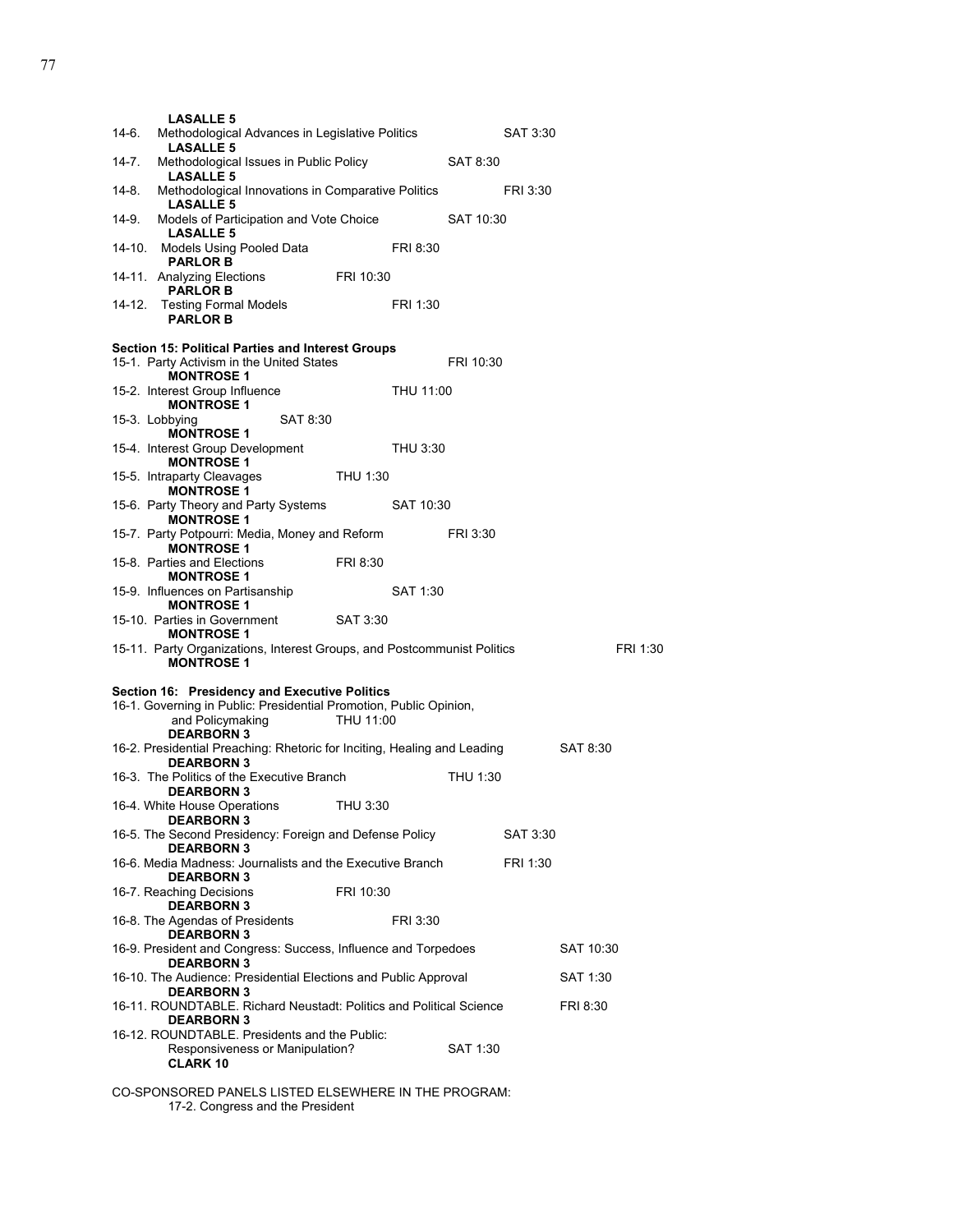| Section 17: Legislative Politics                                                                                   |                  |           |           |           |
|--------------------------------------------------------------------------------------------------------------------|------------------|-----------|-----------|-----------|
| 17-1. The 1994 Midterm Elections<br><b>MONTROSE 7</b>                                                              | THU 1:30         |           |           |           |
| 17-2. Congress and the President<br><b>MONTROSE 7</b>                                                              | THU 3:30         |           |           |           |
| 17-3. Incumbency, Challengers, and Campaigning for the U.S. House<br><b>MONTROSE 7</b>                             |                  |           |           | FRI 10:30 |
| 17-4. Policy and Change in Congress: From the Progressives to<br>Current Debates in the 1990s<br><b>MONTROSE 7</b> | THU 11:00        |           |           |           |
| 17-5. Rules and Legislative Procedure in the U.S. House and Senate SAT 8:30<br><b>MONTROSE 7</b>                   |                  |           |           |           |
| 17-6. Policy Change and Committees in the U.S. House<br><b>MONTROSE 7</b>                                          |                  |           | FRI 8:30  |           |
| 17-7. Distributive, Informational and Partisan Theories of<br>Legislative Committee Behavior<br><b>MONTROSE 7</b>  | FRI 1:30         |           |           |           |
| 17-8. Institutional Design and Representation:<br>Formal and Experimental Approaches                               |                  | FRI 3:30  |           |           |
| <b>MONTROSE 7</b><br>17-9. Leadership in the U.S. Congress                                                         | <b>SAT 10:30</b> |           |           |           |
| <b>MONTROSE 7</b><br>17-10. Interest Groups in Congress                                                            | <b>SAT 1:30</b>  |           |           |           |
| <b>MONTROSE 7</b><br>17-11. Norms, Distributive Politics, and Logrolling in Congress                               |                  |           |           | SAT 3:30  |
| <b>MONTROSE 7</b><br>17-12. Partisan Use of Restrictive Rules in the U.S. House                                    |                  |           | FRI 8:30  |           |
| <b>LASALLE 5</b><br>17-13. Gender in Legislatures SAT 3:30<br><b>CLARK 10</b>                                      |                  |           |           |           |
| 17-14. Legislative Political Careers in American Politics<br><b>LASALLE 2</b>                                      |                  |           | SAT 1:30  |           |
| 17-15. Divided Government<br><b>LASALLE 2</b>                                                                      | FRI 1:30         |           |           |           |
|                                                                                                                    |                  |           |           |           |
| 17-16. Representation and Responsiveness in Congressional Elections                                                |                  |           |           | THU 11:00 |
| <b>SANDBURG 6</b><br>17-17. Decision Making and Representation in Congress                                         |                  |           | SAT 10:30 |           |
| <b>BURNHAM2</b><br>17-18. Roundtable: "What to Expect from the 105th Congress"<br><b>LASALLE 2</b>                 |                  |           |           | FRI 3:30  |
| CO-SPONSORED PANELS LISTED ELSEWHERE IN THE PROGRAM:<br>10-10. Race and Representation in Congress                 |                  |           |           |           |
| Section 18: Judicial Politics and Public Law                                                                       |                  |           |           |           |
| 18-1. Evaluating States Courts<br><b>DEARBORN1</b>                                                                 | THU 1:30         |           |           |           |
| 18-2. Organized Interests, Avenues of Influence, and the Judiciary<br><b>DEARBORN 1</b>                            |                  |           |           | FRI 3:30  |
| 18-3. Strategy and Choice in Judicial Decision Making<br><b>DEARBORN1</b>                                          |                  |           | FRI 8:30  |           |
| 18-4. Courts and Their Publics, Here and Abroad<br><b>DEARBORN1</b>                                                |                  | THU 3:30  |           |           |
| 18-5. Conflict and Consensus on Appellate Courts<br><b>DEARBORN1</b>                                               |                  | SAT 10:30 |           |           |
| 18-6. Legal Pragmatism: Theoretical and Practical Perspectives<br><b>DEARBORN 1</b>                                |                  |           |           | FRI 10:30 |
| 18-7. Judicial Policy and the Problems of Implementation<br><b>DEARBORN1</b>                                       |                  |           | SAT 8:30  |           |
| 18-8. The Constitution and Historical Change<br><b>DEARBORN 1</b>                                                  |                  | THU 11:00 |           |           |
| 18-9. Measuring Policies and Outcomes on the U.S. Supreme Court<br><b>DEARBORN 1</b>                               |                  |           |           | FRI 1:30  |
| 18-10. Interinstitutional Conflict: Courts, Legislatures, and Bureaucracies<br><b>DEARBORN 1</b>                   |                  |           |           | SAT 1:30  |
| 18-11. Judging the Justices: Individual Models of Decision Making<br><b>DEARBORN 1</b>                             |                  |           |           | SAT 3:30  |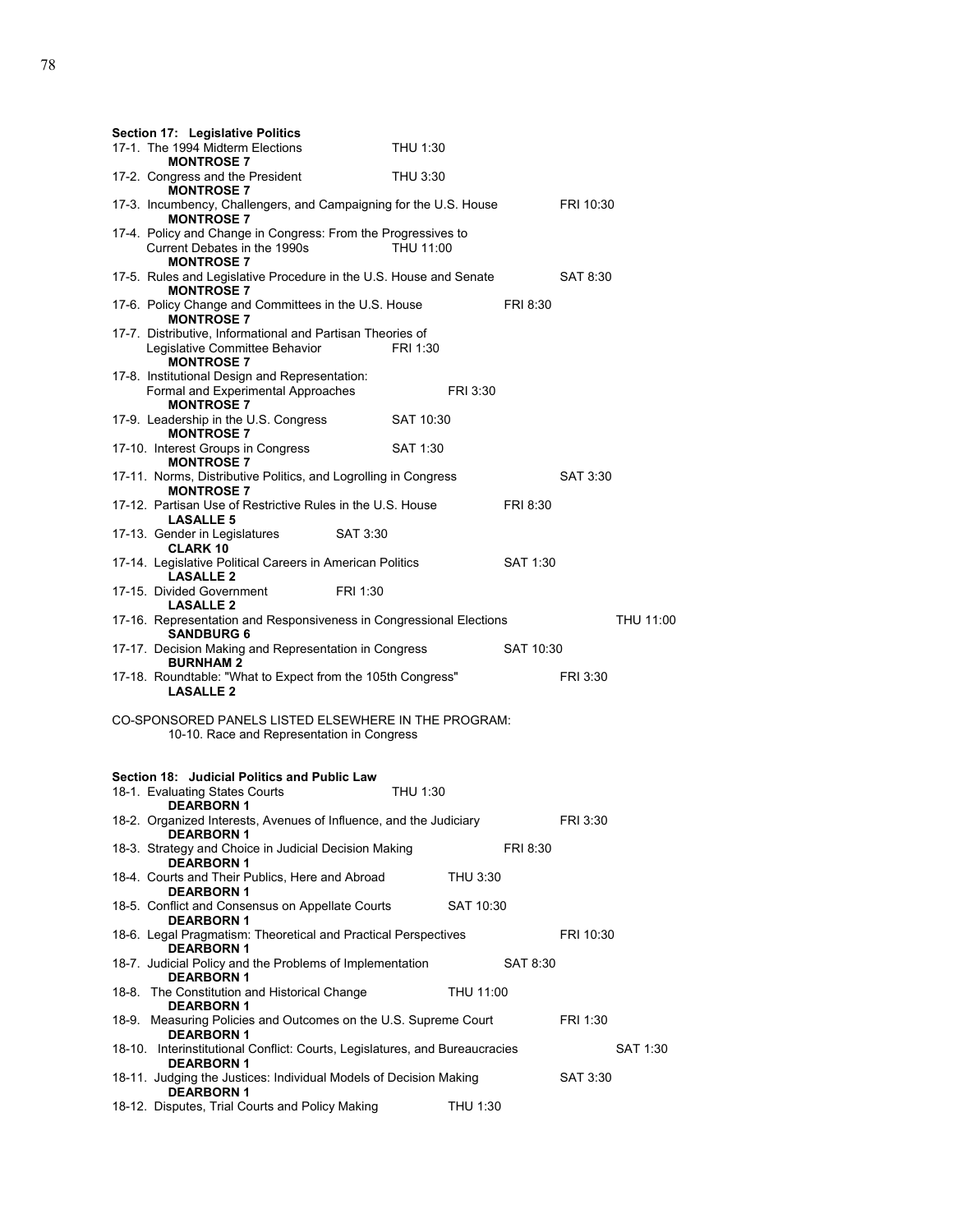### **PDR 16**

| 18-13. Issues of Agenda Setting in the Courts<br><b>PDR 16</b>                                                                                           | FRI 8:30  |           |           |
|----------------------------------------------------------------------------------------------------------------------------------------------------------|-----------|-----------|-----------|
| 18-14. What We Know (and Don't Know) About the Solicitor General FRI 10:30<br><b>PDR 16</b>                                                              |           |           |           |
| 18-15. New Perspectives on Civil Liberties and Civil Rights<br><b>PDR 16</b>                                                                             |           | FRI 3:30  |           |
| CO-SPONSORED PANELS LISTED ELSEWHERE IN THE PROGRAM:<br>9-2. Gender Issues in the Courts                                                                 |           |           |           |
| Section 19: State and Intergovernmental Politics                                                                                                         |           |           |           |
| 19-1 Economic Development in the States: Growth Patterns and Approaches<br><b>BURNHAM 5</b>                                                              |           |           | THU 11:00 |
| 19-2 Governors, Attorneys General and Other State Officials:<br>Agendas, Ambition and Turnover SAT 8:30                                                  |           |           |           |
| <b>BURNHAM 5</b><br>19-3. State Reforms in Health and Workers' Compensation                                                                              |           | THU 1:30  |           |
| <b>BURNHAM 5</b><br>19-4. Dynamics, Diffusion and Determinants of State Policy Innovations                                                               |           |           | FRI 10:30 |
| <b>BURNHAM 5</b><br>19-5. Understanding State Elections: Incumbency, Special Interests and<br><b>Population Mobility</b><br>THU 3:30<br><b>BURNHAM 5</b> |           |           |           |
| 19-6. The Dynamics of Welfare Waivers and Benefit Changes<br><b>BURNHAM 5</b>                                                                            |           |           | FRI 1:30  |
| 19-7. Untangling Federal-State Relationships in Grants, Influence and<br>FRI 3:30<br>Decentralization                                                    |           |           |           |
| <b>LASALLE 3</b><br>19-8 Up Close and Personal: A Look Inside Modern State Legislatures                                                                  |           |           | FRI 8:30  |
| <b>BURNHAM 5</b><br>19-9. Financing Schools: Efficiency, Equality and the Courts<br><b>BURNHAM 5</b>                                                     |           | SAT 10:30 |           |
| 19-10. Balancing The Need for Revenue With the Desire to Avoid<br><b>Tax Revolts</b><br>SAT 1:30                                                         |           |           |           |
|                                                                                                                                                          |           |           |           |
| <b>BURNHAM 5</b><br>19-11. Interest Groups and Other Constituencies In State Policymaking                                                                |           |           | SAT 3:30  |
| <b>BURNHAM 5</b><br>19-12. Modern Federalism: Traditional Constraints and Trendy Devolution                                                              |           |           | FRI 8:30  |
| <b>SANDBURG 5</b>                                                                                                                                        |           |           |           |
| Section 20: Urban and Local Politics<br>20-1. Local Politics and School Reform FRI 10:30                                                                 |           |           |           |
| <b>SANDBURG 7</b><br>FRI 3:30<br>20-2. Urban Regimes                                                                                                     |           |           |           |
| <b>SANDBURG 7</b><br>20-3. The Role of Race in Urban Politics                                                                                            | THU 1:30  |           |           |
| <b>SANDBURG 7</b><br>20-4. Electoral Politics at the Local Level                                                                                         | SAT 10:30 |           |           |
| <b>SANDBURG</b> 7<br>20-5. Local Government Policymaking Processes                                                                                       | FRI 1:30  |           |           |
| <b>SANDBURG 7</b><br>20-6. Neighborhoods, Suburbs, Participation, and Social Capital                                                                     |           |           | THU 3:30  |
| <b>SANDBURG 7</b><br>20-7. Economic Development Policies and Politics                                                                                    |           | SAT 8:30  |           |
| <b>SANDBURG 7</b><br>20-8. Effects of Context on Political Participation<br><b>SANDBURG 7</b>                                                            | FRI 8:30  |           |           |
| Section 21: Public Policy                                                                                                                                |           |           |           |
| 21-1. Roundtable: Can the Center Hold?<br>The Prospects for Pragmatism in National Policymaking                                                          |           |           | FRI 8:30  |
| <b>SANDBURG 2</b><br>21-2. Roundtable: Bringing Ideas to Action: Academic Research<br>and Policy Making<br>SAT 8:30                                      |           |           |           |
| <b>SANDBURG 2</b><br>21-3. American and Canadian Environmental Policy<br><b>SANDBURG 2</b>                                                               |           | THU 1:30  |           |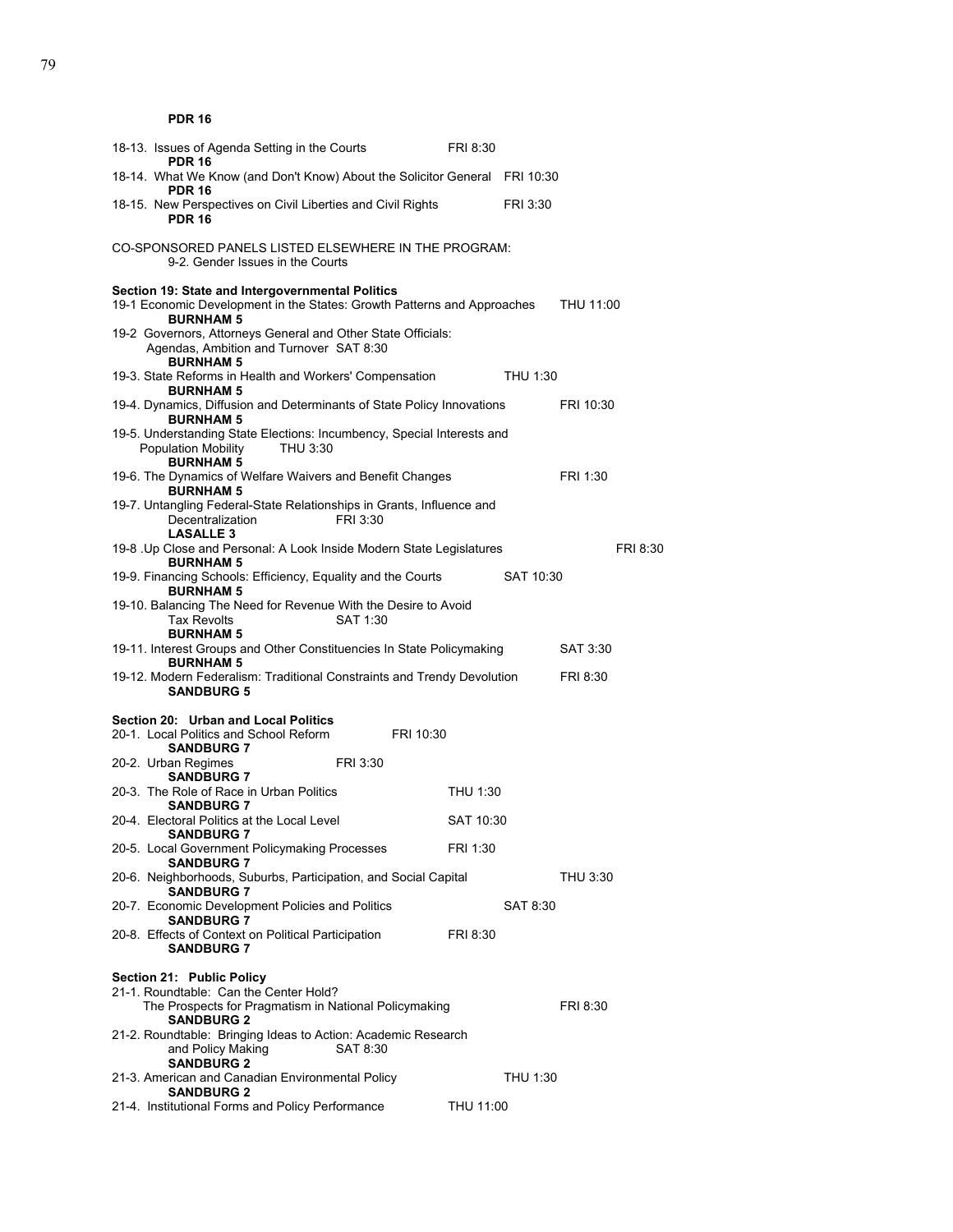**SANDBURG 2** 21-5. State Policies and Economic Outcomes: Comparative Analyses THU 3:30  **SANDBURG 2** 21-6. The Mass Politics of Policymaking FRI 10:30  **SANDBURG 2** 21-7. Agenda Setting FRI 3:30  **SANDBURG 2** 21-8. Implementation of Welfare Policy FRI 1:30  **SANDBURG 2** 21-9. Deliberation and Policymaking SAT 3:30  **SANDBURG 2** 21-10. Who Influences Public Policy? SAT 1:30  **SANDBURG 2** 21-11. The Consequences of Devolution SAT 10:30  **SANDBURG 2** 21-12. The Water's Edge? Linkages Between Domestic Politics and Foreign Affairs THU 11:00  **PDR 16** 21-13. Ethical Issues in Public Policy SAT 8:30  **SANDBURG 8** 21-14. Party Competition and Policy Outcomes SAT 3:30  **SANDBURG 8** 21-15. Environmental Policy: What Works? For Whom? SAT 1:30  **SANDBURG 8** CO-SPONSORED PANELS LISTED ELSEWHERE IN THE PROGRAM: 9 -5. Gender and Public Policy 14-7. Methodological Issues in Public Policy **Section 22: Public Administration** 22-1. Roundtable -- Politics, Conflict, and Organizations:<br>Lessons from Two Disciplines SAT 3:30 Lessons from Two Disciplines  **SANDBURG 7** 22-2. New Directions in Public Administration Theory: Progressive Reforms FRI 3:30  **SANDBURG 5** 22-3. New Directions in Public Administration Theory: Network Structure SAT 3:30  **PDR 16** 22-4. New Directions in Public Administration Theory: Information Technology SAT 1:30  **PDR 16** 22-5. Administrative Leadership SAT 10:30  **SANDBURG 5** 22-6. Budgetary Politics SAT 8:30  **PDR 16** 22-7. The Politics of Human Resources THU 1:30  **SANDBURG 5** 22-8. The Politics of Public Policy FRI 1:30  **SANDBURG 5** 22-9. Policy Implementation in the States FRI 10:30  **SANDBURG 5** 22-10. Bureaucratic Politics THU 3:30  **SANDBURG 5** 22-11. The Politics of Organizational Change THU 1:30  **PDR 18** 22-12. Frontiers of Change in Public Administration THU 11:00  **SANDBURG 5 Section 23: Political Culture** 23-1. Doing Political Culture THU 11:00  **SANDBURG 8** 23-2. Citizen Militias: The Militia Movement in Contemporary America THU 3:30  **SANDBURG 8** 23-3. Culture, Values, and American Politics I FRI 1:30  **SANDBURG 8** 23-4. Democracy, Civic Culture, and Belonging THU 1:30  **SANDBURG 8** 23-5. Political Culture and Eastern Europe FRI 8:30  **SANDBURG 8** 23-6. Rhetoric and Values FRI 10:30  **SANDBURG 8** 23-7. Culture and Change FRI 3:30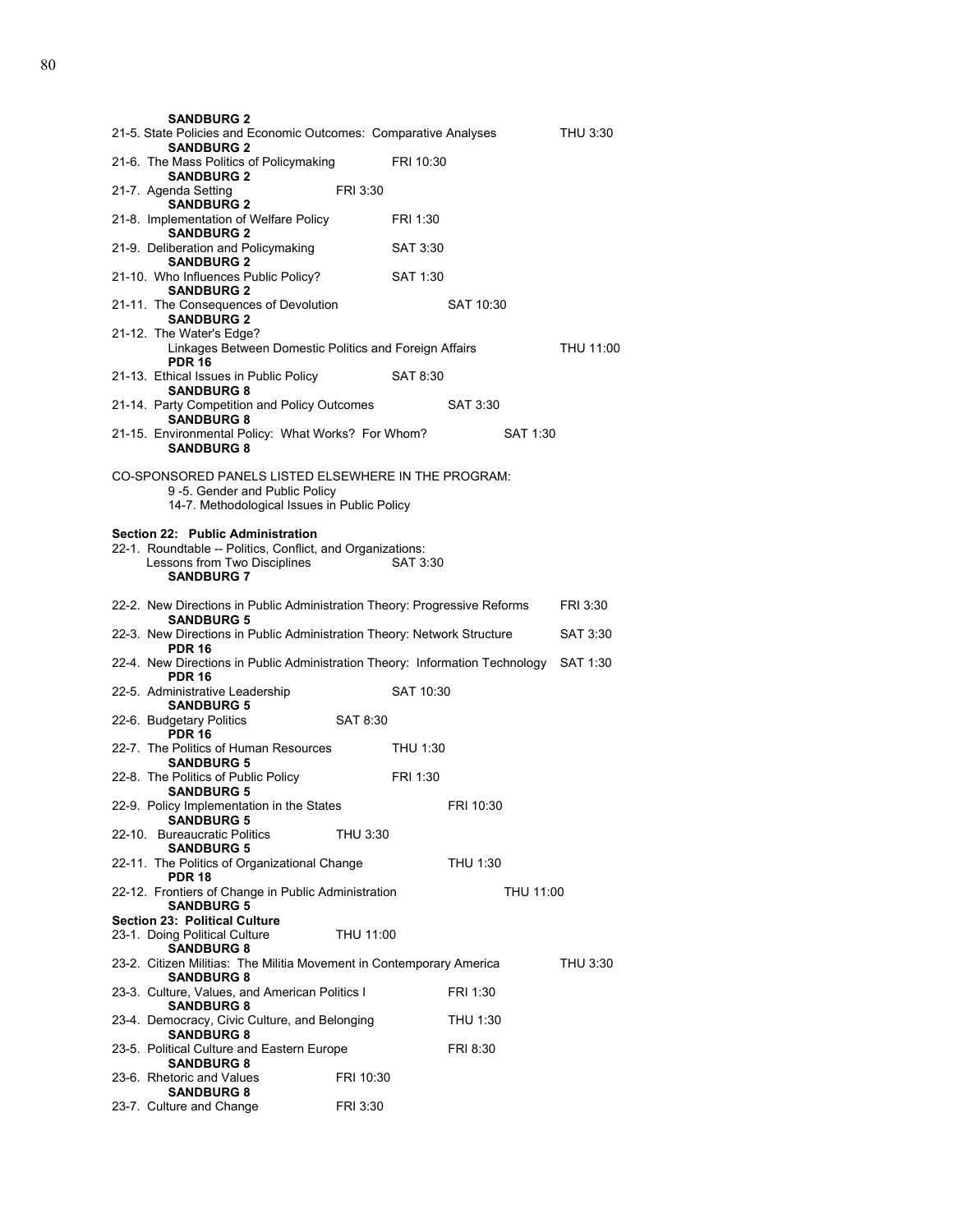|             | <b>SANDBURG 8</b><br>23-8. Culture, Values and American Politics II<br><b>SANDBURG 8</b>                                                                                                     |           | SAT 10:30 |           |          |           |
|-------------|----------------------------------------------------------------------------------------------------------------------------------------------------------------------------------------------|-----------|-----------|-----------|----------|-----------|
|             | Section 24: Teaching Political Science                                                                                                                                                       |           |           |           |          |           |
|             | 24-1. Advocacy in the Classroom<br><b>PDR 18</b>                                                                                                                                             | THU 11:00 |           |           |          |           |
|             | 24-2. Roundtable -- Experiencing Citizenship: Service-learning in Political Science<br><b>PDR 18</b>                                                                                         |           |           |           |          | SAT 8:30  |
|             | 24-3. Teaching American Politics Experientially FRI 3:30<br><b>PDR 18</b>                                                                                                                    |           |           |           |          |           |
|             | 24-4. Teaching Comparative Politics Through Study-abroad Programs<br><b>PDR 18</b>                                                                                                           |           |           |           |          | SAT 10:30 |
|             | 24-5. Citizenship Education and Teaching Political Science<br><b>PDR 18</b>                                                                                                                  |           |           | SAT 3:30  |          |           |
|             | 24-6. Technology and Teaching Political Science SAT 1:30<br><b>LASALLE 5</b>                                                                                                                 |           |           |           |          |           |
|             | Unaffiliated Group I: Midwest Women's Caucus for Political Science                                                                                                                           |           |           |           |          |           |
|             | 25-1. Roundtable to Honor Arlene Saxonhouse<br><b>BURNHAM2</b>                                                                                                                               |           | FRI 10:30 |           |          |           |
|             | 25-2. Roundtable on Leadership Training for Political Women<br><b>PDR 16</b>                                                                                                                 |           |           | FRI 1:30  |          |           |
|             | 25-3. Roundtable on Women and the Theory and Practice of Public Policy<br><b>BURNHAM2</b>                                                                                                    |           |           |           | SAT 1:30 |           |
|             | 25-4. Roundtable on Gender and Election '96<br><b>BURNHAM2</b>                                                                                                                               |           | THU 11:00 |           |          |           |
|             | 25-5. Roundtable: Personal and Professional Responsibilities of<br>Political Science: Strategies for Coping Well<br><b>BURNHAM2</b>                                                          |           | FRI 8:30  |           |          |           |
|             | 25-6. Roundtable on Gender and Teaching Evaluation<br><b>BURNHAM4</b>                                                                                                                        |           |           | SAT 3:30  |          |           |
|             | Unaffiliated Group II: Society for Greek Political Thought                                                                                                                                   |           |           |           |          |           |
|             | 26-1. Aristotle on Law and Justice<br><b>MONTROSE 3</b>                                                                                                                                      | FRI 3:30  |           |           |          |           |
| 26-2. Plato | THU 11:00<br><b>SANDBURG 7</b>                                                                                                                                                               |           |           |           |          |           |
|             | 26-3. Ancients Versus Moderns<br><b>PARLOR G</b>                                                                                                                                             | SAT 3:30  |           |           |          |           |
|             |                                                                                                                                                                                              |           |           |           |          |           |
|             | Unaffiliated Group III: Caucus for New Political Science<br>27-1: Discipline and Diversity in Political Science<br><b>PDR 18</b>                                                             |           | FRI 10:30 |           |          |           |
|             | 27-2: Left, Right, and Out: Fields of Dreams in American Politics<br><b>SANDBURG 7</b>                                                                                                       |           |           |           | SAT 1:30 |           |
|             | Unaffiliated Group IV: Political Science Discussion Lists<br>27-3 Roundtable: Political Science Discussion Lists (H-Net): Meet the Editors SAT 1:30<br><b>PDR 18</b>                         |           |           |           |          |           |
|             | Unaffiliated Group V: Science, Technology, and Environmental Politics<br>27-4. Toward Sustainable Communities: Transition and Transformation in<br>Environmental Policy<br><b>MONTROSE 3</b> | SAT 3:30  |           |           |          |           |
|             | 27-5. New Directions in the Study of Environmental Politics<br><b>CLARK 5</b>                                                                                                                |           |           | THU 11:00 |          |           |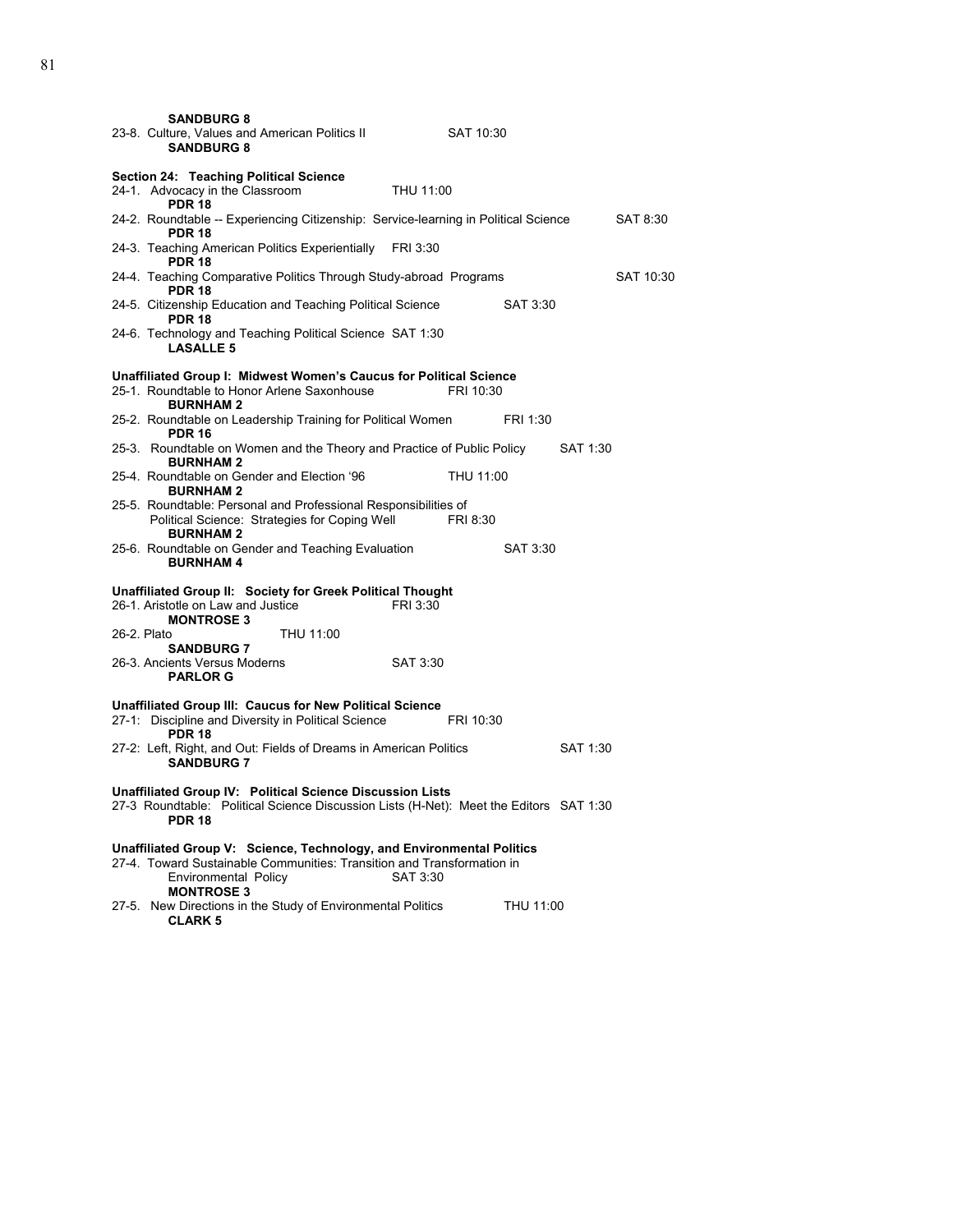| <b>CRYSTAL</b> |
|----------------|
|                |

| Section 1: Comparative Politics: Industrialized Countries   | THU 1:30-5:15   |                 |
|-------------------------------------------------------------|-----------------|-----------------|
| Section 2: Comparative Politics: Developing Countries       | THU 1:30-5:15   |                 |
| Section 3: Comparative Politics: Transitions to Democracy   |                 | THU 1:30-5:15   |
| Section 4: International Relations                          |                 | FRI 8:30-12-:15 |
| Section 6: Political Psychology and Public Opinion          |                 | SAT 8:30-12-:15 |
| Section 7: Elections, Voting Behavior and Participation     |                 | FRI 1:30-5:15   |
| Section 8: Mass Media and Political Communication           |                 | FRI 1:30-5:15   |
| Section 9: Gender and Politics                              | FRI 8:30-12-:15 |                 |
| Section 10: Race, Class and Ethnicity Section FRI 1:30-5:15 |                 |                 |
| Section 12: Political Theory and Approaches                 |                 | SAT 1:30-5:15   |
| Section 13: Formal Modeling SAT 1:30-5:15                   |                 |                 |
| Section 14: Methodology SAT 1:30-5:15                       |                 |                 |
| Section 17: Legislative Politics                            | SAT 8:30-12-:15 |                 |
| Section 18: Judicial Politics and Public Law                |                 | SAT 8:30-12-:15 |
| Section 20: Urban and Local Politics                        | SAT 1:30-5:15   |                 |
| Section 21: Public Policy FRI 8:30-12-:15                   |                 |                 |
| Section 23: Political Culture SAT 1:30-5:15                 |                 |                 |
| Section 24: Teaching Political Science                      | FRI 8:30-12-:15 |                 |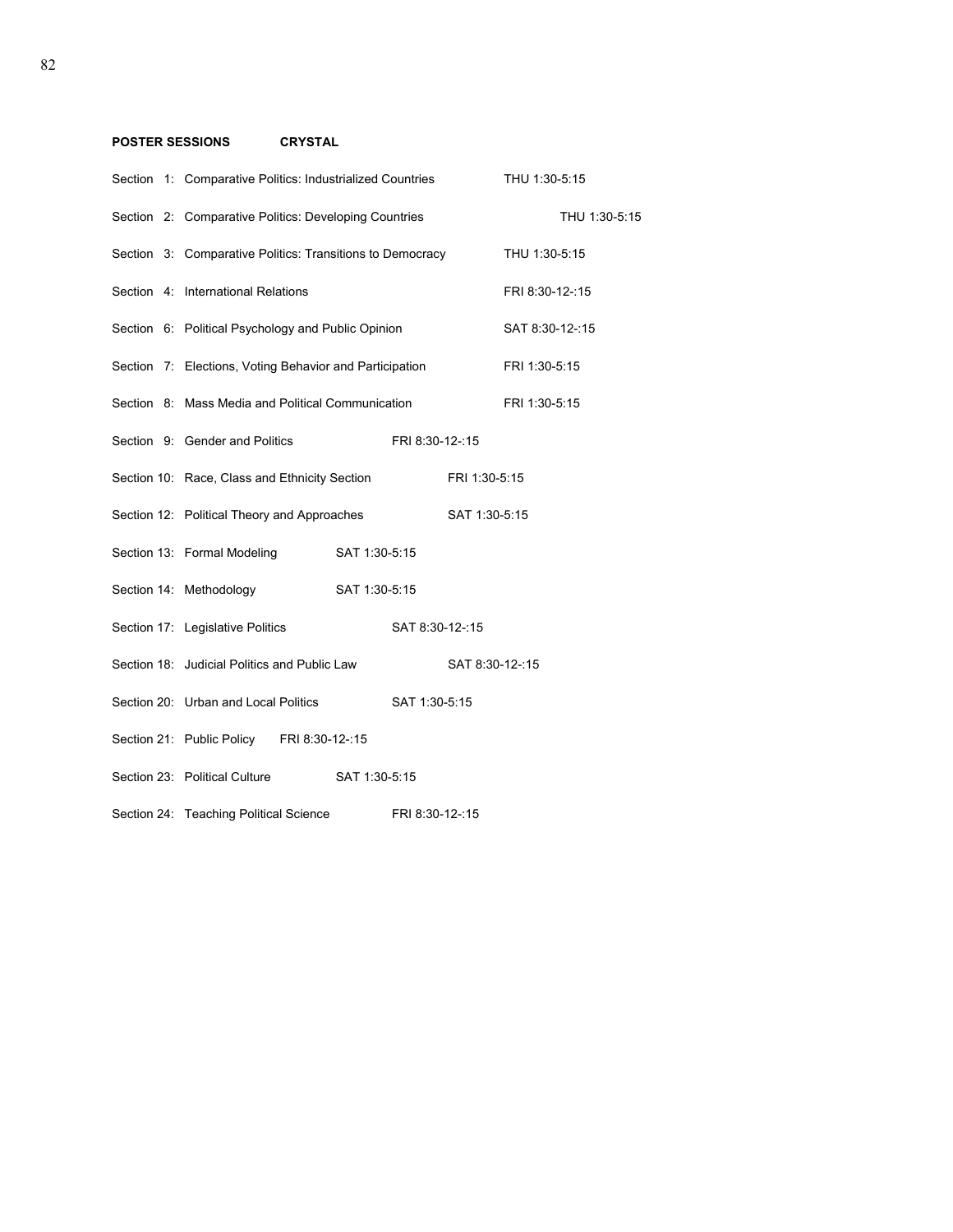# **EXHIBITORS AND BOOTH LOCATIONS**

Sage Publications, Inc. (1) F.E. Peacock Publishers, Inc. (2) Wadsworth Publishing/ITP (3) McGraw-Hill (4) Liberty Fund, Inc. (5) The Association of American University Presses (6) Harcourt Brace College Publishers (7) The Roper Center for Public Opinion Research (8) Association Book Exhibit (9) Princeton University Press (10) Cambridge University Press (11&12) Oxford University Press (13) MicroCase Corporation (14) The University of Notre Dame Press (15) Chatham House Publishers, Inc. (16&17) St. Martin's Press (18&19) Prentice Hall (20) University Press of Kansas (21&22) M.E. Sharpe (23) Publishers Circulation Fulfillment for the New York Times (24) W.W. Norton and Company (25) Westview Press (26) Rowman & Littlefield (27&28) Houghton Mifflin (29&30) Longman (31&32) Nelson-Hall Publishers (33) University of Oklahoma Press (34) Allyn & Bacon (35) American Judicature Society (36) Brookings Institution Press (38) The University of Chicago Press (39) Yale University Press (40) Garland Publishing (41) The University of Michigan Press (42) CQ Press/Congressional Quarterly Books (43&44)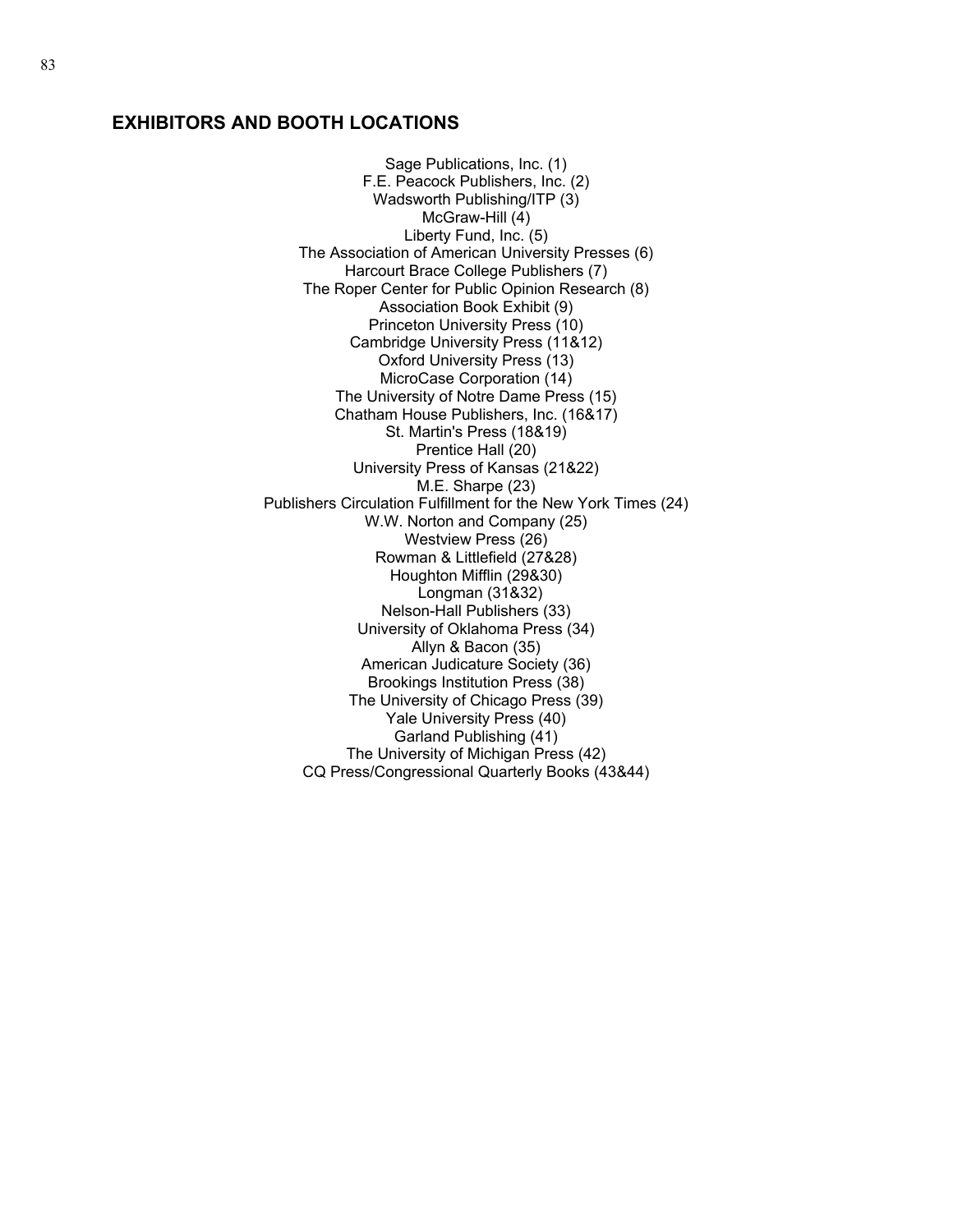# **DAILY PROGRAM SCHEDULE**

# **Thursday, April 10, 11:00 am - 1:15 pm**

## **MPSA EXECUTIVE COUNCIL MEETING PDR 5**

President: **Arlene Saxonhouse**, University of Michigan

# **Thursday, April 10, 11:00 am - 12:45 pm**

Theme Panel T-2 **PDR 17** 

**CROSSING BORDERS - THE IMPLICATIONS OF THE U.S.-MEXICO BORDER FOR 21ST CENTURY POLITICS** 

Chair: **John Francis Burke**, University of Houston-Downtown

Papers: "A U.S. Latino/a Theology of Accompaniment." **Roberta S. Goizueta**, Loyola University

"Globalization v. Global Trading Blocks: NAFTA and Hemispheric Cooperation." **Michael Francis**, University of Notre Dame

"Latino/a Political Mobilization in U.S. Cities." **Roberto Vichot**, Florida International University

"Chicana/os: Immigrants, Migrants, or Both?" **Gabriela Arredondo**, University of Chicago

"Chicano/a Groups Post-1960: *¿Viva La Raza?*" **Benjamin Marquez,** University of Wisconsin

#### Panel 2-1 **CLARK 7**

#### **Parties and Change in Latin America**

Chair: **Edward Gibson** , Northwestern University

Papers**:** "Growing Partisan Dealignment among the Mexican Electorate: Correlates and Consequences for Democratization." **Charles L. Davis** , University of Kentucky "Explaining Recent Party Instability in Latin America: Combining Insights from Economic and Institutional Based Analyses." **Allyson Lucinda Benton ,** University of California-Los Angeles

 "Center-Left Political Parties in Chile: Electoral Strategies Under a Minimalist State." **Mary Alice McCarthy**, University of North Carolina

Disc: **Edward Gibson,** Northwestern University

#### Panel 3-1 **DEARBORN 2**

### **Constituting Postcommunist Politics**

Chair: **Vicki Hesli**, University of Iowa

Papers: "A Realist Theory of Ethno-Constitutionalism-Re-Negotiating Post-Soviet Constitutions." **Phil Roeder**, University of California-San Diego

"Democratization and the Separation of Powers in Ukraine--the Role of the Ukrainian Parliament in the Passage of the New Ukrainian Constitution." **Charles Wise** and **Trevor Brown**, Indiana University "Economic Interests in Institutional Design: A Comparative Case Study of Slovakia and the Czech Republic." **Christopher Cannon**, University of Kansas

Disc: **Jennifer Suchland**, Purdue University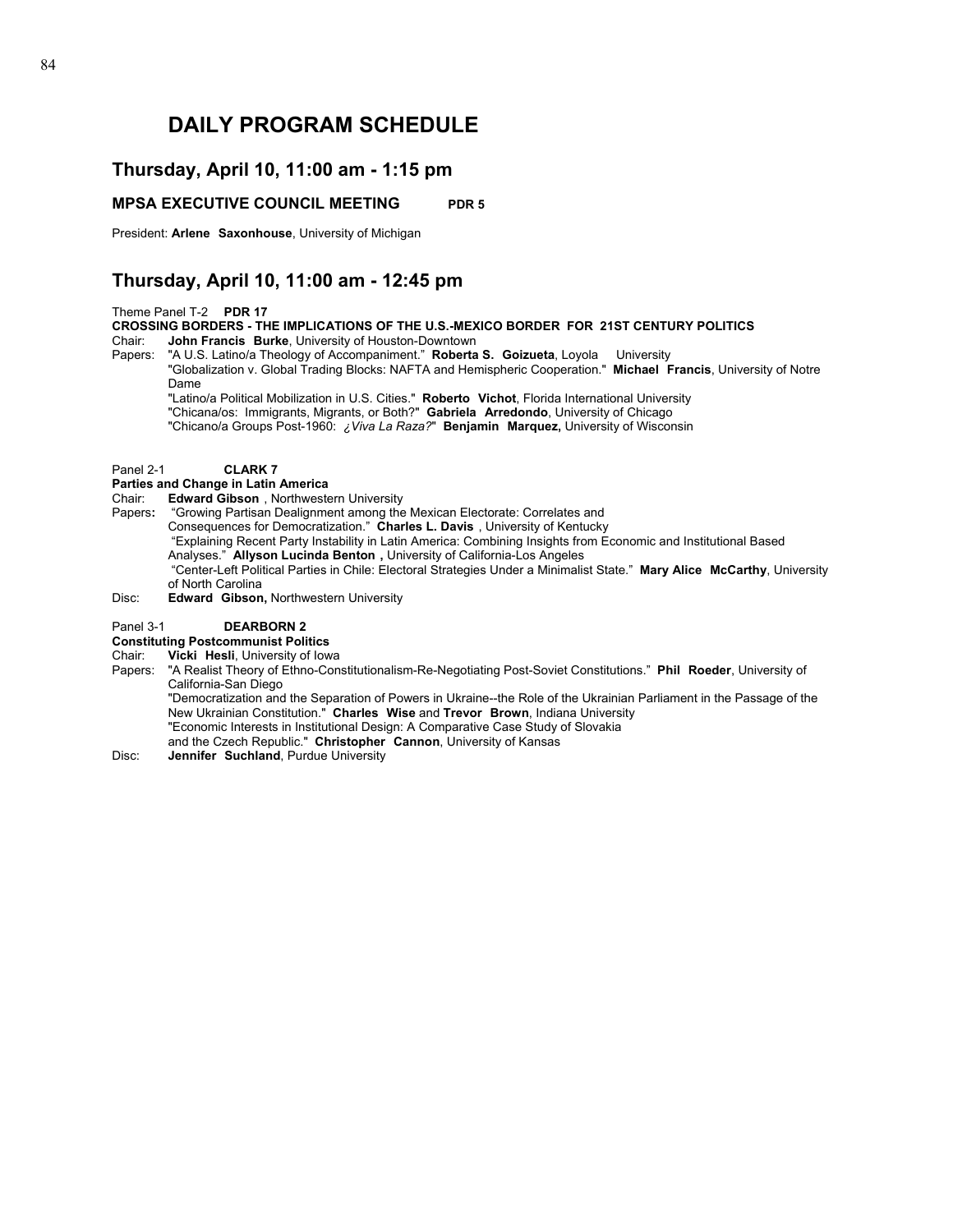#### **Thursday, April 10, 11:00 am - 12:45 pm**

#### Panel 4-2 **MONTROSE 2**

## **The Visual and the Virtual in International Affairs**

Chair: **Diane Rubenstein**

Papers: "Running Flat out on the Road Ahead: Nationality, Sovereignty, and Territoriality in the World Made by Information Superhighways." **Timothy Luke**, Virginia Polytechnic Institute and State University "Net Sovereignty: International Relations in the Age of the Internet." **Chris Couples**, Virginia Polytechnic Institute and State University "Re-Envisioning Peacekeeping: The Scenes, Seams and Simulations of the United Nations Mission in Bosnia." **Francois Debrix**, Purdue University

Disc: **Siba Grovogui**, Johns Hopkins University

#### Panel 5-1 **MONTROSE 3**

#### **Capital Markets and the Challenge to Democracy**

- Chair: **John D. Robertson, Texas A&M University Papers: "Democratic Institutions and Exchange Rate (**
- Papers**:** "Democratic Institutions and Exchange Rate Commitments." **William Bernhard**, Dartmouth College and **David Leblang,** University of North Texas

"Capital Markets and Social Welfare: A Cross-National Analysis." **Robert L. Perry**, Sam Houston State University and **John D. Robertson**, Texas A&M University

"Global Capital Markets and Former Command Economies." **Andrew Sobel**, Washington University

Disc**: James Granato,** Michigan State University

#### Panel 6-3 **BURNHAM 1**

#### **The Roles of Emotion and Cognition**

Chair**: Tim Fackler,** University of Texas, Austin

Papers: "Affective Intelligence and Rational Choice." **Michael B. MacKuen**, University of Missouri-St. Louis, **W. Russell Neuman**, Harvard University, and **George E. Marcus**, Williams College

"'Me Cae Bien'--Analyzing the Latino Vote from an Emotional Perspective." **Rodolfo O. de la Garza** and **Jongho Lee**, University of Texas at Austin

"Correcting for Affect-induced Biases in Candidate Evaluation: the Role of Partisan Strength and Processing Objective." **Linda M. Isbell** and **Robert S. Wyer**, University of Illinois at Urbana-Champaign

"Mental Economy and Voter Rationality Revisited: Rescuing Issue Voting at the Congressional Level." **Chris S.** 

**Hadjiharalambous**, University of Northern Iowa and **Michael M. Gant**, University of Tennessee-Knoxville

Disc**: Kathleen McGraw**, SUNY-Stony Brook

#### Panel 7-5 **CLARK 10**

#### **Electoral Systems and Candidate/Voter Strategies**

Chair: **Olga Shvetsova**, Washington University

Papers: "Voter Choice and Candidate Strategies in French Presidential Elections." **Jay Dow,** University of Missouri "The Results of the Israeli Election, 1996: The Paradox of Pluralistic Representation." **David Nachmias** and **Itai Sened,** Tel Aviv University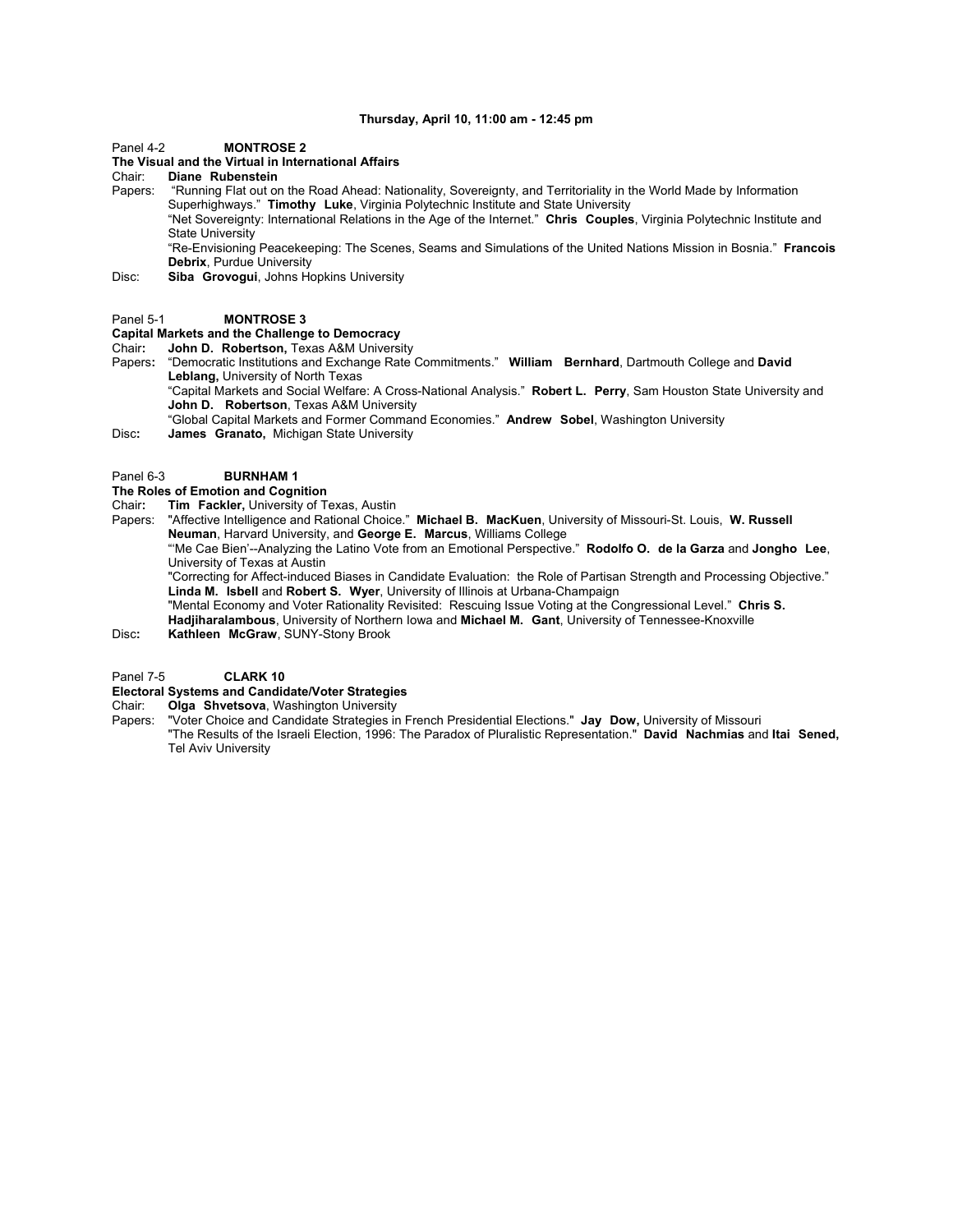"The Hung Electoral System: An Explanation of the Growing Inability of First-Past-The-Post To Produce A British Government." **Brian Smentkowski**, Southeast Missouri State University and **Michael Levy,** Southeast Missouri State **University** 

"Electoral Reform - Changing the Rules, Changing the System: The Case of Israel, 1996." **Michael Harris**, Eastern Michigan University, **Jeffrey L. Bernstein,** University of Michigan and **Gideon Doron**, Tel Aviv University Disc: **Brian McCuen**, University of Iowa

**Olga Shvetsova**, Washington University

#### Panel 8-6 **BURNHAM 4**

# **Shaping the Public Agenda Chair:** John Bublic, Illinc

John Bublic, Illinois State University

- Papers: "Is There Power in Advocacy Advertising?" **Kerry Zymelman**, Harvard University
- "News Media Construction of African Political Spectacles." **Beverly G. Hawk**, University of Alabama at Birmingham Disc: **Doris Graber**, University of Illinois-Chicago

#### Panel 9-2 **SANDBURG 3**

- **Gender Issues in the Courts** [co-sponsored with Judicial Politics and Law Section]
- Chair: **Judith Baer**, Texas A & M University

Papers: "Public Opinion and Gender Equity in the Federal District Courts." **Kenneth Luis Manning**, University of Houston "Who Gets to Play: College Athletics and Title IX." **Elizabeth A. Rexford**, Illinois State University "Arbitration as a Social System: The Importance of Gender and Other Characteristics in Determining Arbitrator Reasoning." **Michele Hoyman** and **Sandy Crews,** University of Missouri-St. Louis "A Different Voice: A Longitudinal Analysis of the Minnesota State Supreme Court." **Linda S. Maule** Disc: **Robin Wolpert,** University of South Carolina

#### Panel 10-1 **SANDBURG 4**

# **Measurement and Exploration of Racial Attitudes**

## Lynn Sanders, University of Chicago

Papers: "Measuring Racial Attitudes Unobtrusively." **Michael Cobb**, University of Illinois "Racial Attitudes in Eastern North Carolina: Are They Changing in 1996?" **Bonnie Mani** and **Carl McCurley,** East

Carolina University

"Picture Stimuli as an Indicator of Racial Affect." **Fred Slocum,** University of Iowa

"Meaning and Measures: A Validity Test of Symbolic Racism." **Cara J. Wong** and **Jacob W. Bowers**, University of California-

Berkeley

Disc: **Jim Gibson**, University of Houston

#### Panel 12-1 **LASALLE 2**

#### **Agonal Politics**

- Chair: **Kathy Purnell,** Cornell University
- Papers: "Chains of Fools, Liberation, Knowledge, and False-Consciousness in Plato and Tocqueville." **Leslie Feldman**, Hofstra University

"Nietzsche and the Possibility of Political Culture." **Thomas C. Conte**, University of Maryland at College Park "Comrade, Ideologue, or Rebel: Spartacus in Novels." **John Bokina**, University of Texas-Pan American "The Constitution of Political Reality: Heidegger, Democracy, and the Background of Politics." **Ed Wingenbach**, University of Notre Dame

Disc: **Charles Mathewes,** University of Chicago

Panel 13-2 **LASALLE 3** 

### **Enriching Spatial Competition**

- Papers: "Rational Voters, Candidate Spending and Incomplete Information." **Alan Gerber**, Yale University "Character, Charisma, and Candidate Location." **Tim Groseclose,** Ohio State University
- Disc: **John R. Chamberlin**, University of Michigan

#### Panel 14-2 **LASALLE 5**

#### **Markets and Politics**

- Chair: **Brian Roberts,** University of Texas at Austin
- Papers: "Information Asymmetry and Bureaucratic Performance: How and When Politics Shapes U.S. Antitrust Policy." **Jeff Hayes**, University of Chicago

"Estimating the Economic Consequences of a 'Yes' Win in the 1995 Canadian Referendum." **Michael Herron**, Stanford **University** 

"Markets and Politics: The Use of Market Data in Political Science." **Brian Roberts**, University of Texas at Austin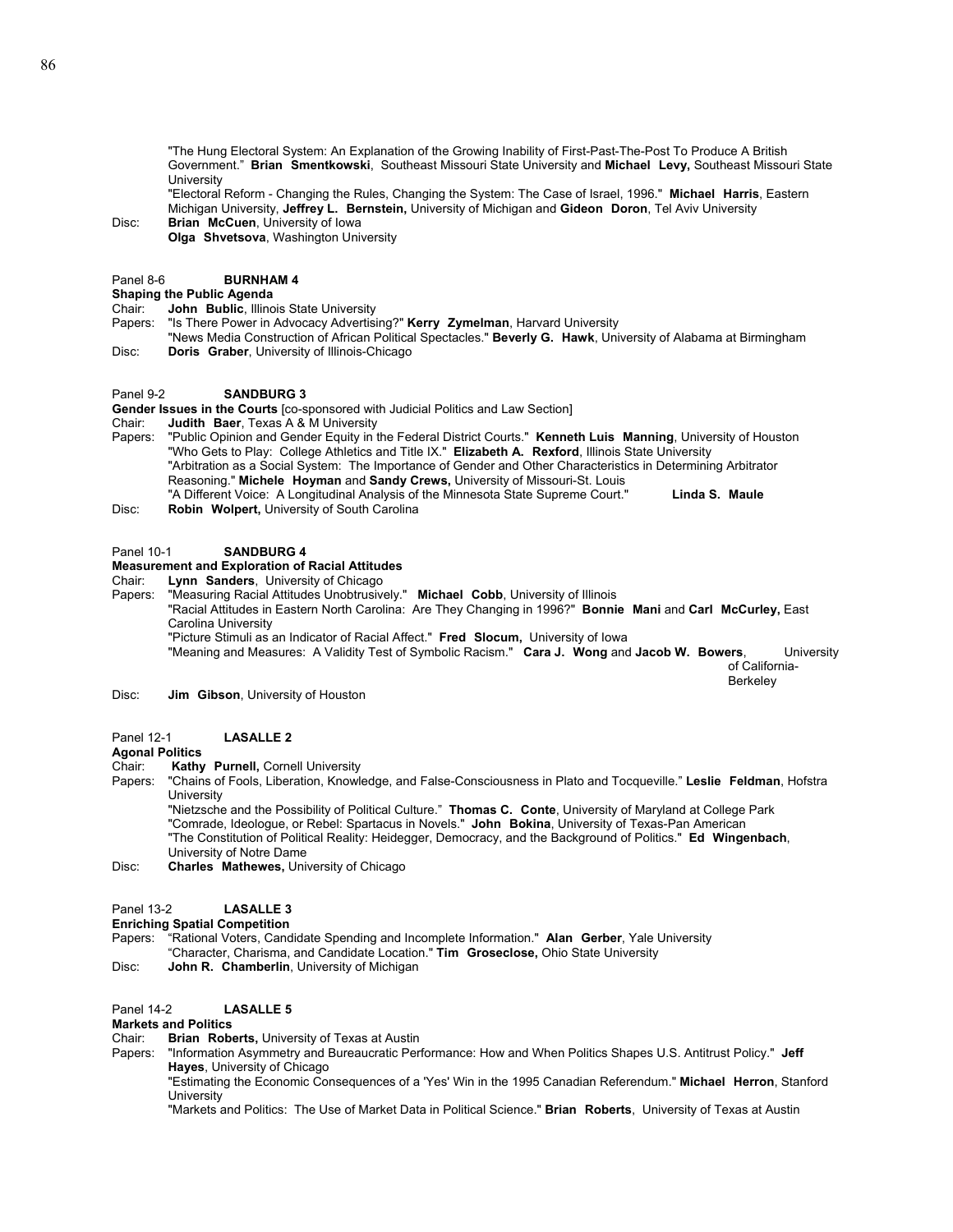#### **Thursday, April 10, 11:00 am - 12:45 pm**

Disc: **Jack Wright**, George Washington University

#### Panel 15-2 **MONTROSE 1**

# **Interest Group Influence**<br>Chair: **Michael Bath.**

#### **Michael Bath, Concordia College**

Papers**:** "Organized Interests and Regulatory Forbearance." **Loree Bykerk,** University of Nebraska at Omaha "A Test of Olson's Thesis: A Fifteen Year Study of Interest Group Influence." **Kennith Hunter,** University of Tennessee at Chattanooga, **Greg Brunk,** University of Oklahoma and **Laura Ann Wilson,** University of Baltimore "Local Organized Interests and the 1996 Cincinnati Stadia Tax Referendum." **Clyde Brown** and **David Paul,** Miami **University** "The NAFTA Vote: Testing for Principal-Agent Slack." **Stuart B. Schneiderman**, Florida State University

"Environmental Interest Groups and the Promotion of Environmental Values: The Resounding Success and Failure of Earth Day." **Amy Fried,** Colgate University

Disc: **Shari Garber Bax**, University of Tennessee

#### Panel 16-1 **DEARBORN 3**

### **Governing in Public: Presidential Promotion, Public Opinion, and Policymaking**

Chair: **Robert Y. Shapiro**, Columbia University

- Papers**:** "The Private Effects of Going Public: How the President's Implicit Threat to Solicit Public Support Affects Executive and Legislative Branch Budget Negotiations." **Brandice Judith Canes,** Stanford University "Presidential Power and Vote Visibility: Lessons from the Clinton Administration." **Melissa R. Michelson**, University of Illinois-Chicago
- Disc: **Robert Y. Shapiro**, Columbia University **Nancy Kassop**, SUNY, New Paltz

#### Panel 17-4 **MONTROSE 7**

### **Policy and Change in Congress: From the Progressives to Current Debates in the 1990s**

- Chair: **Michael Rosentiehl**, Texas A&M University<br>Papers: "The Impact of Congressional Reform On Am Papers: "The Impact of Congressional Reform On American Trade Politics." **Martha L. Gibson**, University of Connecticut "Congress and Environmental Policy: A Longitudinal Analysis." **Charles R. Shipan,** University of Michigan and **William R. Lowry**, Washington University "Congress and the Modern American State: Progressivism, Now and Then." **Eileen L. McDonagh,** Northeastern **University**
- Disc: **Sarah Binder**, The Brookings Institution

#### Panel 17-16 **SANDBURG 6**

**Representation and Responsiveness in Congressional Elections** [Co-sponsored with Elections, Voting Behavior, and Participation Section]

- Chair: **James Campbell**, Louisiana State University
- Papers: "Campaigns and Political Representation: The 1992 and 1994 House Elections." **Gregory N. Flemming**, University of Wisconsin-Madison

"Legislators, Campaigns, and Voters Over Time." **Patrick Sellers** and **David Holian**, Indiana University

"One Step to the Left, One Step to the Right: Position-taking in the House of Representatives." **Barry C. Burden**, Ohio State University

"U.S. Senator Responsiveness to National Public Opinion." **Angela Hinton Anderson** and **Nick Bauroth**, Loyola University Chicago

Disc: **David Lublin**, University of South Carolina

#### Panel 18-8 **DEARBORN 1**

#### **The Constitution and Historical Change**

Chair: **Keith E. Whittington,** Catholic University of America

Papers: "Toward an Endogeneity Model of the Relationship between Constitutional and Ordinary Politics." **Susan Ellis**, University of Michigan

"Originalism and the Incorporation Controversy: A New Look at an Old Debate." **Dennis J. Goldford,** Drake University "Constitutional Failures and Constitutional Theory." **Mark A. Graber**, University of Maryland-College Park "Judicial Authority in Political Time." **Keith E. Whittington,** Catholic University of America

Disc: **Rogers Smith,** Yale University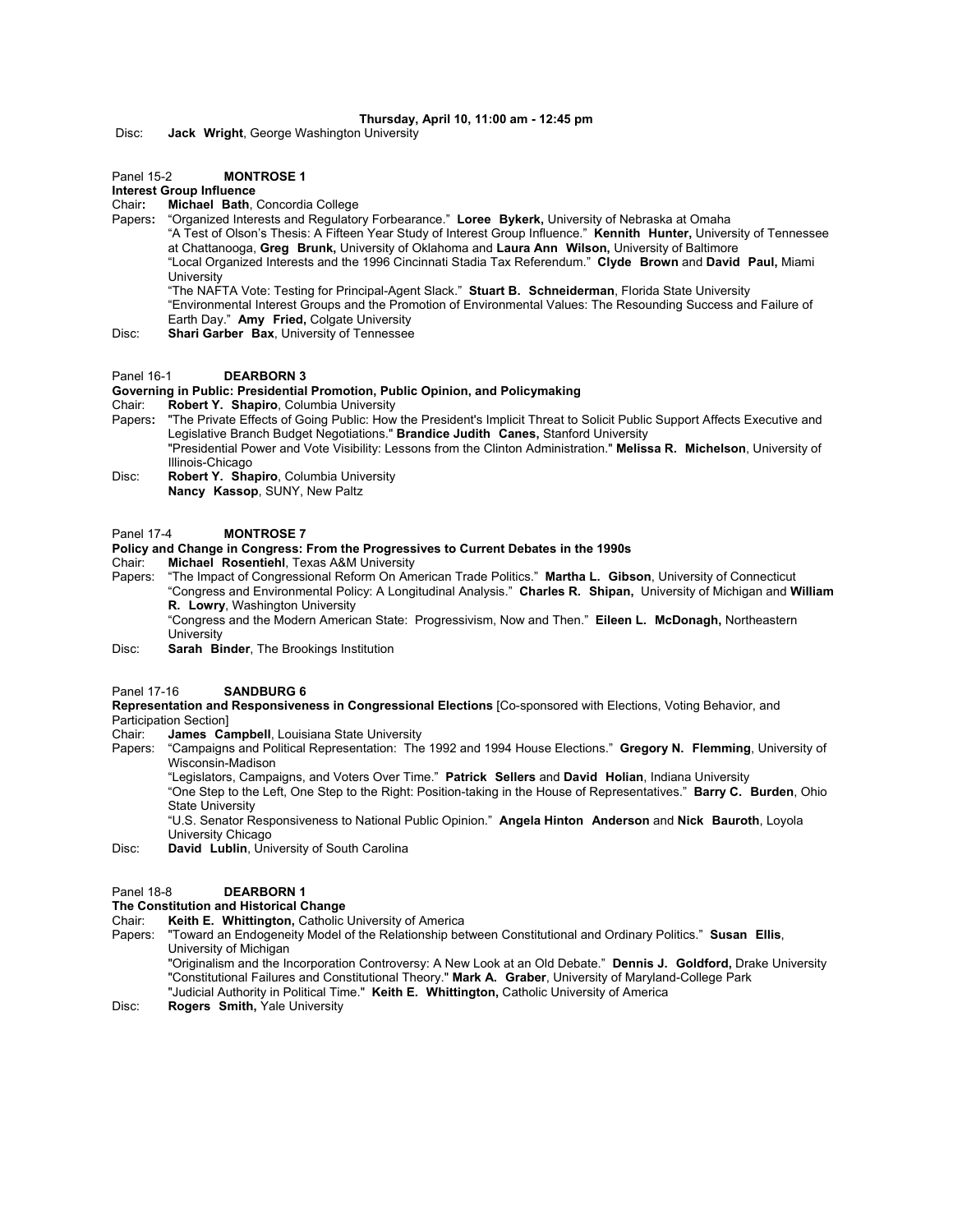#### Panel 19-1 **BURNHAM 5**

### **Economic Development in the States: Growth Patterns and Approaches**

Chair: **Michael Mintrom**, Michigan State University Papers: "A Pooled Time Series Cross-Sectional Analysis of Economic Growth Models: An Application to the American States." **Allen Brierly**, University of Northern Iowa and **Robert Costello,** Joel Popkin and Company "Attracting Retirees for Economic Development: A Public Policy Perspective." **Michele L. Kreidler**, West Virginia **University** "Gaming Policy: The Conflict Between State Benefits and Local Environmental Costs in Mississippi." **Francis Pappin** and **J. Scott McDonald**, Jackson State University

"Determinants of State Gambling Adoptions." **Ed Furlong**, Northern Illinois University

Disc: **DeLysa Burnier**, Ohio University

#### Panel 21-4 **SANDBURG 2**

# **Institutional Forms and Policy Performance**

Deborah Orth, Grand Valley State University

Papers: "Fox in the Henhouse: Democratic Accountability in Alternative Regulatory Arrangements." **Edward Weber**, Washington State University

"Relaxing Boundaries and Weakening Institutions: The Consequences of Changing Rules and Missions for Government R&D Agencies." **James A. Desveaux**, University of California-Los Angeles

"Nonprofit Emergence in the Mixed Economy for Child Care Services." **Brenda Bushouse,** Indiana University **Disc: Michael Caldwell,** University of Illinois, Urbana

#### Panel 21-12 **PDR 16**

# **The Water's Edge? Linkages Between Domestic Politics and Foreign Affairs**

- **David Beam, Illinois Institute of Technology**
- Papers: "Bending but Not Breaking?: the US Trade System and Domestic Pressures." **Graham K. Wilson**, University of Wisconsin- Madison

"US Immigration Policy and the Decline of the Cold War Imperative." **Keith Fitzgerald**, University of South Florida "The Heritage of Foreign Trade Policy Research for Political Science: An Agenda for Disciplinary Integration?" **Orin Kirshner,** University of Minnesota

- Disc: **Paul Quirk**, University of Illinois-Urbana **David Robertson**, University of Missouri-St. Louis
- Panel 22-12 **SANDBURG 5**

### **Frontiers of Change in Public Administration**

Chair: **Nancy S. Lind**, Illinois State University

- Papers: "A Theory of the Political Firm': A Multi-task Model of Bureaucratic Jurisdictions." **Rui de Figueiredo**, Stanford University "Information Technology and the Bureaucratization of Organizations." **Ben Hourani** and **Nandini Nanda,** Eastern Michigan University
- Disc: **Mark R. Nemec**, University of Michigan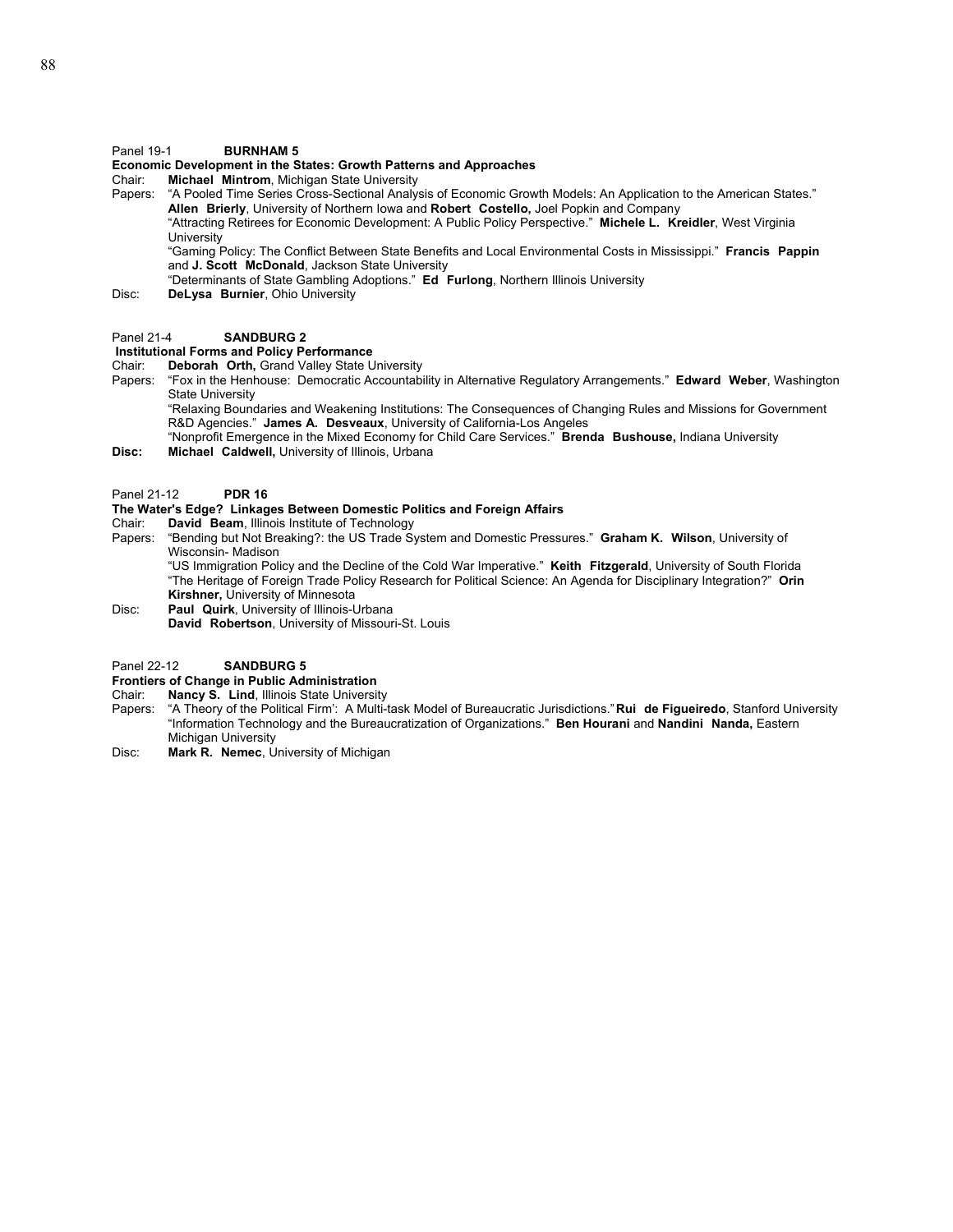#### **Thursday, April 10, 11:00 am - 12:45 pm**

Panel 23-1 **SANDBURG 8** 

#### **Doing Political Culture**

Chair: **Lane Crothers,** Illinois State University

- Papers: "American Politics, American Language." **Roderick P. Hart**, University of Texas "The Mundane Experience of Political Culture." **Richard Merelman,** University of Wisconsin "Redefining the Problem of Racial Inequality." **Richard Pride,** Vanderbilt University Disc: **Charles W. Dunn**, Clemson University
- 

Panel 24-1 **PDR 18** 

# **Advocacy in the Classroom**

Paul Gardner, Luther College

Papers: "Limits on Advocacy in the Classroom." **Ellis West**, University of Richmond "Changing the Classroom: Advocating Feminism." **JoAnne Myers,** Marist College "Political Science and Political Education." **Mark Weaver**, College of Wooster "Teaching Social Policy Through Argument Between Advocates." **Paul Gardner**, Luther College

Panel 25-4 **BURNHAM 2** 

**Roundtable: Gender and Election '96** [Sponsored by the Midwest Women's Caucus for Political Science**]** 

- Chair: **Sue Thomas**, Georgetown University
- Part: **Barbara Burrell,** University of Wisconsin-Madison
- **Diane Blair**, University of Arkansas
	- **Debra Dodson**, Rutgers University, Center for the American Woman and Politics
		- **Laura R. Winsky Mattei,** SUNY-Buffalo
		- **Paul Herrnson,** University of Maryland

PANEL 26-2 **SANDBURG 7** 

**PLATO** 

- Robert Sutherland, Cornell College
- Papers: "The Socratic Turn." **Kenneth Blanchard**, Northern State University "War, Warriors, and Human Excellence in the Republic." **Michael S. Kochin**, University of Toronto "Philosophy and Tyranny: Socrates and Critias in Plato's Charmides." **Paul Stern**, Ursinus College Disc: **Carson Holloway**, Northern Illinois University
	- **Robert Sutherland**, Cornell College

Panel 27-5 **CLARK 5** 

- **New Directions in the Study of Environmental Politics** [Sponsored by the Science, Technology, and Environmental Politics] Chair: **Jon Portz**, Northeastern University
- Papers**:** "Cleaning the Cities: Urban Politics and Superfund Implementation." **Richard C. Hula**, Michigan State University **and Dianne Rahm**, Iowa State University "Barriers to Policy Learning: The Toxic Substances Control Act." **Edward J. Woodhouse**, Rennselaer Polytechnic Institute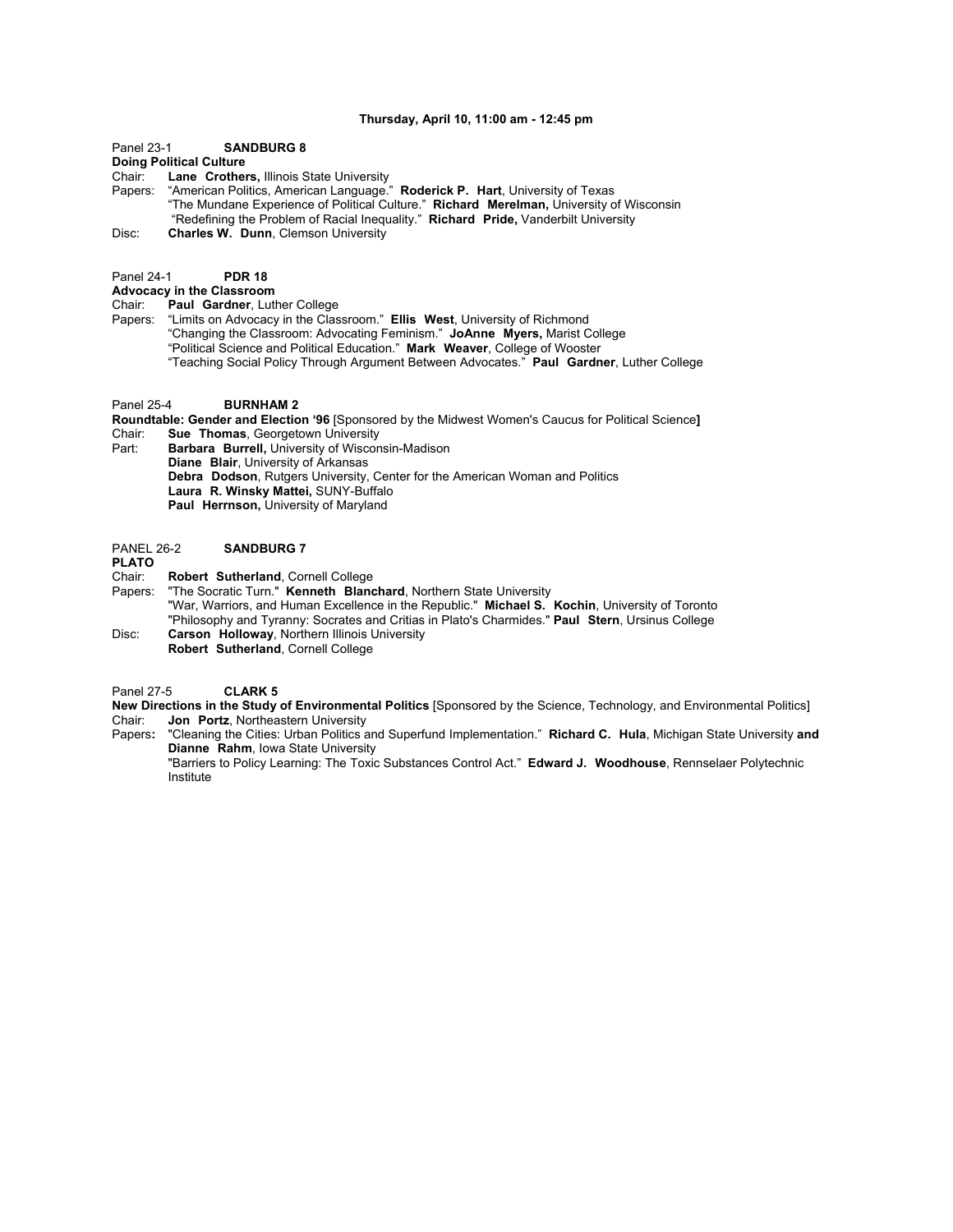"Environmental Policy and Ecological Science." **Gary Bryner**, Brigham Young University Disc: **Jon Portz**, Northeastern University

# **Panel Chairs: Please complete the survey form found in your panel room and drop it into the SURVEY ENVELOPE in the panel room at the end of your panel. Thank you.**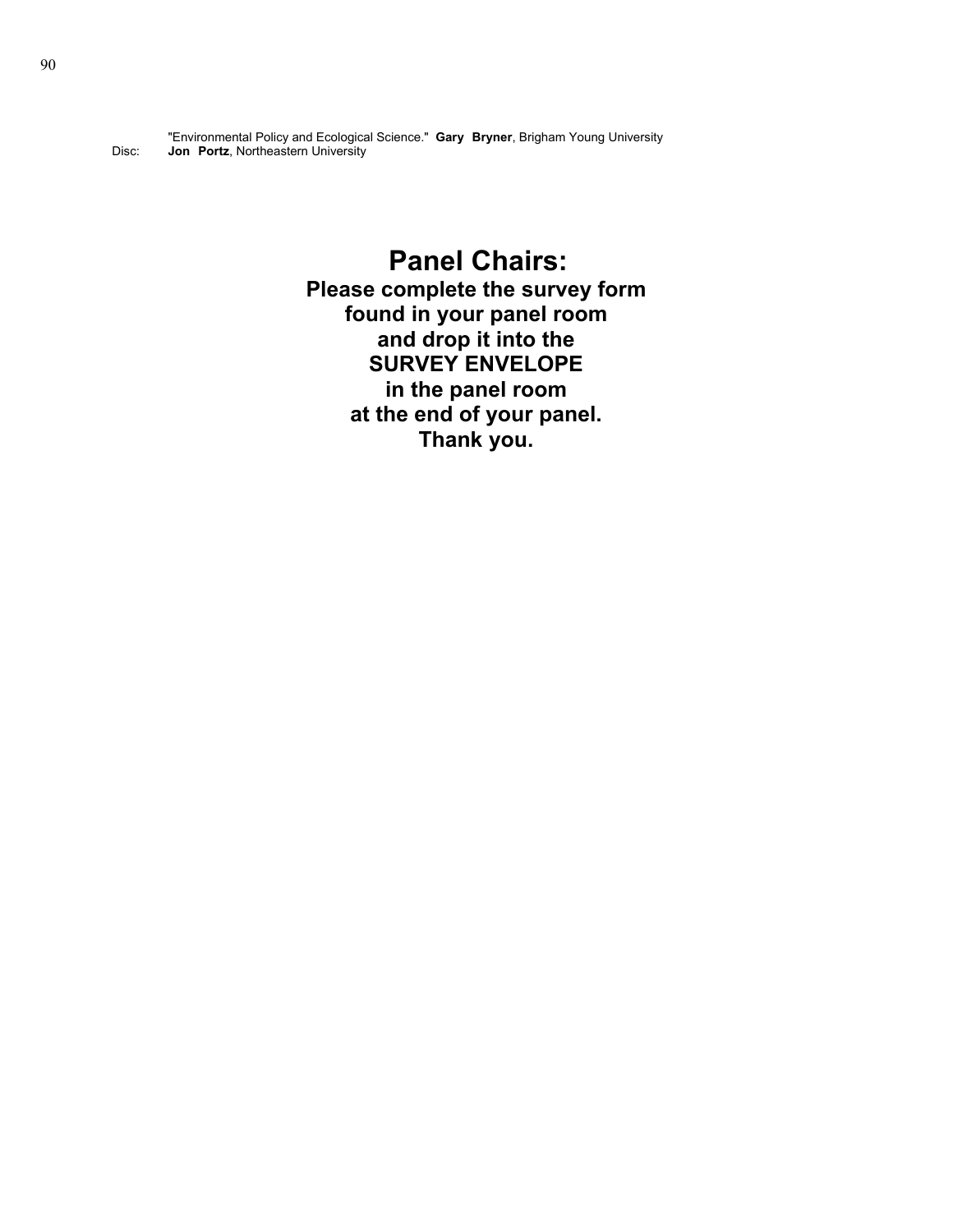# **Thursday, April 10, 1:30-3:15 pm**

Poster Session 1 **CRYSTAL** (Authors will be present from 1:30-3:15)

### **Section One: Comparative Politics: Industrialized Countries**

1. "Party with Surge and Coattails: Surge and Decline in the French Fifth Republic." **Joseph Hinchliffe**, University

of Illinois at Urbana-Champaign

- 2. "Social Security versus Educational Opportunity in Advanced Industrialized Societies: Is There a Tradeoff?" **Karl Hokenmaier,** Western Michigan University
- 3. "Post-materialism and Mass-Elite Differences: The Case of England, Scotland and Wales." **Kelly Shaw**, University of Missouri-Columbia
- 4. "The Legislative Process and Interest Groups in Spain." **Kerstin Hamann**, University of Central Florida

# **Section Two: Comparative Politics: Developing Areas**

- 5. "Neoliberal Social Policy Reform in Chile, 1973-Present: Comparing Outcomes in Three Sectors." **Carol Ann Medlin**, University of California at Berkeley
- 6. "Local-Level Rural Organizations, Political Socialization, and the Consolidation of Democracy: The Case of Mali." **John Uniack Davis,** Michigan State University
- 7. "Ideas Approaches in Comparative Politics: Whatever Happened to 'Ideal Interests'?" **Thomas Schierholz,** Columbia **University**
- 8. "The Determinants of Strike Activities in Four Different Countries from a Political/Organizational Perspective." **Soo Chan Jang**, and **Junhan Lee**, Michigan State University
- 9. "Political Activists as Political Theorists: Norman Manley, Eric Willliams, Democracy, and Decolonization in the British West Indies." **F. S. J. Ledgister,** Moorhead State University
- 10. "Political Domination and Economic Transformation in Indonesia, 1985-1995: A Subnational Perspective." **Michael Malley,** University of Wisconsin-Madison
- 11. "Chinese Attitudes Toward Premier Zhou Enlai." **Jeff Levy**, Metropolitan State University and **Wang Jiayong**, Hangzhou Foreign Language School

#### **Section Three: Comparative Politics - Transitions Toward Democracy**

- 12. "Party Identification and Political Attitudes in an Emerging Democracy." **Mkhaimar Abusada**, University of Missouri
- 13. "Transition from Authoritarianism: The South Asian Experience." **Pramrod Kumar Kantha,** University of Missouri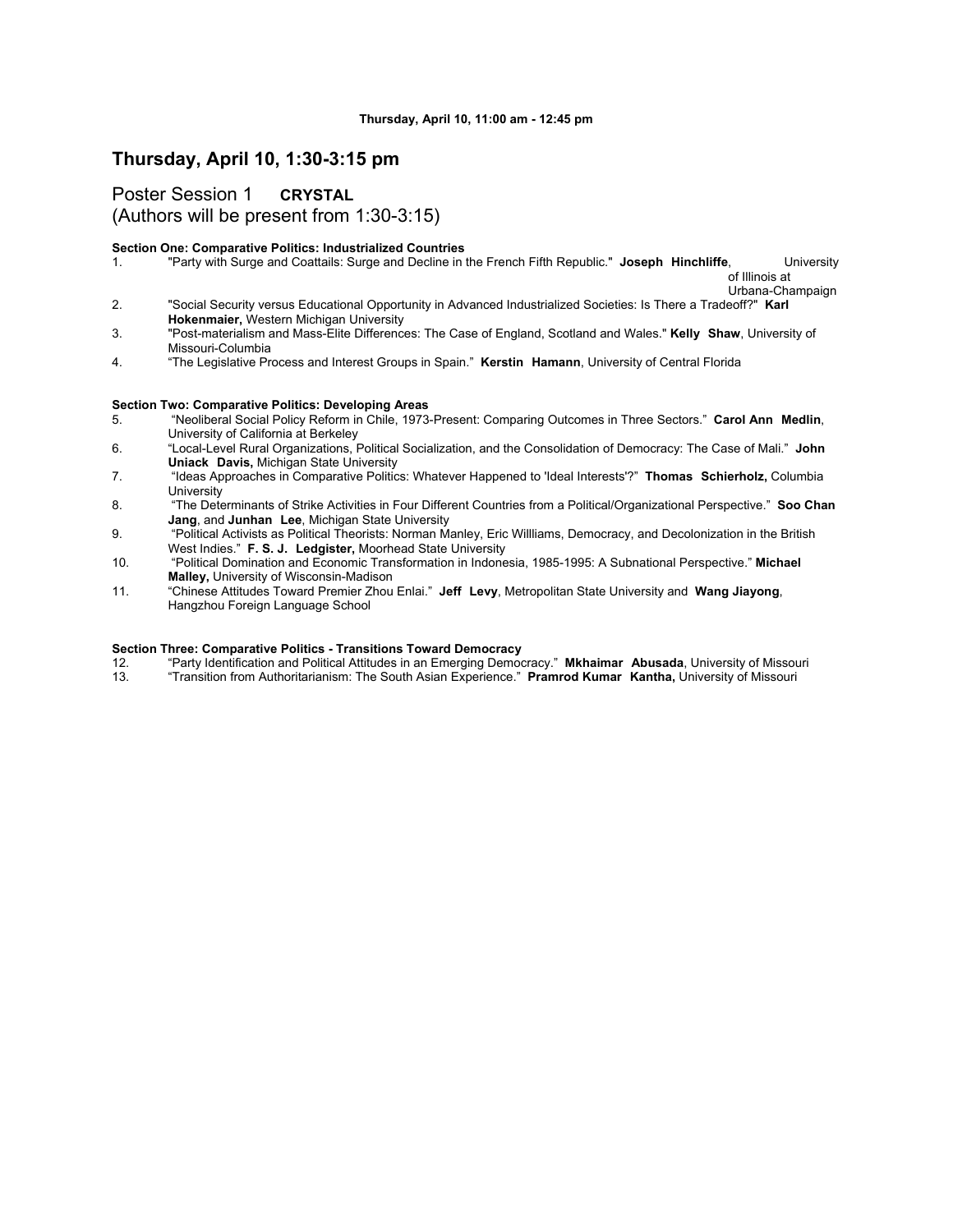#### Panel 1-8 **SANDBURG 6**

### **Institutions, Economy, and Polity in Contemporary Germany**

Chair**: Arnold Heidenheimer**, Washington University Papers**:** "Between State and Market: The Political Economy of Business Subsidies in Eastern Germany." **Patrick Altdorfer ,**  University of Pittsburgh

"Strength in Diversity: The German States in a Unified Germany and a United Europe." **Gunther Hega ,** Western Michigan University

"Consensual Policy Making in Germany: The Role of the Federal Constitutional Court." **Georg Vanberg ,** University of Rochester

Disc**: Arnold Heidenheimer**, Washington University

#### Panel 2-3 **CLARK 7**

#### **Reconstruction and Civil Society in Post-War Central America**

- 
- Chair: **David Leaman,** Northeastern Illinois University Papers: "Predators or Saviors? NGOs in Post-War Reconstruction in El Salvador." **Vincent McElhinny,** University of Pittsburgh "Post-War Central America: Reconstruction and Development Issues in Nicaragua." **Manuel Orozco**, University of Texas, Austin

 "Political Participation During War and Reconstruction: Women, Men and Religion in Chalatenango, El Salvador." **David Leaman,** Northeastern Illinois University

"Political Reconciliation in Post-War El Salvador." **Heather McHugh,** Academy for Educational Development

Disc: **Harry Blair,** Bucknell University

#### Panel 3-3 **DEARBORN 2**

# **Military and Democracy in Latin America**<br>Chair **Juan Carlos Huerta** Texas A &

- Juan Carlos Huerta, Texas A & M University-Corpus Christi
- Papers: "Officer Training and Democracy: A Study of Argentina." **Steven Angerthal,** University of Wisconsin-Madison "The Military Doctrine of the Colombian Armed Forces and Human Rights." **William Aviles,** University of California-Riverside

"Political Repression in Argentina: Issues in the Operationalization and Application of Negative Sanctions." **John King,** American University

Disc: **Ursula Tafe,** Catholic University

#### Panel 4-3 **MONTROSE 2**

#### **Democracy, Deterrence, and War**

- Chair: **Politimy Nicolaou,** California State University-Long Beach
- Papers: "The Impact of Democracy and Regime Security on Deterrence Success." **Politimy Nicolaou** , California State University-Long Beach

"Degree of Democratization, Dispute Intensity and the Democratic Peace." **Peter A. Furia,** Princeton University "A Temporal and Spatial Analysis of Democratization and Militarization." **Jordin S. Cohen**, University of Colorado at Boulder

Disc: **Paul Huth**, University of Michigan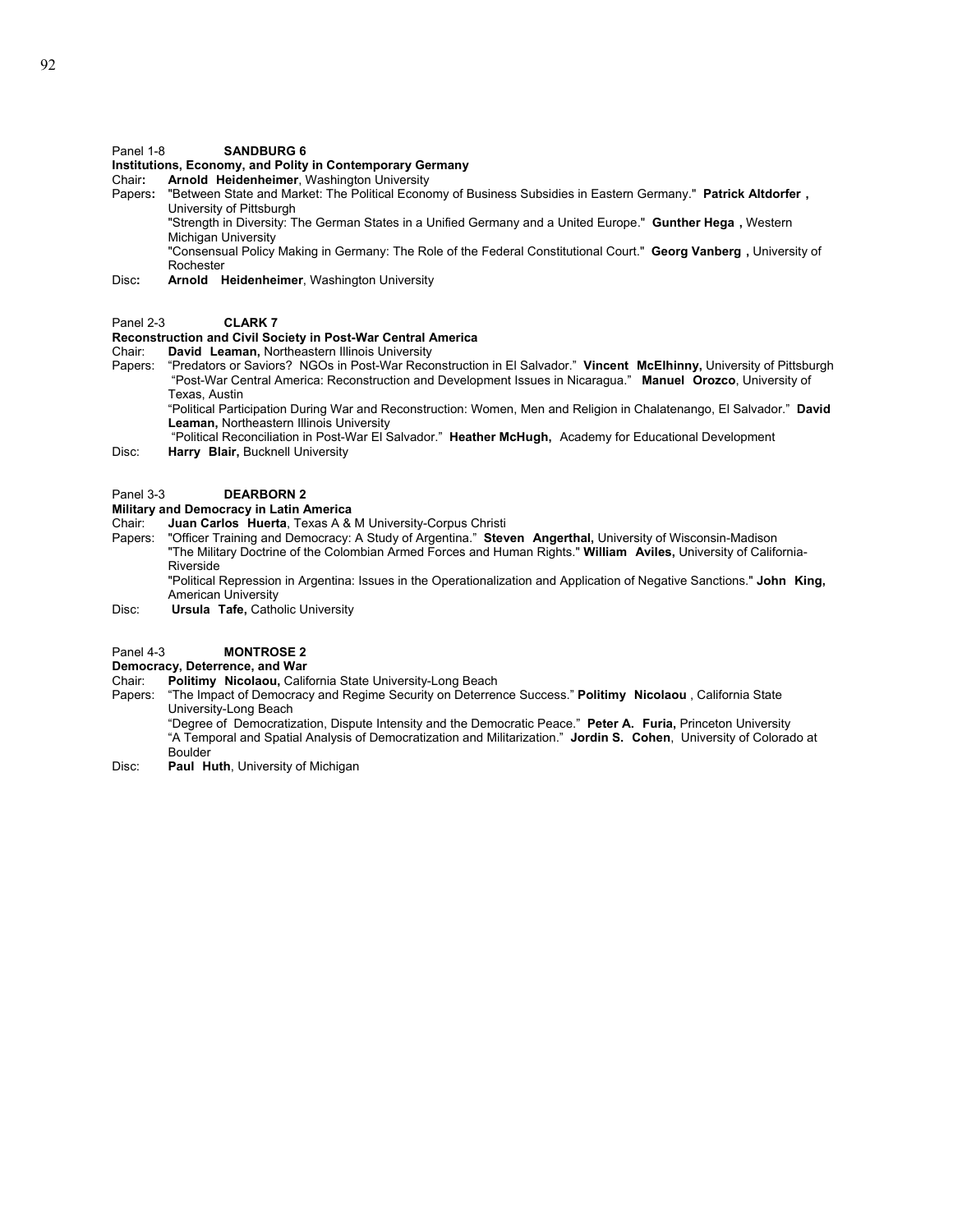#### **Thursday, April 10, 1:30-3:15 pm**

#### Panel 5-3 **MONTROSE 3**

## **Origins and Consequences of International Financial Flows**

Chair: **Stephen P. Wood**, The Claremont Graduate School

- Papers: "The Politics of Emerging Markets Mutual Funds." **Mary Ann Haley**, New York University "Capital Control Diffusion among Industrialized Nations." **David H. Clark,** Florida State University "Democratic Investment Proposition." **John A. Tures**, Florida State University
- Disc: **Stephen P. Wood**, The Claremont Graduate School

#### Panel 6-5 **BURNHAM 1**

# **The Influence of Knowledge and Sophistication**

**Sonya Brown, University of Wisconsin** 

- Papers: "Do They Think Too Much? Value Conflict, Political Sophistication and Public Opinion." **Jilliann Glathar,** Southwestern Missouri State University
	- "A Comparison of Mass-Elite Opinion Regarding Issues of Criminal Justice." **Shmuel Lock,** The College of Staten Island "Dimensions of Political Sophistication." **Valerie A. Sulfaro**, James Madison University
- Disc: **William G. Jacoby**, University of South Carolina

#### Panel 6-8 **BURNHAM 2**

## **Group Identity and Immigration Attitudes**

### Chair: **Michael Hooper,** Temple University

Papers: "Linkages Between Social Identification and Issue Positions." **Joe TenBarge**, University of Texas at Austin "The Role of Group Attitudes on Political Behavior." **Susan Johnson**, Northern Illinois University "Closing the Golden Door: An Exploration of Public Opinion on Immigration Policy." **Claudia Deane** and **Donald R. Kinder**, University of Michigan

"A Continent Divided: Group Conflict Over Immigration in the United States and Canada." **Chris McIntyre,** University of North Texas

Disc: **Jeff Mondak,** University of Pittsburgh

#### Panel 7-6 **CLARK 10**

## **Participation: Turnout and Protest**

- Chair: **Steve Schier**, Carleton College<br>Papers: "Sex and the Median Voter: Geno
- "Sex and the Median Voter: Gender, Turnout, and Electoral Consequences." James W. Endersby, University of Missouri and **Michael J. Towle,** Mount St. Mary's College "Voter Turnout and the Life Cycle: A Latent Growth Curve Analysis." **Eric Plutzer**, Pennsylvania State University "Rational Choice and the Dynamics of Political Protest: Evaluating Alternative Models with Panel Data." **Steven E.**

**Finkel,** University of Virginia and **Edward N. Muller,** University of Arizona Disc: **Steve Schier**, Carleton College

**Ben Highton**, University of California-Berkeley.

### Panel 7-12 **CLARK 5**

# **Presidential Popularity**

- Philip Paolino, University of Texas-Austin
- Papers: "The Differing Impacts of the Economy and Foreign Policy on Presidential Popularity." **Helmut Norpoth** and **Michael Nickelsburg**, SUNY at Stony Brook

"What if Perot, Anderson, and Wallace Had Not Run for President?" **Kevin Grier,** Tulane University "Independent Candidacies in the 1994 Senate and Gubernatorial Elections: A Test of the Social Connectedness Hypothesis." **Paul A. Djupe**, Washington University, **Christopher P. Gilbert**, Gustavus Adolphus College, **Timothy R. Johnson**, Washington University and **David A.M. Peterson**, University of Minnesota

Disc: **Philip Paolino**, University of Texas, Austin

#### Panel 8-3 **BURNHAM 4**

### **Communicating Political Character**

- Chair: **Glenn Richardson**, Virginia Polytechnic Institute and State University
- Papers: "Character Attribution and the Communication of Character in Campaign Advertising." **G. R. Boynton**, University of Iowa "The Burdens of Political Character: The Expectations, Frustrations and Satisfactions of a Public Which is Difficult to Please." **Nicole Krassas**, Eastern Connecticut State University
- Disc: **John Nelson**, University of Iowa

Panel 10-3 **SANDBURG 4** 

**Affirmative Action Challenges: Mending or Ending?** 

Chair: **Elizabeth A. E. Garbrah-Aidoo**, James Madison University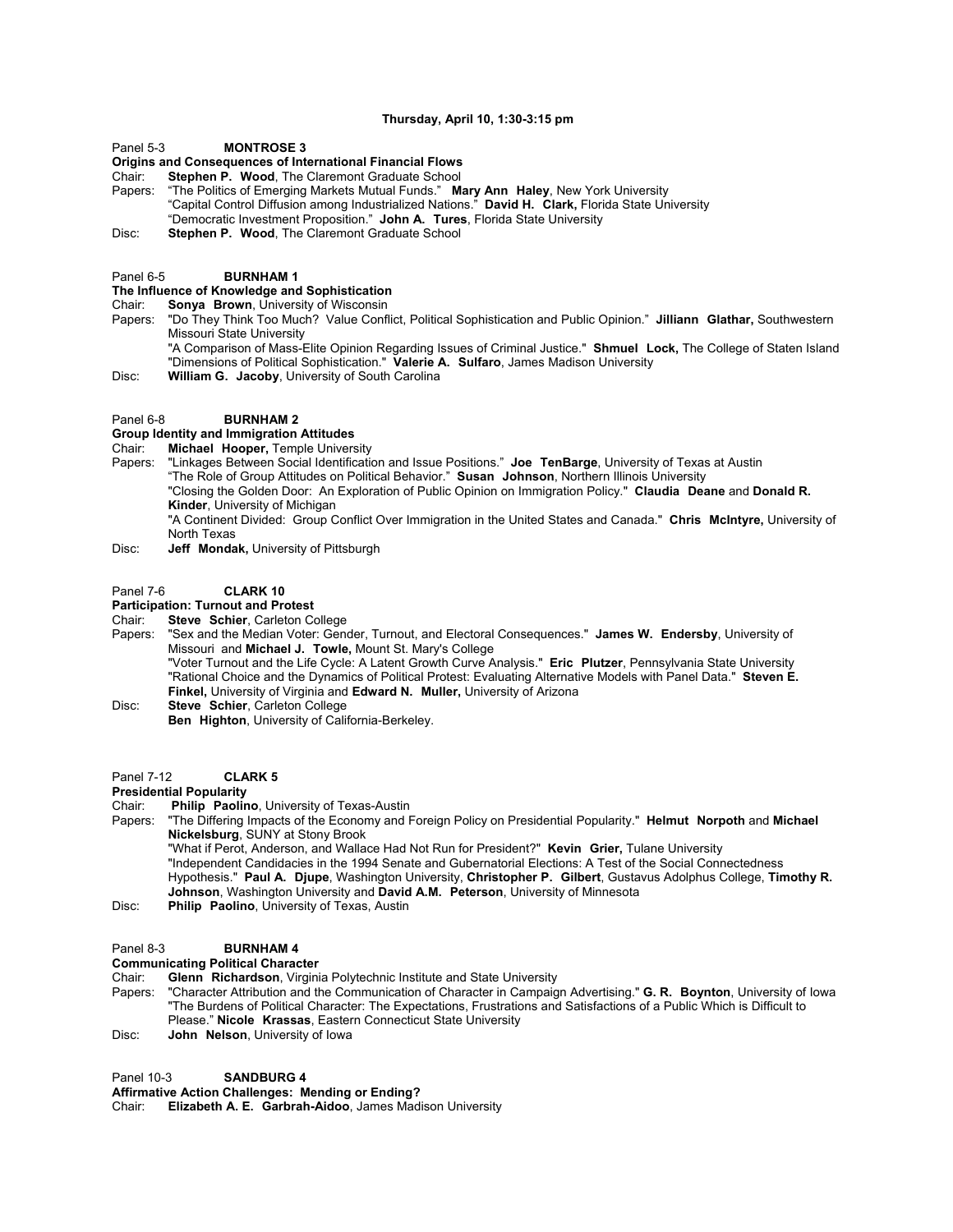- Papers: "Diversifying the Academic Workplace: The Role of Affirmative Action and the Representation of African-American Women in Higher Education." **Tiffany Fields**, Illinois State University "The Libertarian Case for Affirmative Action: Nozick's Principle of Rectification." **Andrew Valls,** Moorhouse College "Diversity and the Military." **Mary Lou Kendrigan**, Lansing Community College
- Disc: **Valerie Johnson**, University of Illinois-Chicago

## Panel 11-2 **LASALLE 1**

#### **Machiavelli and Shakespeare**

- 
- Chair**: Michael Zuckert,** Carleton College "Just Say No: Drugs, Fortuna and the Would Be Princes in Romeo and Juliet." Pam Jenson, Kenyon College "Shakespeare's Machiavellianism: Deception and Matchmaking." **David Nichols,** Montclair State College "Becoming a God: Machiavelli and Shakespeare on Coriolanus and Caesar." **Vicki Sullivan**, Tufts University "A New Prince and a New Principality: Shakespeare's Theseus as Founder." **Michael Zuckert**, Carleton College

Disc: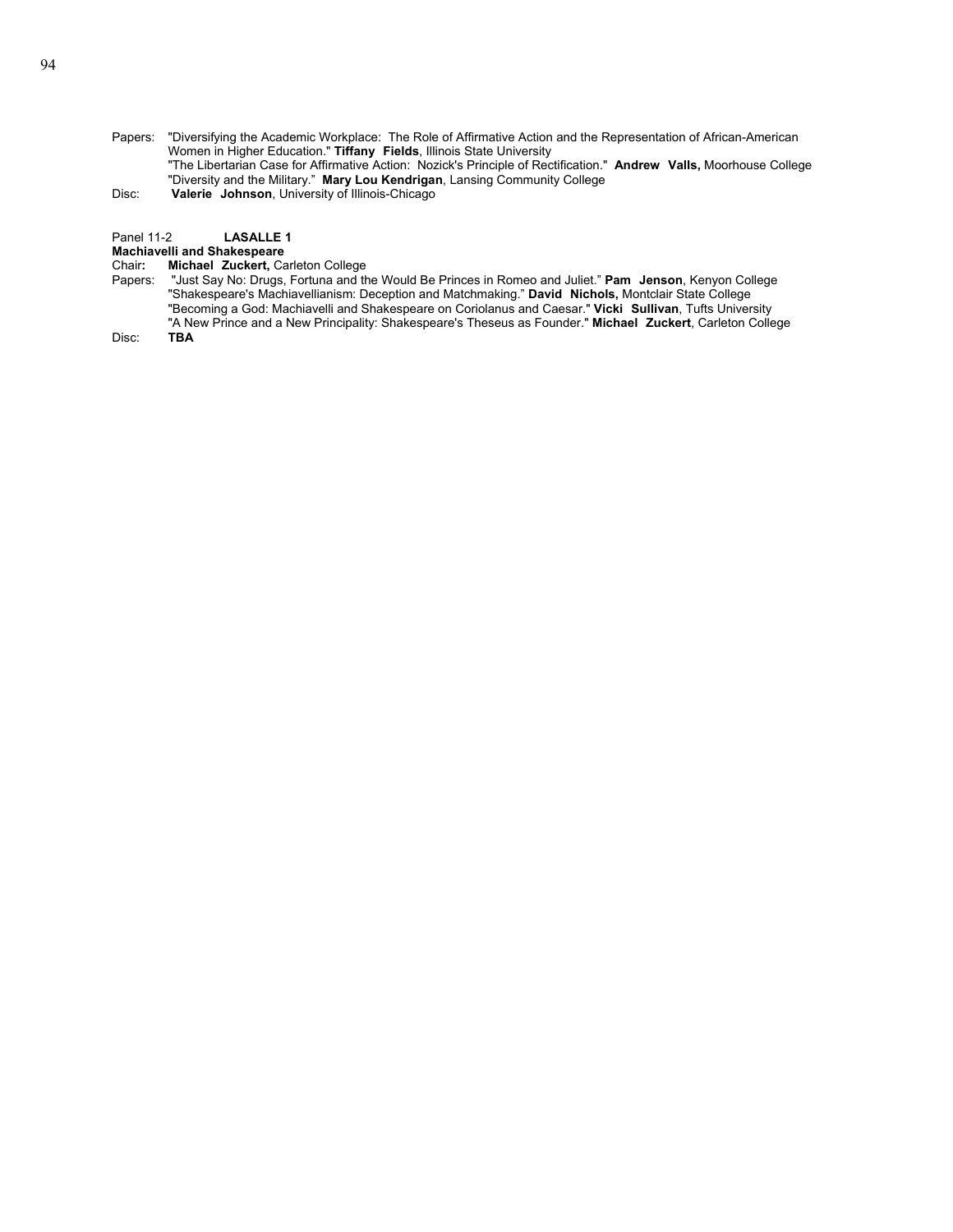#### **Thursday, April 10, 1:30-3:15 pm**

Panel 12-9 **LASALLE 2** 

**The Ideological Uses of Political Concepts** 

Chair: **Robert Mayer**, Loyola University Chicago

Papers: "Understanding Conceptual Conflict and Change in the Early American Republic." **Paul Soper**, University of Minnesota "The Dynamics of Conceptual Change." **Robert Martin**, Macalester College "Conceptual Conflict: Locke, Enthusiasm, and the Meaning of Conscience." **Darren Walhof**, University of Minnesota "Where Do We Go From Here? Conceptual Analysis, Redescription, and Prediction in the Philosophical and Political Writings of Richard Rorty." **Emery G. Lee III**, Vanderbilt University

Disc: **Edward Portis**, Texas A&M University

#### Panel 13-3 **LASALLE 3**

**Choosing the Regulatory Frontier** 

- Papers: "Delegation as Subcontracting: A Theory of Transaction Cost Politics." **David Epstein** and **Sharyn O'Halloran**, Columbia University
- "Turf Wars: Rationales for Bureaucratic Autonomy and Competition." **Michael M. Ting**, Stanford University Disc: **Rui de Figueiredo**, Stanford University

#### Panel 14-1 **LASALLE 5**

**Meet the Author: Gary King's** *A Solution to the Ecological Inference Problem: Reconstruction of Individual Behavior from Aggregate Data* [co-sponsored with Elections, Voting Behavior, and Participation Section]

- Chair**: Nathaniel Beck,** University of California-San Diego Papers**:** "Breaking Up Isn't So Hard To Do: Ecological Inference and Split-ticket Voting in the 1988 Presidential Election." **Barry Burden** and **David Kimball**, Ohio State University
- "To the Winners Go The Roll Calls: Reelection Constituency Preferences and Roll Call Voting." **Jeffrey Lewis**, MIT Disc**: Gary King**, Harvard University
- Panel 15-5 **MONTROSE 1**

#### **Intraparty Cleavages**

Chair: **Barbara Trish,** Grinnell College

Papers: "The Polarizing Impact of Group Mobilization on Political Parties: The Christian Right and the Republican Party." **Steven Yonish**, University of Wisconsin

"Elite Support for Intraparty Affirmative Action: The Case of Labour M.P.s." **Michael Levy**, Southeast Missouri State **University** 

"Cleavages in American Postmaterialist Groups: A Case Study of the Log Cabin Republicans." **Amy Lauren Suker**, University of Texas

"The Christian Right and the 1996 Republican Convention: State Party Rules and Levels of Influence." **Douglas Usher**, Cornell University

"The Christian Right and the Republican Party: Excluding the Establishment." **Allan J. Cigler** and **Burdett A. Loomis**, University of Kansas

Disc: **Scott McClurg**, Indiana University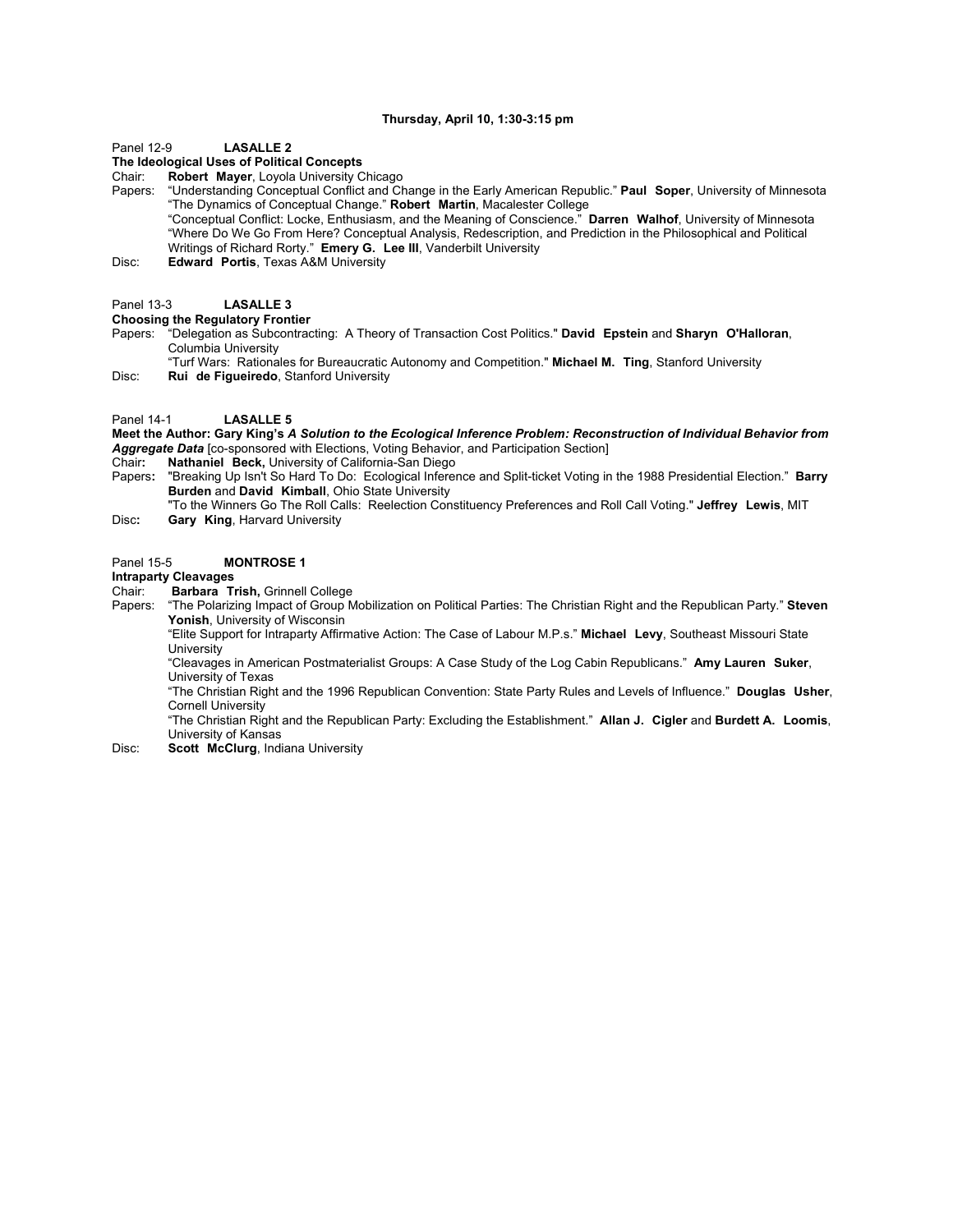#### Panel 16-3 **DEARBORN 3**

#### **The Politics of the Executive Branch**

Chair: **Robert Durant**, University of Baltimore

- Papers: "'President' Versus 'Presidency' Explanations of Administrative Policy Making: Issuance of Executive Orders, 1900-1995." **Jeffrey E. Cohen,** University of Kansas and **George A. Krause,** University of South Carolina "Testing the Politicized Presidency: The Changing Origins of Presidential Legislation." **Andrew Rudalevige**, Harvard **University**
- Disc: **Robert Durant**, University of Baltimore

#### Panel 17-1 **MONTROSE 7**

**The 1994 Midterm Elections** [co-sponsored with Elections, Voting Behavior and Participation Section]

- Paul Herrnson, University of Maryland
- Papers: "Top-Down and Bottom-Up Explanations for Changes in the Republican Takeover in the House of Representatives." **James Cox,** Iowa State University

"Political Discontent in the 1994 Congressional Elections." **Eric Tiritilli** and **John R. Hibbing**, University of Nebraska-Lincoln

"Negative Voting in Congressional Elections: Does Representation Really Matter?" **Chris S. Hadjiharalambous**, University of Northern Iowa

"Midterm Elections and Divided Government: An Information-Driven Theory of Electoral Volatility" **Stephen P. Nicholson,** University of California-Davis and **Gary Segura**, Claremont Graduate School

Disc: **Patrick Sellers**, Indiana University

#### Panel 18-1 **DEARBORN 1**

## **Evaluating States Courts**

Chair: **Bradley Canon**, University of Kentucky<br>Papers: "Extending Rights: State Supreme Court

"Extending Rights: State Supreme Courts and State Constitutions in the New Judicial Federalism." James N.G. **Cauthen,** University of Kentucky

"Overruling Decisions by State Supreme Courts: A Comparative Analysis." **Stefanie A. Lindquist** and **Kevin Pybas**, University of Georgia

"An Altered State of Civil Liberties: Factors Encouraging Their Expression under State Constitutional Law, 1969-1989." **Staci L. Beavers,** California State University- San Marcos and **Jeffrey S. Walz**, Wheaton College

Disc: **Melinda Gann Hall**, Michigan State University

#### Panel 18-12 **PDR 16**

## **Disputes, Trial Courts and Policy Making**

- Chair: **Jilda Aliotta**, University of Hartford
- Papers: "Mediation, Litigation and Communicative Action: A New Paradigm for Dispute Resolution in American Civil Law." **Maria Wyant Cuzzo**, University of Wisconsin-Superior
	- "The Wages of Risk: Measuring Success for the Contingent Fee Lawyer." **Herbert M. Kritzer**, University of Wisconsin-Madison
	- "Factors Related to Outcomes in Religious Freedom Cases." **Barbara Yarnold**, Florida International University "The National Environmental Policy Act in the Trial Courts." G. M. Ross, Wayne State University
- Disc: **Jilda Aliotta**, University of Hartford

#### Panel 19-3 **BURNHAM 5**

## **State Reforms in Health and Workers' Compensation**

Chair: **William Weissert**, University of Michigan

- Papers: "Two Faces of Reform: Modeling State Use of Public and Private Venues to Address the Health Insurance Problem." **Charles Barrilleaux**, Florida State University and **Paul Brace,** Rice University
	- "Explaining Variation in State Adoption of HMO Regulations." **Steven J. Balla**, George Washington University
	- "The CON Game: State Hospital Regulation and Certificate of Need." **Richard E. Chard**, SUNY at Stony Brook

"The Role of Advisory Councils in Workers' Compensation Systems: Lessons from California." **Sharon Fox**, Workers' Compensation Research Institute

Disc: **Saundra K. Schneider,** University of South Carolina

### Panel 20-3 **SANDBURG 7**

#### **The Role of Race in Urban Politics**

Chair: **Carol Kohfeld**, University of Missouri-St. Louis

Papers: "Race, Neighborhoods, and Community Power." **Neil Kraus,** State University of New York, Albany

"Affirmative Action Policy in Texas Cities in the 1980s and 1990s." **Scott Graves, Mark Setzler** and **Franco Uccelli**, University of Texas-Austin

"Ward-Based Factionalism and Progressive Minority Representation in St. Louis." **Lana Stein**, University of Missouri-St. Louis

Disc: **Katherine Underwood**, University of Wisconsin-Oshkosh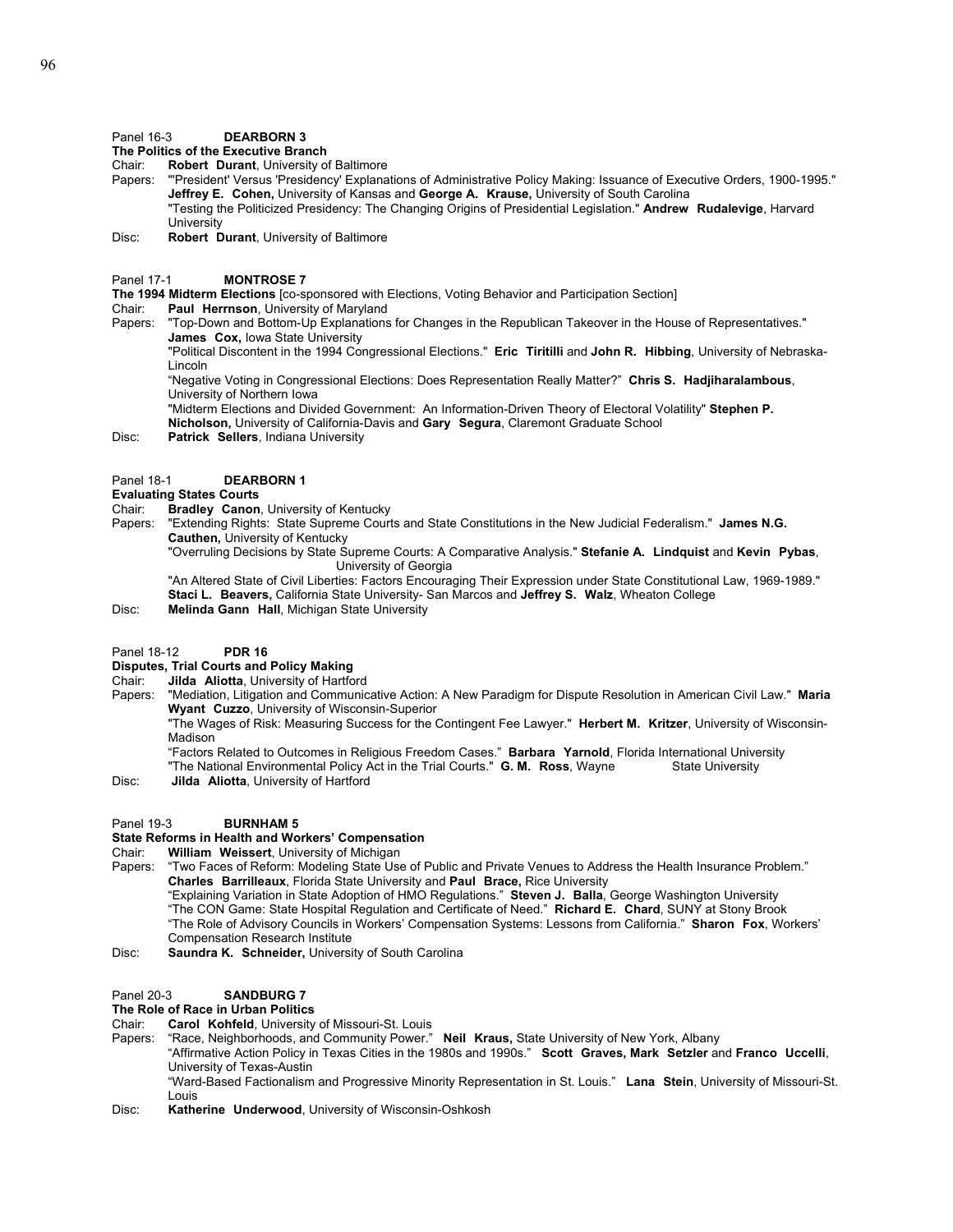#### **Thursday, April 10, 1:30-3:15 pm**

#### Panel 21-3 **SANDBURG 2**

**American and Canadian Environmental Policy**<br>Chair: **Barry Rabe**, University of Michigan

Chair: **Barry Rabe**, University of Michigan<br>Papers: "Slouching Toward Sustainability: Th

Papers: "Slouching Toward Sustainability: The Politics of Pollution Prevention and Regulatory Integration in Canada and the United States." **Barry Rabe**, University of Michigan "Alternatives to NIMBY Gridlock: Was Ortario's Success in Using a Voluntary Approach to Radioactive Waste Siting an Exception that Proves the Rule?" **William Gunderson**, Carthage College

"Providing Intergenerational Goods: National Park System Planning in Canada and the United States." **William R. Lowry**, Washington University

 "Air Quality Control in the U.S. and Canada." **Juliann Allison**, Binghamton University Michael E. Kraft, University of Wisconsin-Green Bay

#### Panel 22-7 **SANDBURG 5**

**The Politics of Human Resources**

- Chair: **Heidi Koenig**, Northern Illinois University
- Papers: "Career Structure, Patronage, and Performance in Postal Administration, 1896-1928: A Statistical and Historical Analysis." **Daniel P. Carpenter**, Princeton University

"Reports of [Its] Death Have Been Greatly Exaggerated': The Implications of Recent U.S. Supreme Court Patronage Decisions." **Kathryn E. Eisenhart**, University of Illinois-Springfield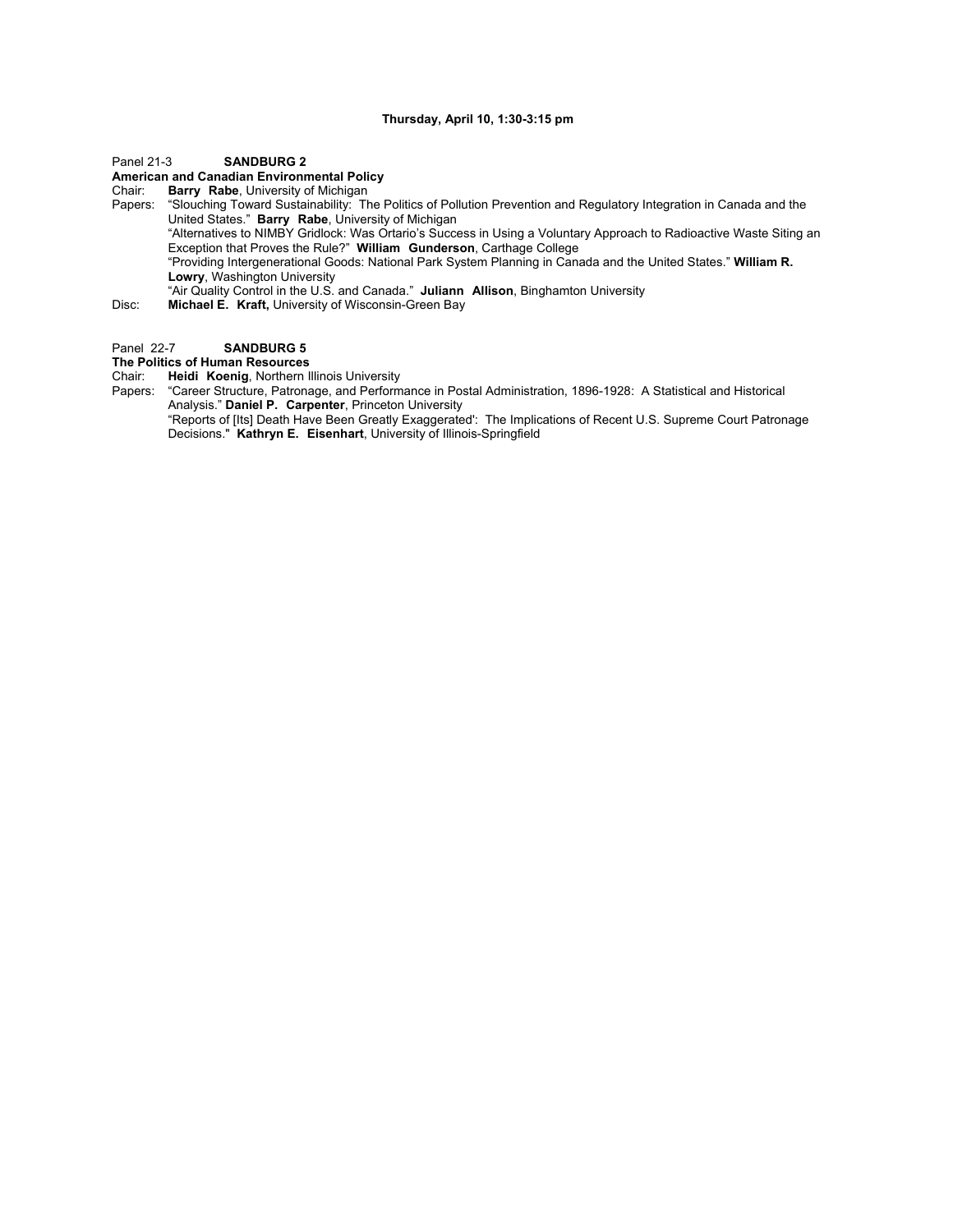"Are the Best and the Brightest Fleeing Public Sector Employment? Evidence from the National Longitudinal Survey of Youth." **Philip E. Crewson**, University of Cincinnati

Disc: **Heidi Koenig**, Northern Illinois University

Panel 22-11 **PDR 18**

## **The Politics of Organizational Change**

- Chair: **Mark R. Daniels**, University of Memphis
- Papers: "The Effects of Re-Go on Public Organizations." **Charldean Newell** and **Samantha Durst**, University of North Texas "Privatizing of a Bureaucracy: Theories, Complications and Conflicts." **Jocelyn Johnston**, and **Barbara Romzek**, University of Kansas

"The Essentiality of Trust in Reinventing Federal Government Agencies: Lessons Learned." **Kay Mathews**, University of Kansas, and **Vernon Dale Jones**, U.S. Air Force Academy

Disc: **Leda McIntyre Hall**, Indiana University-South Bend

#### Panel 23-4 **SANDBURG 8**

**Democracy, Civic Culture, and Belonging**<br>Chair: **Jamal Nassar**, Illinois State Univ

Jamal Nassar, Illinois State University

Papers: "Militarism and Membership in the Nation." **Edna Levy-Schreiber**, University of California-Irvine

"Civic Culture and Democracy from Europe to America" **Tom W. Rice,** Iowa State University and **Jan L. Feldman,** University of Vermont

"Is the Border Obsolete? An Interpretation of Changing Political Cultures along the 49th Parallel" **Jeffrey M. Ayres**, Lake Superior State University

Disc: **Manfred Steger**, Illinois State University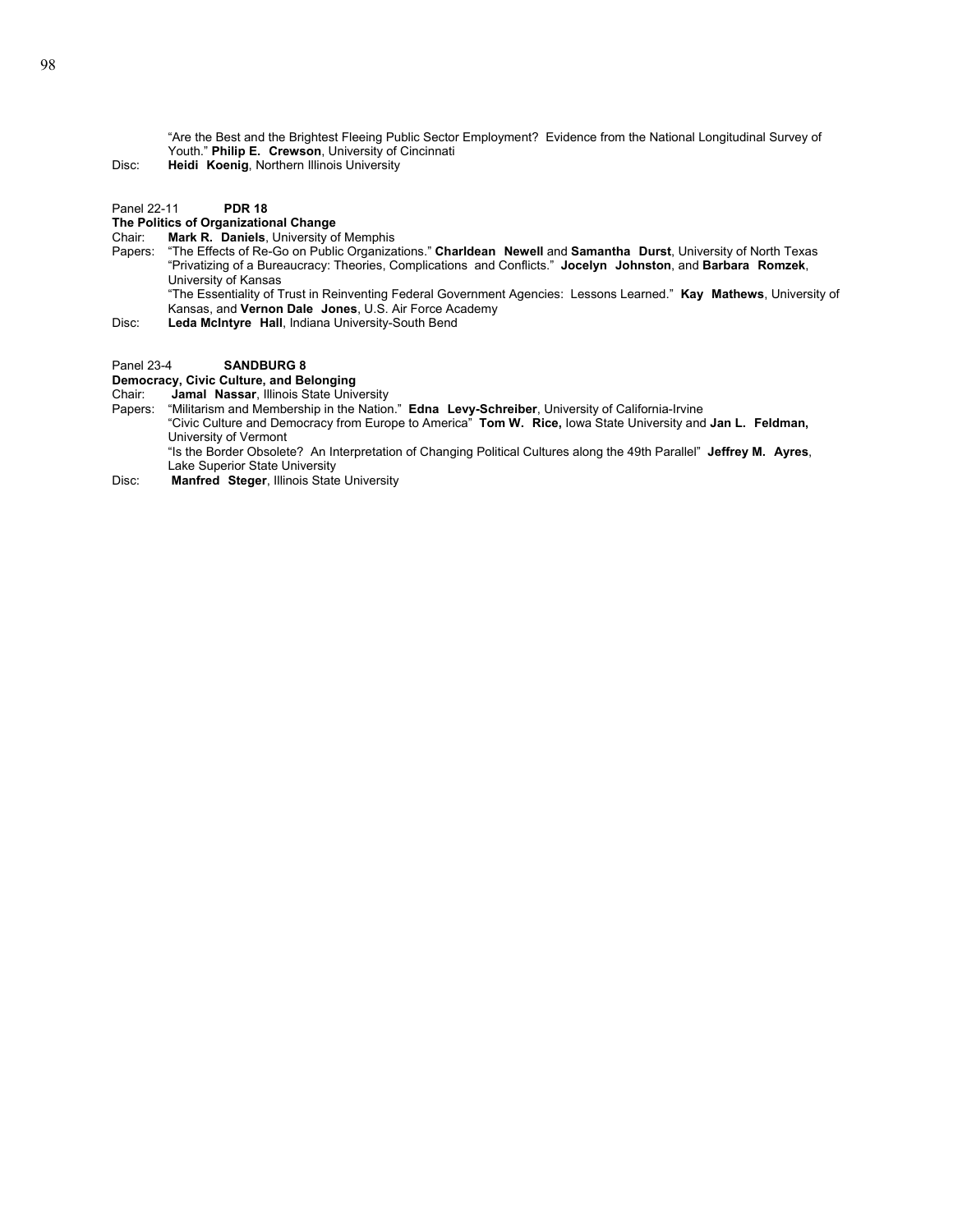#### **Thursday, April 10, 1:30-3:15 pm**

## **Thursday, April 10, 3:30-5:15 pm**

**Poster Session 1 (continues) CRYSTAL** 

See page for listings.

### Panel 1-5 **SANDBURG 6**

**Institutions, Politics, and Policies in the European Union**.

Chair: **Birol Yesilada** , University of Missouri-Columbia

- Papers: "The European Union as a Model for Environmental Policy Making under NAFTA." **John McCormick** , Indiana University "Europeanization and the American War on Drugs." **H. Richard Friman** , Marquette University "Goliath without David: New Roles for Small States in the European Union." **Regan Checchio** and **Kevin Chlarson** , University of Iowa
- Disc: **David Wood ,** University of Missouri-Columbia
- Panel 1-13 **PDR 18**

# **Dilemmas of Political Cultural Adjustment in United Germany.<br>Chair: Joyce Marie Mushaben , University of Missouri-St.Louis**

Joyce Marie Mushaben , University of Missouri-St.Louis

- Papers: "Dimensions of Regional Party Identity in the Five New Länder." **Jennifer Yoder** , Colby College
	- "Auferstanden aus Ruinen: Reconstructing East German Civic Culture." **Joyce Marie Mushaben** , University of Missouri-St. Louis

"Normalization of the German Left's Security Stance." **Alice Holmes Cooper**, University of Mississippi Disc: **Wolfgang Schlauch** , Eastern Illinois University

#### Panel 2-2 **CLARK 7**

#### **Chinese Local Governments in the Era of Economic Reform**

- Chair: **Zhiyue Bo,** FAUI Project
- Papers: "Foreign Investment and Economic Growth: Chinese Provinces." **Zhiyue Bo,** FAUI Project "A Tale of Two Chinese Cities: The Impact of Decentralization, Marketization, and Internationalization on the Development of Shanghai and Shenzhen, 1979-1994." **Xiangming Chen**, University of Illinois at Chicago "Regionalism Without Regional Identity: A Study of Inter-Provincial Competition in the Age of Reform." **Jianqiang Li**, North Arizona University
- Disc: **Xiangming Chen**, University of Illinois at Chicago

#### Panel 3-2 **DEARBORN 2**

### **Institutional and Ideological Pressures in Contemporary Chinese Politics**

Chair: **Edward Friedman,** University of Wisconsin-Madison

Papers: "A Limited State or a Strong State: Some Trends in Contemporary Chinese Thinking on Political Reform." **Peter R. Moody,** University of Notre Dame

"We Want to Be Led: Autonomy and Hierarchy in Chinese Legislative Politics." **Kevin O'Brien** and **Laura Luehrman,**  Ohio State University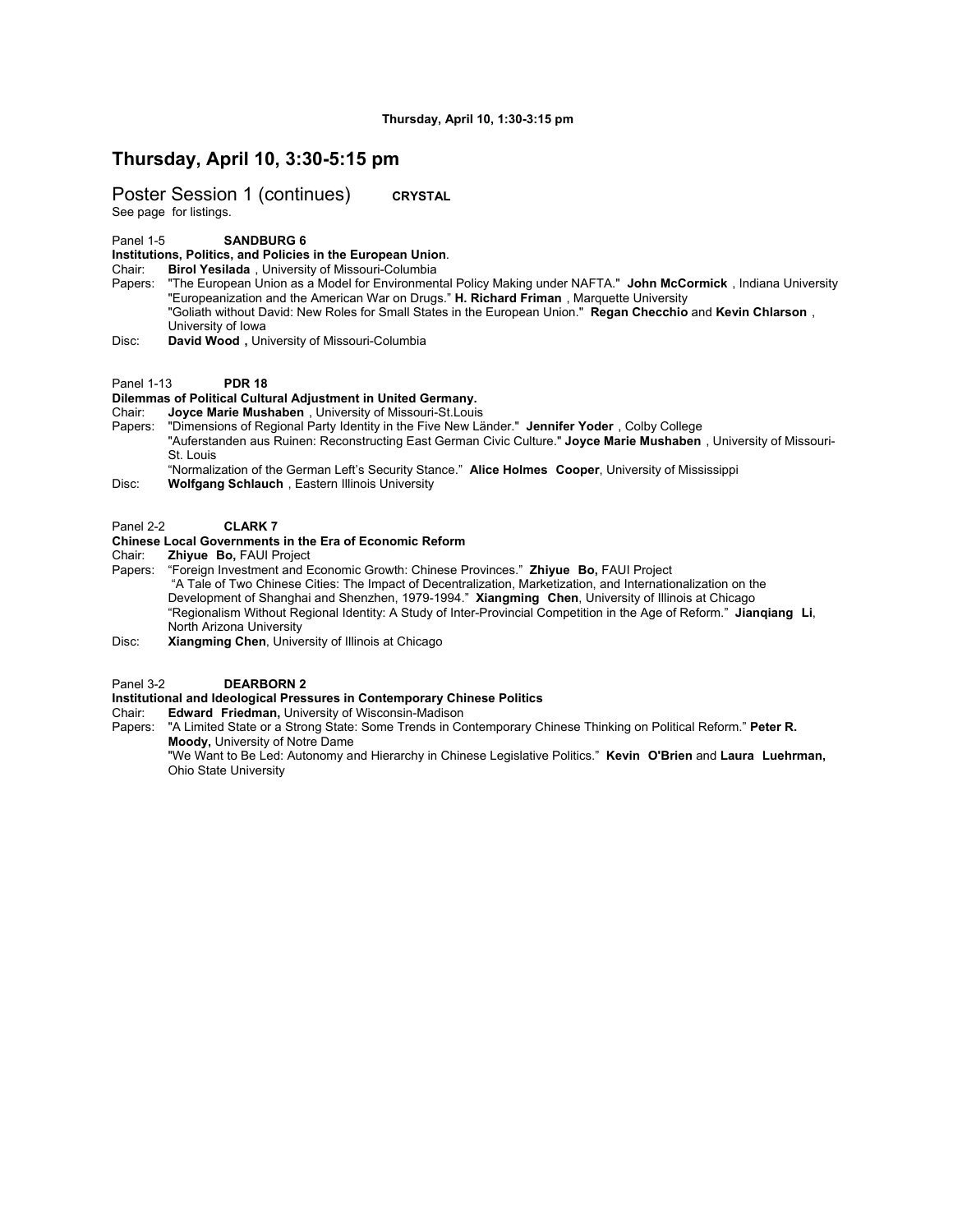"Pigeon-Holing Confucius: Using Confucian Tenets to Support Authoritarianism and Democracy." **Steven Hood**, Ursinus **College** 

Disc: **Edward Friedman,** University of Wisconsin-Madison **Barret McCormick**, Marquette University

## Panel 4-1 **MONTROSE 2**

#### **Human Rights in World Politics**

- 
- Chair: **Michael Loriaux,** Northwestern University Papers: "Transnational Social Activism and Global Transformation: The Anti-Apartheid and Abolitionist Experiences." **Audie Klotz,** University of Illinois at Chicago
	- "Social Movements and the Evolving Debate on Human Rights: Lessons from Three 20th-Century Cases." **Cecelia Lynch**, Northwestern University
	- "International Human Rights Conventions and the Third Way of Democratization: Exploring the Causal Connections." **Ken Stiles** and **Doug Roscoe**, Loyola University Chicago
	- "Political Identity and Human Rights Policy: Comparing the United States and the European Community." **Daniel C. Thomas**, University of Illinois at Chicago
- Disc: **Michael Loriaux**, Northwestern University
- Panel 5-6 **MONTROSE 3**

#### **Economic Policy in the Post-Soviet Era**

- Chair: **Alan Arwine**, MacMurray College
- Papers: "The Use of United States Aid as a Tool to Improve Human Rights Performance in Latin America: An Empirical Analysis." **Alan Arwine**, MacMurray College
- "National Culture in a Global Marketplace." **Patricia M. Goff**, Northwestern University
	- U.S. Foreign Aid and the Post-Cold War Era: An Analysis of Neorealism and Liberal Institutions." **Bobby R. Summers**, Southern Illinois University
- Disc: **Frank Boyd**, Illinois Wesleyan University

#### Panel 6-4 **BURNHAM 1**

#### **Political Socialization**

- Chair: **Martin Gruberg**, University of Wisconsin-Oshkosh
	- Papers: "The Effects of Political Attention, Generational Replacement, and History on Political Involvement." **R. Steven Daniels**, University of Alabama-Birmingham
		- "Popular Culture and Political Socialization." **Diana Owen**, Georgetown University

"Life Is Too Hard For Politics: The Relationship Between Social Well Being and Political Involvement Among High School Seniors." **Joseph Cammarano** and **Ryan Petersen**, Syracuse University

"Developmental and Situational Components in the Acquisition of Participatory Orientations: Age and 'Revolution' among German Youth" **Meredith W. Watts**, University of Wisconsin-Milwaukee

Disc: **Roberta S. Sigel**, Rutgers University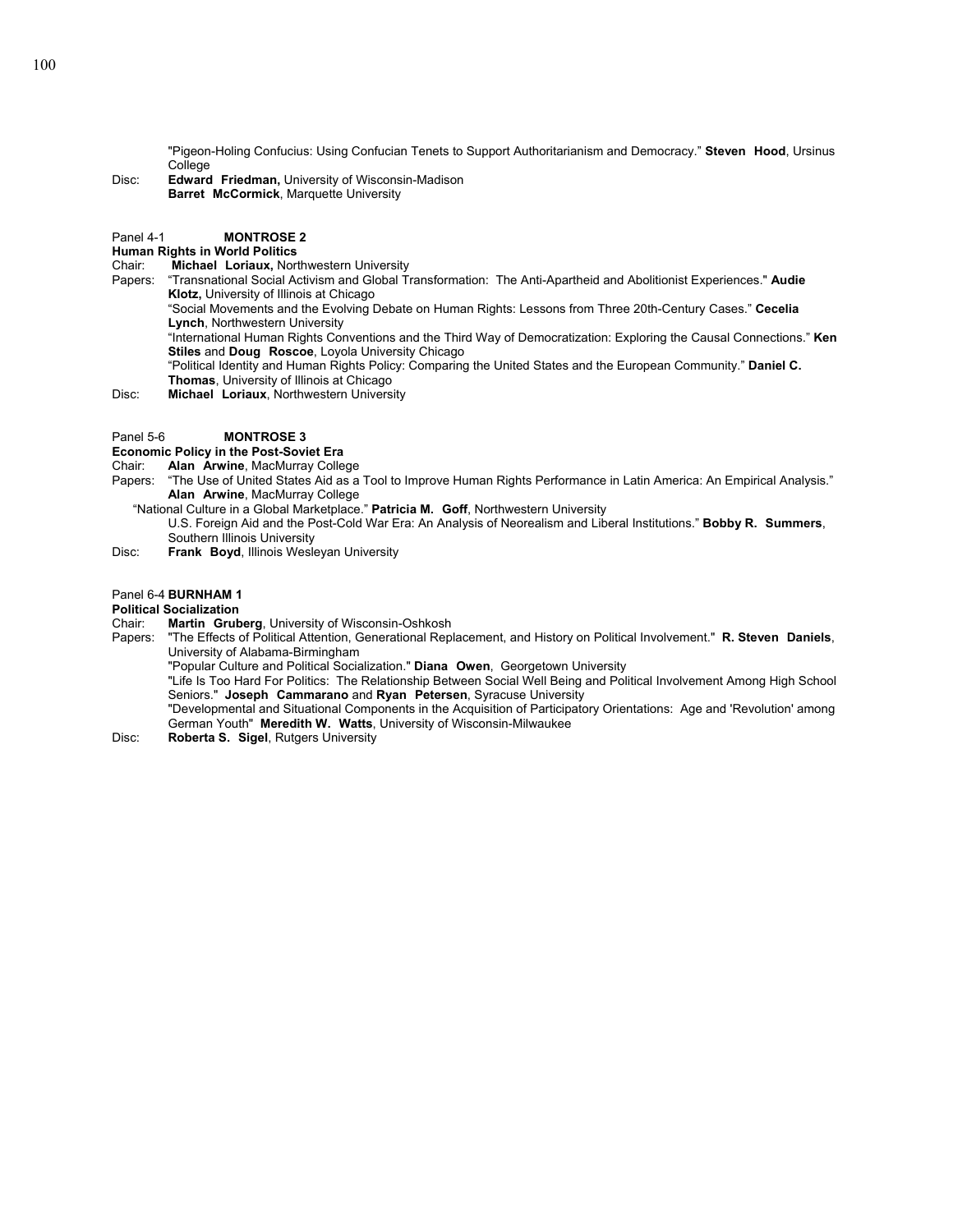#### **Thursday, April 10, 3:30-5:15 pm**

#### Panel 6-10 **BURNHAM 2**

**Information Processing Approaches to Public Opinion**

Chair: **Dale A. Neuman**, University of Missouri-Kansas City

Papers: "Information Processing in Campaign '96: Comparing the Effects of Different Media Stimuli on Voter Perceptions." **Victoria A. Farrar-Myers, Sally Friedman** and **Anne Hildreth**, SUNY-Albany "Motivated Political Reasoning: Bias in the Search and Interpretation of Political Communication." **Milton Lodge**, **Charles Taber and Aron Galonsky,** SUNY at Stony Brook "Hardware and Software for Political Learning: New Discoveries About How Human Brains Process Audio-Visual Data." **Doris A. Graber**, University of Illinois at Chicago "Facts in Politics." **James Kuklinski** and **David Schweider**, University of Illinois Disc: **Paul Goren,** University of Pittsburgh

## Panel 7-8 **CLARK 10**

## **Economic Grievances**

- Chair: **Jennifer Nieman**, University of California- Riverside
- "The Connection between Pocketbook and Policy: Testing a Model of Conditional Economic Voting." Gregory L. Bovitz, University of California-San Diego

"Restoration of the American Dream and the 1996 Presidential Election." **Bruce I. Newman**, DePaul University Disc: **Jennifer Nieman**, University of California-Riverside

Panel 7-9 **CLARK 5**

# **Congressional Elections**<br>Chair: **Patricia A Hure**

- Patricia A. Hurley, Texas A&M University
- Papers: "After the Revolution: The Republican Congress and The 1996 Congressional Elections." **Gary Jacobson**, University of California-San Diego

"Do Voters Act on the Separation of Powers? : A Direct Examination of Fiorina's Divided Government Hypothesis." **Dean Lacy,** Ohio State University and **Philip Paolino**, University of Texas at Austin

Disc: **Patricia A. Hurley**, Texas A&M University

#### Panel 8-4 **BURNHAM 4**

**Political Advertising** [co-sponsored with Elections, Voting Behavior and Participation Section]

- Chair: **Linda Lee Kaid**, University of Oklahoma
	- "Televised Political Advertising and the Manipulation of Voters in the 1996 Election." Linda Lee Kaid, University of Oklahoma

"Political Commercials in the 1996 Election." **Kenneth Goldstein**, Arizona State University

"To Attack or Not to Attack? Political Advertisements in Newspapers: An Analysis of Texas Legislature Races from 1988 to 1996." **Wen-Chih Wu**, Texas Tech University and **Todd J. Yamron,** Texas Tech University

"Negativity in the Eye of the Beholder: Voter Response to Negative Advertising." **Stephen C. Brooks**, University of Akron Disc: **Jon Gould**, U.C. Berkeley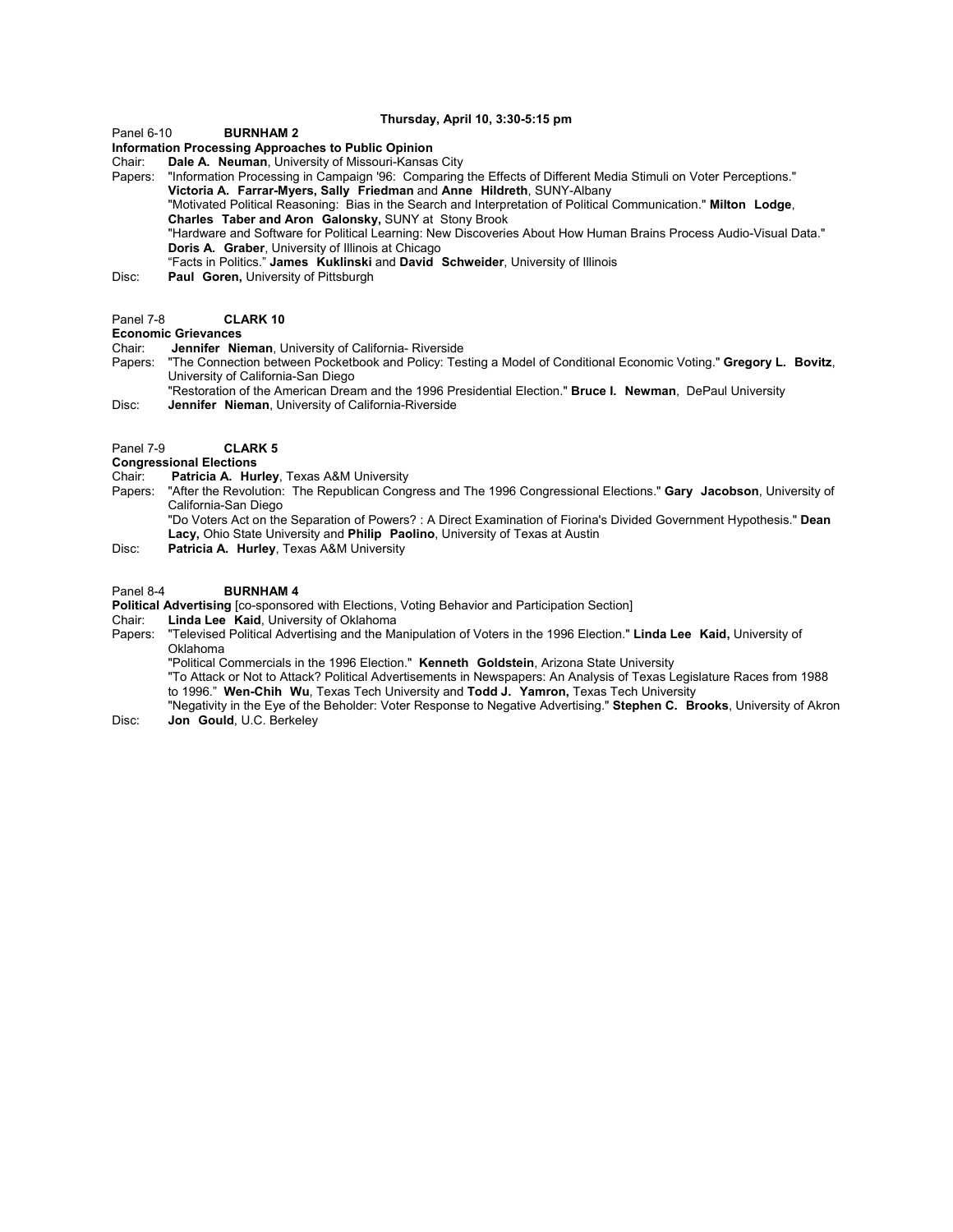#### Panel 9-1 **SANDBURG 3 Gender and Public Opinion** [co-sponsored with Political Psychology and Public Opinion Section] Chair: **Patricia Moynagh** , University of Wisconsin at Madison "The Effects of Gender, Status, and Language Intensity on Candidates' Credibility and Persuasive Impact." Claire H. **Procopio,** Indiana University "Strategic Framing on the Floor of the House: Gendered Debate of Welfare Reform in the 104th Congress." **Kathy Cramer**, The University of Michigan "PC in Public, but Sexist at the Polls? An Experimental Look at Gender and Voting Behavior Across Time." **Douglas Modde**, University of Iowa "Gender Differences in Young Adults' Attitudes Toward Science and Technology." **Linda K. Pifer**, The Chicago Academy of Sciences Disc: **Elizabeth Bennion**, University of Wiscosin-Madison **Jesse Donahue**, Saginaw Valley State University

#### Panel 9-4 **PARLOR B**

**Participation and Gender** [co-sponsored with Elections, Voting Behavior and Participation Section]

Chair: **Dena Levy,** Texas Tech University

- Papers: "Gender and the Participatory Implications of Employment." **Nancy Burns**, University of Michigan, **Kay Lehman Schlozman,** Boston College and **Sidney Verba**, Harvard University "Political Socialization, Party Identification, and the Gender Gap." **Margaret C. Trevor**, University of Iowa "Marital Transitions and Political Attitudes." **Wendy L. Martinek**, Michigan State University "Women in 1996: Angry or Absent?" **Janet K. Boles**, Marquette University
- Disc: **Carol Chaney**, University of California-Riverside

#### Panel 10-4 **SANDBURG 4**

### **Racial Policy and Values in Historical Perspective**

- Chair: **Carol Horton,** Macalester College
- Papers: "Race and Armageddon: Civil Defense, Segregation, and Planning for World War III in the U.S., 1951-1953." **Andrew Grossman**, Albion College

"Measuring Influences: State Supreme Court Justices in Hate Speech and Hate Crime Policy Decisions." **Krista Karickhoff** and **Wendy Watson,** Ohio State University

"Two Nations, Separate Grooves: Black Insurgency and the Dynamics of Mass Opinion, the United States from 1948 to the mid-1960's." **Taeku Lee**, University of Chicago

"Was Justice Served? The Elimination of Legislative Service Organizations" **Charles E. Menifield**, Murray State **University** 

Disc: **Gerry Rosenberg**, University of Chicago

#### Panel 10-12 **PDR 16**

#### **Parties and the Electoral Recruitment of Racial and Ethnic Groups**

Chair: **Joseph Stewart,** University of New Mexico

Papers: "Racial and Partisan Voting in a Tri-Ethnic City: The 1996 Dade County Mayoral Election." **Kevin A. Hill**, Florida International University

"Ethnicity and Voting: The Case of the 1996 Senate Election in Texas." **Jongho Lee** and **Scott Graves**, University of Texas at Austin

"Enhancing the Contribution of Group Identities to Democratic Politics in Post World War II United States: Is Tolerance Multiculturalism or Assimilation?" **Kate McGuire Wesley**, University of Maryland

"Religious and Ethnic Groups, Network Density, and Electoral Cohesion and Division: Testing and Challenging Some Structural Propositions." **Laurence Kotler-Berkowitz**, Brown University

- Disc: **Joseph Stewart**, University of New Mexico
- Panel 11-3 **LASALLE 1**

### **Classical Political Philosophy Speaks to Modernity**

- Chair: **Sara Monoson**, Northwestern University
- Papers: "Democracy and Deliberation: Lessons From Thucydides." **Arlene Saxonhouse**, University of Michigan-Ann Arbor "The Loss of Friendship? Plato's Lysis and the Question of Modern Political Community." **Roger Cooper**, Duke University
- "Modern Liberalism and Ancient Friendship." **Edward Clayton**, Trinity College Disc: **Sara Monoson**, Northwestern University
	- **Thomas Engeman**, Loyola University Chicago

Panel 12-3 **LASALLE 2**

**Communitarianism - Back to the Future**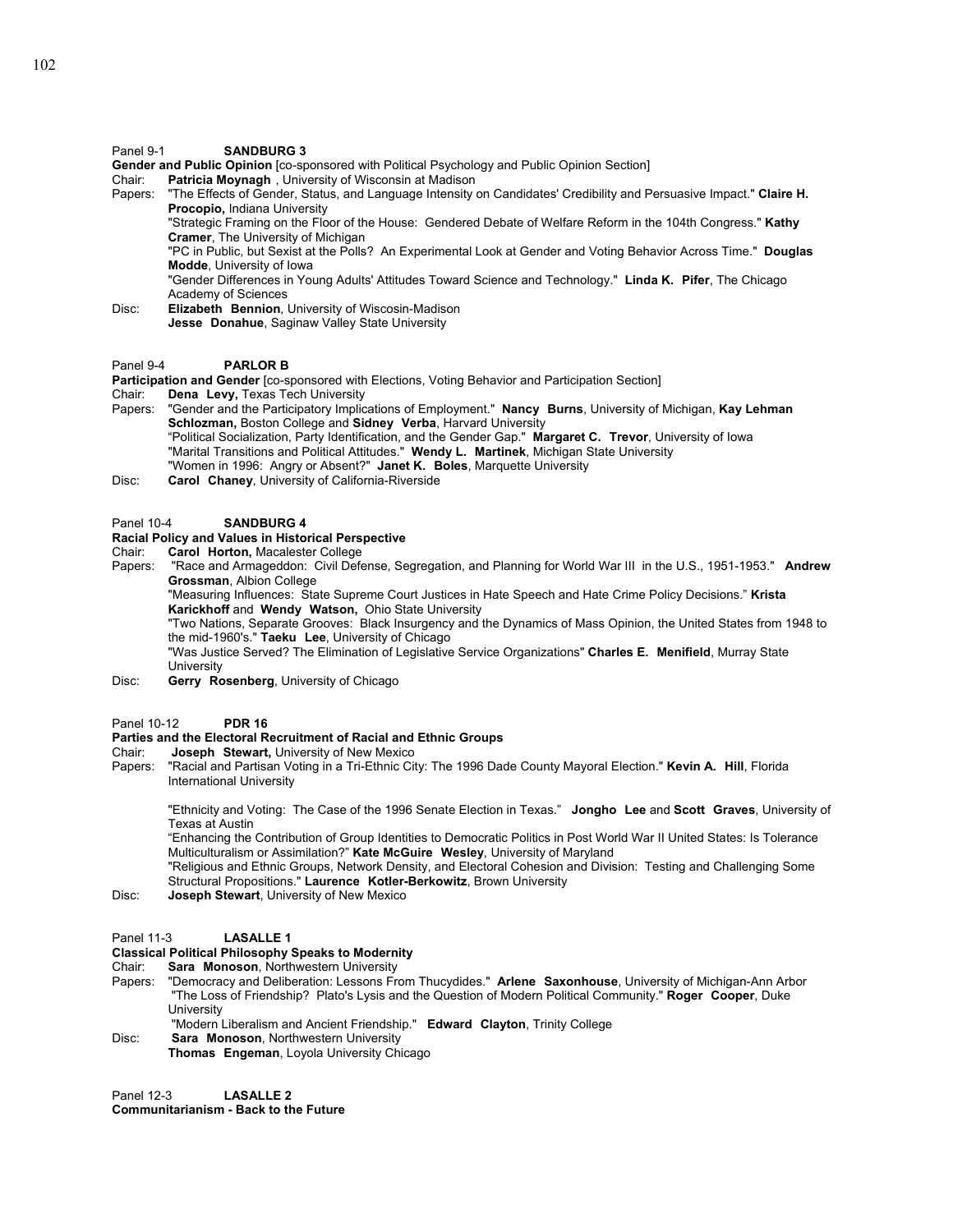#### **Thursday, April 10, 3:30-5:15 pm**

Chair: **William J. Meyer**, University of Michigan-Flint "Michael Sandel's Attempt to Restore the Public Philosophy." Jeffrey J. Langan, University of Notre Dame "Communitarianism at Wit's End: Deep Controversy and Politics as The Art of the Possible." **Leonard Williams**, Manchester College

"The Right To Strike As A Citizenship Right: Retrieving The Public Philosophy of Nineteenth Century Worker Republicanism." **Josiah Bartlett Lambert**, University of Wisconsin-Madison

"Globalization and the Liberal State: An Emerging Communitarian Response." **Edward S. Cohen,** Westminster College Disc: **Mary C. Segers**, Rutgers University

Panel 13-4 **LASALLE 3**

**Models of the Electorate**

- Papers: "European Integration and Referendums: A Game Theoretic Approach." **Simon Hug**, European University Institute "The Paradox of Voting?" **Itai Sened**, Tel Aviv University & Washington University
- Disc: **James Adams**, University of California-Santa Barbara

Panel 14-3 **LASALLE 5**

**Roundtable: The Multi-investigator Survey: New Avenues for Innovation in Survey Research**

Part: **Arthur Lupia,** University of California-San Diego **Diana Mutz,** University of Wisconsin-Madison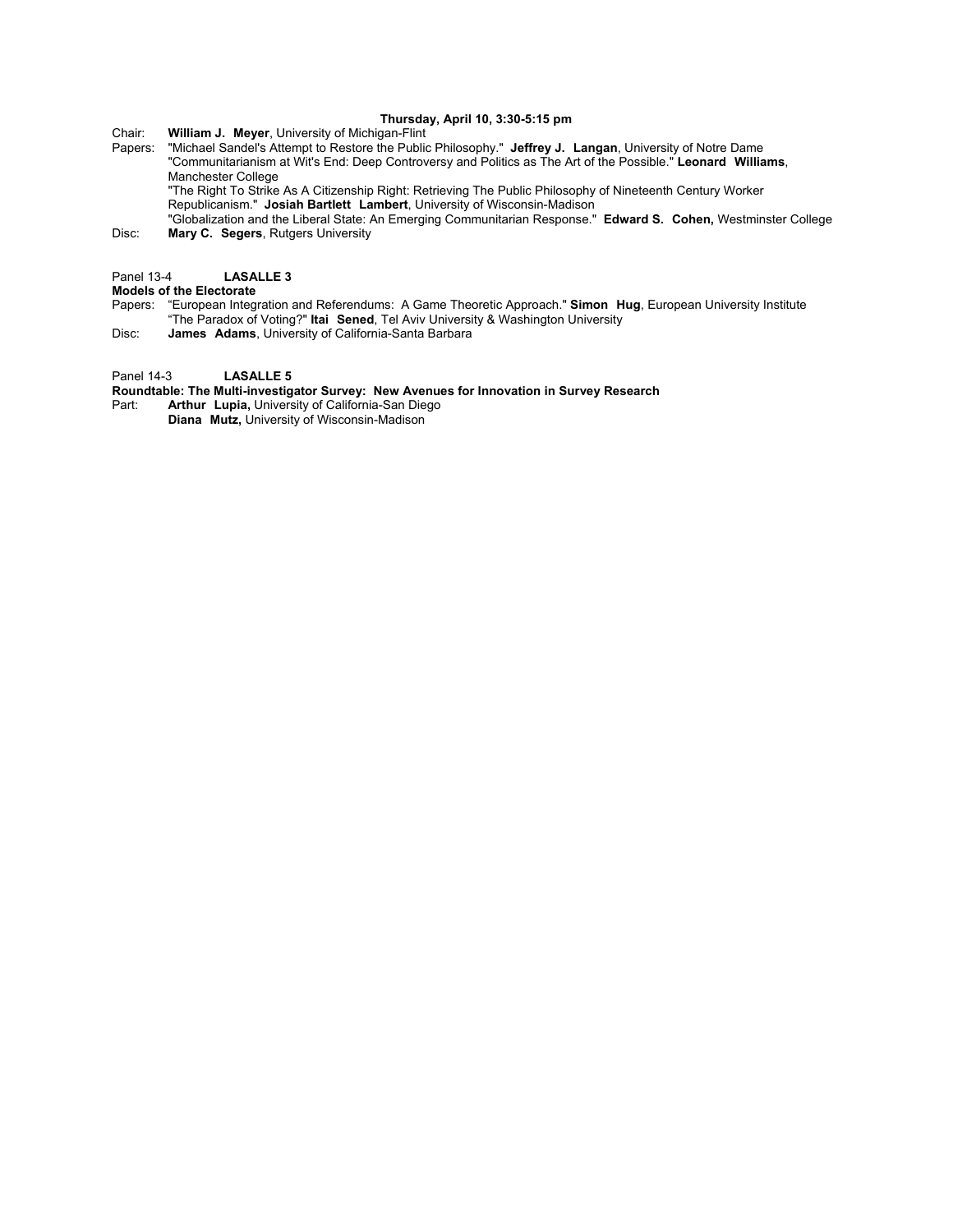#### Panel 15-4 **MONTROSE 1**

#### **Interest Group Development**

- Chair: **Kevin Hula**, Loyola College of Maryland
	- Papers: "Dynamic Models of Interest Group Recruiting." **Paul E. Johnson**, University of Kansas
	- "Answering the Call to Action: Interest Group Member Participation in Grassroots Mobilization." **Eric S. Heberlig,** Ohio State University
		- "Citizen Activism in a Cynical Age: From Passion to Organization." **Steve Frantzich**, US Naval Academy
- "Discount Drugs and Volunteering: How the AARP Produces Social Capital." **Eric Uslaner**, University of Maryland Disc: **Grant Jordan**, University of Aberdeen

### Panel 16-4 **DEARBORN 3**

#### **White House Operations**

- Chair: **Norman Thomas**, University of Cincinnati
- Papers: "Modern President Transitions: Problems, Pitfalls, and Lessons for Success." **Anthony Eksterowicz**and **Glenn Hastedt**, James Madison University.
	- "Jimmy Carter's Inner Circle: The Hostage Crisis Negotiations." **Betty Glad**, University of South Carolina "Taking the Show on the Road: The Politics of Presidential Travel in the Modern Era." **Richard J. Powell**, Northwestern **University**
- "Structures of Domestic Policymaking in the Clinton White House." **Shirley Ann Warshaw**, Gettysburg College Disc: **Norman Thomas**, University of Cincinnati
- **Jeffrey Cohen**, University of Kansas

#### Panel 17-2 **MONTROSE 7**

- **Congress and the President** [Co-sponsored with the Presidency and Executive Politics Section]<br>Chair: Jon Bond Texas A&M University
- Jon Bond, Texas A&M University

Papers: "The "Two Presidencies" in a Republican Congressional Period." **Russell Renka**, Southeast Missouri State "Into the Legislative Vortex: Examining the Substance of Roll Calls and Presidential Success in Congress, 1953-1996." **Dennis M. Simon**, Southern Methodist University "Party and Presidential Support: 1963-1994." **J. Tobin Grant**, Ohio State University "Who Manages the Fed: Congress, the President, and Principal Control." **Celia Carrol** and **Raymond Hicks**, Emory **University** 

Disc: **Rhonda Kinney**, Eastern Michigan University

#### Panel 18-4 **DEARBORN 1**

## **Courts and Their Publics, Here and Abroad**

- Chair: **Anke Grosskopf**, University of Pittsburgh
- Papers: "Hail to the Chief: The Impact of the Chief Justice on Public Opinion." **Robert M. Howard,** SUNY, Stony Brook "Public Mood, Presidents, and the Supreme Court: External Influences on the Ideological Change of Supreme Court Decisions." **Michael F. Meffert**, SUNY, Stony Brook

"Justice in Black and White: Race and Perceptions of the Judicial System in an American State." **Robert D. Brown**, **Charles E. Smith, Jr.**, and **John W. Winkle, III,** University of Mississippi

"The Legitimacy of National High Courts: A Macro/Micro Analysis of Mass Attitudes Throughout Europe and the United States." **James L. Gibson**, University of Houston, **Gregory A. Caldeira**, The Ohio State University and **Vanessa Baird,** University of Houston

Disc: **James A. Stimson**, University of Minnesota

#### Panel 19-5 **BURNHAM 5**

#### **Understanding State Elections: Incumbency, Special Interests and Population Mobility**

Chair: **Mark Jones**, Michigan State University

Papers: "Legislative Professionalization and the Incumbency Advantage: A Contextual Analysis of State Elections." **William Berry**, Florida State University and **Michael Berkman**, Pennsylvania State University

"Is There a Challenger in the House? An Analysis of Uncontested House Races in Illinois." **Geri Miller**, University of Illinois at Chicago

"Special Interests and Judicial Elections." **Eric N. Waltenburg**, Purdue University and **Sam Lopeman**, West Georgia College

Disc: **Paul Brace**, Rice University

#### Panel 20-6 **SANDBURG 7**

#### **Neighborhoods, Suburbs, Participation, and Social Capital**

Chair: **Carol Traut**, University of South Dakota

Papers: "Developing Social Capital: A Case Study of Bloomington-Normal, Illinois." **Matthew C. Nance,** Illinois State University "Private Community? Political Attitudes, Behavior, and Social Capital in American Suburbia." **John McGeady,** Purdue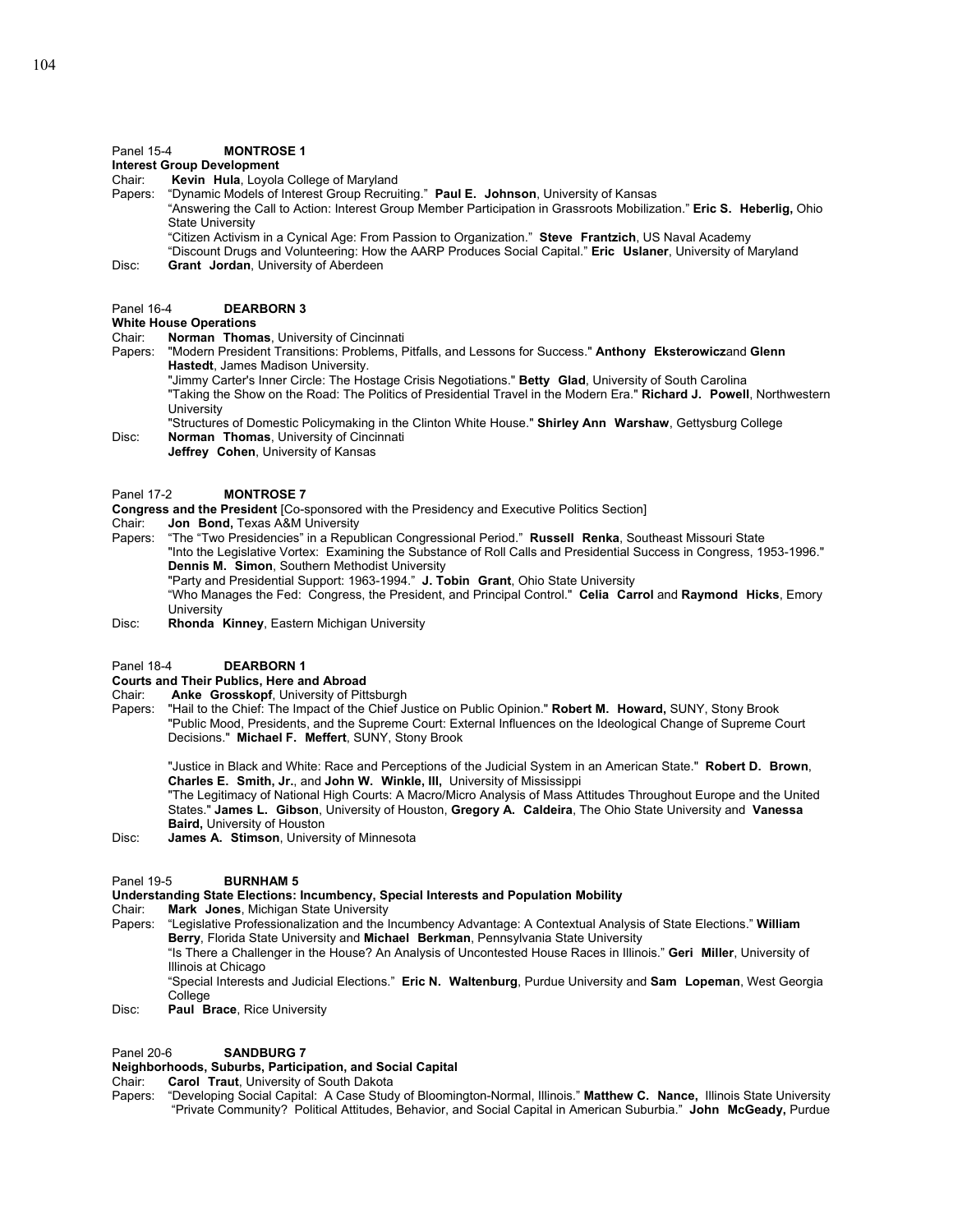#### **Thursday, April 10, 3:30-5:15 pm**

**University** 

"Land Politics and Land Markets for 'Bads' Zoning Boards, Neighborhood Institutions, and Consensus-Building." **Tony Matejczyk**, Indiana University

Disc: **Stephen Percy,** University of Wisconsin-Milwaukee

#### Panel 21-5 **SANDBURG 2**

#### **State Policies and Economic Outcomes: Comparative Analyses**

Chair: **Kevin Corder**, Western Michigan University

Papers: "Tax Structure, Economic Growth and Income Equality: Evidence from States." **Amy Hutchinson**, Florida State University

"The US Insurance Industry: Does Regulation Enhance Solvency?" **Anirudh V.S. Ruhil**, SUNY at Stony Brook "Government Performance in American States: Bond Ratings and the Credible Threat of Incumbent Replacement.**" Brian K. Collins**, Indiana University

Disc: **Kevin Corder**, Western Michigan University **Lettie McSpadden**, Northern Illinois University

Panel 22-10 **SANDBURG 5**

**Bureaucratic Politics**<br>Chair: **Elaine Mart** 

**Elaine Martin, Eastern Michigan University** 

Papers: "Political Influence, Spatial Politics, and Administration." **Diane E. Schmidt,** Southwest Missouri State University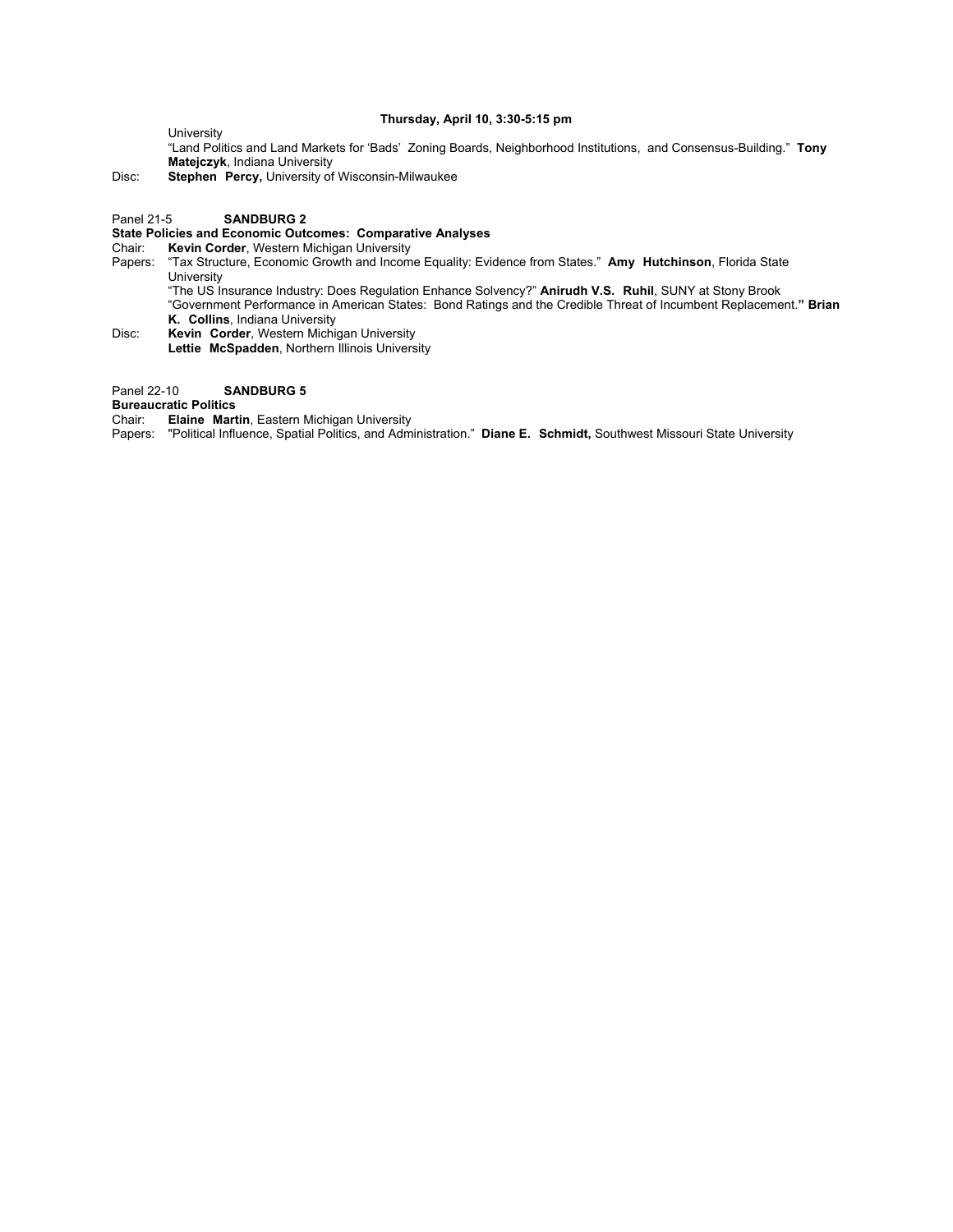"The Emerging University and Legitimation of the New American State: Ideas and Institutions in American Political Development." **Mark R. Nemec**, University of Michigan

Disc: **Julienne Disney**, Governors State University

#### Panel 23-2 **SANDBURG 8**

### **Citizen Militias: The Militia Movement in Contemporary America**

Chair: **Gary Klass**, Illinois State University

Papers: "Shooting to the Right: Explaining Militia Activity in the American States" **Sean O'Brien**, University of Wisconsin-Milwaukee

"In Fear of Democracy: Combining Instrumental and Organizational Theories to Explain the Violent Activities of Militias in the United States" **Garth Katner**, St. Norbert College

"Militias in America: Constitutionalism and the Will to Revive" **Tim Seul,** Purdue University

Disc: **William Moore,** College of Charleston

# **Panel Chairs: Please complete the survey form found in your panel room and drop it into the SURVEY ENVELOPE in the panel room at the end of your panel.**

**Thank you.**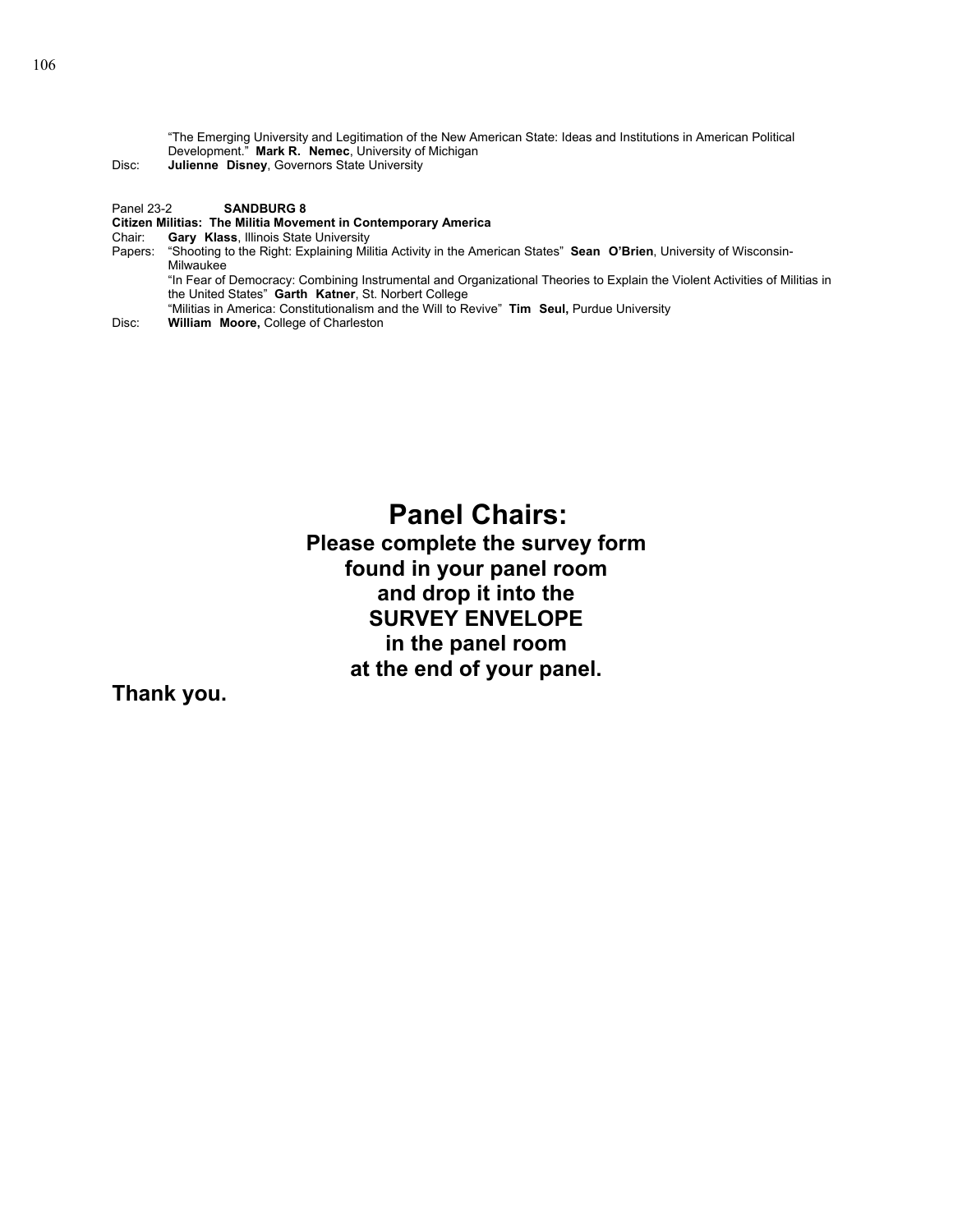#### **Thursday, April 10, 3:30-5:15 pm**

## **Friday, April 11, 8:30-10:15 am**

## **Poster Session 2 CRYSTAL** (Authors will be present from 8:30-10:15 am)

#### **Section Four: International Relations**

- 1. "Arms, Third-Party Intervention, and Enthnopolitical Conflict Resolution." **John Sislin**, Southwest State University and **Frederic Pearson**, Wayne State University
- 2. "Decision-Making Models in the South Africa and Israel-Palestine Conflicts." **Daniel Lieberfeld,** University of Missouri St. Louis
- 3. "The Security-Prosperity Dilemma in South Korea and Taiwan." **Uk Heo**, University of Wisconsin-Milwaukee
- 4. "Controlling the Diffusion of Military Critical Technologies: A Look from the Demand Side." **James Sperling** and **David Louscher**, University of Akron, and **Michael Salomone**, Georgia Institute of Technology
- 5. "Leadership and Learning in Foreign Policy: Eisenhower, Kennedy and the Nuclear Test Ban." **Richard Nolan**, University of Florida
- 6. "Perceptions and the Democratic Peace." **David Reilly**, University of Colorado- Boulder
- 7. "The Anarchic System of International Relations: An Ideological Construction." **Mohommed A. Muqtedar Khan**, Georgetown University
- 8. "Audience Costs as a Determinant of Success in Interstate Conflict." **Peter Partell**, Binghamton University

# **Section Nine: Gender and Politics**<br>9 **The Impact of Low Socioe**

- 9. "The Impact of Low Socioeconomic Status on Feminism." **Jennifer L. Rexroat**, University of Illinois at Chicago
- 10. "When Women Run: A Study of States and Congressional Districts That Are Likely to Produce Competitive Female Candidates." **Dena Levy**, Texas Tech University and **Nicole Krassas**, Eastern Connecticut State University
- 11. "State Party Committees and Women's Legislative Candidacies: Recruitment as Help or Hindrance?" **David Niven**, Ohio State University
- 12. "Making the Private Realm Effective: Rural Senegalese Women and Local Decision-Making Venues." **Amy Patterson**, Indiana University

#### **Section Twenty-One: Public Policy**

- 13. "For Want of a Modem and a Comfortable Chair: School Facilities and State Educational Performance." **George A. Waller**, University of Wisconsin-Milwaukee
- 14. "Welfare Reform and the Politics of Problem Redefinition." **Carter A. Wilson**, University of Toledo
- 15. "Race, Language, and Head Start Participation: Political and Social Determinants of State Differences in Enrollment Success." **Robert E. O'Connor,** Pennsylvania State University

#### **Section Twenty-Four: Teaching Political Science**

16. "Fostering Alertness and Diversity: Combining Critical Pedagogy and Multiple Intelligence Theory in the Political Science Classroom." **Jennifer Abbassi**, St. Joseph's College

#### Theme Panel T**-**4 **PDR 18**

## **Rational Choice and Interpretive Approaches to Studying Politics**

Chair: **David Canon**, University of Wisconsin

Part: **Michael Barnett,** University of Wisconsin **Robert Bates,** Harvard University **William Bianco,** Penn State University **David Laitin,** University of Chicago **Richard Merelman,** University of Wisconsin **Barry Weingast,** Hoover Institution/ Stanford University

#### Theme Panel T-7 **PDR 17**

**Images of Deliberation**

Chair: **Paul Quirk**, University of Illinois at Urbana-Champaign Part: **Michael Delli-Carpini**, Barnard College **Robert Y. Shapiro,** Columbia University **James Fishkin**, University of Texas at Austin **Guy Peters**, University of Pittsburgh **Nathan Tarcov**, University of Chicago **Arthur Lupia**, University of California-San Diego

#### Panel 1-6 **SANDBURG 6**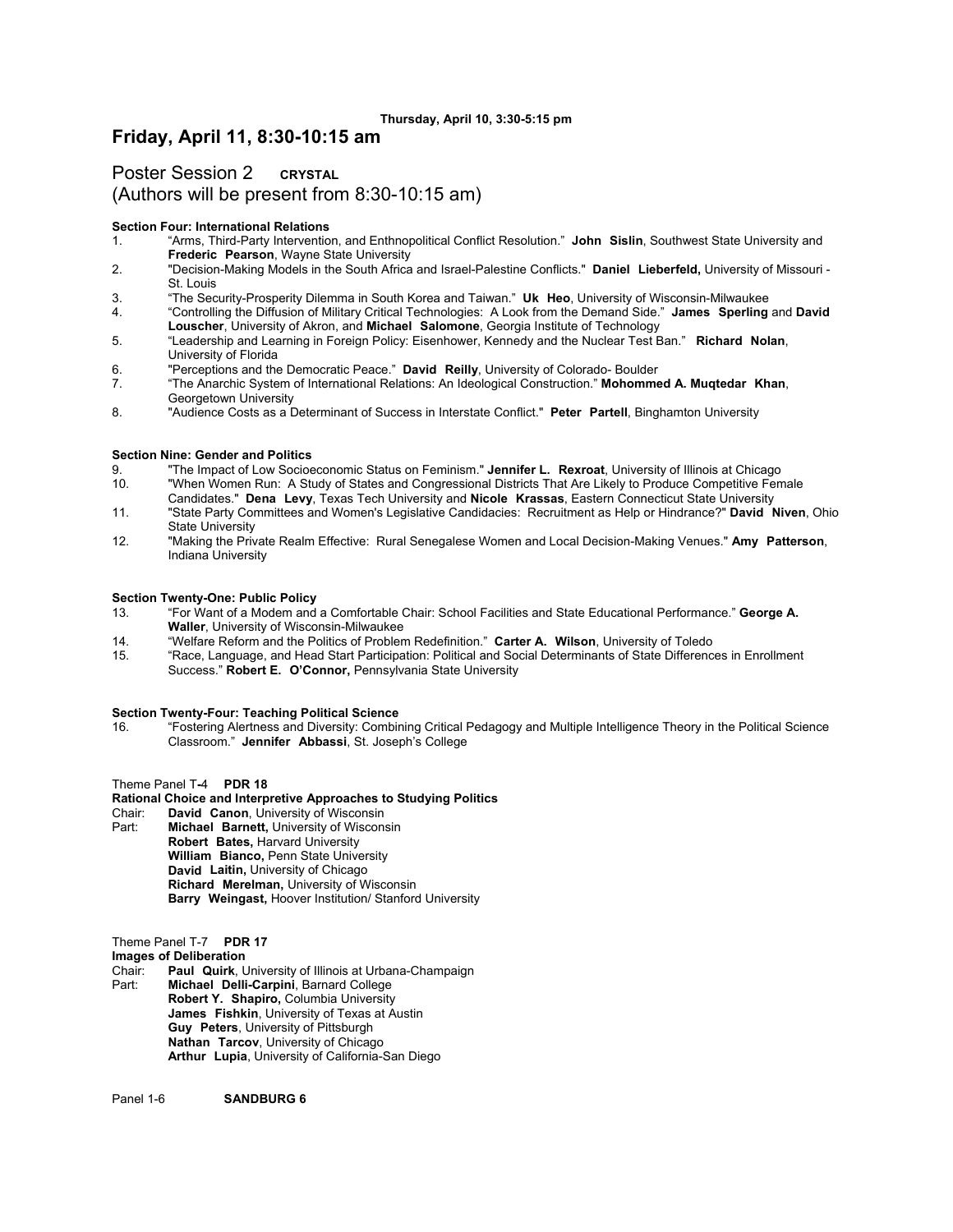# **New Perspectives on the Welfare State: Groups, Rights, and Social Policies**<br>Chair: **Vincent Mabler** Lovola University Chicago

Vincent Mahler, Loyola University Chicago

- Papers: "Balanced Budgets, Social Welfare Reform, and Unbalanced Costs: A Comparative Study of Racial and Ethnic Inequality in New Zealand and the United States." **Marilyn Lashley** , Brookings Institution "Reducing the Welfare State through Civil Rights Laws: It's Working for the US, Will it Work for England." **Elizabeth** 
	- **Lightfoot ,** Indiana University

"Rights, Review, and Spending." **Amy K. Makinen** , University of Rochester

"Family Leave in Comparative Perspective: The United States, Germany, and Sweden." **Janine Alisa Parry** , Washington State University

Disc: **Vincent Mahler** , Loyola University Chicago

#### Panel 2-4 **CLARK 7**

### **"The Third Wave": Human Rights and the (Re)construction of Democracy**

Chair: **Patricia J. Campbell**, State University of West Georgia

Papers: "Human Rights, Development, and Democracy in South Africa." **Dave Penna,** Gallaudet University "Privatization, Democratization and Embassy full of Hostages: Peru's Ride on the Third Wave." **Loring Abeyta**, Iliff School of Theology

 "Economic Rights in Emerging Democracies: The Challenge of Development Rights." **Eileen McCarthy Arnolds**, University of Denver

Disc: **Patricia J. Campbell**, State University of West Georgia

#### Panel 3-11 **DEARBORN 2**

#### **Democratic Consolidations in Eastern Europe**

Chair: **David Olson,** University of North Carolina at Greensboro

Papers: "Was the Grass Really Greener? Re-evaluating the Socialist Past in Light of Contemporary Experiences in Poland." **Denise Powers**, University of North Carolina at Chapel Hill

"Old Assets and New Victories: An Organizational Analysis of Successor Parties in Eastern Europe." **Marjorie Castle,** University of Notre Dame

"Economic Conditions, Economic Perceptions and Regime Support in Central and Eastern Europe." **Kristin Broderick**, Allentown College of Saint Francis de Sales

Disc: **Jakub Zielinski**, University of Chicago

#### Panel 4-12 **MONTROSE 2**

#### **China's Relations with Its Asian Neighbors**

Chair: **Te-Yu Wang**, Illinois State University

- Papers: "Strategic Ambiguity: An Outmoded Relic of U.S. Foreign Policy." **Te-Yu Wang,** Illinois State University "China and Its Northeast Asian Neighbors: Economic Partners and Power Contenders." **Hong-kuan Jiang**, The University of Toronto
- "China and Southeast Asia: Cooperator or Contender? -The relationship between China and Southeast Asia in the 1990s." **Guangzhi Zhao**, Northern Illinois University
- Disc: **Peter R. Moody**, University of Notre Dame

#### Panel 5-5 **MONTROSE 3**

#### **Sovereignty and International Economic Performance**

Chair: **Karl Kaltenthaler**, Rhodes College

Papers: "The Collapse of International Cooperation." **Karl Kaltenthaler**, Rhodes College

"Domestic Politics and Commitment in International Economic Policy Coordination." **Quan Li,** Florida State University Disc: **Mary Ann Haley**, New York University

#### Panel 6-13 **BURNHAM 1**

**Foreign Policy and Public Opinion**

Chair: **Stephen M. Caliendo**, Purdue University

"Framing U.S. Foreign Trade: Engaging the Public on Trade Issues." David Rankin, University of California-Santa Barbara

"Changes in U.S. Public Views of International Involvement: A Comparison of Militant and General Internationalism." **Virginia Chanley**, Florida International University

"Reflections Across the Pacific: Politics, Economics, War, and Alliance in the Minds of American and Japanese Citizens." **Jeremy D. Mayer**, Kalamazoo College, **Cynthia Hamill**, Development Associates, Virginia, **Aiji Tanaka** , **Aoyama Gakuin**, University-Tokyo and **Clyde Wilcox,** Georgetown University.

Disc: **John Mueller**, University of Rochester

Panel 7-7 **CLARK 5**

**Issues, Preferences and Electoral Choices**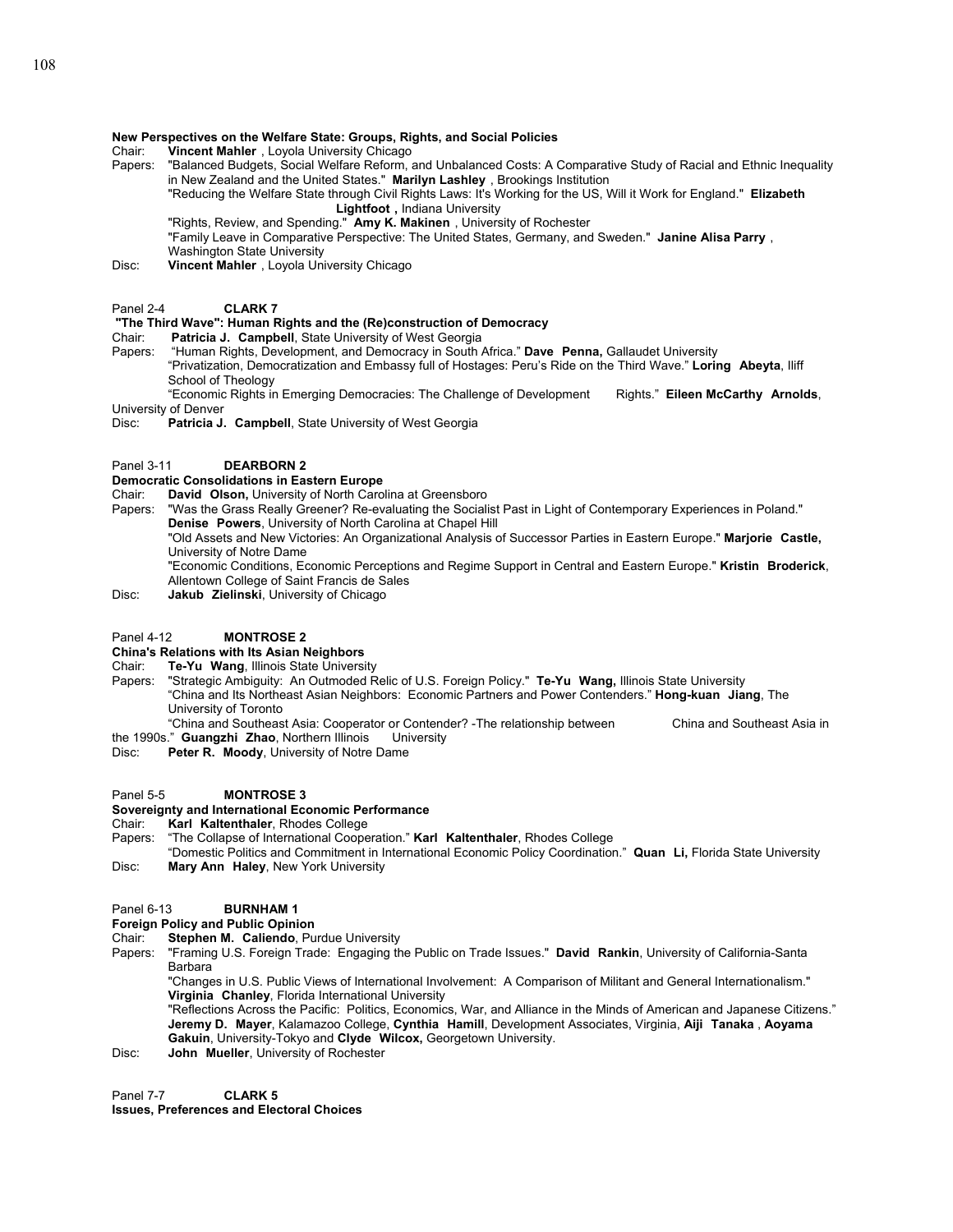#### **Friday, April 11, 8:30-10:15 am**

Chair: **Brad Lockerbie**, University of Georgia

Papers: "Nonpolicy Issues and the Canadian Electorate: Reassessing Party Choice." **Steven E. Galatas**, University of Missouri-Columbia

"Political Sophistication, Interests, Values, and Political Preferences in France." **Robert Luskin**, University of Texas at Austin and **Newton J. Gaskell**, University of Texas at Austin

"Candidate-Centered Politics and the Focus of Attention in Presidential Elections." **Michael G. Hagen**, Harvard **University** 

Disc: **University of Rochester**, University of Georgia

#### Panel 7-10 **CLARK 10**

#### **Campaign Effects**

Chair: **Steven Finkel**, University of Virginia

Papers: "The 1996 Presidential Campaign." **Thomas M. Holbrook**, University of Wisconsin-Milwaukee

"Public Preferences During a Presidential Campaign: Sources of Stability and Change." **William G. Jacoby**, University of South Carolina

"Campaign Causes and their Electoral Effects." **Mitch Sanders**, Florida State University

"Television Advertising and Candidate Appearances in Presidential Elections, 1988-1996." **Daron R. Shaw**, University of Texas at Austin

Disc: **Steven Finkel**, University of Virginia

## Panel 8-5 **BURNHAM 4**

### **Political Role of Journalism**

Chair: **Daniel C. Hallin**, University of California-San Diego

"Does Media Ownership Affect Media Stands: A Study of the Telecommunications Act of 1996" James Snider,

Northwestern University and **Benjamin I. Page**, Northwestern University "Interested Money in Senate Elections: Coverage and Commentary in Local Newspapers." **Jonathan Mermin**, Yale

**University** 

"Reassessing the Local Television News: The Role of Journalists" **Chris Goodwin**, Brown University

"Looking for Democracy in All the Wrong Places: Ad Watch Journalism and Democratic Theory" **Glenn W. Richardson, Jr.**, Virginia Polytechnic Institute and State University

Disc: **Lew Friedland**, University of Wisconsin, Madison

#### Panel 9-7 **SANDBURG 3**

**Roundtable: Mark Graber,** *Rethinking Abortion* **and Eileen McDonagh,** *Breaking the Abortion Deadlock*

- Laura Woliver, University of South Carolina Part: **Glen Halva-Neubauer,** Furman University
- **Susan Mezey**, Loyola University Chicago **Mark Graber**, University of Maryland **Eileen L. McDonagh**, Northeastern University

Panel 10-5 **SANDBURG 4**

#### **Immigration Policy and Contemporary American Politics**

Chair: **Liane Kosaki**, Beloit College

Papers: "The New Nativists and the Politics of Immigration and Multiculturalism." **Andy Aoki,** Augsburg College "The Rise of Nativism in Congress: Immigration Reform on Capitol Hill Since 1965." **James Gimpel**, University of Maryland at College Park

"Inter-group conflict with respect to the public attitude towards immigration." **Fang Wang**, California Institute of **Technology** 

"The Mediating Effect of Context on Race Related Policy Opinions." **Robert M. Stein, Stephanie Shirley Post**, and **Allison L. Rinden**, Rice University

Disc: **Louis DeSipio,** University of Illinois at Urbana-Champaign

Panel 11-8 **LASALLE 1**

#### **Interpretation and the Political Appropriation of History**

Chair: **Ronald Steiner**, Chapman University

Papers: "Dewey and Gadamer on Social Science and Tradition." **Andrew Seligsohn**, University of Minnesota "Which Past Just Passed? Oakeshott, Politics and the Past." **Steven Gerencser,** Alleghany College "Interpreting Religion and Politics in a Secular Age." **Andrew Davison,** Vassar College "Spectral History: the 'Problems' with 'Theory'." **Samuel Chambers**, St. Olaf College

Disc: **Ronald Steiner,** Chapman University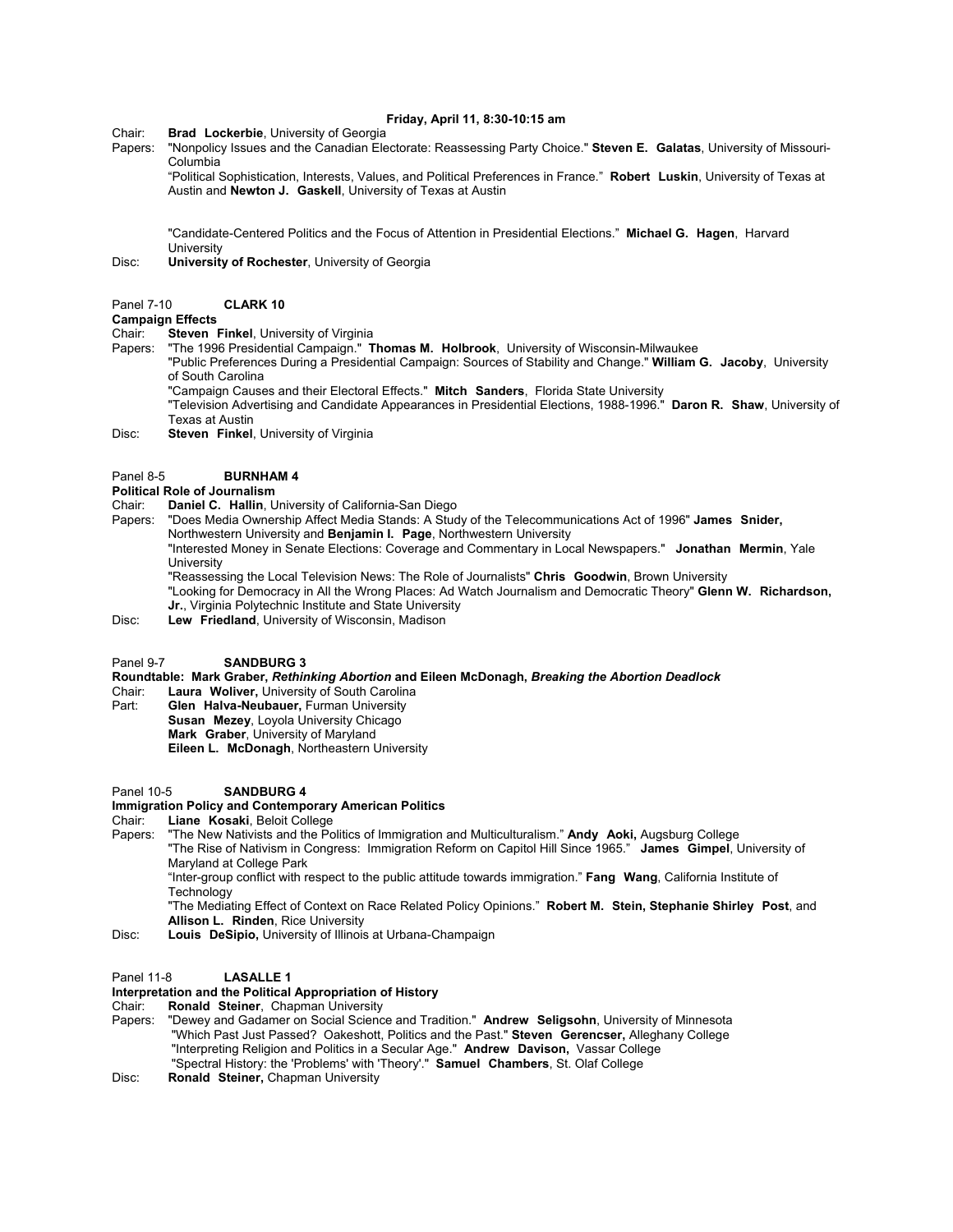### **Democratic Participation**

- Chair: **Mary Lou Kendrigan**, Lansing Community College
- Papers: "Arguing For Democracy: Picking the Right Audience." **Peter Stone**, University of Rochester
	- "Participatory Bodies: The Crisis of Representation in Contemporary Democracies." **Jessica Kulynych**, Winthrop **University**

"From Participation to Deliberation: The Shifting Concerns of Contemporary Democratic Theory." **Emily Hauptmann**, Western Michigan University

"The Problem of Demagoguery in Democratic Theory." **Jason F. Jagemann** and **David J. Manel**, Western Michigan **University** 

Disc: **Joanna Vecchiarelli Scott**, Eastern Michigan University

#### Panel 13-5 **LASALLE 3**

#### **The Power of the Purse**

- Papers: "Sequencing and the Size of the Budget." **Mark Hallerberg**, Georgia Institute of Technology and **Juergen von Hagen,** Universitaet Mannheim
- "Pulling the Trigger: On the Resource-Based Control of Bureaus." **Michael M. Ting**, Stanford University Disc: **TBA**

#### Panel 14-10 **PARLOR B**

#### **Models Using Pooled Data**

- Chair: **James Granato**, Michigan State University
- Papers: "Discrete Dependent Variables and Panel Data: An Application Using the Panel Study Of Income Dynamics to Evaluate Welfare Reform." **Kevin Corder**, Western
- Michigan University "Aggregates, Individuals, and Senate Election Outcomes." **Bradford Jones**, University of Arizona "Race and the Trouble with Panel Data." **Margaret Howard** and **Margaret Young**, University of Michigan Disc: **John Williams**, Indiana University
	- **Suzanna DeBoef**, Pennsylvania State University

#### Panel 15-8 **MONTROSE 1**

#### **Parties and Elections**

Chair: **Stan Buchanan**, Southern Illinois University

Papers: "Party Building in the 104th Congress." **Vincent G. Moscardelli, Moshe Haspel** and **Richard S. Wike**, Emory **University** 

"Political Parties and Competitive Congressional Elections." **Patrick Donnay**, Bemidji State University and **Graham Ramsden**, Creighton University

"Invisible Politics: Congressional Challengers and Issue Politics." **Robert G. Boatright**, University of Chicago "Explaining Candidate Success in the Iowa Precinct Caucuses." **Barbara Trish,** Grinnell College

Disc: **Stan Buchanan**, Southern Illinois University

## Panel 16-11 **DEARBORN 3**

## **Roundtable: Richard Neustadt: Politics and Political Science**

- Chair: **Lawrence R. Jacobs**, University of Minnesota-Twin Cities
- Part: **John Gunnell**, SUNY-Albany
	- **Ira Katznelson**, Columbia University **Donald Kettl**, University of Wisconsin at Madison
		- **Theodore Lowi**, Cornell University
		- **Richard Neustadt**, Harvard University

#### Panel 17-6 **MONTROSE 7**

#### **Policy Change and Committees in the U.S. House**

- Chair: **Lawrence D. Longley, Lawrence University Papers: "Party Leaders and the Assignment of Prestig** Papers: "Party Leaders and the Assignment of Prestigious House Appointments." **John L. Mason,** University of Texas "No Place Like Home: Subsystem Politics and Committee Jurisdictional Change." **Jeff Worsham and Andre Ray**, West
	- Virginia University
		- "Policy Change, Punctuated Equilibria, and Congress." Frank R. Baumgartner, Texas A&M University, **Bryan D. Jones**, University of Washington-Seattle and **Michael C. Rosenstiehl**, Texas A&M University

"Membership and Voting Trends on the Interior Committee: The Effects of Changes in Environmental Issue Saliency." **Kristin E. Dawley,** Michigan State University

Disc: **Joe Unekis**, Kansas State University

Panel 17-12 **LASALLE 5**

**Partisan Use of Restrictive Rules in the U.S. House**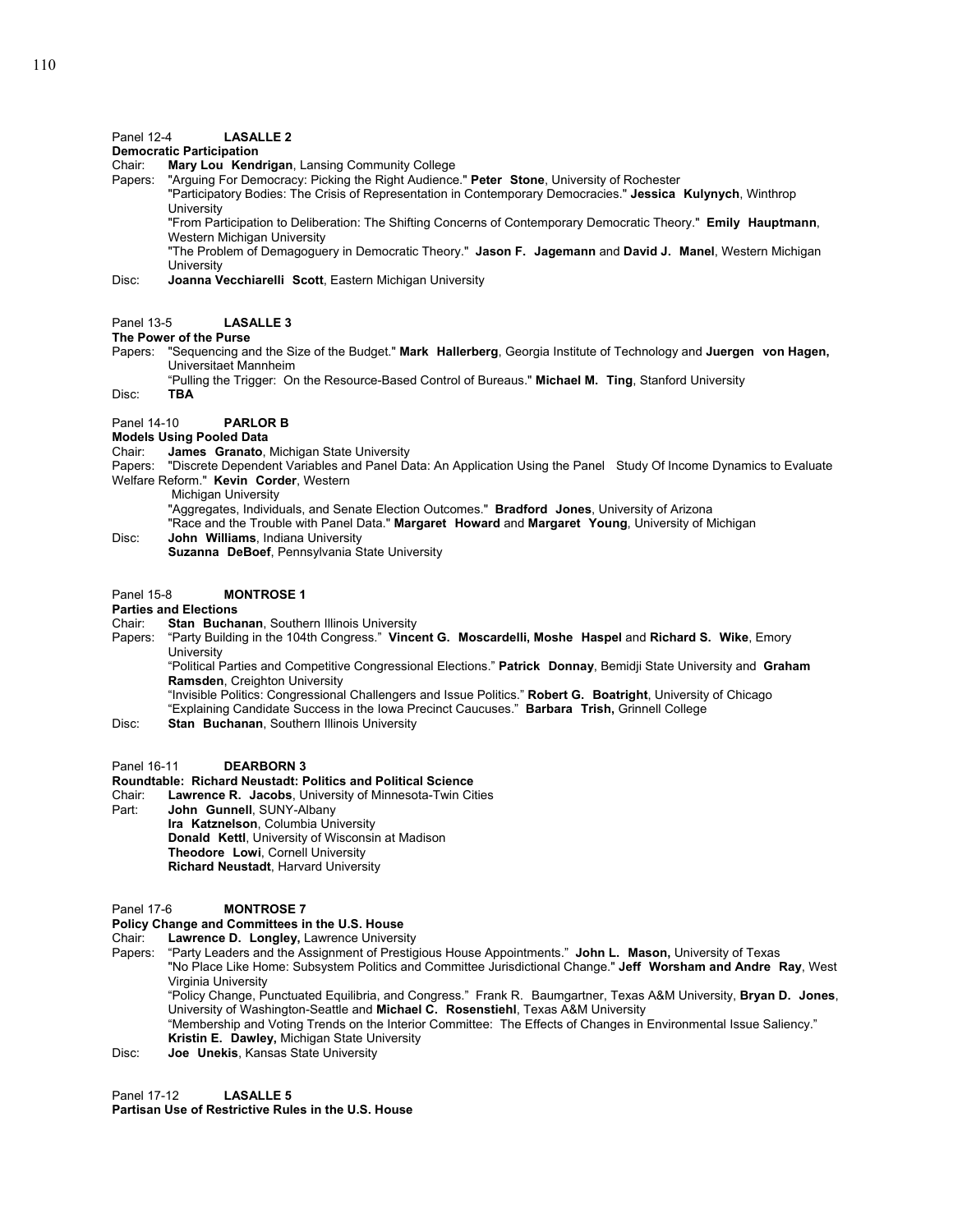### **Friday, April 11, 8:30-10:15 am**

#### Chair: **Douglas Koopman** , Calvin College

Papers: "Requesting Restrictive Rules in the U.S. House, 1979-1994." **Linda L. Fowler** and **Christopher M. Marston**, Dartmouth College

"Rules, Rulings, and the Rule of Law in Congress." **Stan Bach**, Congressional Research Service, Library of Congress "The Ace Up Your Sleeve: Partisan Use of Restrictive Floor Rules in the U.S. House." **Brian D. Posler**, University of Texas-Tyler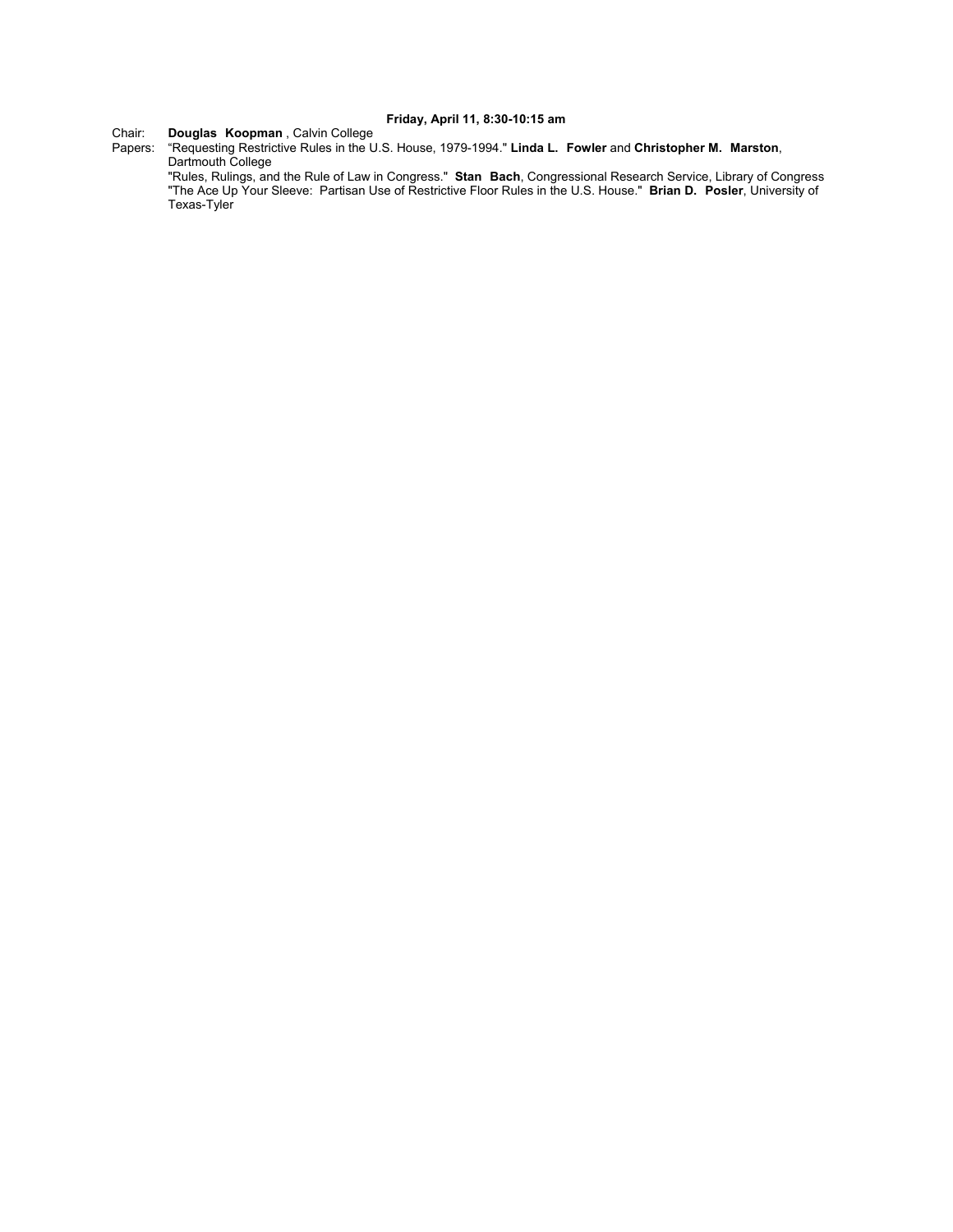"House Republicans and Restrictive Rules: A New Regime?" **Kristin Kanthak** and **Elizabeth M. Martin**, University of Iowa

Disc: **C. Lawrence Evans**, College of William and Mary

#### Panel 18-3 **DEARBORN 1**

### **Strategy and Choice in Judicial Decision Making**

- Chair: **David W. Rohde**, Michigan State University
- Papers: "Strategic and Attitudinal Approaches to Vote Fluidity on the U.S. Supreme Court." **Lee Epstein**, Washington University, **Jeffrey A. Segal**, SUNY Stony Brook
	- "The New Elements of Judicial Strategy." **Edward P. Schwartz**, Harvard University
	- "The Process of Bargaining and Accommodation on the U.S. Supreme Court." **James F. Spriggs II,** University of
	- California-Davis, **Paul J. Wahlbeck** and **Forrest Maltzman**, George Washington University
- Disc: **William R. Keech**, Carnegie Mellon University **David W. Rohde,** Michigan State University

Panel 18-13 **PDR 16**

### **Issues of Agenda Setting in the Courts**

- Chair: **William McLauchlan,** Purdue University
- Papers: "Which Comes First? Agenda Setting on the United States Supreme Court and Courts of Appeals." **Mark S. Hurwitz**, Michigan State University
	- "Issue Fluidity and Agenda Setting on the Warren Court." **Barbara Palmer**, University of Minnesota
	- "The Importance of Issues and Agenda Access on the Supreme Court." **C. Scott Peters**, University of Kentucky "Law, Policy Making and the Policy Process: Closing the Gaps." **Thomas A. Birkland** and **Scott Barclay**, SUNY Albany
- 
- Disc: **Richard L. Pacelle, Jr.**, University of Missouri, St. Louis

Panel 19-8 **BURNHAM 5**

# **Up Close and Personal: A Look Inside Modern State Legislatures**

David Hedge, University of Florida

Papers: "Bill Authors, Bill Sponsors, and Bill Passage in the Texas Legislature." **Harvey J. Tucker**, Texas A & M University "Why Special Sessions: Initiating Public Policy or Reacting to Outside Forces." **E. Lee Bernick**, University of North Carolina-Greensboro

"In Their Own Words: State Legislative Leaders' View of Their Role." **Richard R. Johnson**, Northwestern Oklahoma State University

"Time's Up: The Effect of Term Limits on the Structure of State Legislatures." **Rachelle Aved**, The University of Iowa Disc: **Norman Luttbeg**, Texas A& M University

#### Panel 19-12 **SANDBURG 5**

#### **Modern Federalism: Traditional Constraints and Trendy Devolution**

- Chair: **Deil S. Wright,** University of North Carolina
- Papers: "Understanding State Constitutions." **G. Alan Tarr**, Rutgers University
	- "Mapping Patterns of Support for Functional Devolution and Privatization in the Mass Public: The Case of Michigan." **Richard C. Elling** and **T. Lyke Thompson**, Wayne State University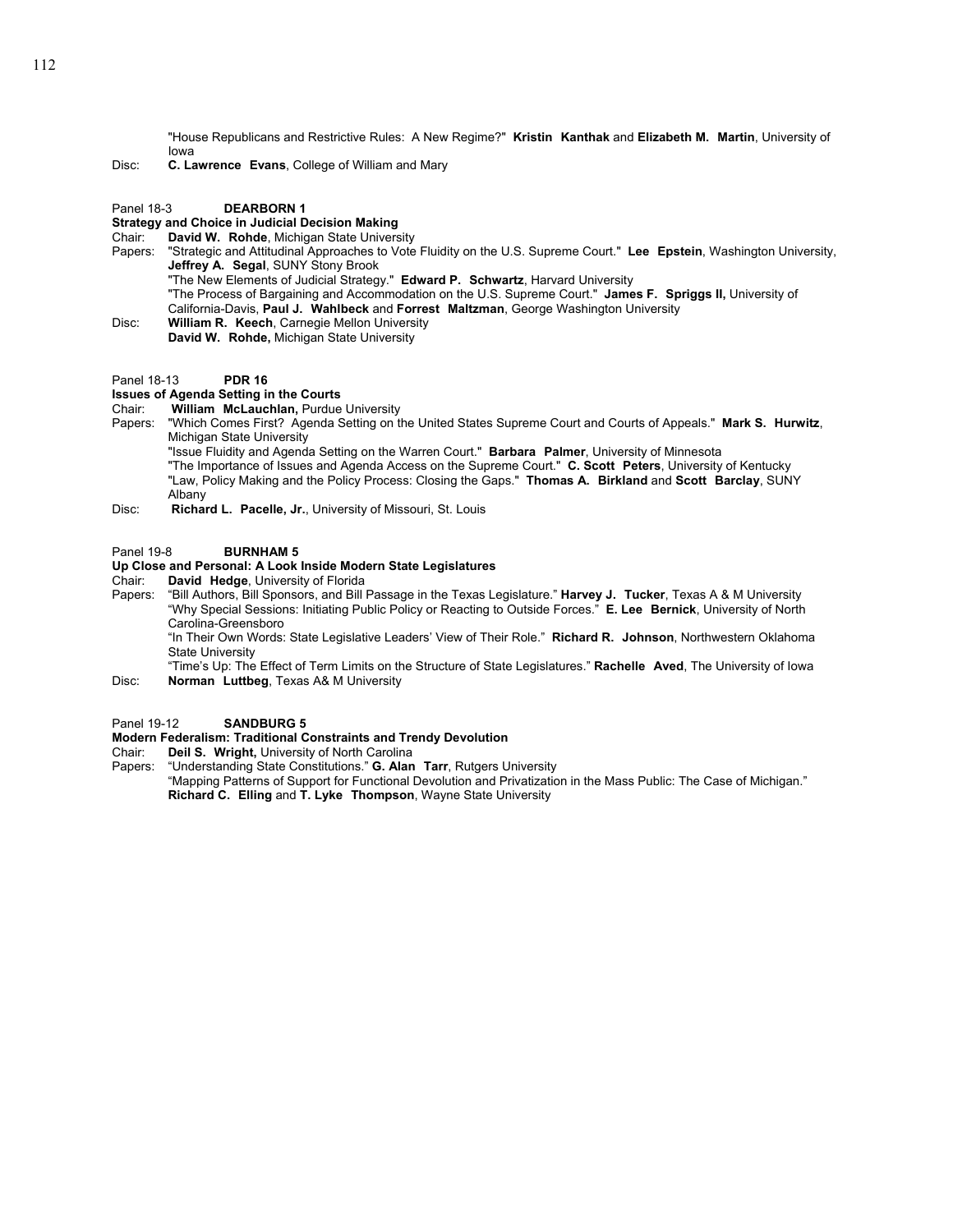### **Friday, April 11, 8:30-10:15 am**

"Federalism and Constitutional Amendments: The Case of Prohibition Repeal.**" Thomas Schaller**, Ohio University "Shallow Roots: The Unique Nature of American Localism." **Michael Fine,** University of Wisconsin-Eau Claire Disc: **Allen Brierly,** University of Northern Iowa

#### Panel 20-8 **SANDBURG 7**

#### **Effects of Context on Political Participation**

Chair: **Robert Huckfeldt**, Indiana University

Papers: "The Impact of Neighborhood Socioeconomic Status on the Political Participation of Protestant Clergy." **Laura R. Olson,** Clemson University "Feminism and Unionism: Bridging the Necessary Partnership through Participatory Policymaking." **Danielle Bolduc**,

Purdue University "Democratic Traditions in New England Town Meetings: Myths and Realities." **Victor S. DeSantis**, Bridgewater State College and **Tari Renner**, Illinois Wesleyan University

Disc: **Sue Crawford**, Creighton University

#### Panel 21-1 **SANDBURG 2**

### **Roundtable: Can the Center Hold? The Prospects for Pragmatism in National Policymaking**

Chair: **Paul Sniderman**, Stanford University Karen Hult, Virginia Tech

**John Gilmour,** William and Mary **Theodore Marmor**, Yale University **Larry Mead**, New York University **Cary Covington**, University of Iowa

#### Panel 23-5 **SANDBURG 8**

**Political Culture and Eastern Europe** [Co-sponsored with Comparative Politics -Transitions to Democracy Section]

Chair: **Mark Kelso,** Queen's College "Efficacy and Political Participation in Three Russian Regions." **Elizabeth Fecko Curtis**, University of Michigan "Concepts in Transition: Territorial and Psychological Space and Mapping Identity(ies)." **Jennifer Suchland**, Purdue **University** 

"Social Movements in Comparative Perspective: The Legacy of Mass Protest in the Transition to Democracy in Eastern Europe." **Sarah Henderson**, University of Colorado

Disc: **Carlton K. Larsen**, Drake University

#### Panel 25-5 **BURNHAM 2**

**Roundtable: Personal and Professional Responsibilities of Political Science: Strategies for Coping Well** [Sponsored by the Midwest Women's Caucus for Political Science]

Chair: **Jackie DeLaat**, Marietta College

Part: **Karen McCurdy**, Georgia Southern University **Georgia Duerst-Lahti**, Beloit College **Cathy Marie Johnson**, Williams College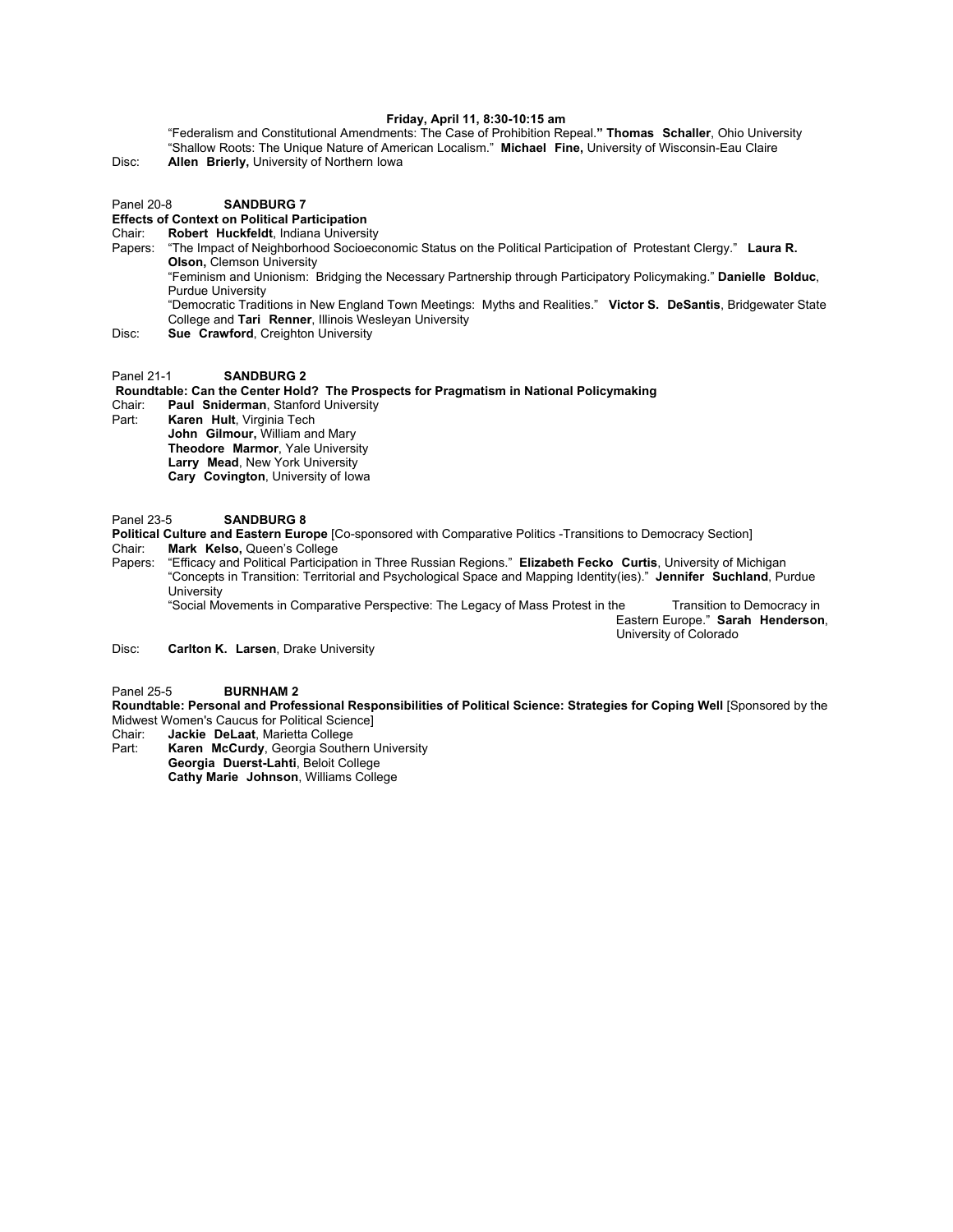# **Friday, April 11, 10:30-12:15 pm**

Poster Session 2 (continues) **CRYSTAL** See page for listings.

Theme Panel T-3 **PDR 17**

# **Methods for Historically Oriented Political Scientists**

Renée M. Smith, University of Rochester

- Part: **Gerald Gamm**, University of Rochester and Woodrow Wilson Center **Ira Katznelson**, Columbia University **Brian Sala**, University of Illinois, Urbana-Champaign **John Aldrich,** Harvard University and Duke University **Henry Brady,** University of California-Berkeley
- Panel 1-7 **SANDBURG 6**

#### **Political Institutions and Public Policies in Advanced Democracies**

- Chair: **Duane Swank ,** Marquette University
- Papers: "Cutting Through the Smokescreen: Analyzing the Tobacco Subsystem in the US, the UK, and Canada." **Michael J. Licari ,** University of Wisconsin-Milwaukee

"Corporatism, Pluralism, and Environmental Protection in Industrialized Oil Exporting Economies: Comparing Norway and the United Kingdom." **Mary Matthews** , University of Georgia

- "Democratic Responsiveness Delayed: Political Institutions and the Persistence of Pro-Rural Policy Bias in the US and Japan." **Mathew D. McCubbins**, University of California at San Diego and **Michael F. Thies** , University of California at Los Angeles
- Disc: **Markus Crepaz** , University of Georgia

#### Panel 2-7 **CLARK 7**

#### **State and Capital: Who Is In Command?**

Chair: **Ben Schneider**, Northwestern University

Papers: "Private Investment Response to Neoliberal Reforms: Implications of the Argentine Case, 1989-1996." **Juan J. Lopez,** University of Illinois at Chicago

 "Conservative Social Democrats and Social Democratic Conservatives: Explaining Costa Rica's Economic Policy Paradox." **Bruce M. Wilson**, University of Central Florida

"Comparative Democracy Revisited: The Economic Development Thesis." **Aic-Rie Lee, James Norris**, Texas Tech University and **Yong Y. Glasuce**, Wayland Baptist University

Disc: **Ben Schneider**, Northwestern University

#### Panel 3-5 **DEARBORN 2**

## **Studying Democratic Transitions**

Chair: **Fiona Yap, University of Cincinnati**<br>Papers: "A Model of Regime Transition in a C "A Model of Regime Transition in a Comparative Perspective." **Shlomo Mizrahi**, Ben-Gurion University of the Negev "Timing is Everything: An Event History Model of Democratic Transitions." **Mark N. Crislip**, American University "Survival of Dominant Parties." **Alex Tan,** Southern Methodist University and **Sahar Shafqat,** Texas A&M University "Transitions to Democracy and the Evolution of Political Control." **Christian Davenport**, University of Colorado at Boulder

Disc: **Fiona Yap**, University of Cincinnati

#### Panel 4-6 **MONTROSE 2**

#### **War Initiation and Termination**

Chair: **Allan C. Stam III**, Yale University

Papers: "Comparative testing of dispute escalation theories, 1816-1982." **Allan C. Stam III**, Yale University and **D. Scott Bennett**, Penn State University

"Regimes and Issues of Conflict: A Further Test." **Randolph Siversion**, UC Davis and **Bruce Bueno de Mesquita**, Hoover Institution

"A Model of Third Party Mediation in International Rivalries." **Gerald L. Sorokin**, University Of Iowa

"When Wars End and Why: Testing Models of War Duration." **Jon C. Pevehouse**, Ohio State University Disc: **Sherry Bennett Quinones**, Rice University

Panel 5-4 **MONTROSE 3 Politics and Economic Adjustment**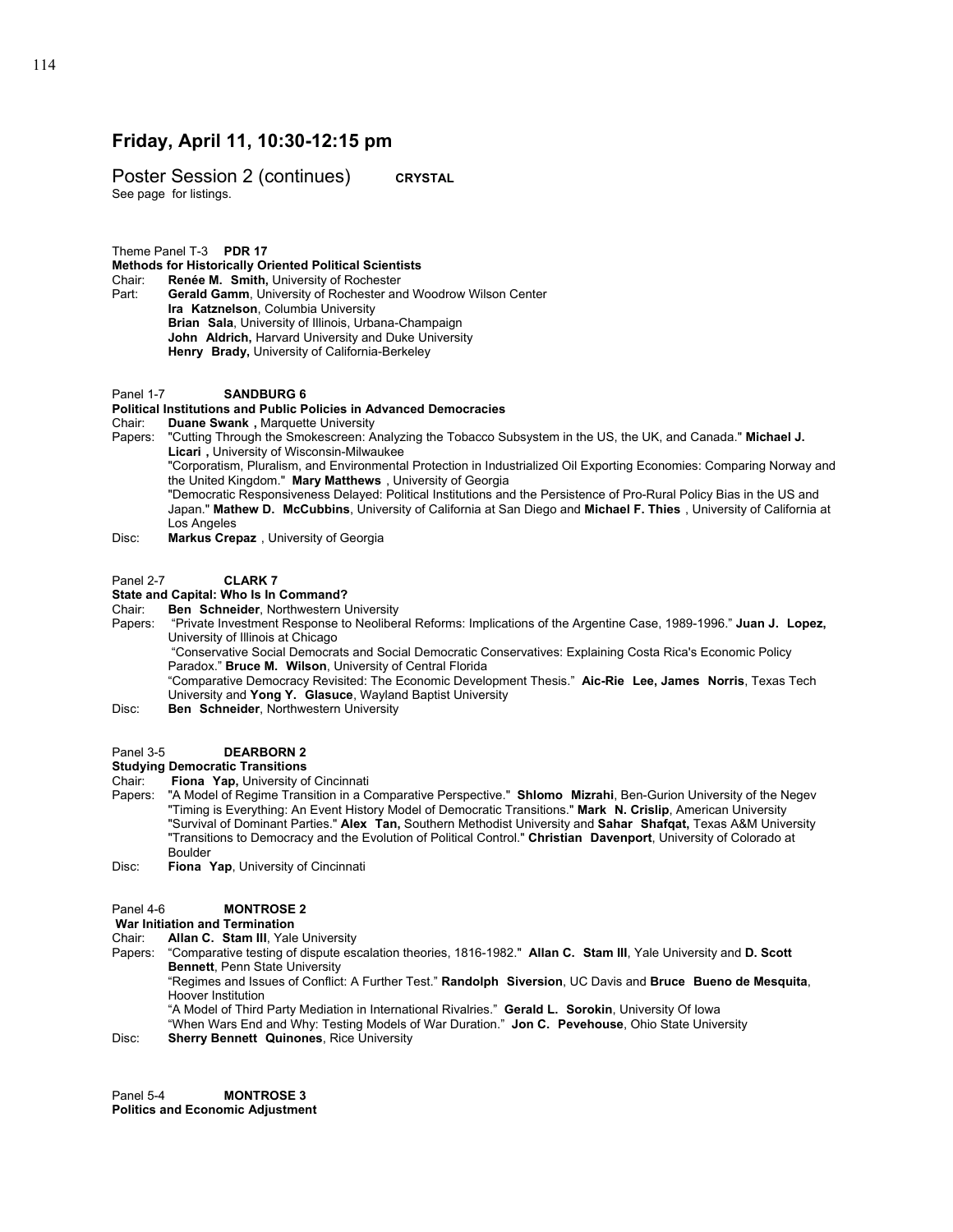#### **Friday, April 11, 10:30-12:15 pm**

Chair: **Birol Yesilada**, University of Missouri-Columbia Papers: "The Synergy between Economic Development and Political Participation." **Stephen P. Wood**, The Claremont Graduate School

"Integration with Global Financial Markets and Domestic Political Reform: Comparing Mexico, Poland and Turkey." **Birol Yesilada, Lillian Barria, Janusz Puzniak**, and **Ahmet Sozen**, University of Missouri-Columbia

 "The Responses of Political parties to the Privatization in East and South Europe in Comparative Perspective." **Vladimir D. Momcilovic**, Texas Tech University

Disc: **TBA**

#### Panel 6-1 **BURNHAM 1**

# **Economic Perceptions and Public Opinion**<br>Chair: **Elizabeth Bennion**, University of V

**Elizabeth Bennion, University of Wisconsin-Madison** 

- Papers: "The Impact of Retrospection on Economic Forecast: New Evidence From Time-series Panels." **Matt Ruben**, University of California-San Diego
	- "Uncertainty and the Public's Economic Expectations." **Calvin J. Mouw**, University of Illinois at Springfield "System Change and the Accuracy of Economic Perceptions." **Christopher J. Anderson** and **Kathleen M. O'Connor,**  Northwestern University
- Disc: **Lawrence Grossback**, University of Minnesota
- Panel 7-11 **CLARK 10**

**Turnout in Different Settings**

- Chair: **Joel Lieske**, Cleveland State University<br>Papers: "Civic Virtues and Political Behavior in a \
- Papers: "Civic Virtues and Political Behavior in a Welfare State." **Larry Rose**, University of Oslo, **Per Arnt Pettersen**, Norwegian University of Science and Technology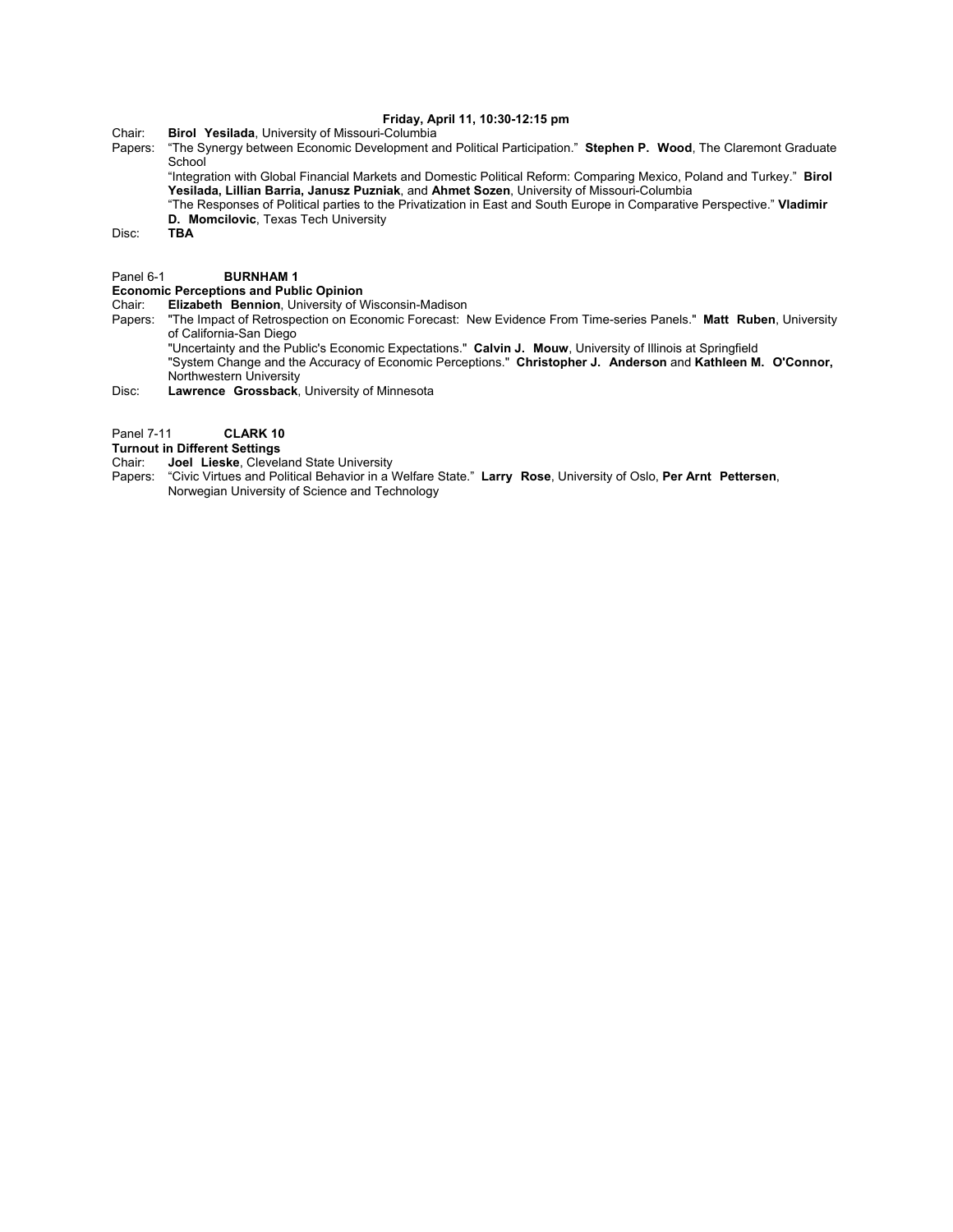"Efficacy or Integration?: The Political Mobilization of Young Voters, 1952-1992." **Kurt Shirkey**, Texas Tech University Disc: **Joel Lieske**, Cleveland State University

Panel 7-13 **CLARK 5**

**Minority Voting**

Chair: **Wendy K. Tam**, University of California-Berkeley

- Papers: "Racial Polarization in the Southern Electorate." **Brad Palmquist** and **D. Stephen Voss**, Harvard University
	- "Race and Voter Registration in the South: New Evidence." **James Alt**, Harvard University and **Alison Alter**, Harvard **University**
	- Disc: **Wendy K. Tam**, University of California-Berkeley **Morgan Kousser**, Caltech

### Panel 8-8 **BURNHAM 4**

#### **Rhetoric Approaches to Political Communication**

Chair: **TBA**

Papers: "Looking for Green People: The Rhetoric of Membership Development in the Sierra Club and the Nature Conservancy." **Joan Blauwkamp**, University of Iowa

"HIV/AIDS Public Policy: Sexual Rhetoric and Safer Sex Awareness." **Ronald La Due Lake**, Indiana University "The President as Teacher: Communicating with the Public Through Televised Addresses." **Reed L. Welch**, Texas A&M **University** 

Disc: **Mary E. Stuckey**, University of Mississippi

#### Panel 9-8 **SANDBURG 3**

## **Looking at Women and Violence**

Chair: **Sita Ranchod-Nilsson**, Dennison University

- Papers: "Mannekins as Philosophy." **Helen Liggett**, Cleveland State University "Women, the Military and Maternal Thinking." **Cheryl Logan Sparks**, Ohio State University "Justice for All." **Mary Ann Tetreault**, Iowa State University "Attitudes Towards Violence Against Women: A Cross Cultural Comparison." **Kay Knickrehm,** and **Robin Teske,**  James Madison University
- Disc: **Joan Tronto**, Hunter College, City University of New York

#### Panel 10-7 **SANDBURG 4**

#### **Group Concentration, Geographic Distribution and Economic Issues**

Chair: **Benjamin Marquez**, University of Wisconsin-Madison

Papers: "Where the Wise Never Tread: Latino Voters and Non-Voters in High Density Neighborhoods." **Louis DeSipio,** University of Illinois at Urbana-Champaign and **Rodolfo O. de la Garza**, University of Texas at Austin "Latino Voters: Socio-Economic Factors and Support for Proposition 187." **Lina Yvette Newton**, University of California-Irvine

"Latinos in Chicago: Issues and Mobilization." **Peter M. Sanchez** and **Maria Vidal de Haymes,** Loyola University Chicago

Disc: **Tom Longoria**, University of Wisconsin-Madison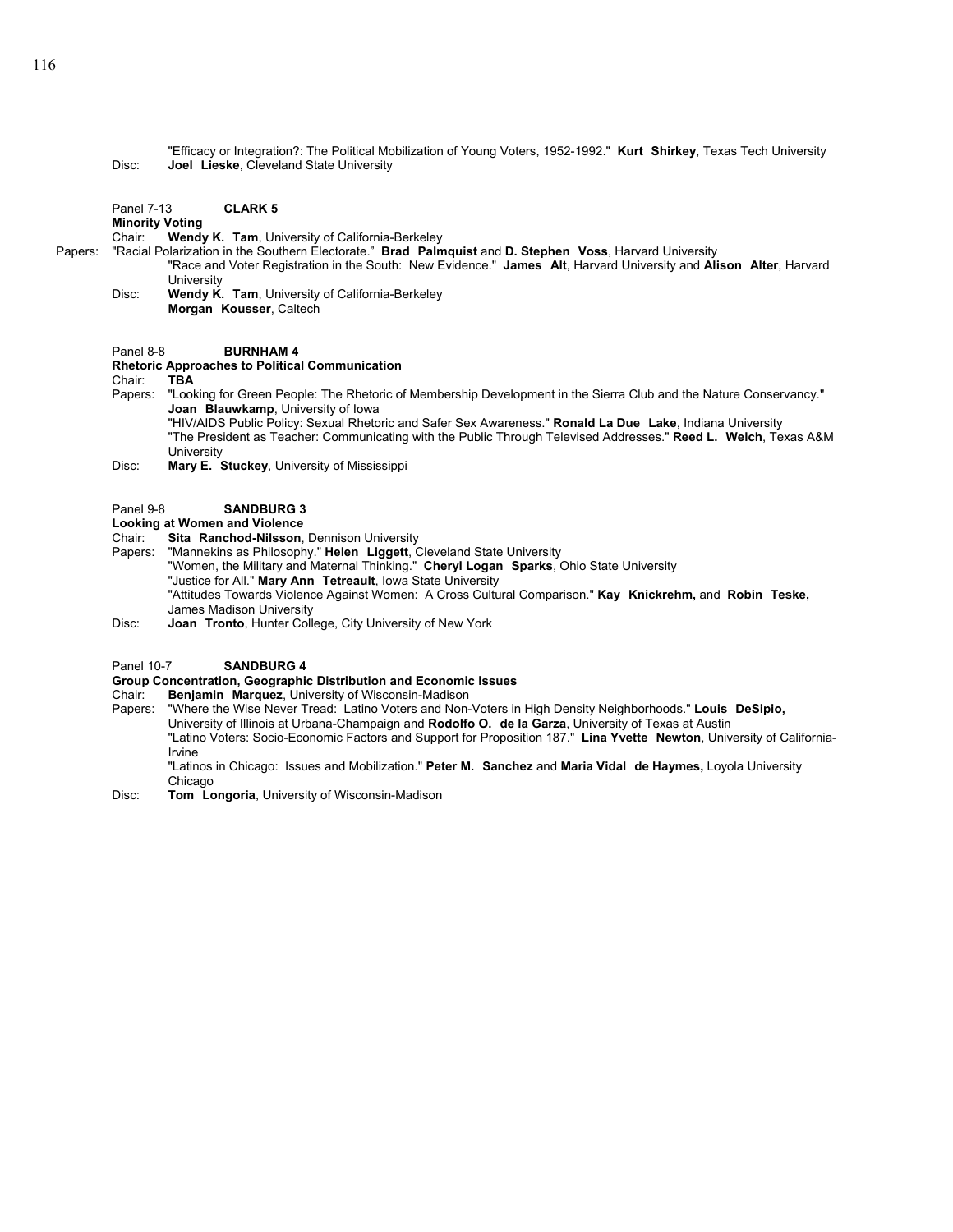#### **Friday, April 11, 10:30-12:15 pm**

#### Panel 12-5 **LASALLE 2**

#### **ORGANIC POLITICS**

Chair: **Dan Engster**, University of Chicago

Papers: "Denizens of the Communitarian Cave: The Challenge of Racial Inequality To Civic Republicanism." **Natalie K.** 

**Brouwer**, Indiana University

"Endangered Americans?: The Endangered Species Act and Intergenerational Ties." **Michael Baumgartner**, Indiana **University** 

"The Continuing Significance of the Aborted Pennsylvania Constitution of 1776." **James P. Martin**, University of Texas at Austin

- "Political Theory and Evolutionary Biology." **Terry Hoy,** Simpson College
- Disc: **Andrew R. Murphy**, University of Wisconsin-Madison

#### Panel 12-6 **LASALLE 1**

# **WHITHER THE OVERLAPPING CONSENSUS?**<br>Chair: **David Van Mill, University of Chicago**

- David Van Mill, University of Chicago
- Papers: "A Model of Change in the Political Conception of Justice." **Amy L. Cavender**,

"The Political Projects of Rawls and Rousseau: Competing Forms of Political Liberalism." **Johnny Goldfinger**, Duke **University** 

"The Idea of an Overlapping Consensus in Rawls, Crick, and Maritain." **Patrick Neal**, University of Vermont

"Pluralism, 'Public Reason,' and Religion: Rawls Contra Habermas." **Brian J. Shaw,** Davidson College Disc: **Eric Humphrey**, University of Chicago

**Alexander Kaufman**, University of Chicago

#### Panel 13-7 **LASALLE 3**

**Models of Timing**

- Papers: "Elections During a War of Attrition." **Alastair Smith**, Washington University.
- Disc: **Erik A. Gartzke**, University of Iowa.
- Panel 14-4 **LASALLE 5**

# **Attitude Measurement**<br>Chair: Calvin Andri

Calvin Andrus, Central Intelligence Agency

Papers: "The Accessibility of Political Attitudes and Opinions: Measuring Response Latencies in Survey Research." **Robert Huckfeldt**, **Jeffrey Levine, William Morgan**, Indiana University and **John Sprague**, Washington University "The Link Between Social Identity and Issue Positions." **Joseph TenBarge,** University of Texas "Concept Formation and Measurement." **Craig C. Hagensick**, University of Wisconsin, Milwaukee

Disc: **Christopher Achen**, University of Michigan **Robert Erikson**, University of Houston

Panel 14-11 **PARLOR B**

**Analyzing Elections** [co-sponsored with Elections, Voting Behavior and Participation Section] Chair: **TBA**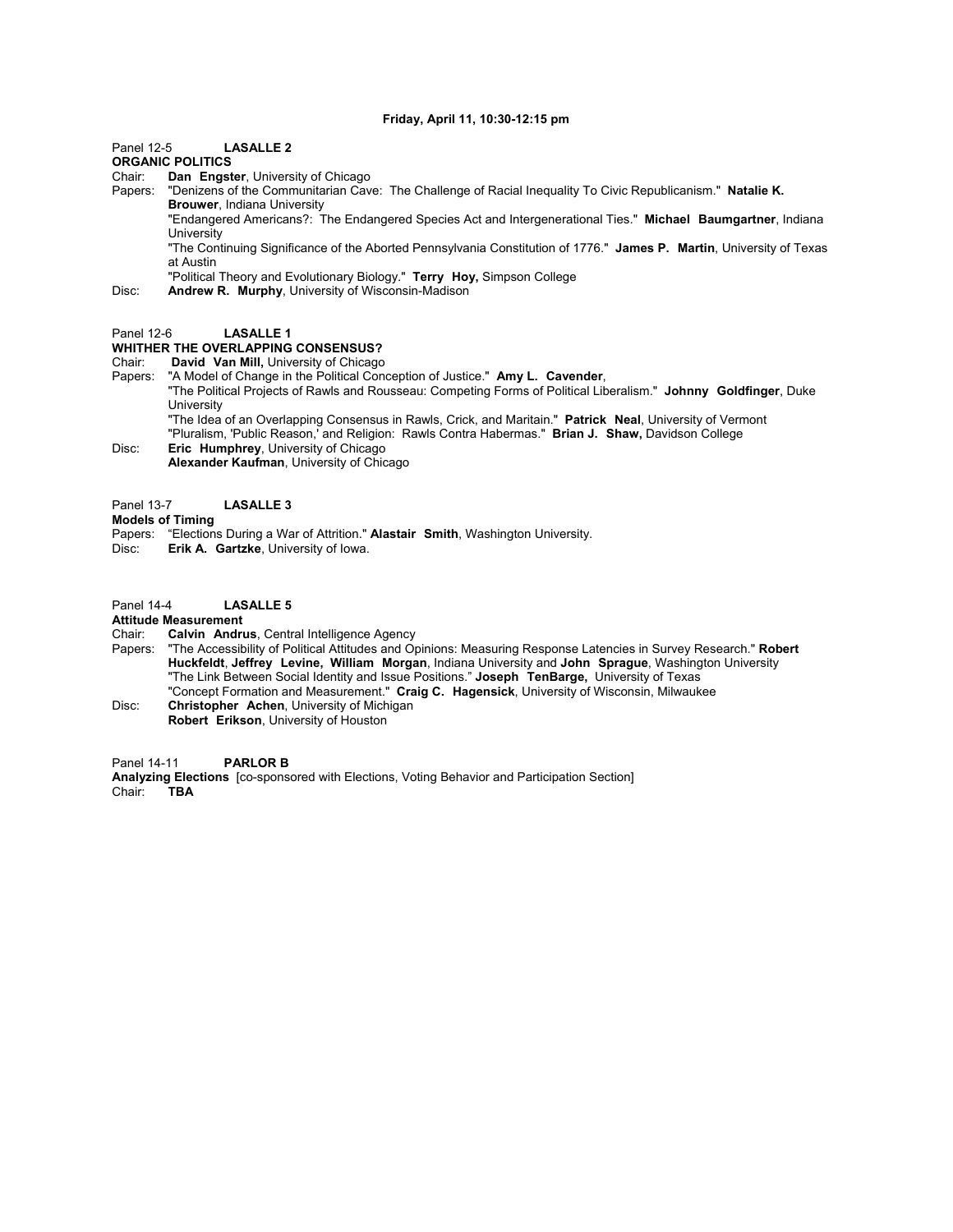Papers: "Estimating Models of Multiparty Elections." **Michael Alvarez,** California Institute of Technology and **Jonathan Nagler**, University of California-Riverside

"Compositional Data Analysis: Methodology for Distributive Politics." **Burt L. Monroe**, Indiana University

"Analyzing Multiparty Elections." **Jonathan Katz**, California Institute of Technology and **Gary King**, Harvard University Disc: **TBA**

### Panel 15-1 **MONTROSE 1**

## **Party Activism in the United States**

Chair: **Steve Schier**, Carleton College

Papers: "Where Does the Money Go? Strategic Behavior Among Individual Campaign Contributors." **John C. Green,** University of Akron and **John McAdams**, Marquette University

"Participatory Motives and Orientations Among Political Party Activists." **Charles Prysby**, University of North Carolina, Greensboro

"How Convention Delegates View the Political World." **Steven Greene**, Ohio State University

"Ideological Change Among Partisan Activists: The Impact of Attitudinal Conversion." **Thomas M. Carsey**, University of Illinois-Chicago and **Geoffrey C. Layman**, Vanderbilt University

"Immoderate Politics: Activists in Candidate-Centered Campaigns." **Russell L. Lightfoot** and **Susan A. Kay**, Miami University of Ohio

Disc: **John Haskell,** Drake University

#### Panel 16-7 **DEARBORN 3 Reaching Decisions**

Chair: **Karen Hult**, Virginia Tech

Papers: "When Crises Happen: Presidential Decision Making in Disaster Policy." **Carolyn L. Clark-Daniels,** Iowa State University and **R. Steven Daniels**, University of Alabama at Birmingham

"The Role of Interest Groups in Presidential Foreign Policy Making During the Bush Administration." **Karen L. Froslid**, American University

"If Trees Fell in the Woods... Would Clinton Make Any Noise? A Case Study of Presidential Leadership." **Matthew J. Lindstrom,** Northern Arizona University.

Disc: **Karen Hult**, Virginia Tech and **Steven Shull**, University of New Orleans

#### Panel 17-3 **MONTROSE 7**

#### **Incumbency, Challengers, and Campaigning for the U.S. House**

Chair: **L. Sandy Maisel,** Colby College

Papers: "Reelection of Freshmen Republicans of the 104th Congress." **Sunil Ahuja**, University of Southwestern Louisiana "Incumbency and Electoral Competition in the U.S. House 1952-1996: The Continuing Saga of the Vanishing Marginals." **Beverly Busch**, University of Nebraska-Lincoln "Under What Conditions Do Incumbents Face Effective Challenges." **Stephen Hanna**, Texas A&M University and

**Richard Fleisher,** Fordham University

"Images of the U.S. Congress Communicated By Members: Running 'Against' Congress?" **Daniel Lipinski,** Duke **University** 

Disc: **J. Mark Wrighton**, University of Iowa

#### Panel 18-6 **DEARBORN 1**

### **Legal Pragmatism: Theoretical and Practical Perspectives**

Chair: **John A. Maltese**, University of Georgia

- Papers: "The Pragmatic Value of Legal Pragmatism." **Philip Kronebusch**, Saint John's University
	- "The Pragmatist and the Formalist: A Study of the Approaches of Justices Sandra Day O'Connor and Antonin Scalia." **Timothy L. Smith**, University of Vermont
		- "David Souter and the Doctrine of Stare Decisis: Bound by Law?" **John A. Maltese**, University of Georgia
- "Justice Sandra Day O'Connor and the American Federal System." **Robert W. Van Sickel**, Purdue University Disc: **James Johnson,** University of Rochester
- **Ira L. Strauber**, Grinnell College

Panel 18-14 **PDR 16**

# **What We Know (and Don't Know) About the Solicitor General**

#### Rebecca Mae Salokar, Florida International University

Papers: "Between Law and Politics: The Solicitor General and the Structuring of Civil Rights Policy." **Richard L. Pacelle, Jr.**, University of Missouri, St. Louis "Institutional Relations between U.S. Solicitors General and the U.S. Department of Justice." **H. W. Perry**, University of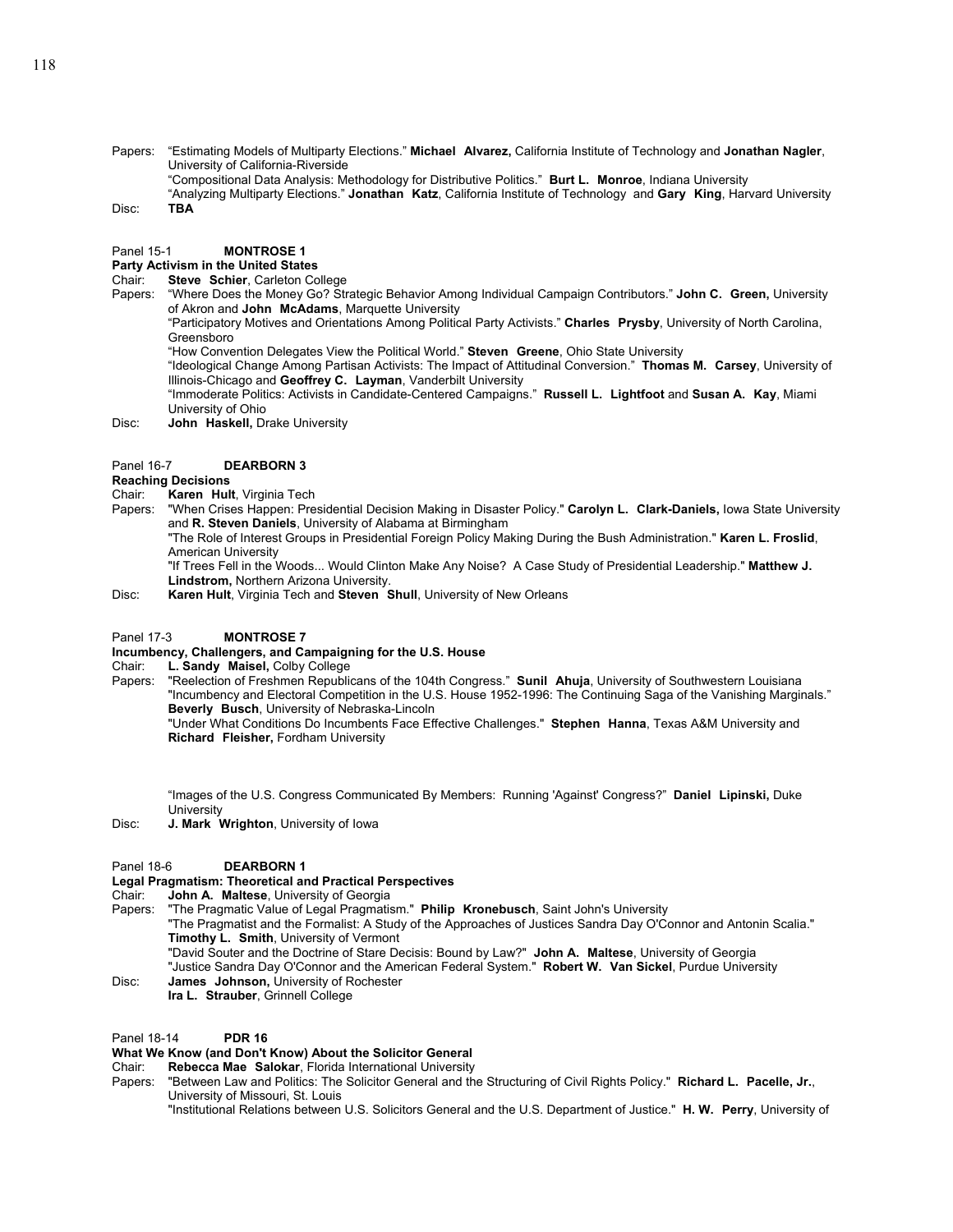#### **Friday, April 11, 10:30-12:15 pm**

Texas at Austin

"The United States Solicitor General: Conceptualizing an Institution." **Steven Puro**, St. Louis University "When (and Why) Does the U.S. Go to Court?" **Christopher Zorn**, Emory University Disc: **Joel B. Grossman**, Johns Hopkins University **Rebecca Salokar**, Florida International University

#### Panel 19-4 **BURNHAM 5**

#### **Dynamics, Diffusion and Determinants of State Policy Innovations**

Chair: **Virginia Gray**, University of Minnesota

Papers: "Why Policy Innovations Change As They Diffuse: Analyzing Recent Charter School Laws." **Michael Mintrom**, Michigan State University and **Sandra Vergari,** University of Northern Iowa

"The Political and Policy Consequences of Institutional Development: The View From the States." **David Hedge,** University of Florida

"The Horizontal and Vertical Diffusion of State Environmental Policy Innovations: A Comparative State Analysis of Groundwater Protection and Hazardous Waste." **Alka Sapat**, Florida Atlantic University

"The Future of Social Welfare Reform in the United States: An Analysis of Policy Innovation, West Virginia versus Wisconsin." **Paul Miller**, West Virginia University

Disc: **Scott Hays**, Southern Illinois University

Panel 20-1 **SANDBURG 7**

**Local Politics and School Reform**<br>Chair: **Kenneth Wong, Univers** 

Kenneth Wong, University of Chicago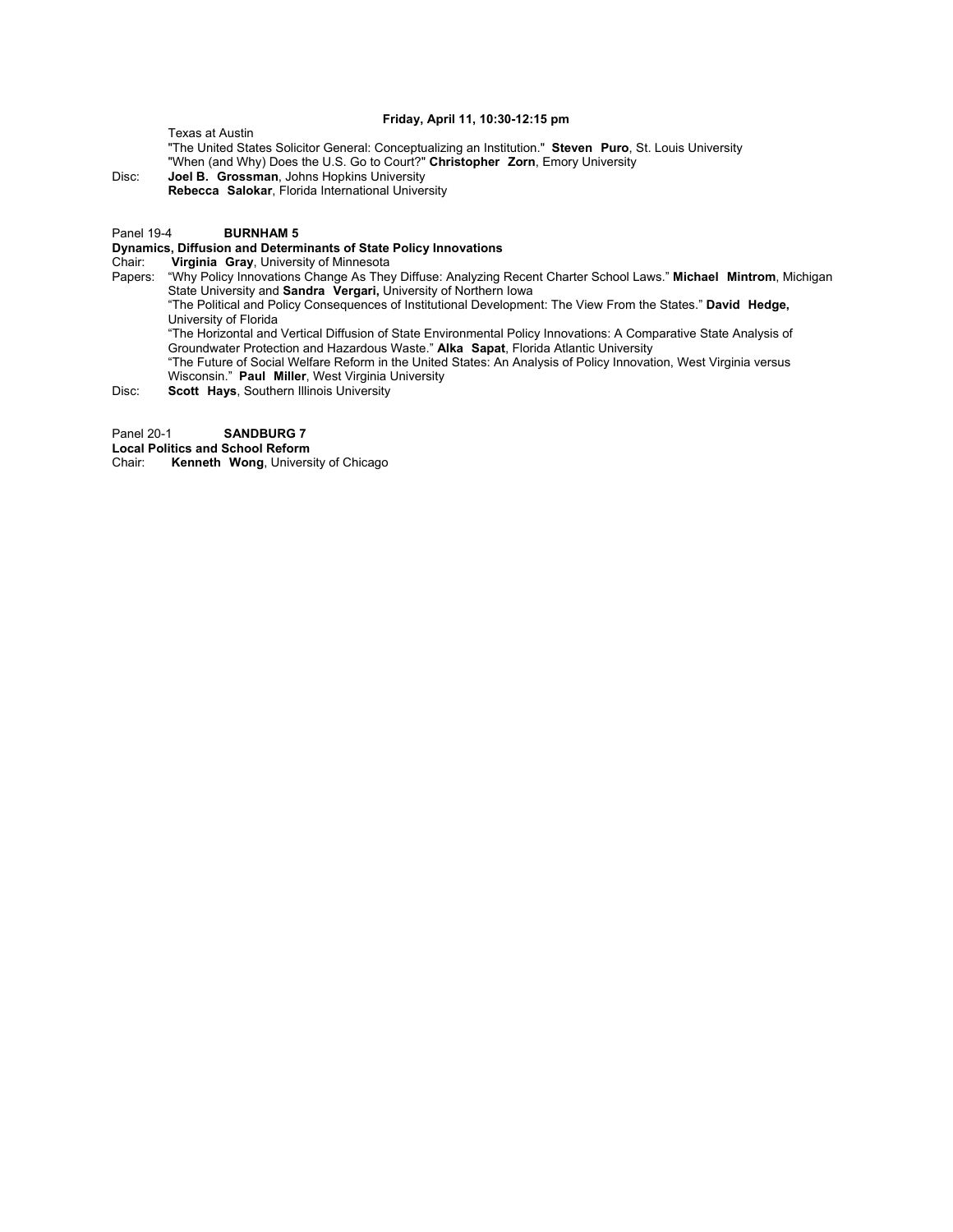Papers: "Shopping for Schools: Do Parents Get What They Want?" **Paul Teske**, **Melissa Marschall, Christine Roch** and **Mark Schneider**, State University of New York, Stony Brook "Politics, Bureaucracy and Change: Education as a Local Policy Area." **Kenneth J. Meier**, University of Wisconsin-Milwaukee, **J. L. Polinard** and **Robert D. Wrinkle**, University of Texas-Pan American "The Politics of School District Mergers." **Ramona L. Burton**, University of North Carolina "A House Divided: Community Politics and Educational Reform in Detroit." **Richard W. Jelier**, Grand Valley University and **Richard C. Hula**, Michigan State University Disc: **Lana Stein**, University of Missouri-St. Louis

#### Panel 21-6 **SANDBURG 2**

#### **The Mass Politics of Policymaking**

Chair: **Elizabeth Rexford,** Illinois State University

Papers: "Mass Politics and Policy Change: Michigan's Environment in the 1990's." **Deborah Orth**, Grand Valley State University and **Malcolm L. Goggin**, Western Michigan University and University of Houston "Symbolic Politics of AIDS: County Voting Patterns and Policy Outcomes on AIDS Ballot Initiatives." **Donald P. Haider-Markel,** University of Wisconsin-Milwaukee

"The Feedback Factor: Public Opinion and the Health Care Debate, 1993-1994." **Stephen K. Carter, Jr,** University of **Connecticut** 

Disc: **Timothy Patrick McLarney**, Cornell University **Karl Kronebusch**, University of Wisconsin and Yale University

#### Panel 22-9 **SANDBURG 5**

#### **Policy Implementation in the States**

Chair: **Barbara Romzek**, University of Kansas Papers: "Medicaid Reform and the American States: A Comparative Analysis." **Mark R. Daniels**, University of Memphis "Special District Government and Water Allocation: The Underwhelming Example of Florida Water Policy." **Jered B. Carr,** Florida State University

"Managing Incentives: How State Housing Agencies Use the Low Income Housing Tax Credit and the HOME Block Grant."**Thomas Sinclair,** Indiana University

Disc: **Cynthia Jackson**, Michigan State University

#### Panel 23-6 **SANDBURG 8**

**Rhetoric and Values** [Co-sponsored with the Mass Media and Political Communication Section]

Chair: **Marc Belanger,** St. Mary's College

Papers: "Where Wild Things Are: Conflict Resolution as a Reflection of Political Culture in Children's Literature." **Margaret Young,** University of Michigan, and **Murray Young**, University of Waterloo "Destroying the Village in Order to Save It: Pop Virtue and the Collateral Damage of the Culture Wars." **Mark Jendrysik,** Bucknell University "The Dearth of the Political Novel" **James L. McDowell**, Indiana State University

Disc: **Ted G. Jelen,** Benedictine University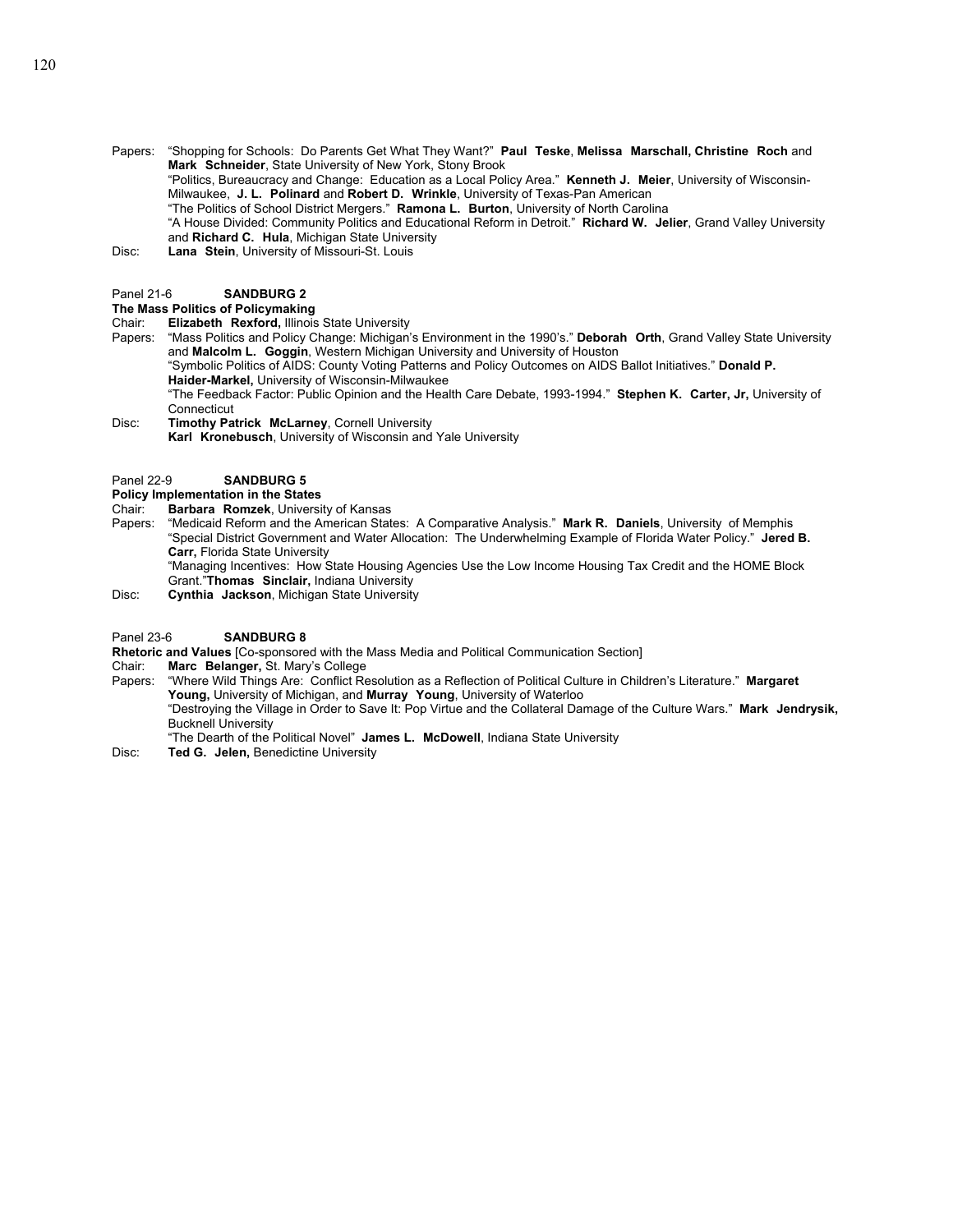#### **Friday, April 11, 10:30-12:15 pm**

Panel 25-1 **BURNHAM 2**

**Roundtable to Honor Arlene Saxonhouse** [Sponsored by the Midwest Women's Caucus for Political Science]

Chair: **Liane C. Kosaki**, Beloit College Jennifer Ring, University of Nevada-Reno **Virginia Sapiro**, University of Wisconsin-Madison **Catherine Zuckert**, Carleton College Disc: **Arlene Saxonhouse,** University of Michigan

Panel 27-1 **PDR 18**

**Discipline and Diversity in Political Science** [Sponsored by Science, Technology and Environmental Politics Section]<br>Chair: **Leonard Williams** Manchester College Leonard Williams, Manchester College

- Papers: "Whither Diversity in American Political Science? A Case Study." **Joseph Losco**, Ball State University "Political Science: Technocracy and Resistance." **Michael Weinstein**, Purdue University "Is Political Theory Too Diverse?" **Penny Weiss**, Purdue University
- Disc: **Dennis Moran**, University of Notre Dame

### **FRIDAY, APRIL 11, 12:15-1:30 PM**

#### **MPSA 1998 PROGRAM COMMITTEE MEETING PDR 5**

Chair: **Lee Epstein**, Washington University-Saint Louis

# **Panel Chairs:**

# **Please complete the survey form found in your panel room and drop it into the SURVEY ENVELOPE in the panel room at the end of your panel.**

**Thank you.**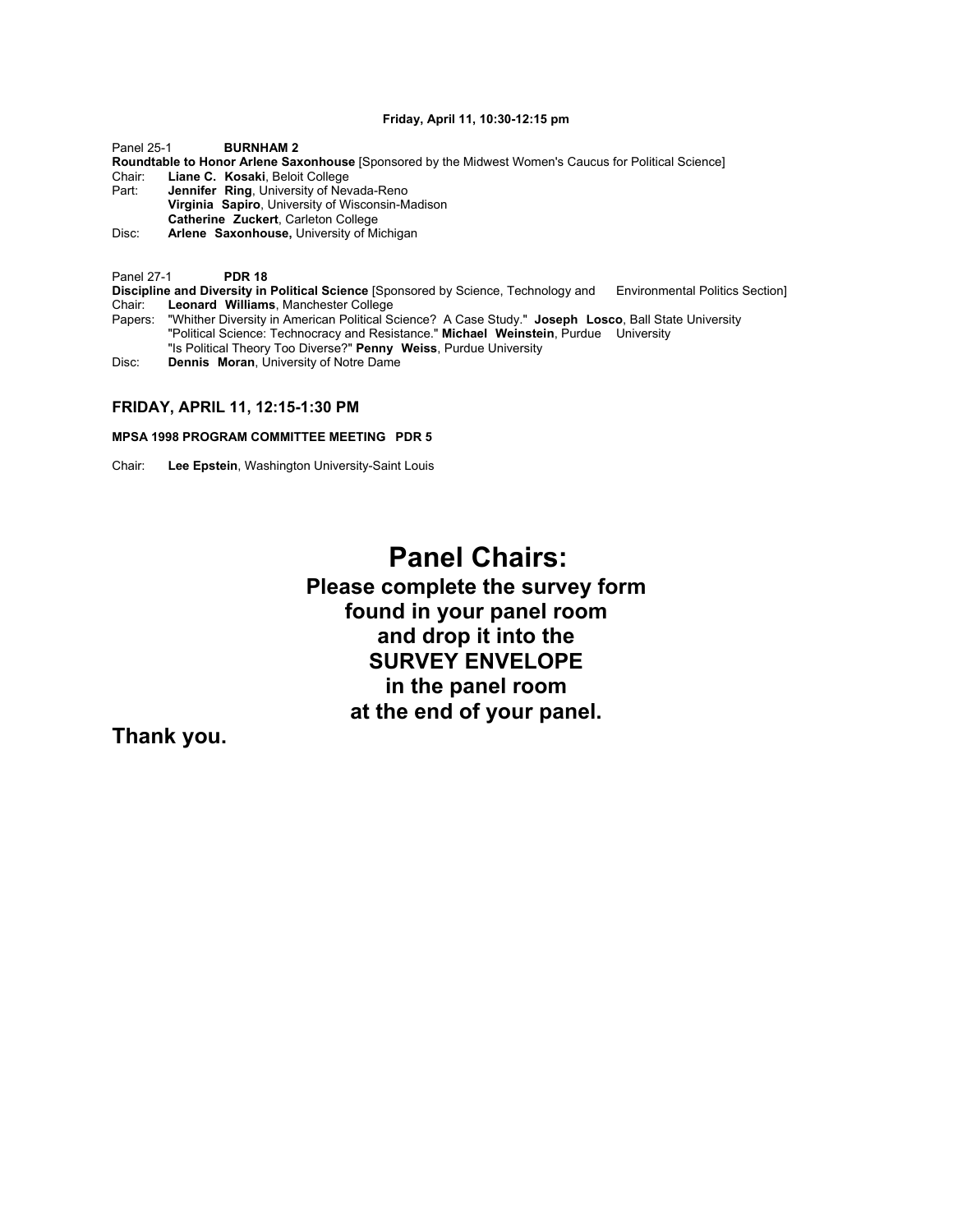### **Friday, April 11, 1:30-3:15 pm**

**Poster Session 3 CRYSTAL** (Authors will be present from 1:30-3:15 pm)

#### **Section Seven: Elections, Voting Behavior and Participation**

- 1. "Foreign Affairs and Issue Voting: Is the Waltz Over?" **Dana M. Ables**, University of Houston
- 2. "Race and Voter Registration in the South: New Evidence." **James Alt** and **Alison Alter**, Harvard University
- 3. "The Social Constituency Model of Political Party Realignment." **Nolan Lavell Davis**, Northern Illinois University
- 4. "After the Revolution: The Republican Congress and The 1996 Congressional Elections." **Gary Jacobson,** U.C. San Diego
- 5. "How Culture Affects the Probability of Voting." **Joel Lieske**, Cleveland State University
- 6. "Reciprocity, Social Capital and Adaptive Learning in Social Dilemmas." **John Scholz** and **Mark Lubell**, SUNY Stony Brook
- 7. "Tactical Coalition Voting." **Brian McCuen**, University of Iowa
- 8. "Economic Voting and Economic Status in U.S. Presidential Elections, 1960 to 1996'." **Jonathan Nagler** and **Jennifer Nieman**, UC Riverside
- 9. "Presidential Coattails? The Effect of Presidential Approval and Party Affiliation on Congressional Races." **Tracey Kimberly Renner,** University of Texas at Austin
- 10. "Understanding Voter Choices: The Dynamics of Race and Gender in the 1994 Missouri Democratic Senate Election." **Carol M. Swain**, Princeton University and **Nayda Terkildsen**, UC Davis
- 11. "The Calculus of Voting Evaluated: An Experimental Examination of the Downsian Paradox." **Michael Frank**, Knox College, **Charles Taber** and **Brett Tilly**, SUNY at Stony Brook
- 12. "Electoral Participation of Low-Income Groups and State Policy." **Nancy Wiefek**, Penn State University
- 13. "The Effects of Political Alienation on Political Identification." **Dave Zehner**, University of Illinois at Chicago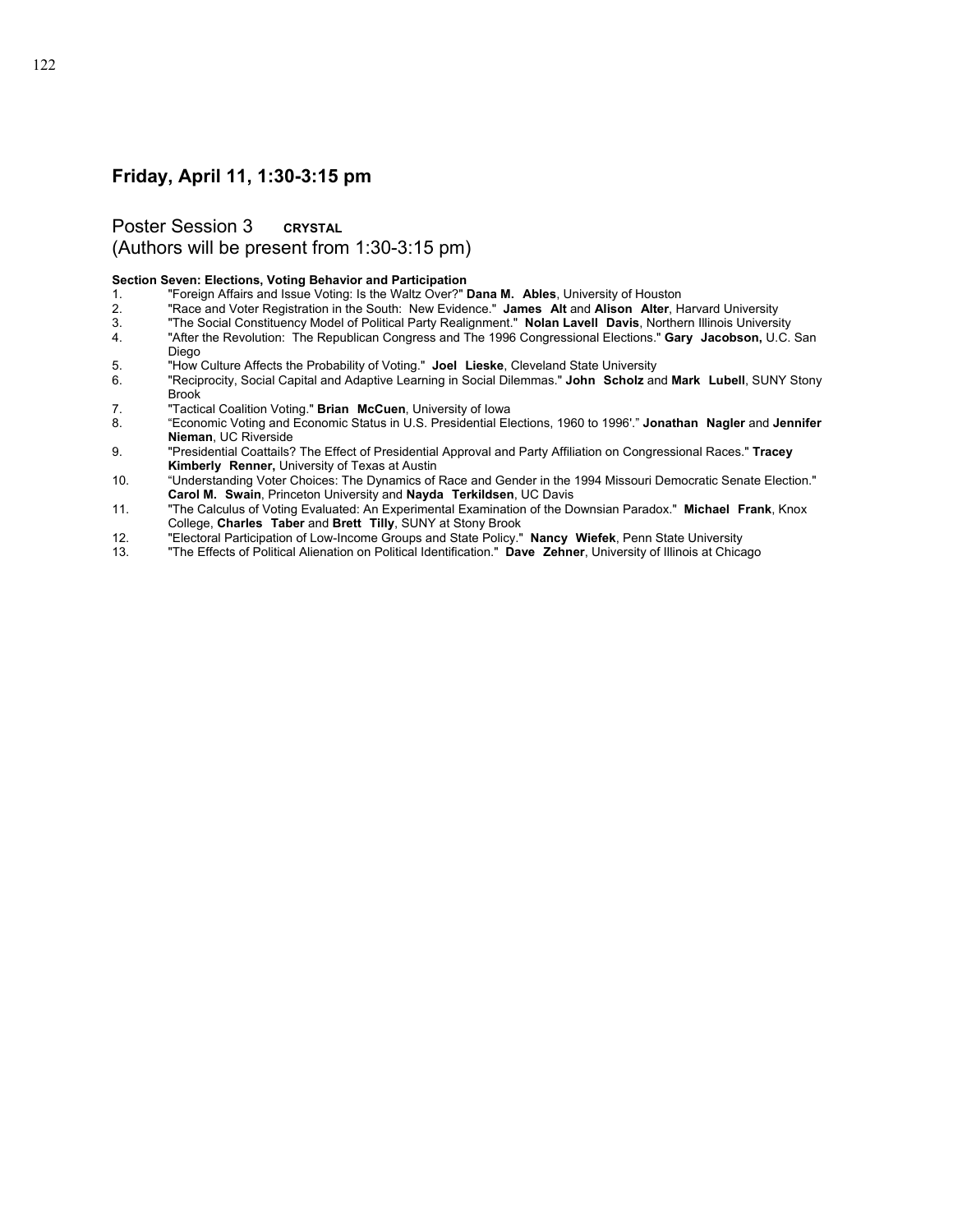#### **Friday, April 11, 1:30-3:15 pm**

#### **Section Eight: Political Communication**

- 14. "The Media's Role in the Policy Process: An Examination of the Media Coverage of Haiti, Bosnia and Somalia, 1990-1996." **Shari Garber Box** and **Matthew A. Bax**, University of Tennessee, Knoxville
- 15. "The Option for Public Broadcasting: Sink or Swim: The Effects of Declining Federal Support." **Nancy Chmelar**, Illinois State University
- 16. "The Political Talk Radio Experience: A Community Study." **C. Richard Hofstetter, James T. Smith** and **Gina Zari**, San Diego State University

#### **Section Ten: Race, Class and Ethnicity**

- 17. "Latinos and Economic Voting." **Juan Carlos Huerta**, Texas A&M University
- 18. "Stereotypes and Their Reinforcement in the Evaluation of Political Candidates." **Nicole Johnson,** University of Wisconsin-Milwaukee
- 19. "Racial Contextual Effects and Partisanship." **Carl McCurley**, East Carolina University
- 20. "The Public versus Private Citizen: The Consequences of Multicultural Education on Conceptions of Citizenship." **Jason Jagemann**, Western Michigan University
- 21. "Learning to Fight: 'Trapped Minorities' and the Struggle for Candidate Responsiveness." **Jon Bay**, Northwestern **University**

# **Panel Chairs: Please complete the survey form found in your panel room and drop it into the SURVEY ENVELOPE in the panel room at the end of your panel.**

**Thank you.**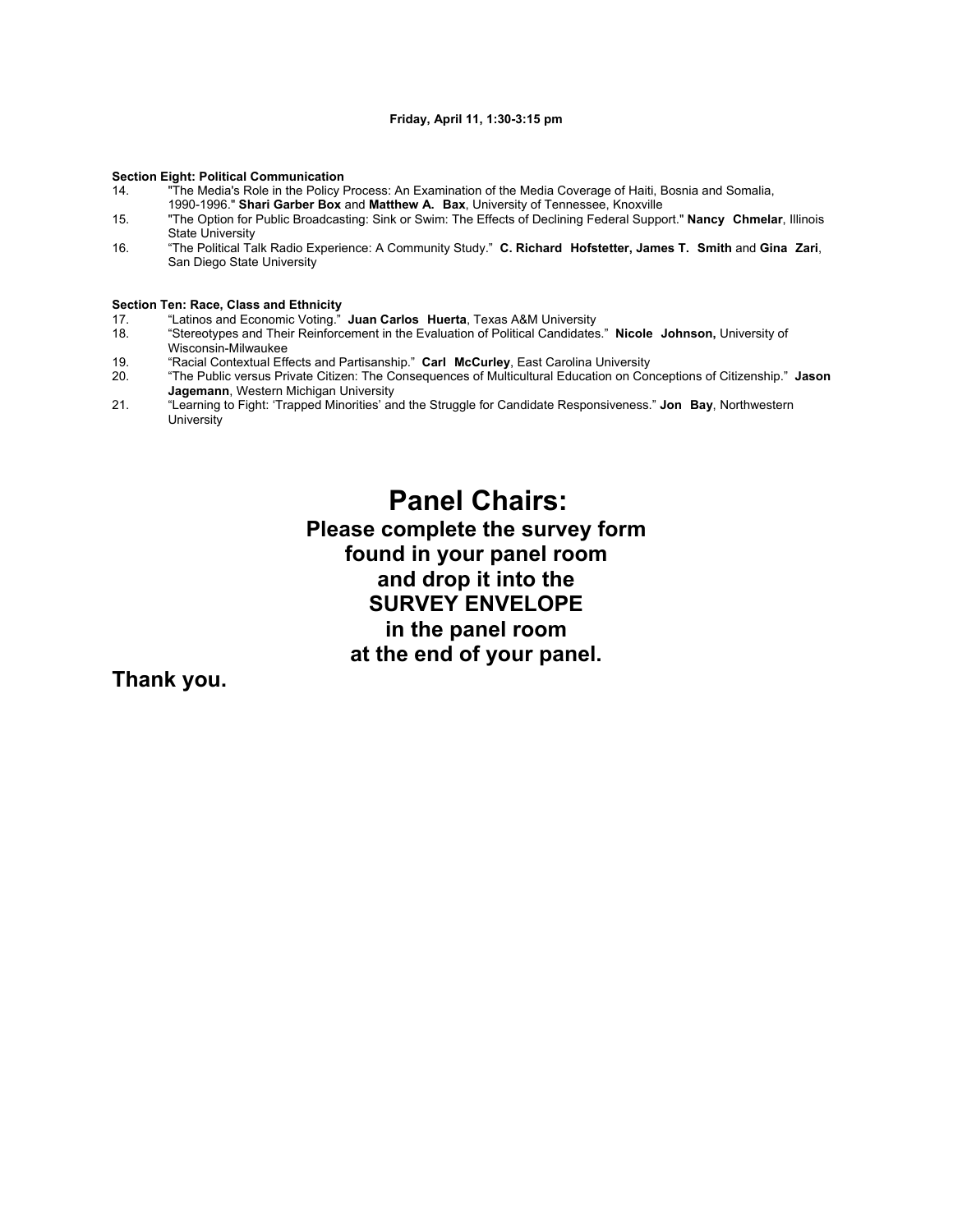#### Theme Panel T-6 **PDR 17**

#### **Citizen Activism and Governmental Response**

Chair: **Elaine B. Sharp**, University of Kansas **Nancy Burns, University of Michigan Mark Lichbach**, University of Colorado  **Kent Jennings**, University of California-Santa Barbara **Barbara Cruikshank**, University of Massachusetts **Judith Weddle**, Elmhurst College

#### Panel 1-4 **SANDBURG 6**

#### **Public Support and the Political Foundations of European Unification**

Chair: Christopher J. Anderson, Northwestern University

Papers: "The Responsive Public: Opinion Formation and Support for European Unification Since 1971." **Mark N. Franklin** and **Christopher Wlezien ,** University of Houston

"Is Postmaterialism Still Valid for Public Support of European Integration." **Jiyoung Chin** and **Koorae Cho,** University of **Connecticut** 

"Dimensions of Attitudes Toward European Integration: A Multinational Comparative Study." **Richard Nolan** , University of Florida

Disc: **Christopher J. Anderson**, Northwestern University

Panel 2-6 **CLARK 7**

#### **Electoral Participation: Hegemony and Mobilization**

Chair: **Joseph L. Klesner**, Kenyon College

Papers: "Economic Inequality, Local Power, and Electoral Participation: Change in Mexico's Hegemonic Party System." **Joseph L. Klesner**, Kenyon College "Explaining Electoral Participation in Korea: Mobilized Participation and Democratization." **Hyun-Jin Seo,** Purdue

**University** 

 "Neoinstitutional Accounts of Voter Turnout: A Latin American Test." **Anibal Perez-Linan**, University of Notre Dame Joseph Klesner, Kenyon College

#### Panel 3-6 **DEARBORN 2**

### **Party Development in Postcommunist Societies**

- Chair **Marjorie Castle**, University of Notre Dame
- Papers: "Hungarian Electoral Laws, District Magnitude, Political Cleavages, and Multipartism." **Raymond Duch,** University of Houston and **Matthew Gabel**, University of Kentucky "Strategic Voting and Multipartism in Emerging Party Systems: the Conflicting Influences of Presidential and

Parliamentary Electoral Incentives." **Mikhail Filippo**, **Peter Ordeshook,** California Institute of Technology and **Olga Shvetsova**, Washington University at St. Louis

"Political Party Development in Divided Societies: Theoretical Precepts revisited with a Case Study of Ukraine." **Vicki Hesli,** University of Iowa

Disc: **Kisangani Emizet**, Kansas State University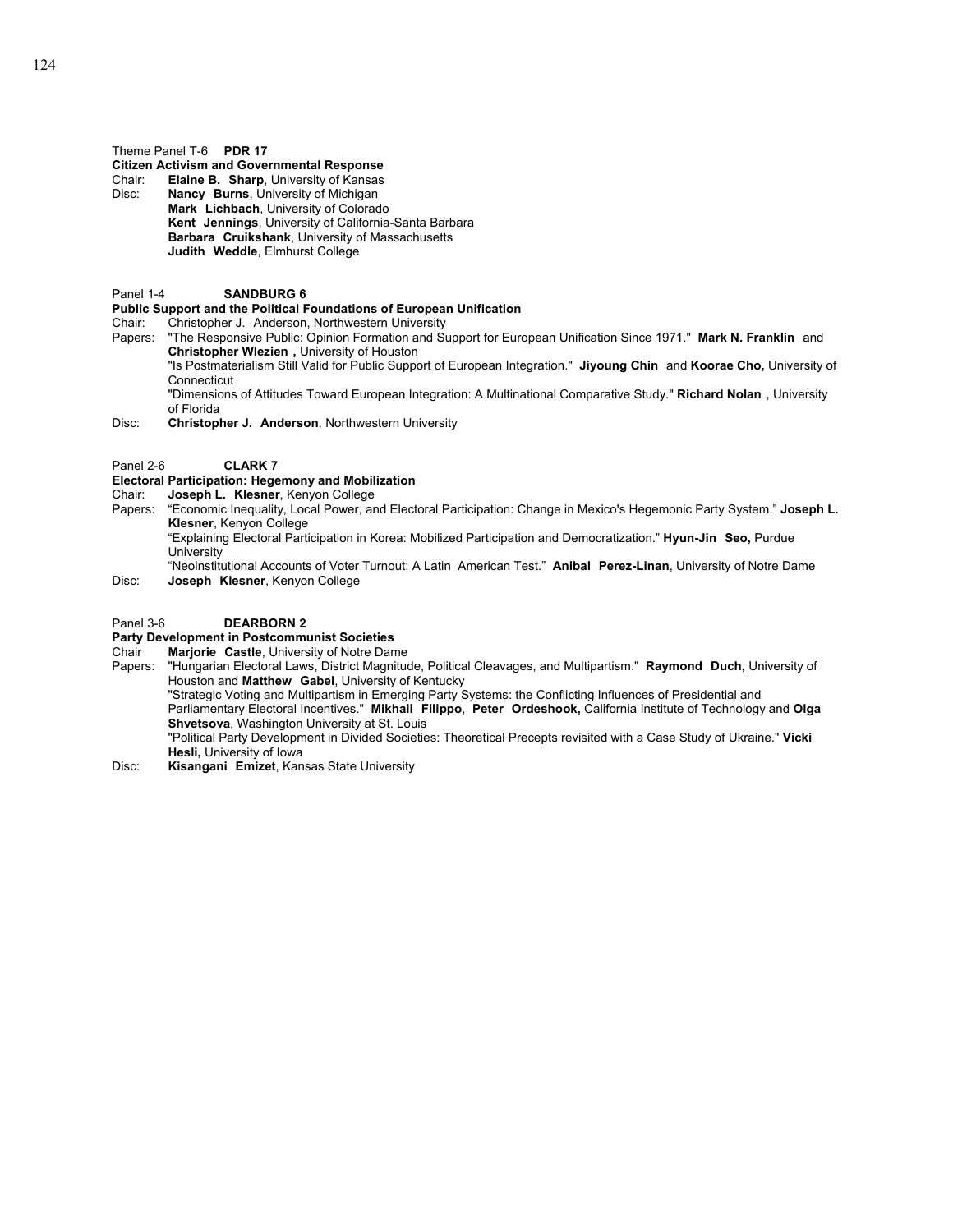#### **Friday, April 11, 1:30-3:15 pm**

#### Panel 4-8 **MONTROSE 2**

#### **Transnational Issues and State Interests**

Chair: **Jennifer R. D'Urso,** University of Chicago

Papers: "The Politics of Pilgrimage: Using the Hajj to Reevaluate International Relations Theory."**Jennifer R. D'Urso,** University of Chicago

"Water Scarcity and Regime Demand in the Arab-Israeli Arena." **Jeffrey K. Sosland**, Georgetown University "Budgetary Politics and the United Nations High Commissioner for Refugees: International Organizations and the Creation of Interdependence." **Jolene K. Jesse,** University of Wisconsin-Milwaukee

Disc: **Assefaw Bariagaber**, University of Nebraska at Kearney

#### Panel 5-7 **MONTROSE 3**

# **Trade and Exchange**

- Chair<sup>:</sup>
- Papers: "The Political Economy of Exchange Rate Valuation in Developing States." **Frank Boyd**, Illinois Wesleyan University "Patterns in Tariff Policies and Economic and Political Development." **Jennifer Pleuss**, Gustavus Adolphus College "Emergent Trade Blocs and Hegemonic Decline: Towards an Interactive Theory." **Horace Bartilow,** The University of Kentucky
- Disc: **Frank Boyd**, Illinois Wesleyan University

#### Panel 6-9 **BURNHAM 1**

# **Stability and Change in Partisanship**<br>Chair: **Meredith W Watts Univers**

- **Meredith W. Watts, University of Wisconsin-Milwaukee**
- Papers: "Party Identification and Social Identity." **Donald Green** and **Eric Schickler**, Yale University and **Bradley Palmquist**, Harvard University

"Dimensions of Candidate Evaluation Revisited." **Stephen C. Craig**, **Michael D. Martinez,** University of Florida and **Jim Kane**, Editor, The Florida Voter

"Heterogeneity and Individual Party Identification." **Janet M. Box-Steffensmeier,** Ohio State University and **Renée M. Smith,** Indiana University

"An Exploration of the Stability of Partisan Stereotypes." **Jim Josefson**, Syracuse University

Disc: **Herb Weisberg**, Ohio State University

#### Panel 6-14 **BURNHAM 2**

#### **Self and Society: Expanding the Pocketbook-Sociotropic Continuum**

- Chair: **Randall Partin**, University of Colorado-Boulder
	- Papers: "Determinants of State Economic Perceptions." **Richard G. Niemi**, **John Brem** and **Michael Heel**, University of Rochester

"Mass Support for European Integration--Extending the Pocketbook-Sociotropic Dichotomy?" **Charles Winton Lyon** and **Anke Grosskopf**, University of Pittsburgh

"Why is the Grass Never Greener? Disjuncture Between Perceptions of Community and Society." **Paul Martin**, University of Wisconsin-Madison

Disc: **Karen Stenner,** Duke University and **Randall Partin**, University of Colorado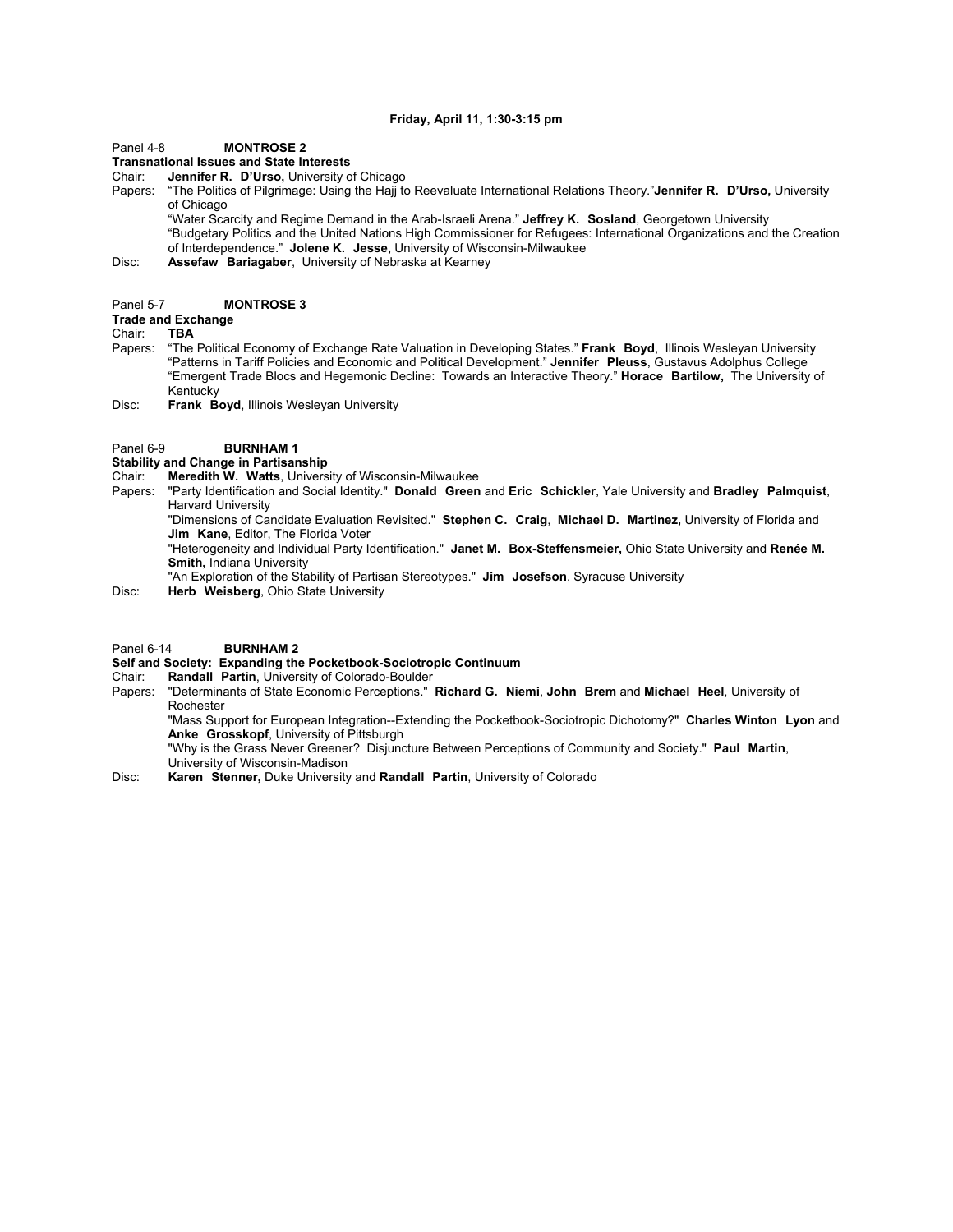#### Panel 7-4 **CLARK 5**

#### **Money and Campaigns**

# Chair: **James Snyder**, MIT<br>Papers: "PAC Contributions are

"PAC Contributions and Congressional Campaigns." **Charles Franklin**, University of Wisconsin-Madison "Elections, Voting Behavior, and Participation." **Gary W. Cox**, University of California-San Diego and **Michael F. Thieves**, University of California-Los Angeles "Where Does the Money Go? Strategic Behavior Among Individual Campaign Contributors." **John McAdams**, Marquette University and **John Green,** University of Akron Disc: **James Snyder**, MIT

**Jeff Milyo**, Tufts University and MIT

### Panel 8-7 **BURNHAM 4**

#### **Media and Political Orientations**

Chair: **Richard Sobel**, Harvard University Papers: "Reading and Democratic Citizenship in the United States." **Stephen Bennett**, University of Cincinnati, **Richard Flickinger**, Wittenberg University and **Staci Rhine**, Wittenberg University "The Dukes of Hazzard to the X-Files: How Government Authority is Portrayed on Television." **Geoff Peterson**, University of Iowa and **Julie L. Peterson**, University of Northern Iowa "Television and the Decline in Political Partisanship." **Scott Blinder**, University of Chicago

Disc: **Daniel C. Hallin,** University of California-San Diego

#### Panel 9-9 **SANDBURG 3**

#### **Religion and Gender**

# Chair: **Mary C. Segers,** Rutgers University

- "Constructing Gender Ideologies." Anna Greenberg, University of Chicago
- "The Gender Gap and Religion--Political Linkages." **Michael Corbett** and **Julia Mitchell Corbett**, Ball State University Disc: **Mary C. Segers**, Rutgers University
- **Melissa Haussman**, Suffolk University

#### Panel 10-6 **SANDBURG 4**

#### **Comparisons of Racial and Ethnic Group Politics Within the U.S.**

Chair: **Robert Starks**, Northeastern Illinois University

"Minorities and the Calculus of Voting." **Wendy K. Tam**

- "Racial Dynamics of Mid-1980's U.S. Anti-Apartheid Activism." **Evalyn Tennant**, University of Chicago
- Disc: **Robert Starks**, Northeastern Illinois University
- Panel 11-10 **LASALLE 1**

#### **Modern Political Theory and the Question of Religious Toleration**

- Chair: **Jeffrey Isaac**, Indiana University
- Papers: "Religious Fundamentalism and the Limits of Liberalism." **Matthew Filner, Jason Bivens** and **Jeffrey Isaac**, Indiana **University**

"The 'True Grandeur' of Liberal and Religious Sentiment in Toqueville's Democracy and America." **Ann Davies**, Kenyon **College** 

 "Conscience, Identity, and the Foundations of Liberal Freedom." **Andrew Murphy**, University of Wisconsin-Madison Disc: **Joseph Carrig**, University of Pennsylvania

**Brian J. Shaw**, Davidson College

#### Panel 13-8 **LASALLE 3**

#### **Models of Platform Choice**

- Papers: "Multiparty Electoral Competition and the Behavioral Model of the Vote." **James Adams**, UC Santa Barbara. "Endogenous Platform Choice by Political Parties." **James Snyder**, MIT.
- Disc: **Alan Gerber**, Yale University

#### Panel 14-5 **LASALLE 5**

#### **Advanced Estimation Methods for Discrete Choice Models**

#### Chair: **Christopher Zorn,** Emory University Papers: "Simulated Maximum Likelihood via the GHK Simulator: An Application to the 1988 Democratic Super Tuesday Primary." **Eric Lawrence,** The Brookings Institution "Markov Chain Models for Rolling Cross-Section Data: How Campaign Events and Political Awareness Affect Vote Intentions and Partisanship in the United States and Canada." **Walter Mebane** and **Jonathan Wand,** Cornell University

Disc: **John Jackson** , University of Michigan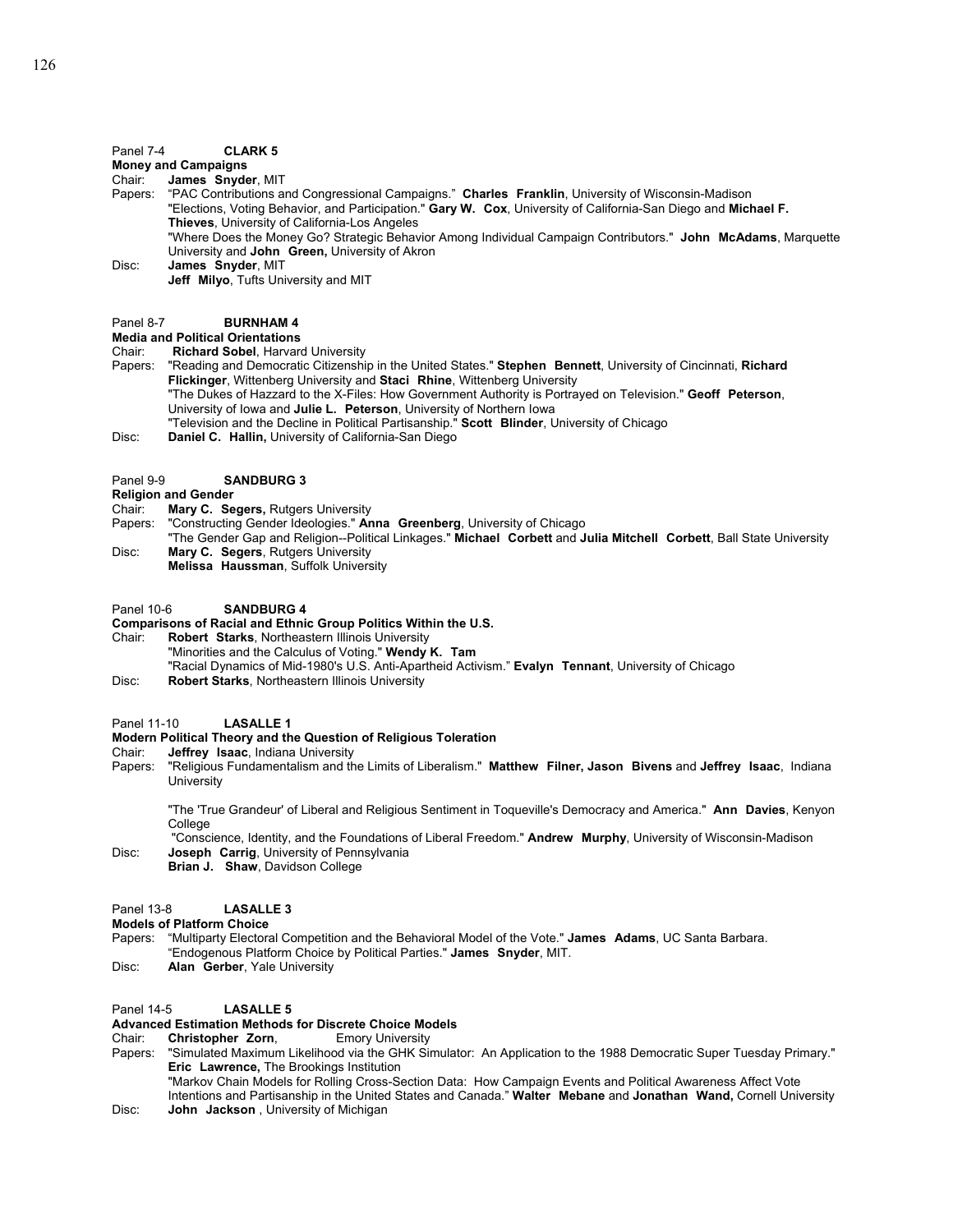#### **Friday, April 11, 1:30-3:15 pm**

#### **Bradford Jones**, University of Arizona

#### Panel 14-12 **PARLOR B**

**Testing Formal Models** [co-sponsored with Formal Modeling Section]<br>Chair: Jeffrey Jenkins, University of Illinois

- Jeffrey Jenkins, University of Illinois
- Papers: "The President, Congress, and Appointments to the Federal Reserve." **Kelly Chang**, Stanford University "A Positive Theory of State Supreme Court Decision Making." **Pablo Spiller** and **R. Van den Bergh**, University of California-Berkeley
- Disc: **Jeffrey Jenkins**, University of Illinois

#### Panel 15-11 **MONTROSE 1**

#### **Party Organizations, Interest Groups, and Postcommunist Politics**

Chair: **Rasma Karklins**, University of Illinois, Chicago

- Papers: "The Backlash Against Modernity: The Rise and Resurrection of Christian Right Parties in Hungary." **Jeffrey S. Murer**, University of Illinois, Chicago
	- "Post-communist Politics and Party Organizational Type." **John Ishiyama**, Truman State University
	- "The Weight of the Past? Previous History of the Post-communist Parties." **Barbara Chotiner**, University of Alabama
	- "The Evolution of the German Expellees." **Anthony Nownes**, University of Tennessee and **Emil Nagengast**,

Juaniata College

- Disc: **Kersti n Hamann**, University of Central Florida
- Panel 16-6 **DEARBORN 3**

#### **Media Madness: Journalists and the Executive Branch**

- Chair: **William Flanigan**, University of Minnesota Papers: "Presentation and Representation: Depictions of Women Cabinet Secretaries in the Media and in the Senate." **Mary Anne Borelli**, Connecticut College
	- "The White House Beat at Century's Two Poles." **Martha Kumar**, Towson State University

"Presidential Rhetoric and Media Agenda Setting: The Presidential Honeymoons of Kennedy, Nixon, Reagan, and Clinton." **Lori Cox Nyblom**, University of Southern California

- "Media Coverage and the '96 Republican Nomination." **Wayne P. Steger**, DePaul University Disc: **Diane Heith**, Brown University
- **Russell Renka**, Southeast Missouri State University

#### Panel 17-7 **MONTROSE 7**

## **Distributive, Informational and Partisan Theories of Legislative Committee Behavior**<br>Chair: **John Wilkerson University of Washington**

John Wilkerson, University of Washington

- Papers: "Theories of Legislative Organization: An Empirical Study of Committee Outliers in the Senate." **Bryan W. Marshall, Brandon C. Prins** and **David W. Rohde**, Michigan State University "Congressional Committee and Interest Representation in Defense Contracting, 1959-1989." **Barry Rundquist, Jungho Rhee, Thomas M. Carsey,** and **Lisa Schmit**, University of Illinois at Chicago "Wolves in Sheeps' Clothing: Preference Outliers in an Informational Theory of Legislative Organization." **Jon W. Bay, Dean Schloyer**, Northwestern University
- Disc: **John Wilkerson,** University of Washington

#### Panel 17-15 **LASALLE 2**

# **Divided Government**<br>Chair: **Graham Wi**

**Graham Wilson, University of Wisconsin** 

Papers: "Divided Government and the Production of Significant Public Policy." **John J. Coleman**, University of Wisconsin-Madison "Partisan and Ideological Dimensions of U.S. Fiscal Policy." **George A. Krause**, University of South Carolina "Toward an Understanding of the Institutional Performance of Congress in the Post-war Era: Structural Explanations for

Surges and Slumps in the Production of Significant Legislation, 1945-1994." **Scott Adler**, University of Colorado at Boulder, **Charles Cameron** and **William Howell**, Stanford **University** 

Disc: **James Gimpel**, University of Maryland

#### Panel 18-9 **DEARBORN 1**

#### **Measuring Policies and Outcomes on the U.S. Supreme Court**

Chair: **Harold J. Spaeth**, Michigan State University

Papers: "Remodeling the Attitudinal Model." **Gregory A. Caldeira**, Ohio State University, **Kevin T. McGuire,** University of North Carolina, Chapel Hill, and **Charles E. Smith, Jr.**, University of Mississippi "Analyzing Policy Change in the Supreme Court's Civil Rights and Liberties Cases." **Thomas Hensley**, Kent State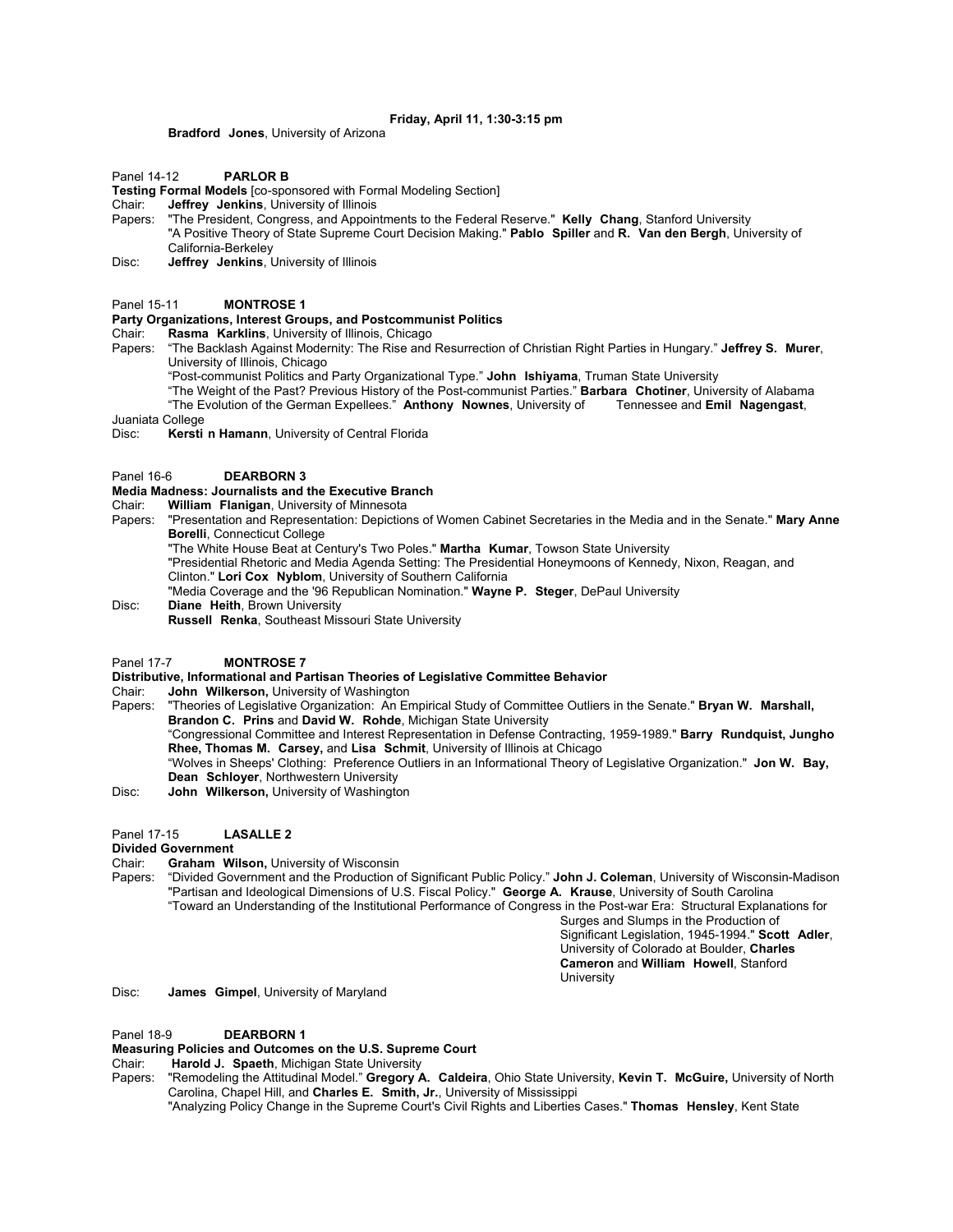University, **Christopher E. Smith,** Michigan State University, **Joyce Baugh**, Central Michigan University, and **Jarrod Tudor,** Kent State University

"The Impact of Legal Arguments on the Decisions of the U.S. Supreme Court." **Valerie J. Hoekstra** and **Timothy Johnson,** Washington University, St. Louis

"Stand or Fall: Alternative Explanations for the Overruling of Precedent on the U.S. Supreme Court, 1810-1993." **Mark Kemper,** Miami University

- Disc: **Steve Van Winkle**, University of New Orleans
- Panel 19-6 **BURNHAM 5**

# **The Dynamics of Welfare Waivers and Benefit Changes**

Jeffrey Hill, Northeastern Illinois University

Papers: "The Prospects for Welfare Reform." **Patrick J. McGeever**, Indiana University

"The Welfare Waiver Game." **Deborah Meizlish**, University of Michigan

"Spatial Dependence in American State Welfare Policy: A Test of Three Explanations." **Michael Heaney**, Indiana **University** 

"Delegating Power to Bureaucracies: An Analysis of Welfare Boards in the States." **Craig Volden**, University of Chicago Disc: **Shelly Arsneault**, Michigan State University

Panel 20-5 **SANDBURG 7**

#### **Local Government Policymaking Processes**

- Chair: **Richard C. Hula,** Michigan State University
- Papers: "Structuring Local Fiscal Policy-Making: Intergovernmental Constraints Upon Local Fiscal Decisions." **Scott W. Allard,** University of Michigan

"Small Bark But No Bite: The Politics of Creating, Implementing, and Enforcing State-Mandated Local Government Ethics Ordinances in Kentucky." **Penny Miller**, University of Kentucky

"Anti-Discrimination Laws in Local Government: A Public Policy Analysis of Municipal Lesbian and Gay Public Employment Protection." **John B. Dorris**, University of Houston

- "Municipalities That Innovate: Laboratories for Change in Suburbia." **Bonnie Lindstrom**, Roosevelt University and **Harry Kelley**, Illinois Institute of Technology
- Disc: **Mark Schneider,** State University of New York, Stony Brook

#### Panel 21-8 **SANDBURG 2**

#### **Implementation of Welfare Policy**

- Chair: **Saundra Schneider**, University of South Carolina
- Papers: "AFDC and SSI Enrollment: Fair to Minorities? Fair to the Poor?" **Karl Kronebusch**, University of Wisconsin and Yale **University**

"Silent Revolution in Welfare: An Examination of AFDC Waivers During the Clinton Administration." **Russell Hanson** and **Michael T. Heaney**, Indiana University

"With Good Cause: Bureaucratic Discretion and Child Support Enforcement." **Lael Keiser**, University of Missouri, Columbia and **Joe Soss**, American University

- 
- "The Decline of Welfare in Wisconsin." **Larry Mead,** New York University Disc: **Kenneth J. Meier**, University of Wisconsin, Milwaukee

Panel 22-8 **SANDBURG 5**

# **The Politics of Public Policy**<br>Chair: **Kay Mathews**, Univ

- Kay Mathews, University of Kansas
- Papers: "Title VII Implementation: Where Do We Stand as the Century Ends?" **Karen E. Lindenberg**, Eastern Michigan University and **Laura Reese**, Wayne State University "Challenges to Implementing the National Environmental Policy Act." **Matthew J. Lindstrom**, Northern Arizona
	- University
- "Terrorism and the Public Sector." **David C. Powell**, Eastern Illinois University
- Disc: **Jocelyn Johnston,** University of Kansas

#### Panel 23-3 **SANDBURG 8**

- **Culture, Values, and American Politics I**
- Chair: **Richard Pride**, Vanderbilt University
- Papers: "Harry Truman's Political Values and Fair Deal Politics." **Sean Savage**, St. Mary's College

"Individualism Triumphant: Political Values and Social Welfare Policies in the United States." **Mark Kelso,** Queen's College

"From Ralph Nader to Pat Buchanan: The U.S. Federal Reserve, The World Trade Organization, and the Role of Ideology in Contemporary American Economic Populism." **Karl Trautman**, Lansing Community College and Washtenaw Community College.

Disc: **Vanessa Beasley**, Texas A&M University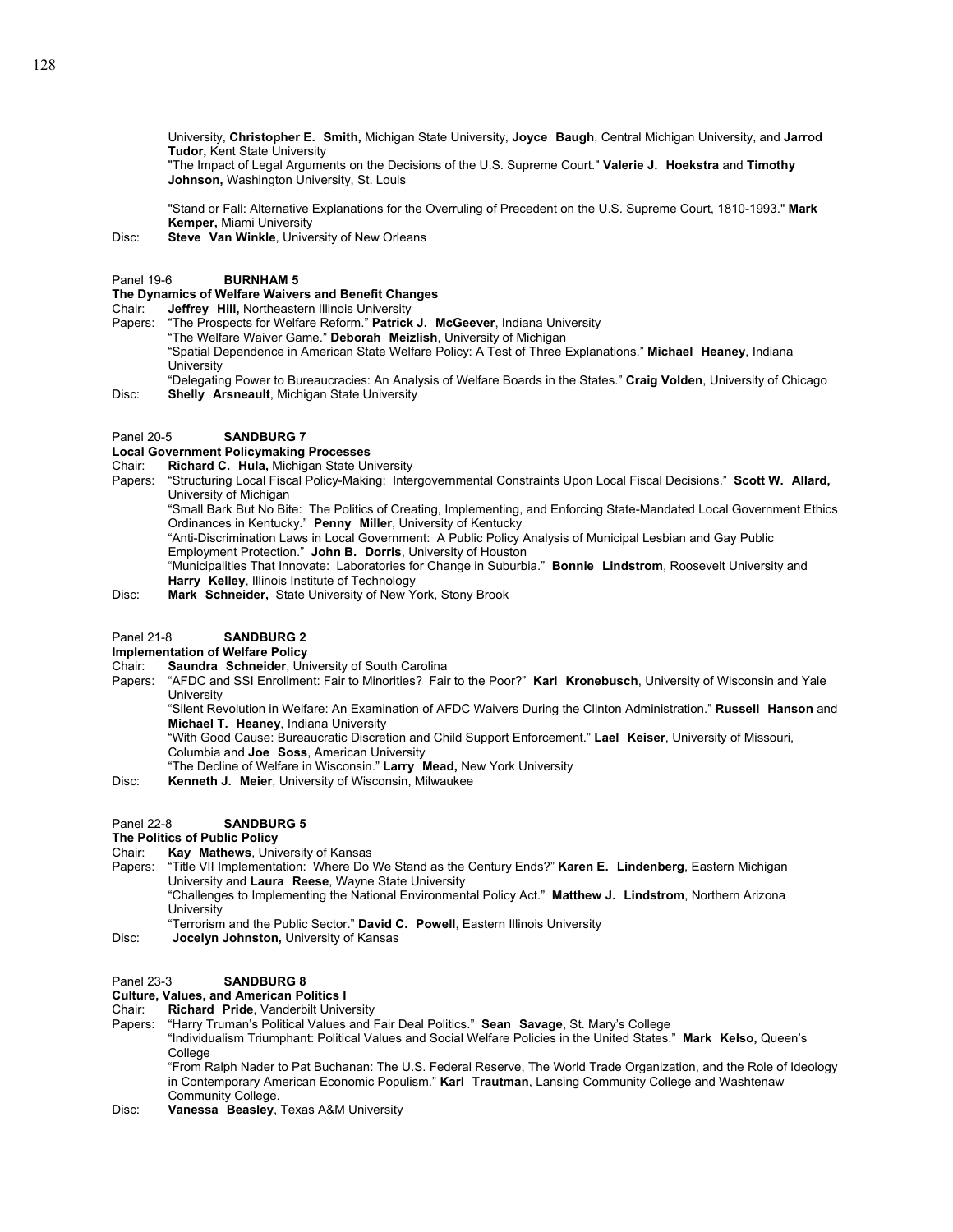**Friday, April 11, 1:30-3:15 pm**

Panel 25-2 **PDR 16 Roundtable: Leadership Training for Political Women** [Sponsored by the Midwest Women's Caucus for Political Science] Chair: **Georgia Duerst-Lahti**, Beloit College Harriet Woods, University of Missouri-St. Louis **Rita Mae Kelly,** University of Texas-Dallas **Ann Wynia,** North Hennepin Community College **Tobi Walker**, Rutgers University, Center for the American Woman and Politics

# **Panel Chairs: Please complete the survey form found in your panel room and drop it into the SURVEY ENVELOPE in the panel room at the end of your panel.**

**Thank you.**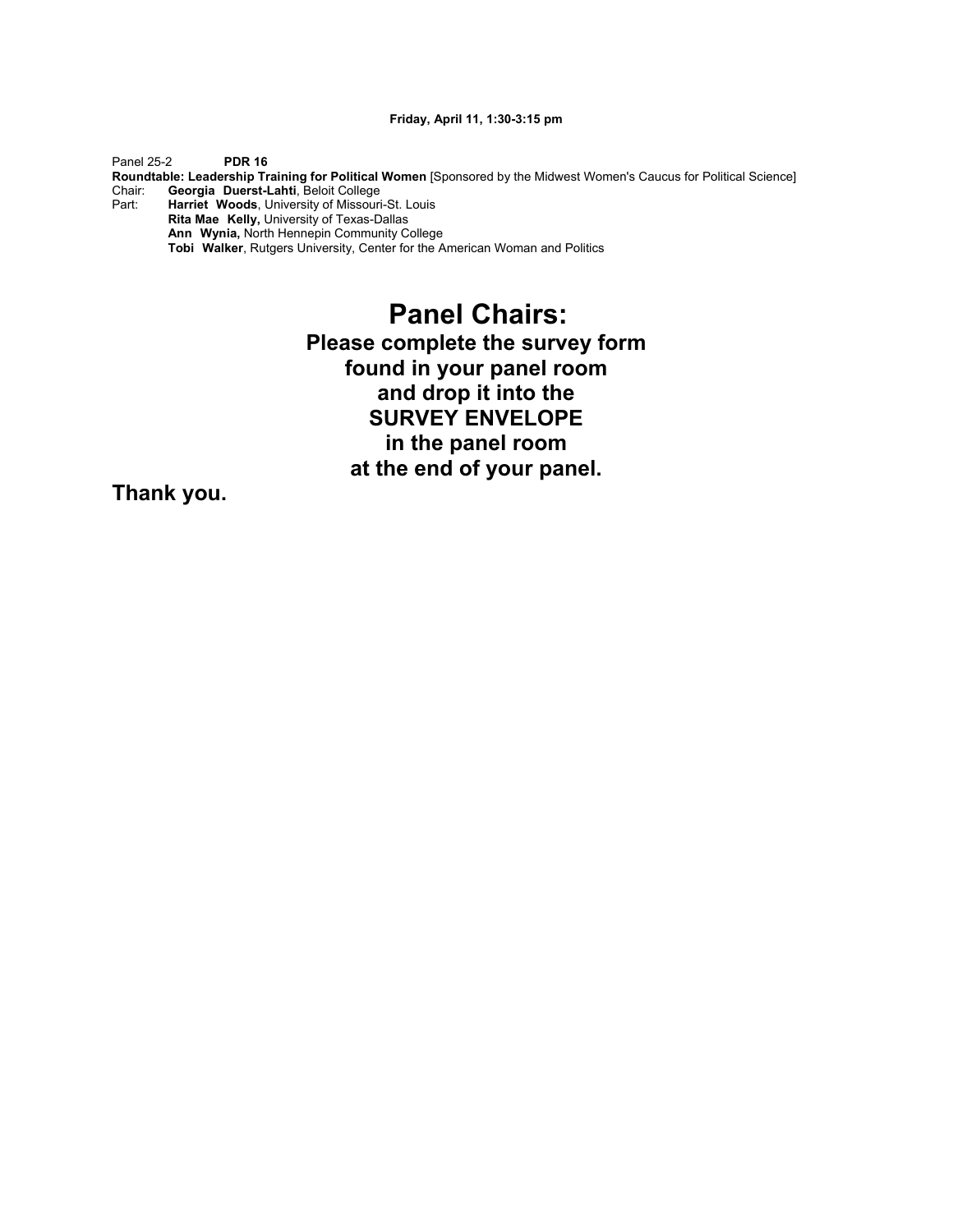### **Friday, April 11, 3:30-5:15 pm**

### *American Journal of Political Science* Editorial Board Meeting **CRESTHILL**

**Kenneth J. Meier,** University of Wisconsin-Milwaukee, Editor

### **Poster Session 3 (continues) CRYSTAL**

See page for listings

Theme Panel T-8 **PDR 17**

**Political Theory Engages Environmentalism**<br>Chair: **John Meyer**, University of Wisconsi

John Meyer, University of Wisconsin-Madison

Papers: "Technology, Globalism and Environmental Conflict: the Worldview of "Third World Resurgence." **Langdon Winner**, Rensselaer Polytechnic Institute

 "Bruno Latour, Henry Thoreau and the Finesse of the Nature/Culture Distinction." **Jane Bennett**, Goucher College "Systems Theory and Humanism in Continental Ecologism." **Kerry Whiteside**, Franklin and Marshall College Disc: **John Meyer**, University of Wisconsin-Madison

**Harlan Wilson**, Oberlin College

#### Panel 1-9 **SANDBURG 6**

**Social Movements and Protests in Industrialized Countries**

Lee Ann Banaszak, Penn State University

Papers: "Civil Society and Movements: The Case of South Tyrol, Italy." **Jean E. Abshire** , Indiana University "Collective Knowledge and the Spread of Mass Conflict." Stuart Hill, Donald Rothchild, University of California-Davis and **Colin Cameron** , University of California-Davis "Taking European Integration to the Streets: A Comparative Analysis of European Protest in Selected Countries, 1985- 95." **Uwe Reising**, University of Kansas Disc: **Jeffrey Ayres**, Lake Superior State University

- 
- Panel 3-8 **DEARBORN 2**

### **Building Civil Society: NGO's in Central Europe and Russia**

- Chair: **Carlton Larsen**, Drake University
- Papers: "Post-Communist Political Development: Policymaking and Democracy in the Czech Republic." **Andrew Green**, University of Illinois at Urbana-Champaign "Democratization, Civil Society, and No Profits in The Czech and Slovak Republics." **Luba Racanska**, St. John's University
	- "The Nomenklatura Privatization of Russian Private Life." **John Squier**, University of Michigan
- Disc: **Heloise Dupont-Nivet**, Georgetown University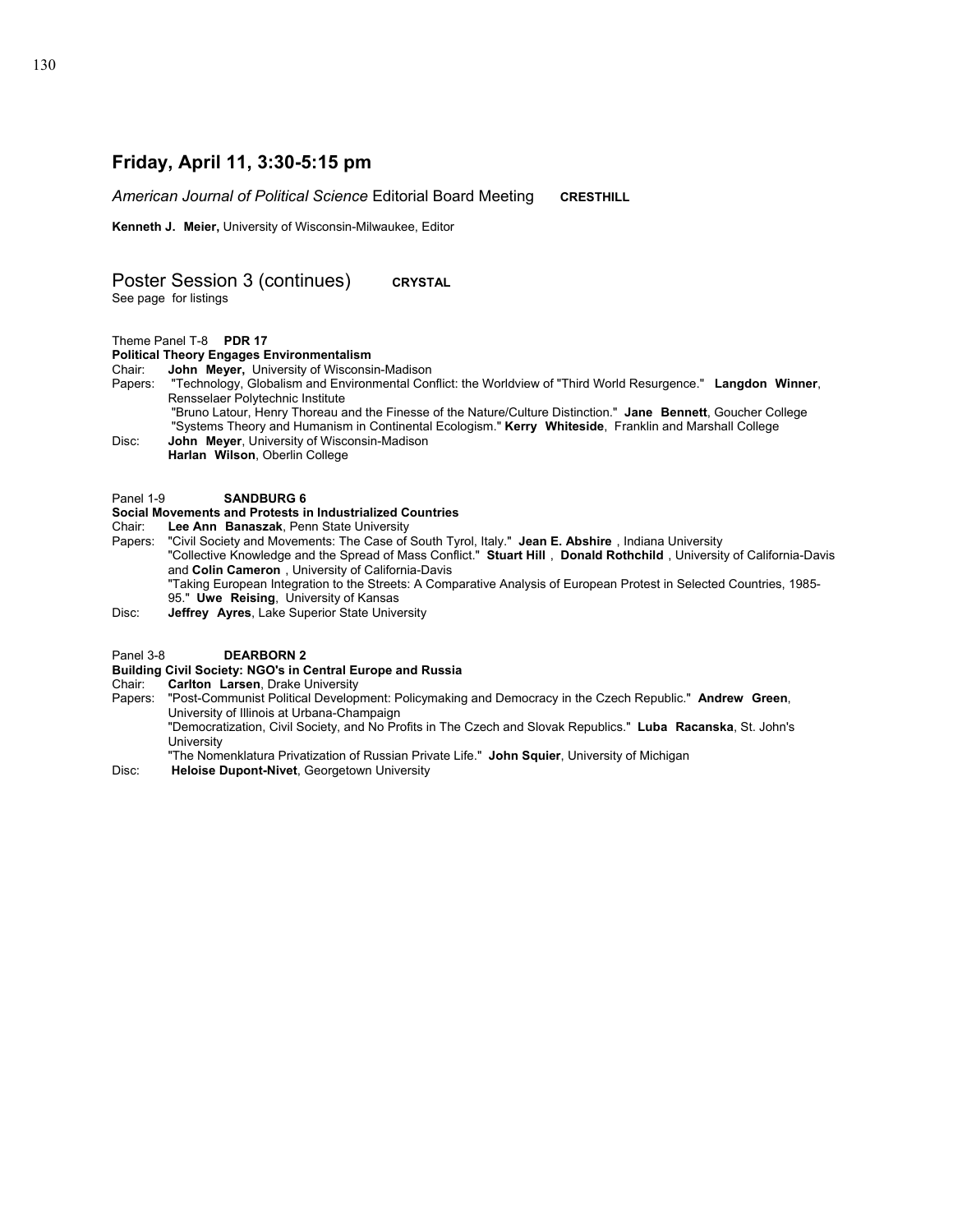#### **Friday, April 11, 3:30-5:15 pm**

#### Panel 4-9 **MONTROSE 2**

### **International Organizations in a Changing World**

Chair: **Stephanie Anderson**, Bentley CollegePapers:

"Beyond Sovereignty: International Organizations and the Management of Transsovereign Problems in the Post-Cold War Era." **Ursula Tafe**, Catholic University of America

"The United States and the United Nations in the Post-Cold War Era: Redefining the Role of the Secretary General." **Gratzia V. Smeall**, St. Norbert College

"The Politics of Resource Allocation Under Conditions of Scarcity in the FAO and the World Food Program." **Audra K. Grant**, University of Wisconsin-Milwaukee

Disc: **Stephanie Anderson**, Bentley College

### Panel 6-11 **BURNHAM 1**

#### **Race and Public Opinion**

- Chair: **Taeku Lee**, University of Chicago
- "Putting a Black Face on Poverty: On the Dynamic Relationship Between New-Deal and Racial Policy Preferences." **Paul M. Kellstedt**, Brown University

"A Critical Examination of Divided By Color." **Paul Sniderman**, Stanford University, **Ted Carmines**, **William Morgan**, Indiana University and **William Howell**, Stanford University

"Expanding The Opinion Lens: How Racial Groups View Racial Groups." **Matthew Potoski**, Indiana University Disc: **Lee Sigelman**, George Washington University

Panel 6-12 **BURNHAM 2**

#### **Political Trust**

- Chair: **Virginia Chanley**, Florida International University
- Papers: "Media Use and Political Support: The Implications for Political Participation." **Stephen J. Farnsworth**, Mary Washington College

"Revisiting Political Trust in an Angry Age." **Jack Citrin** and **Samantha Luks**, University of California at Berkeley "Television News Content and Effects in 1972-'76 National Election Studies Panel." **Stephen C. Godek**, The College of **Wooster** 

"Contemporaneous and Cumulative Effects of Corruption News on Political Trust, 1952-1992." **Tim Fackler**, University of Texas at Austin

Disc: **Jack Dennis**, University of Wisconsin-Madison

#### Panel 7-14 **CLARK 10**

# **Public Opinion and Policy<br>Chair: Robert Luskin, I**

Robert Luskin, University of Texas at Austin

Papers: "Characterizing Campaigns: Differences in Maintaining Insurgent Campaigns in Strategy and Effect." **Lynn Vavreck**, University of Rochester

"Survey of Government Objectives." **J. Merrill Shanks** and **Douglas Alan Strand,** UC Berkeley "Campaign Issues: Who Controls the Agenda." **Jon K. Dalager**, Georgetown College

Disc: **Robert Luskin**, University of Texas at Austin **Lynn Vavreck**, University of Rochester

#### Panel 7-15 **CLARK 5**

### **Women Candidates and Voters**

Chair: **Janet Boles**, Marquette University

Papers: "The Angry Female Voters: A Media Creation of a New Trend in Voting Behavior?" **Barbara L. Poole** and **Melinda A. Mueller**, Eastern Illinois University "Determinants of Support for Women Congressional Candidates in the 1990s." **Kathleen Dolan**, University of Wisconsin-Oshkosh "Gender Differences in Presentation of Self in Senate Political Advertising and the Impact of these Differences on Candidate Evaluations." **Carol Chaney**, University of California-Riverside

- Disc: **Janet Boles**, Marquette University
	- **Eric Plutzer**, Pennsylvania State University

#### Panel 8-9 **BURNHAM 4**

#### **Analyzing Political Discourse**

Chair: **Tom Farrell**, Northwestern University

- Papers: "The Ramifications of Stylized Political Debate." **Karen M. Kedrowski**, Winthrop University
	- "The Cynicism of Simulated Political Communications." **Timothy Martinez**, Black Hills State University
- "Arguments and Alignments in the American Political System." **Diane Elizabeth Johnson,** University of Chicago Disc: **Tom Farrell**, Northwestern University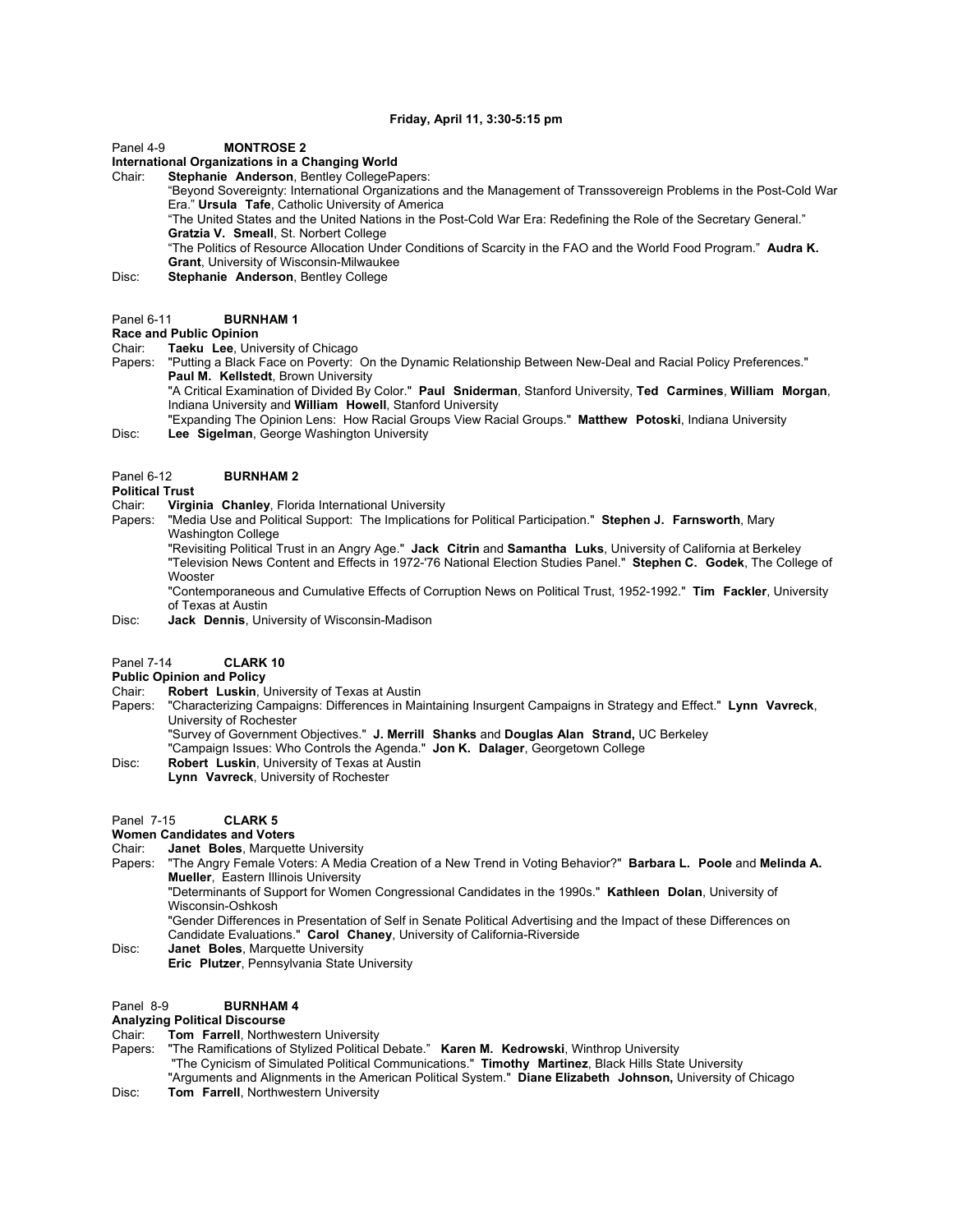#### Panel 9-11 **SANDBURG 3**

#### **Lesbian and Gay Issues**

Chair: **Sue Thomas**, Georgetown University

"The Defense of Marriage Act: Not the First and Certainly Not the Last: The Evolution of Lesbian and Gay Issues in the US Congress." **Donald P. Haider-Markel**, University of Wisconsin-Milwaukee

"The Politics of Difference: Comparing Attitudes Toward Racial and Sexual Identity." **Michael Jogerst** and **Charles Tien**, University of Iowa

"A Case for Rights? Another Look at Same-Sex Marriage." **Jennifer Kerslake**, Georgetown University "Virtue Politics: Witch Hunts in the Military." **Christine Trost**, University of California-Berkeley

Kenneth S. Sherrill, Hunter College

#### Panel 9-12 **BURNHAM 5**

#### **Gendered Grassroots**.

Chair: **Suzanne Marilley**, Capital University

"Grass-Roots Coalitions and Abortion Politics." Laura Woliver, University of South Carolina

"Midwives and the States: A Case Study of Group Organization and Policy Outcomes." **Aimee Dunn Shouse**, Western Illinois University

"In the Name of the Public and the Private: Right-Wing and Left-Wing Women's Movements in Chile." **Lisa Baldez**, University of California-San Diego

- Disc: **Suzanne Marilley**, Capital University
- **Janet E. Johnson**, Indiana University

#### Panel 10-8 **SANDBURG 4**

## **Racial Intersections and Confrontations: Debates About Citizenship, Status and American Urban Life**<br>Chair: **Toni-Michelle Travis** George Mason University

Toni-Michelle Travis, George Mason University

Papers: "Hobbes and Inner-City America: A Contract for Peace and Accountability." **Adebajo Amusa**, University of Illinois at Urbana/Champaign

"Slavery and the United States Constitution." **David F. Ericson**, Wichita State University

"W.E.B. DuBois and Malcolm X: A Metaphor for a Dilemma in African American Political Thought." **Adrian J. Lottie**, Eastern Michigan University

"Challenging Ethnocultural Explanations of the Black/White Victimization Gap: Economic Inequality and Black

Victimization in America, 1986-1991." **Timothy Patrick McLarney**, Cornell **University** 

Disc: **Ron Brown**, Wayne State University

#### Panel 11-9 **LASALLE 1**

### **Updating Arendt for Practical Politics**

Chair: **Mary Hawkesworth**, University of Louisville

Papers: "Plural Public Realms for Hannah Arendt's Political Philosophy." **Suzanne Jacobitti**, Southern Illinois University "A Public Rhetoric for Liberty with Special Reference to Hannah Arendt." **John S. Nelson**, University of Iowa "Hannah Arendt's Law: The Pairing of Social Discrimination and Civil Rights." **Joanna Scott**, Eastern Michigan University

"The Political Consequences of Thinking: Gender and Judaism in the Work of Hannah Arendt." **Jennifer Ring**, University of Nevada/Reno

Disc: **Lisa Disch**, University of Minnesota

#### Panel 14-8 **LASALLE 5**

#### **Methodological Innovations in Comparative Politics**

Chair: **Kathy Powers** Ohio State University

Papers: "The Role of Institutional Arrangements, Ideology, and Political Dynamics in Determining Economic Outcomes." **Guy Whitten**, Texas A&M University and **Harvey Palmer**, George Mason University

"Do Quadratic Loss Functions for Political Preferences Make Theoretical Sense?" **Christopher Achen**, University of Michigan

"Major's Lesser (Not Minor) Effects: Prime Ministerial Approval and Governing Party Support in Britain Since 1979." **Harold Clarke** and **Karl Ho**, University of North Texas and **Marianne Stewart**, University of Texas at Dallas

Disc: **Nathaniel Beck**, University of California-San Diego **Lanny Martin**, University of Rochester

#### Panel 15-7 **MONTROSE 1**

#### **Party Potpourri: Media, Money and Reform**

Chair: **Wendy Scattergood**, Purdue University

Papers: "The Unconventional Conventions? Media Coverage of the 1996 Presidential Nominating Conventions." **John A. Clark**,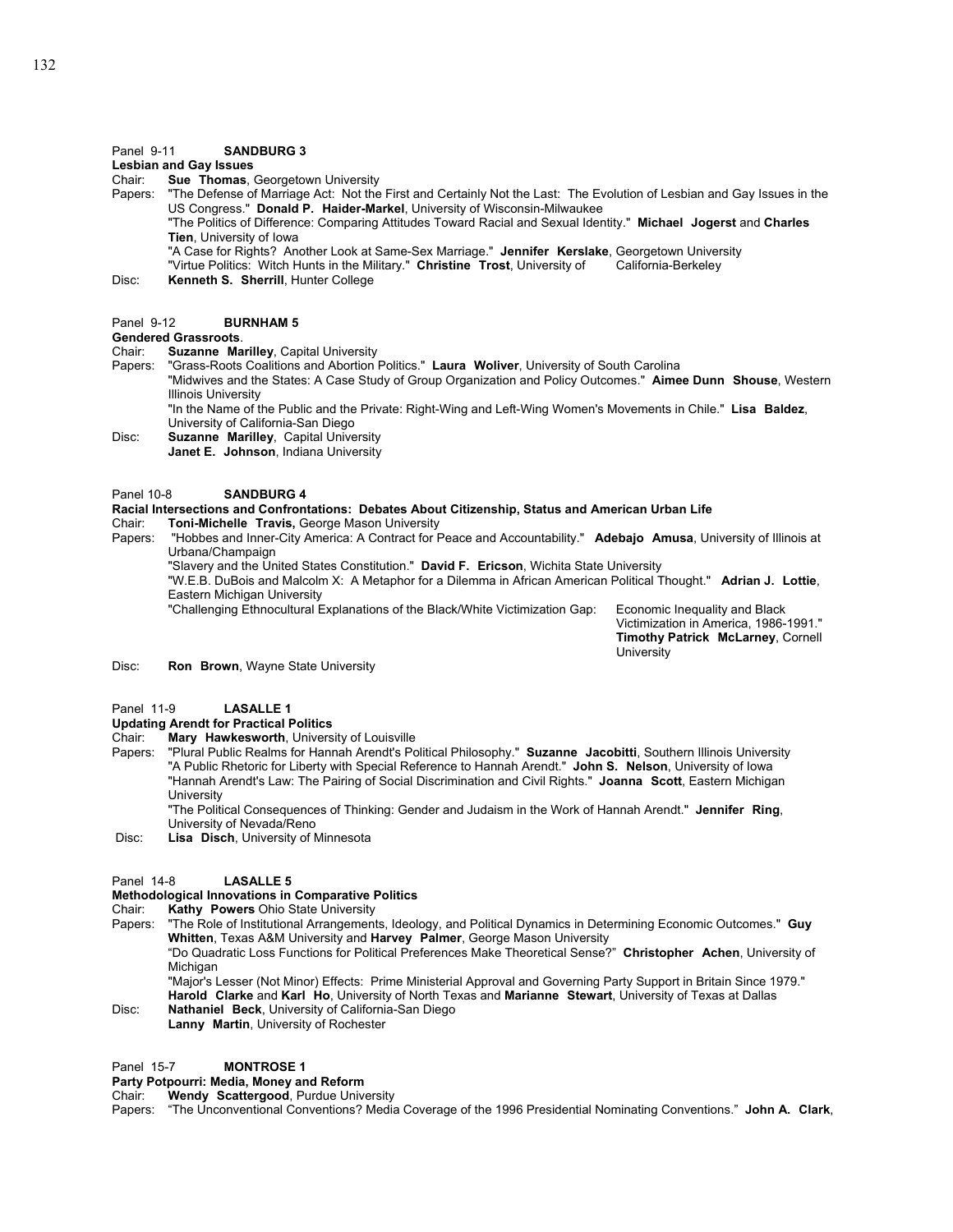#### **Friday, April 11, 3:30-5:15 pm**

University of Georgia

"Breaking the Cycle: Electoral Reform in American Politics." **Dean D. Schloyer**, Northwestern University "Representational Distortion in Congressional and Administrative Legislative Processes." **Wesley Y. Joe**, Georgetown **University** 

"Congressional Partisanship Under Fiscal Constraint." **Neal D. Woods**, University of Kentucky

Disc: **Lawrence D. Longley**, Lawrence University

#### Panel 16-8 **DEARBORN 3**

### **The Agendas of Presidents**

Chair: **Paul Light**, The Pew Charitable Trusts and the University of Minnesota

- Papers: "The Contours and Determinants of the President's Security Agenda." **Carl N. Brenner**, Ohio State University. "Who Uses Whom? The President, the Media, and the Public Agenda." **George C. Edwards III** and **B. Dan Wood**, Texas A&M University.
- Disc: **Paul Light**, The Pew Charitable Trusts and the University of Minnesota **Constantine J. Spiliotes**, Dartmouth College

#### Panel 17-8 **MONTROSE 7**

#### **Institutional Design and Representation: Formal and Experimental Approaches**

Chair: **Elizabeth M. Martin**, University of Iowa

- Papers: "An Experimental Approach to Examining the Impact of Trust on Voters' Evaluations of Incumbents." **John Wilkerson**, University of Washington
- "Why Cabinets Collapse? A Bargaining Game With An Outside Option." **Jakub Zielinski**, University of Chicago Disc: **Matthew M. Schousen**, Franklin & Marshall College

Panel 17-18 **LASALLE 2**

- **Roundtable: " What to Expect from the 105th Congers."**
- Chair: **Samuel C. Patterson,** Ohio State University Part: **James Campbell**, Louisiana State University **Roger Davidson**, University of Maryland **Charles Jones**, University of Wisconsin-Madison **Barbara Sinclair**, University of California-Los Angeles

#### Panel 18-2 **DEARBORN 1**

#### **Organized Interests, Avenues of Influence, and the Judiciary**

- Chair: **Elliot Slotnick**, Ohio State University
- Papers: "Interest Groups, Rights Claims, and Judicial Federalism: Obscenity Litigation in Five States." **Donald J. Farole, Jr.**, University of North Carolina at Greensboro
	- "Witnesses at the Confirmations?: The Appearance of Organized Interests at Senate Hearings on Federal Judicial Appointments, 1945-1992." **Roy B. Flemming**, **Michael Rosenstiehl**, Texas A&M University and **Jeffrey Talbert**, University of Kentucky
	- "Interest Group Lobbying in Right to Die Cases." **Suzanne Samuels**, Seton Hall University
	- "Do More Friends Mean More Wins?: Republican Justices and the Interests of State Government Since 1968." **Bill Swinford**, University of Richmond and **Eric N. Waltenburg**, Purdue University
- Disc: **Allan J. Cigler**, University of Kansas

#### Panel 18-15 **PDR 16**

#### **New Perspectives on Civil Liberties and Civil Rights**

#### Chair: **Joseph F. Kobylka**, Southern Methodist University

- Papers: "Supreme Court Decision Making in Race and Sex Discrimination Cases." **Jennifer Jensen**, University of North Carolina, Chapel Hill
	- "The Great Adversaries: The Burger-Bazelon Duel Forty Years Later." **Jeffrey B. Morris**, Touro College "The Impact of Constitutional Law on Voter Perception of Gay and Lesbian Rights Claims in Colorado." **Evan Gerstmann,** Loyola Marymount University
- Disc: **Joseph F. Kobylka**, Southern Methodist University

#### Panel 19-7 **LASALLE 3**

#### **Untangling Federal-State Relationships in Grants, Influence and Decentralization**

Chair: **Keith Whittington**, Catholic University of America

Papers: "The Unfunded Mandates Reform Act: Early Observations." **Paul Posner**, General Accounting Office "Federalism and State Legislative Modernization: The Impact of Changes in Federal Grants-in-Aid on the Capacity of State Legislatures." **Sarah Poggione**, Penn State University "Defense Spending and Economic Development in the American States, 1963-1993: Untangling a Complex Relationship." **Barry Rundquist**, University of Illinois at Chicago and **Sharon E. Fox**, Workers' Compensation Research Institute

Disc: **Heather M. Sauber**, Illinois State University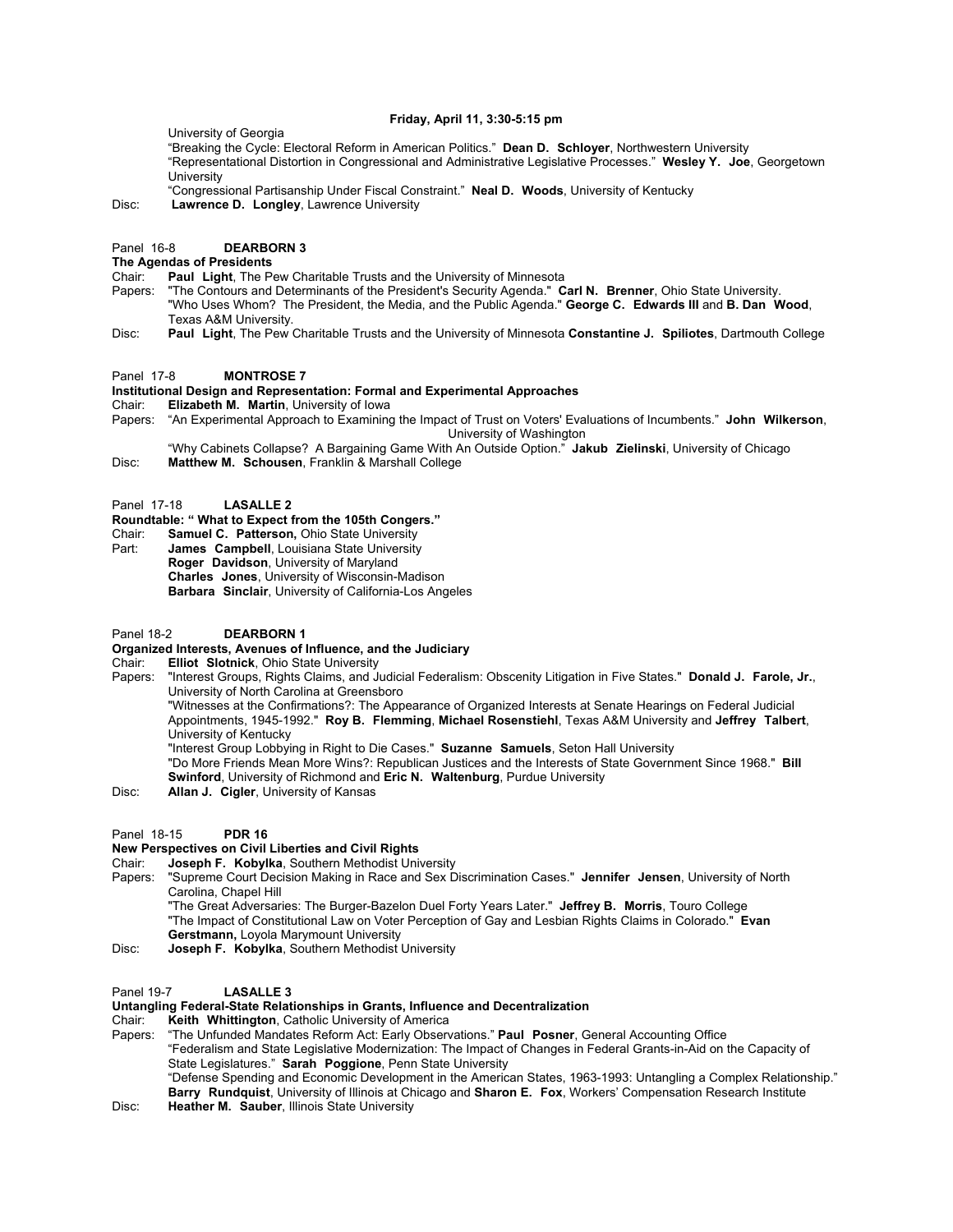#### Panel 20-2 **SANDBURG 7**

## **Urban Regimes**

**Bryan D. Jones**, University of Washington

- Papers: "Regime Types: Putting Some Names to the Faces." **Austin Works** and **Masaharu Yasuoka**, University of Virginia "Formalizing the Informal: Regime Institutionalization and Diversification in Pittsburgh, PA." **Sara E. Keith**, SUNY-College of Environmental Studies and Forestry "Greening the City: Explaining Chicago's Environmental Politics, 1970-1996." **Kevin M. DeBell**, Loyola University Chicago
- "Perennial Mayors: Dan Hoan and Henry Maier." **Martin Gruberg**, University of Wisconsin-Oshkosh
- Disc: **Barbara Ferman**, Temple University
- Panel 21-7 **SANDBURG 2**

# **Agenda Setting**<br>Chair: **Fred**

Fred Wirt, University of Illinois, Urbana

Papers: "Critical Institutional Events and the Dynamics of Agenda Setting." **John Bohte**, Texas A&M University "Disrupting Policy Monopolies: The Impact of Issue Salience on Policy Control." **Alfred Olivetti**, West Virginia University "Agenda Formation and Bid for Reelection: President Clinton and Welfare Reform, 1993-1996." **Julia S. Jordan**, University of Connecticut

- Disc: **Stephen C. Brooks**, University of Akron
- Panel 22-2 **SANDBURG 5**

#### **New Directions in Public Administration Theory: Progressive Reforms**

Chair: **Laurence J. O'Toole, Jr.**, University of Georgia

Papers: "Reconstructing Progressive Reform Theory." **David Lowery**, University of North Carolina Disc: **Thomas Hammond**, Michigan State University

### Panel 23-7 **SANDBURG 8**

### **Culture and Change**

- 
- Chair: **Alan Monroe**, Illinois State University "Cultural Patterns and Historical Legacies: Community, Identity and Collective Violence in the South Carolina Backcountry." **Pearson Cross**, Brandeis University
	- "The Culture Shift to Postmaterialism: From Materialism or From Authoritarianism?" **Andrew Shults**, Penn State **University**
	- "'Renaissance' or Retread? Rethinking Political Culture." **Marc Belanger**, St. Mary's College
	- "The Color of Hate: Beginning Investigations on the Relation Between Institutional Racism and 'Hate' Crimes" **Paul Barton-Kriese,** Indiana University East
- Disc: **Carol Horton**, Macalester College

Panel 24-3 **PDR 18**

### **Teaching American Politics Experientially**

Chair: **Penny M. Miller**, University of Kentucky

Papers: "High Anxiety: The Results of Substituting In-Class Exercises and Small Group Discussions for Lectures in the large, Introductory American Government Class." **James Eisenstein**, Pennsylvania State University "Experiential Undergraduate Political Science: On Requiring Internships for Regular Political Science Classes." **James D. Moore**, University of Portland "Teaching Public Policy: A Community Problem Approach." **Sue Crawford,** Creighton University

- 
- Disc: **Kay G. Wolsborn**, College of St. Benedict/St. John's University
- Panel 26-1 **MONTROSE 3**

**Aristotle On Law And Justice** [Sponsored by the Society for Greek Political Thought]

- Chair: **Kenneth Blanchard**, Northern State University
- Papers: "The Legal Context of Aristotle's Ethics." **Tim Collins**, Campbell University "Aristotle's Philosophy and Art of Lawgiving." **Harold Levy**, University of Maryland "Faith in Justice: Aristotle on Nature's Failures." **Thomas K. Lindsay**, University of Northern Iowa Disc: **Kenneth Blanchard**, Northern Illinois University
- **John Stack**, Northern Illinois University

**Friday, April 11, 5:30-6:00 pm**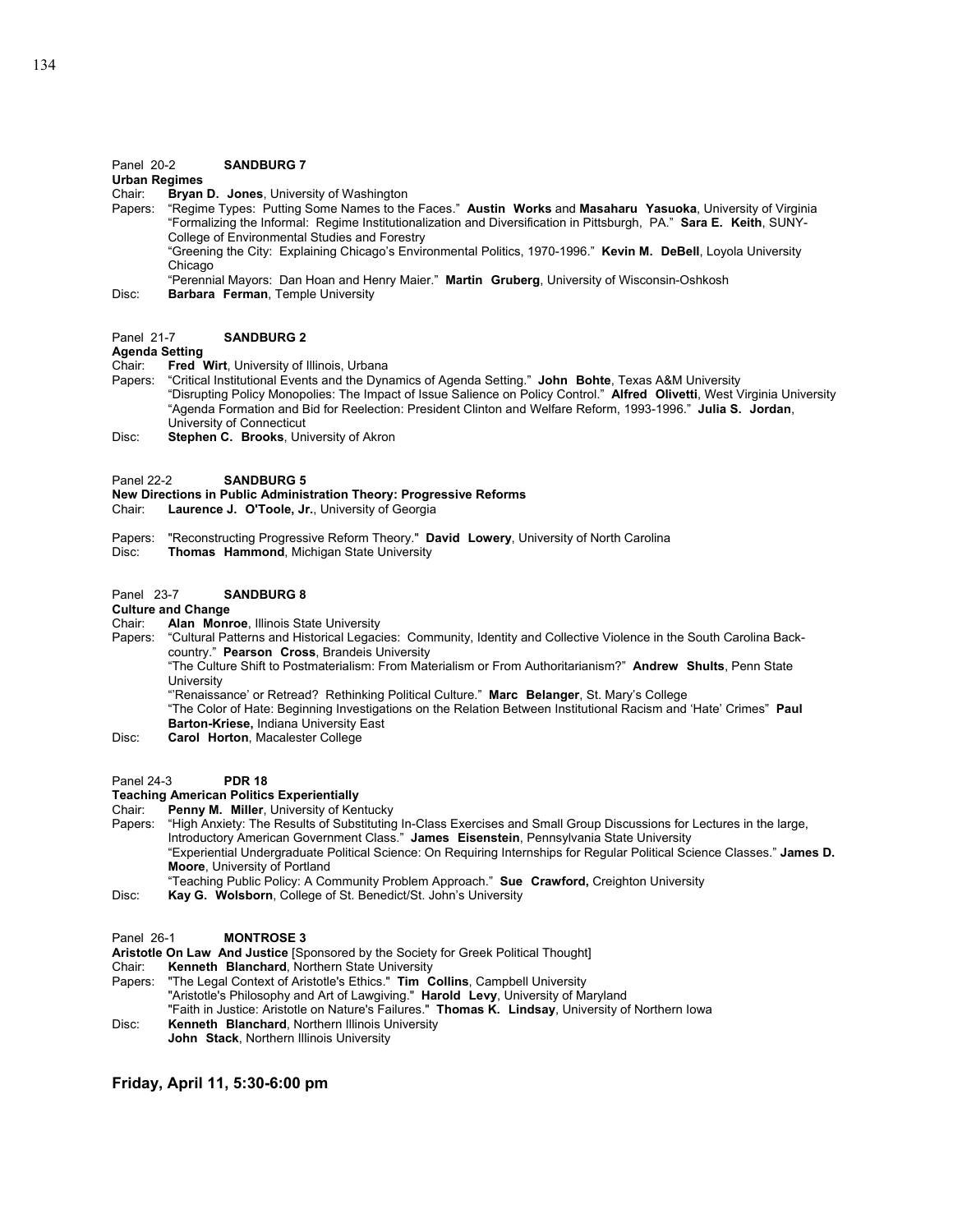**Friday, April 11, 3:30-5:15 pm**

Annual Business Meeting **Red Lacquer Room**

**Arlene Saxonhouse**, University of Michigan, Presiding

### **Friday, April 11, 6:00-8:00 pm**

President's Reception **Red Lacquer Room Note: Only Registered Participants will be admitted. Name badges required. Saturday, April 12, 8:30-10:15 am**

**Poster Session 4 CRYSTAL** 

(Authors will be present from 8:30-10:15 am)

#### **Section Six: Public Opinion and Political Psychology**

- 1. "Format and Strategy in the 1996 Presidential Debates." **Clark Hubbard**, University of New Hampshire and **Samuel J. Best**, University of Notre Dame
- 2. "Capturing Bubba's Heart and Mind: Group Consciousness and the Political Identification of Southern White Males, 1972- 1992." **M.V. Hood III**., Texas Tech University
- 3. "The Psychology of Choice: Theories of Decision Making in Political Science." **James N. Druckman,** University of California-San Diego
- 4. "American Schools and the U.S. Supreme Court: The Role of Government Textbooks." **Stephen M. Caliendo,** Purdue **University**
- 5. "State Polls and Presidential Elections." **Thomas M. Holbrook**, University of Wisconsin-Milwaukee and **Jay DeSart**, Florida Atlantic University
- 6. "Human Nature, Ideology and Character Judgments in Recent Presidential Elections." **Jeffrey M. Jones**, SUNY-Stony Brook
- 7. "A Simulation of the Impact of Early Election Returns on Voter Turnout." **Geoff Peterson**, University of Iowa
- 8. "Motivations for Unconventional Participation on the Abortion Issue." **Angela High-Pippert**, University of Nebraska-Lincoln
- 9. "Demography and Deliberation." **Adolf G. Gundersen**, Texas A & M University and **Cameron B. Gundersen**. Gundersen Clinic

#### **Section Seventeen: Legislative Politics**

10. "Congressional Staff and Principal/Agent Theory." **Chris Murray**, University of Wisconsin-Madison

#### **Section Eighteen: Judicial Politics and Public Law**

- 11. "Thou Shalt Not Sit with Statisticians, Nor Commit a Social Science: How Trial Courts Address Social Science Evidence in Redistricting Cases." **Jeremy Buchman**, Stanford University
- 12. "Revisiting the Role of Ideology in Supreme Court Decisionmaking." **Christopher Martin**, The University of Mississippi
- 13. "Do They Always Have a Party? Reapportionment Choices in Lower Federal Courts, 1965-93." **John Francis Ryan** and **Bruce K. Thomas**, University of North Texas
- 14. "Powerbroker or Bystander? The Judge's Continuing Role in Remedial Decrees." **Kathleen Uradnik**, University of California-Berkeley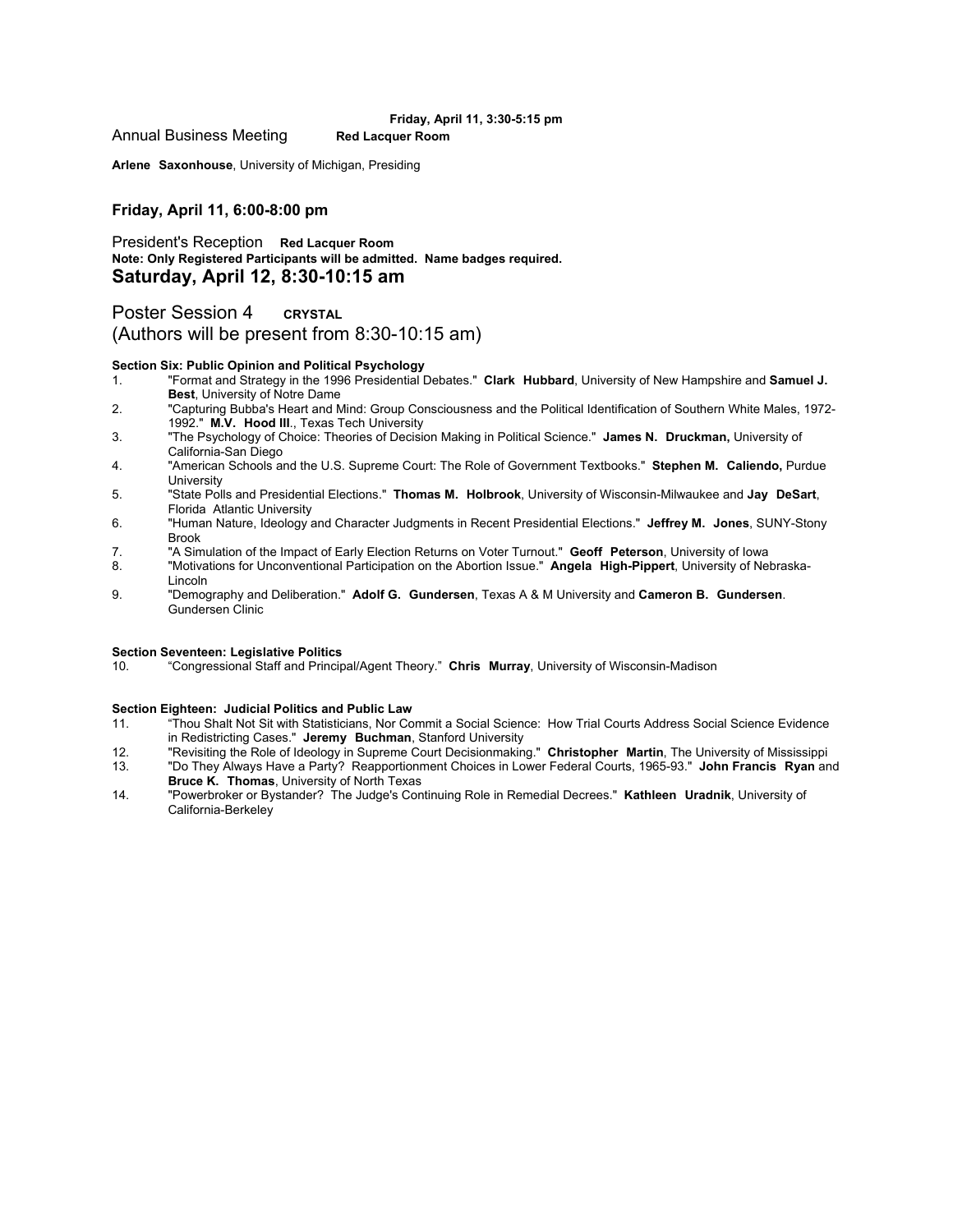#### **Political Science Perspectives on Financial Liberalization**

Chair: **Dennis Quinn**, Georgetown University

Papers: "Trouble for Workers and the Poor: Economic Globalization and the Reshaping of American Politics." **Benjamin I. Page** Northwestern University

"Does Financial Internationalization Constrain Government Policy Choice in Emerging Market Nations?" **Sylvia Maxfield**, Yale University

- "The Politics of International Finance: A Pilot Study." **John R. Freeman**, University of Minnesota
- Disc: **Jeffrey Winters**, Northwestern University

#### Panel 1-3 **SANDBURG 6**

#### **The Greening of Politics in Industrialized Countries?**

Chair: **Robert Rohrshneider** , Indiana University

- Papers: "The Greening of the Globe: The Sources of Environmental Attitudes on Five Continents." **Russell J. Dalton** , University of California Irvine and **Robert Rohrshneider** , Indiana University "The Emergence of Postmodern Culture: Findings from Fifty Societies." **Ronald Inglehart**, University of Michigan
	- "Amateurism in Unconventional Parties: the Case of the German Greens." **Brian L. Kessel** , University of Iowa "Social Democracy and the Challenge from Green Parties: Strategic Adjustment of Social Democratic Parties in Western Europe." **Klaus Hertweck** , Marquette University
- Disc: **Han Dorussen** , Norwegian University of Science and Technology
- Panel 1-10 **SANDBURG 5**

#### **Right-Wing Extremism in Western Europe.**

- Chair: **Markus Crepaz** , University of Georgia "Challenge From the Fringe: The Role of Structure and Choice in Explaining the Success of The National Front." **Christina Grabarkiewicz** , Ohio State University
	- "The Ecological Correlates of Right-Wing Extremism in Western Europe." **Pia Knigge** , University of Kentucky
- "Explaining Violence against Immigrants in Germany: a Time Series Analysis." **Lauren McLaren** , American University Disc: **Wesley D. Chapin** , University of Wisconsin at Eau Claire

#### Panel 2-5 **CLARK 7**

#### **Democracy, Development, and the Importance of Lateral Regional Relations in Latin America.**

- Chair: **Gretchen Casper**, Texas A&M University
- Papers: "Breaking Up the "Washington Consensus" in Latin America: A Transnational Approach Toward Securing Democracy and Social Justice under Globalization." **Jonathan Graubart**, University of Wisconsin-Madison "The Significance of Neighboring Nation Relations in South America." **Freeman J. Wright**, California State University
- Disc: **Gretchen Casper**, Texas A & M University

#### Panel 3-7 **DEARBORN 2**

#### **Half Full or Half Empty? Partial Democratic Transitions**

Chair: **Shlomo Mizrahi**, Ben-Gurion University of the Negev

Papers: "Power and Transitions to Democracy: The Case of the Hashemite Kingdom of Jordan." **Jeffrey VanDenberg**, University of Cincinnati

"Semi-Democracies: When, Where, of What Type, and How Stable Have They Been?" **Alan Siaroff**, University of British Columbia

"Clientelism and Political Power in Russia and Venezuela." **Gwyn Erb**, The University of Iowa

Disc: TBA

#### Panel 4-4 **MONTROSE 2**

#### **The Democratic Peace: Empirical Analysis**

#### Chair: **Paul Huth**, University of Michigan

Papers: "The Democratic Peace and Emerging Democracies: A Pooled Time Series Analysis." **Douglas Modde** and **Peter J. Moore**, University of Iowa

"The Long Peace among the West: Comparing Realist and Liberal Explanations." **David R. Weeber**, University of Pittsburgh

"Cabinet Structure and International Dispute Involvement: an Empirical Assessment." **Brandon Prins** and **Christopher Sprecher**, Michigan State University

Disc: **David Reilly**, University of Colorado at Boulder

Panel 5-2 **MONTROSE 3**

Theme Panel T-1 **PDR 17**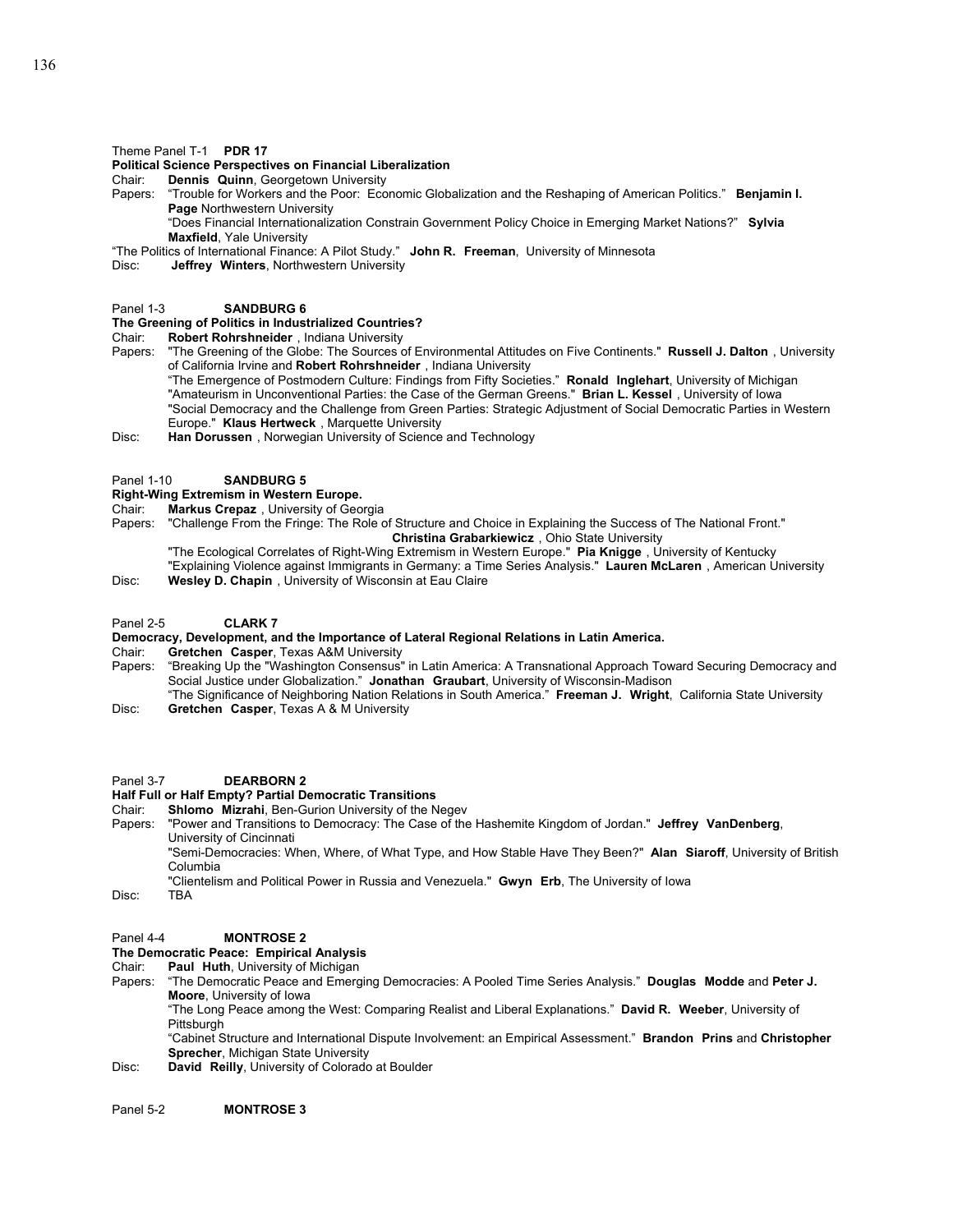#### **Saturday, April 12, 8:30-10:15 am**

### **Globalization and the Politics of Migration**

Chair: **Sarah Hughes**, Northwestern University

Papers: "International Migration and Competing State Interests." **Kimberly Hamilton**, Brown University "The Politics of Asylum in Germany and Switzerland." **Niklaus Steiner**, Northwestern University "International Migration and Trade in the Global Political Economy." **Sarah Hughes**, Northwestern University

Disc : **Keith Fitzgerald**, University of South Florida

#### Panel 6-2 **BURNHAM 1**

#### **Causes and Consequences of Political Tolerance**

Chair: **Rosalee Clawson**, Purdue University

- Papers: "Democratic Values and Political Participation: Public Tolerance of Political Action in the United States." **Christopher Muste**, University of California-Berkeley
	- "Gender Differences in Tolerance Toward Different Targets." **Ewa A. Golebiowska**, Tufts University and **Stephen M. Nichols**, California State University, San Marcos
- "Social Context and Political Tolerance: An Experimental Investigation." **Ewa A. Golebiowska**, Tufts University Disc: **George E. Marcus**, Williams College
- Panel 6-15 **BURNHAM 2**

**Social Capital and Self-Interest**

#### Chair: **R. Steven Daniels**, University of Alabama at Birmingham

Papers: "The Impact of Systemic and Individual Attribution and Ideology on Judgments of Vertical and Horizontal Equity." **Michael Nickelsburg**, SUNY at Stony Brook "Watergate and the Erosion of Social Capital." **Mark Berger** and **John Brehm** , Duke University "American National Identity as a Form of Social Capital: Implications for Emotional Responses and Political Judgments." **Wendy M. Rahn**, University of Minnesota and **Lynn Smith-Lovin**, University of Arizona "What's So Great About League Bowling?" **Jeff Mondak**, University of Pittsburgh and **Diana Mutz**, University of Wisconsin-Madison Disc: **Eric Uslaner**, University of Maryland

Panel 7-2 **CLARK 5**

#### **Information and Partisanship**

- Chair: **Lee Sigelman**, George Washington University
- Papers: "Political Sophistication and the Relationship Between Ideological and Partisan Trends." **Janet M. Box-Steffensmeier**, Ohio State University and **Suzanna DeBoef**, Penn State University "Party Support in Britain." **Carol A. Cassel**, University of Alabama

 "Who's Lost Their Attachments?: The Decline of Partisanship as Knowledge- Specific Trend, 1962-1992." **Michael Dimock**, North Carolina State University

Disc: **Lee Sigelman**, George Washington University

Panel 7-3 **CLARK 10**

#### **Ideology, Partisanship, Anti-partisanship**

Chair: **Richard G. Niemi**, University of Rochester

Papers: "Dimensions of Antipartyism in the United States." **Jack Dennis**, University of Wisconsin - Madison and **Diana Owen**, Georgetown University

"Political Trust's Effect on the Presidential Vote: 1968-1992." **Marc J. Hetherington**, University of Texas at Austin "The Impact of Ideology and Political Pragmatism on Partisanship, 1972-1994." **Franklin C. Niles**, University of Houston "Macropartisanship During the Clinton Administration." **Herb Weisberg** and **Steven Greene**, Ohio State University Disc: **Richard Niemi**, University of Rochester

#### Panel 8-2 **BURNHAM 4**

#### **Meanings and Indicators of Public Opinion: Linking Contemporary Research and Democratic Theory**

Chair: **Susan Herbst**, Northwestern University

Papers: "Party Activists' Perspectives on Public Opinion and Representation: Evidence from the 1996 National Conventions." **Robert M. Eisinger**, Lewis and Clark College

"Opinion Surveys and the Will of the People." **Scott Althaus**, University of Illinois, Urbana

"On the Social Construction of Public Opinion: Views from the Legislature, Journalism and Political Activists." **Susan Herbst**, Northwestern University

Disc: **Kathy Frankovic**, CBS News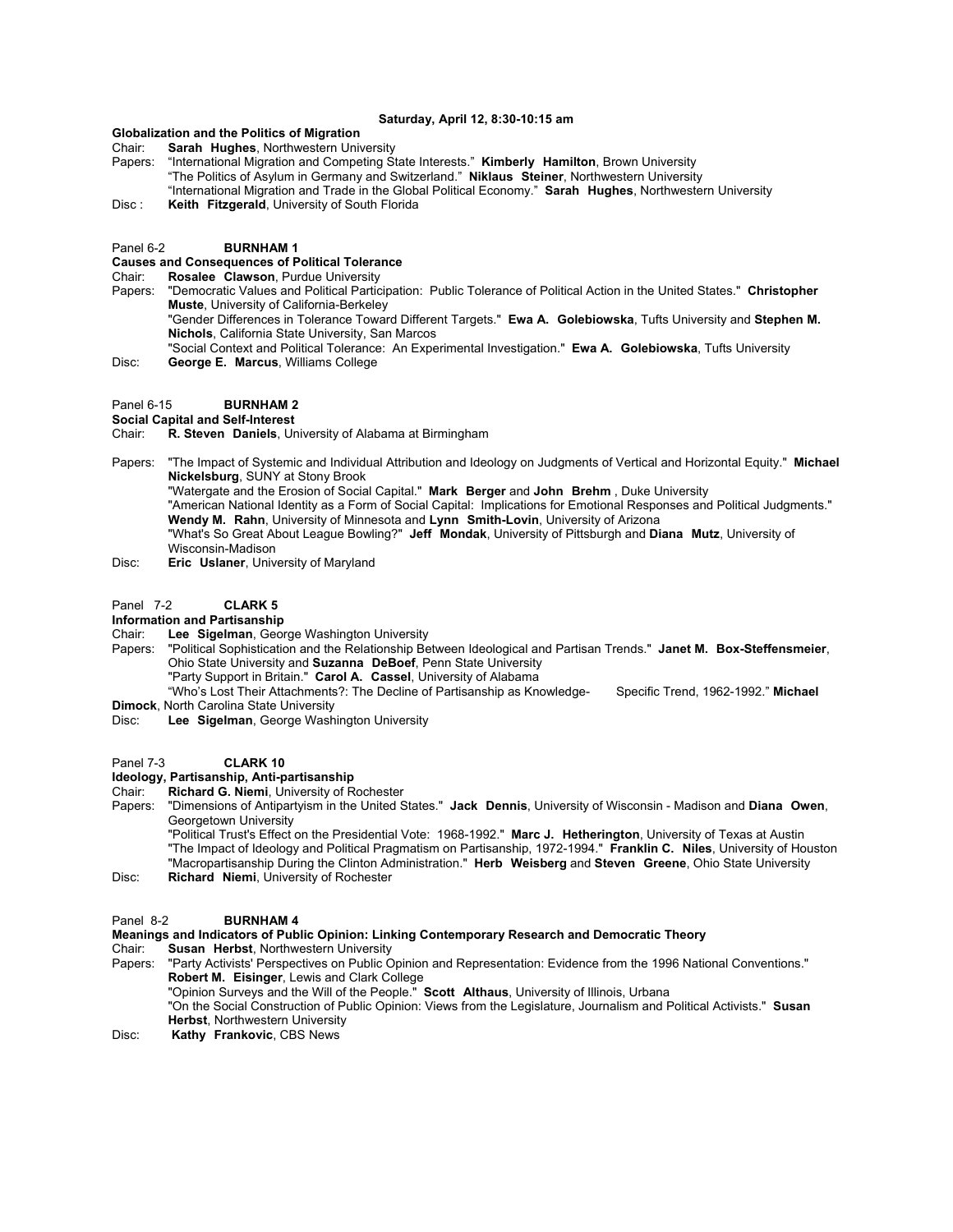#### Panel 9-3 **SANDBURG 3**

**Race and Gender: Issues of Intersection** [co-sponsored by Race, Ethnicity, and Class Section]

- Chair: **Paula McClain**, University of Virginia
- "Legislative Coalition Building: Cooperation Between Blacks and Women." **Kathleen Bratton**, Binghamton University "Do Latinas Have a Stake in American National Politics?" **Marisela Marquez**, Carleton College "The Triumph of Hate Speech Regulation: Why Gender Wins but Race Doesn't in America." **Jon Gould**, University of California
	- "Latino Gender Differences in Political Participation." **Lisa J. Montoya**, University of Texas at Austin
- Disc: **Jennifer L. Rexroat**, University of Illinois at Chicago

#### Panel 10-2 **SANDBURG 4**

#### **Race and Ethnicity in Comparative Perspective**

Chair: **Donald Culverson,** University of Houston

- Papers: "The End of Coalition Politics in South Africa." **Thomas Kolasa**, Washington University "From Category to Group: Affirmative Action in India." **Laura D. Jenkins**, University of Wisconsin-Madison "An Exploratory Model of Successful Ethnic-Based Secessionist Movements." **Christopher Brooks**, Indiana University
- Disc: **Amit Gupta**, University of Illinois
- Panel 11-4 **LASALLE 1**

#### **Citizenship as Project, Projection and Projectile**

- Chair: **Lisa Disch,** University of Minnesota
- Papers: "The Body of Leviathan." **Sam Frost**, Rutgers University
	- "Hannah Arendt, the Politics of Enlarged Mentality and Citizenship Responsibility." **Patricia Moynagh**, University of Wisconsin/Madison
		- "What Do Hegel's Lord and Bondsmen Look Like When They Leave the Bedroom?: Pregnancy and Property in the Phenomenology." **Jackie Stevens**, University of Michigan, Ann Arbor
		- "Planet Earth is Blue, and There's Nothing I Can Do." **Jodie Dean**, Hobart and Smith College
- Disc: **Lisa Disch**, University of Minnesota

Panel 12-2 **LASALLE 2**

#### **Can The Divisions Of Political Science Be Bridged?**

Chair: **Marc Stier**, University of North Carolina-Charlotte

- "Rethinking The Epistemology of Specialization in Political Science." Adam Chacksfield, University of Texas at Austin "Feminist Critiques of Science: Their Relevance for a Pluralist Political Science." **Tim Duvall** "Why the Social Sciences Will Never Be Scientific." **Paul R. Hagner**, University of Memphis "Empirical Political Theory: Reuniting the Discipline." **Christopher W. Hammons**, University of Houston
- Disc: **Elisha Griefer**, Northern Michigan University
- Panel 13-6 **LASALLE 3**

#### **Legislative Models**

- Papers: "The Effects of Legislative Rules and Chamber Size on Vote Trading." **Cliff Carrubba** and **Craig Volden**, Stanford University.
- "The Effects of a Conference Option on Bicameral Decisionmaking." **James R. Rogers**, Texas A & M University. Disc: **TBA**

#### Panel 14-7 **LASALLE 5**

**Methodological Issues in Public Policy** [co-sponsored with Public Policy Section]

- Chair: **Randall Stevenson**, Rice University
- Papers: "Using Neural Networks to Forecast the Effectiveness of Economic Sanctions." **David Bearce**, Ohio State University "Education Policy Research: Facts or Artifacts?" **Leesa Boeger** and **Curtis Frazier**, University of Houston "Minority Representation, Individual Behavior, and Ecological Inference." **Rory Austin** and **Nathan Dietz**, University of Rochester
- "Representation and the Candidate of Choice Questions in Majority-Minority Districts." **David Epstein** and Sharyn **O'Halloran**, Columbia University

Disc: **Jonathan Katz** , California Institute of Technology

#### Panel 15-3 **MONTROSE 1**

#### **Lobbying**

- Chair: **Anthony Nownes**, University of Tennessee
	- Papers: "Lobbying, Coalitions, and the Black Budget: Interest Representation and Intelligence Policy." **Kevin Hula**, Loyola College of Maryland

"Lessons Learned: The Impact of Learning, Issues, and Structures on the Political Behavior of Business." **Sandra L. Suarez**, Temple University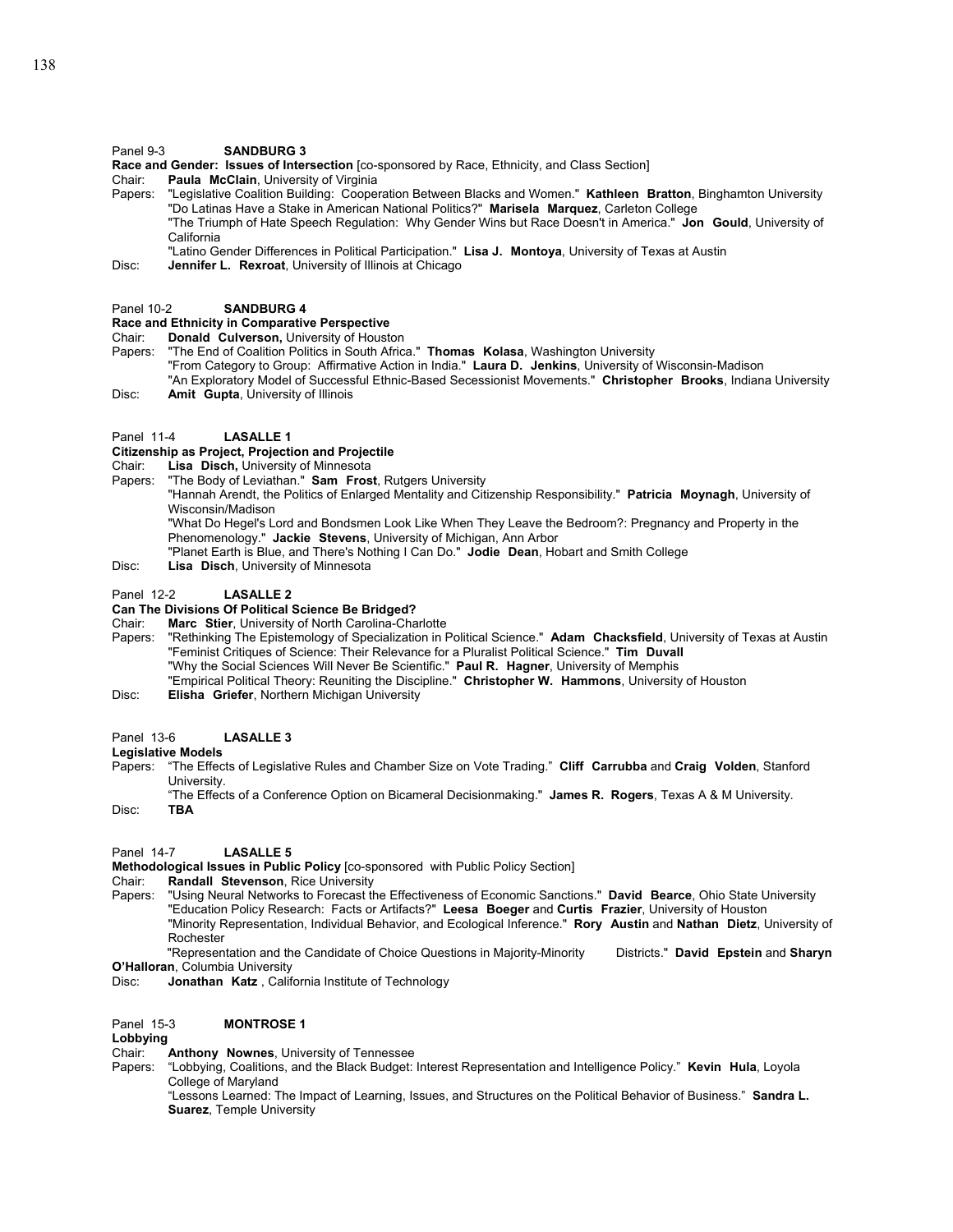#### **Saturday, April 12, 8:30-10:15 am**

"Organized Interests' Lobbying Strategies in Committee." **Marie Hojnacki**, Pennsylvania State University and **David Kimball**, Ohio State University

"The Environmental and Democratic Consequences of Liberal Hegemonic Discourse: Theorizing About the North American Free Trade Agreement." **Wendy Scattergood**, Purdue University

"Lobbying Governmental Allies and Foes." **Frank Baumgartner** and **Beth L. Leech**, Texas A&M University "Organized Interests and Grassroots Communications to Congress: Astroturf vs. the Real Thing." **Larry Evans**, **John Gilmour**, and **William T. Murphy, Jr.**, College of William and Mary

Disc: **Kenneth Hunter**, University of Tennessee at Chattanooga

**Clive Thomas**, University of Alaska-Southeast

#### Panel 16-2 **DEARBORN 3**

#### **Presidential Preaching: Rhetoric for Inciting, Healing and Leading**

Chair: **Mary E. Stuckey**, University of Mississippi

Papers: "The President as Healer in Chief: The Influence of Bill Clinton on the Role of the President." **Randall E. Adkins**, Concord College and **Gary L. Gregg II**, Clarion University

"Speaking in Tongues: The Determinants of Symbolism in Presidential Foreign Policy Rhetoric." **Edward Muir** and **Michael Schiffer**

"Bill Clinton's Strategic Uses of Religious and Family Rhetoric: The Cooptation of Partisan Symbolism." **Laura R. Olson**, Clemson University

Disc: **Mary Stuckey**, University of Mississippi **Charles W. Dunn**, Clemson University

#### Panel 17-5 **MONTROSE 7**

#### **Rules and Legislative Procedure in the U.S. House and Senate**

Chair: **Stan Bach**, Congressional Research Service, Library of Congress

Papers: "Parliamentary Siege: Obstructionism in the US Senate Over Time." **J. Mark Wrighton** and **Kristin Kanthak,** The University of Iowa

"Explaining Senate Change: The Rise in Cloture Voting, 1917-1996." **Sarah Binder** and **Eric Lawrence**, The Brookings Institution

"A Sign of Weakness or Power? Discharge Petitions in the U.S. House of Representatives." **Matthew M. Schousen**, Franklin & Marshall College

"Suspension of the Rules, Special Orders and Theories of Legislative Organization." **Richard E. Dunn**, University of **Georgia** 

Disc: **Roger Davidson**, University of Maryland

#### Panel 18-7 **DEARBORN 1**

#### **Judicial Policy and the Problems of Implementation**

Chair: **Charles A. Johnson**, Texas A&M University

Papers: "Lower Court Responses to the Supreme Court and Congress: The Case of Employment Division v. Smith." **James Brent**, San Jose State University

"A Continuum of Compliance: Why and To What Degree Do Lower Courts Comply with the Supreme Court's Establishment Clause Policy." **Barry Pyle**, University of Missouri, St. Louis

"Why the Courts Needs Political Scientists: Conceptions of Party in Colorado Republican Federal Campaign Committee v. FCC." **John P. Forren**, The College of William and Mary

"The Capacity of Courts to Achieve Social Reform: Constrained, Unconstrained, or Unpredictable?" **Doug Harris**, Colgate University and **John J. Dinan**, Wake Forest University

Disc: **Lawrence Baum**, Ohio State University

#### Panel 19-2 **BURNHAM 5**

# **Governors, Attorneys General and Other State Officials: Agendas, Ambition and Turnover**<br>Chair: **Deborah Meizlish University of Michigan**

Deborah Meizlish, University of Michigan

Papers: "Accounting for Governors' Agendas of 1991 through 1996." **Daniel DiLeo**, Pennsylvania State University "The Scope and Success of Gubernatorial Legislative Agendas." **Margaret R. Ferguson**, Indiana University at Indianapolis and **Donald Ostdiek**, Rice University

"Attorneys General Who Run for Governor: Progressive Ambition Between State Policymaking Offices." **David Winder**, Valdosta State University

"Causes of Administrative Turnover in State Government 1985-1995." Peter J. Haas, East Carolina University and **Deil S. Wright**, University of North Carolina at Chapel Hill

Disc: **Harry Basehart**, Salisbury State University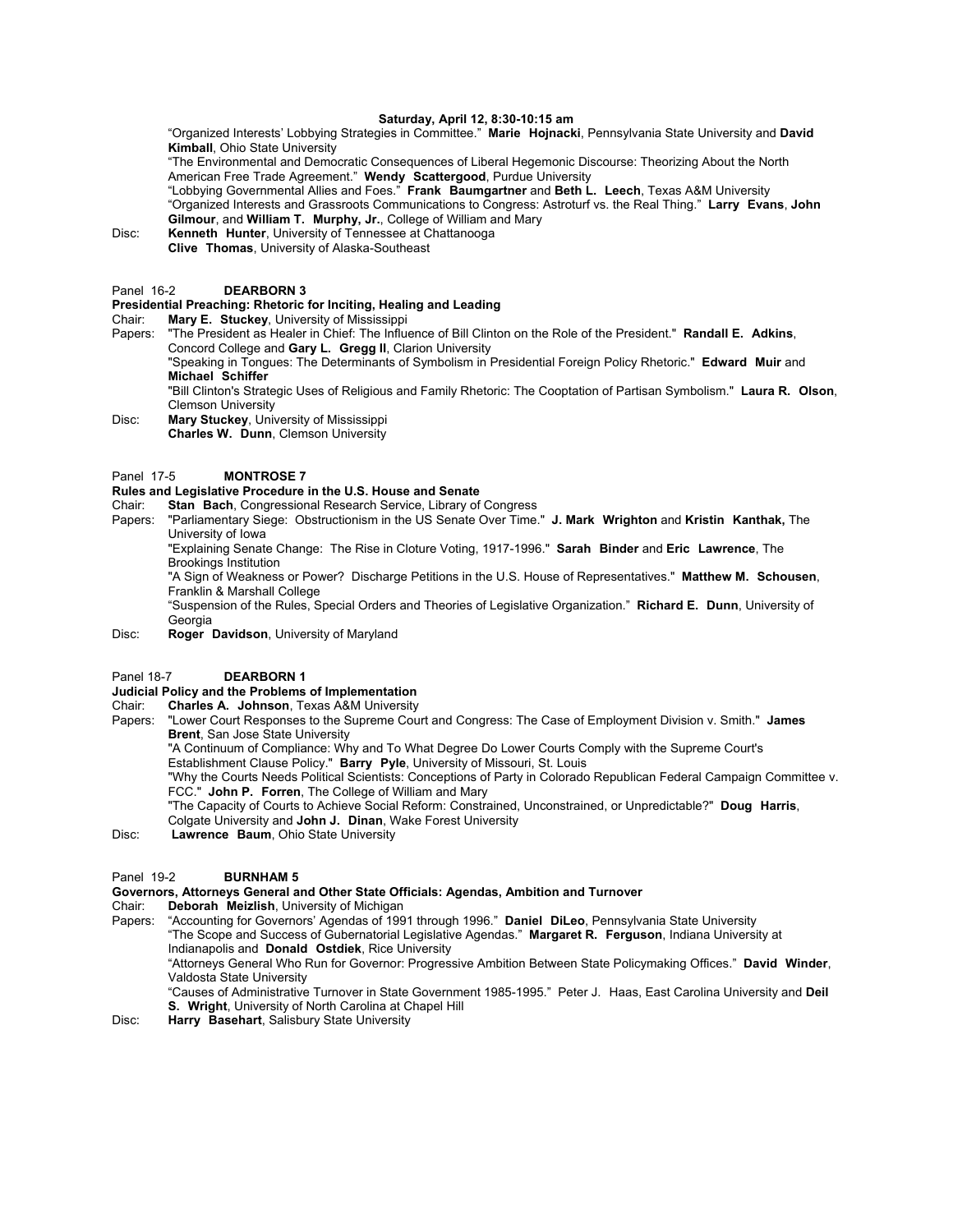#### Panel 20-7 **SANDBURG 7**

### **Economic Development Policies and Politics**

- Chair: **DeLysa Burnier**, Ohio University
- Papers: "Economic Restructuring in U.S. Cities, Suburbs, and Rural Areas: 1977-1993." **Annette Steinacker**, University of Miami

"Explaining Variation in Local Development Policies: An Empirical Assessment." **Max Neiman**, University of California-Riverside and **Kenneth Fernandez**, University of California-Riverside

"Public Opinion, Politics and Plant Sitings." **Michele Hoyman**, University of Missouri, St. Louis

"Models and Mayors: Chicago's Economic Development Set Aside Policy 1979-93." **Betty Brown-Chappell**, Eastern Michigan University

Disc: **David Elkins**, Cleveland State University

#### Panel 21-2 **SANDBURG 2**

**Roundtable: Bringing Ideas to Action: Academic Research and Policy Making**

- **Robert Stein, Rice University**
- Part: **Robert Rich**, University of Illinois **Peter Eisinger**, University of Wisconsin at Madison **Jack Knott**, Michigan State University **Paul Teske**, SUNY at Stoney Brook **Edella Schlager**, University of Arizona

#### Panel 21-13 **SANDBURG 8**

**Ethical Issues in Public Policy**

- 
- Chair: **Kathryn E. Eisenhart**, University of Illinois at Springfield Papers: "Human Embryo Cloning: Crafting Anticipatory Policy Guidelines." **Andrea Bonnicksen**, Northern Illinois University "Criminal Justice Policy and the Surgical and Chemical Castration of Sex Offenders." **William C. Green**, Moorhead State University

"To Ourselves..and Our Posterity? Intergenerational Commitments and the Balanced Budget Amendment." **Michael Baumgartner**, Indiana University

Disc: **Ira Carmen**, University of Illinois, Urbana **Karen Baird**, SUNY at Purchase

Panel 22-6 **PDR 16**

**Budgetary Politics**

- Chair: **Patrick J. Wolf**, Columbia University
- Papers: "Policy and Control Roles of State Budget Offices in the Midwest." **Kurt Thurmaier**, Kansas University "The Context of Budgeting for Development in Developing Economies: A Conceptual Note." **George Assibey-Mensah**, Indiana University-Northwest
- "Institutions, Information, and Budgetary Politics in New York City." **Patrick J. Wolf**, Columbia University
- Disc: **Eric Patashnik**, Yale University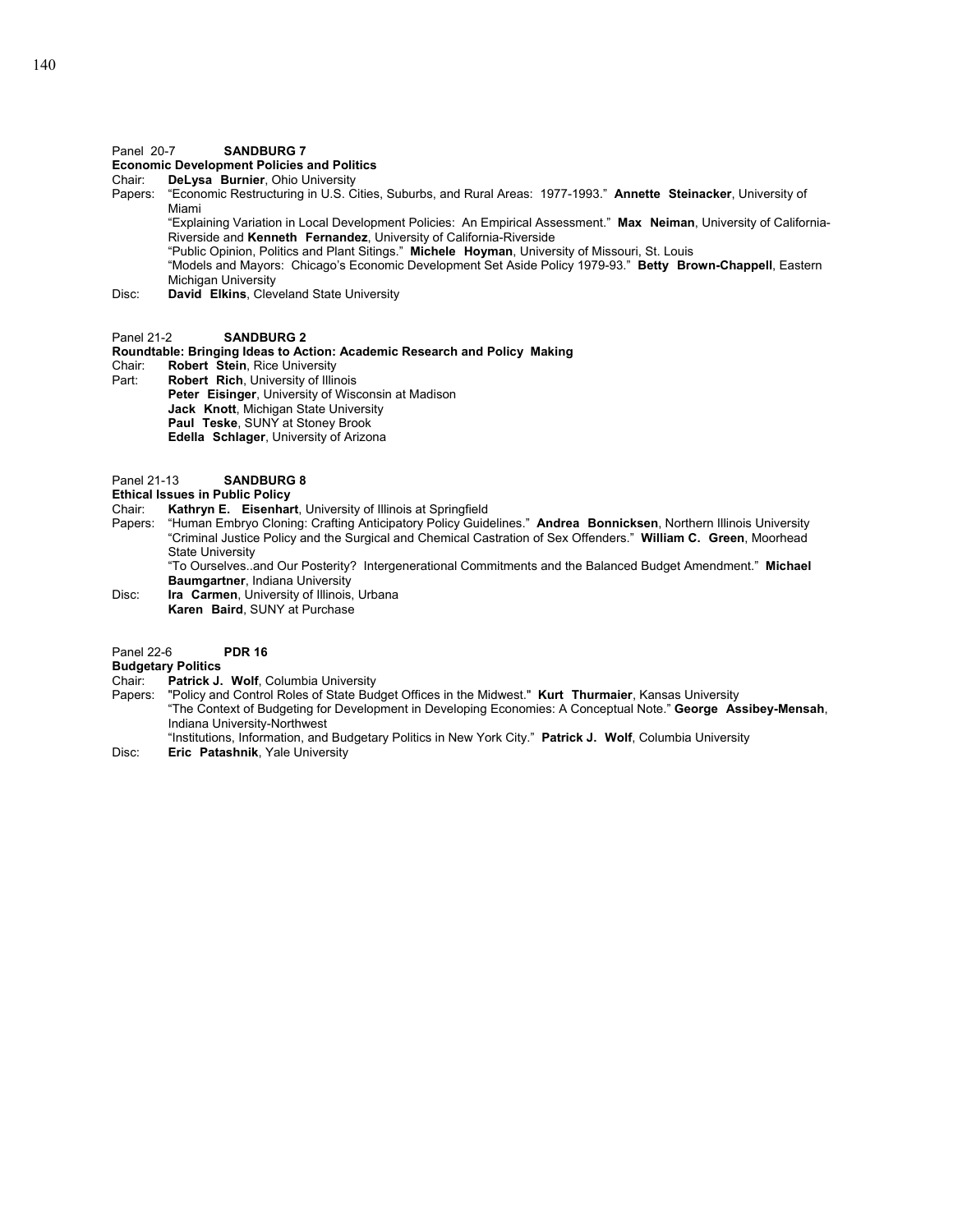#### **Saturday, April 12, 8:30-10:15 am**

Panel 24-2 **PDR 18 Roundtable: Experiencing Citizenship: Service-Learning In Political Science** Chair: **Bill Hudson**, Providence College Robert Trudeau, Providence College **Ed Schwerin**, Florida Atlantic University  **Mona Field**, Glendale Community College **Greg Markus**, University of Michigan **James Farr**, University of Minnesota

### **Saturday, April 12, 9:00-10:00 am**

MPSA Executive Council Meeting **CRESTHILL**

President: **Harold J. Spaeth**, Michigan State University

# **Panel Chairs: Please complete the survey form found in your panel room and drop it into the SURVEY ENVELOPE in the panel room at the end of your panel.**

**Thank you.**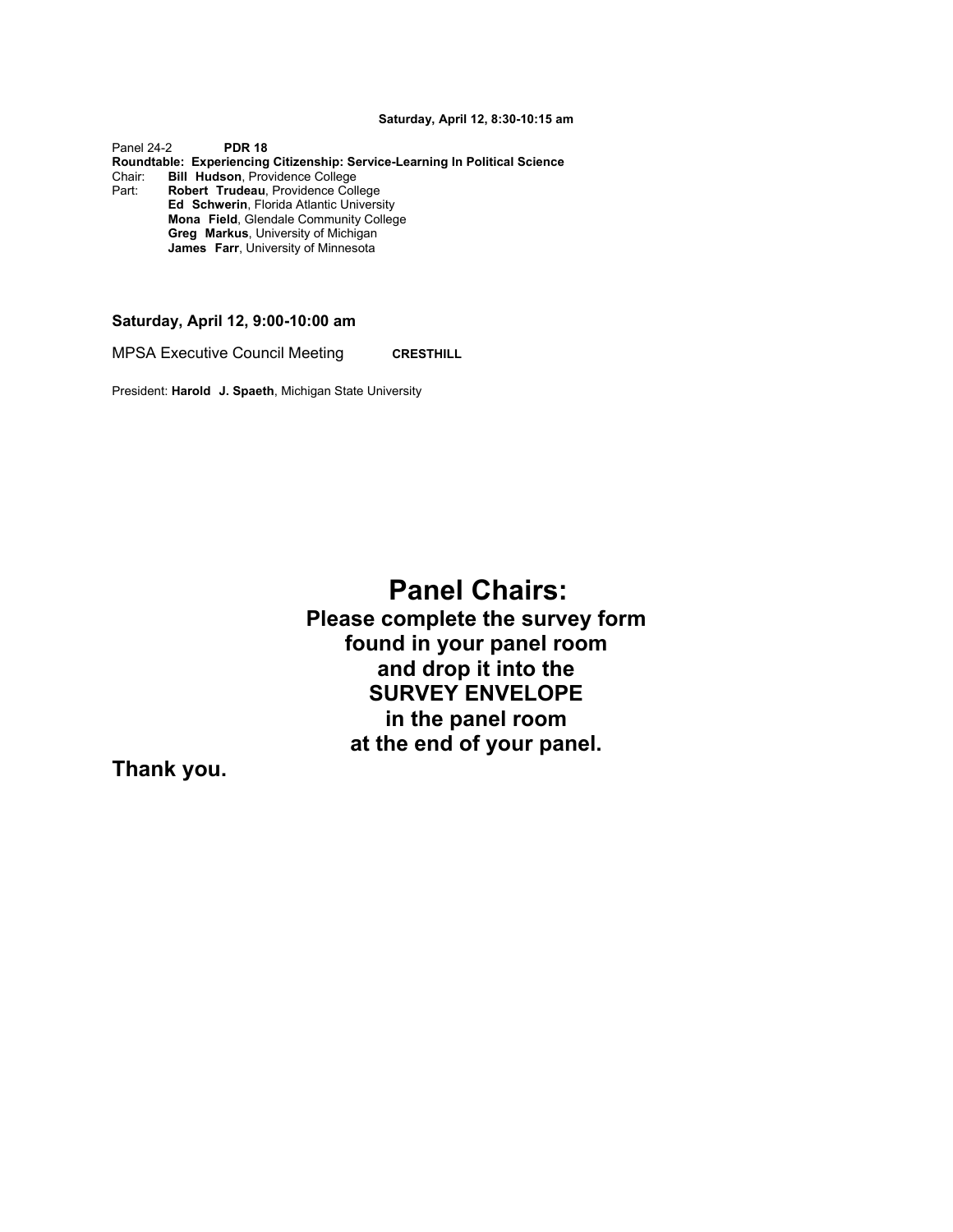### **Saturday, April 12, 10:30-12:15 pm**

**Poster Session 4 (continues) CRYSTAL** See page for listings

Theme Panel T-9 **PDR 17**

**Social Movements From Cross Disciplinary Perspectives**

Chair: **K. C. Morrison**, University of Missouri-Columbia David Covin, California State University Sacramento **Aldon Morris**, Northwestern University **Earline Rae Ferguson**, Illinois State University

#### Panel 1-1 **MONTROSE 3**

#### **Values and Value Change**

Chair: **Paul Abramson** , Michigan State University

"The Changing Economy and Political and Economic Values: Insights of Analysis of European Panel Studies." **Raymond Duch**, University of Houston

"Postmaterialism and Race: It's all Good." **Christian Davenport** , University of Colorado and **Darren Davis,** Michigan State University

"Postmaterialism and Racial Tolerance in Brazil, Chile, Mexico, and the United States." **Mark Jones** and **Dennis Patterson** , Michigan State University

Disc: **Harold Clarke** , University of North Texas

#### Panel 1-12 **SANDBURG 6**

# **Parties, Electorates, and Voting**

Chair: **Marianne Stewart** , University of Texas at Dallas<br>Papers: "Conservative Government and Hard Times: Economic Con Papers: "Conservative Government and Hard Times: Economic Conditions and Evaluation of the Incumbent." **Han Dorussen** , Norwegian University of Science and Technology "Electoral Uncertainty, Long-Term Wage Contracts, and Partisan Output Cycles." **Douglas Hibbs,** Gothenburg **University** 

"Voters in Spain: The Roles of Cultural, Psychological, and Political Factors in Spanish Voting Behavior." **Kyle Saunders** and **Thomas D. Lancaster** , Emory University

Disc: **Marianne Stewart** , University of Texas at Dallas

Panel 2-8 **CLARK 7**

#### **Regions and Ethnicity in India, Nigeria, and Thailand**

Chair: **Chandra Mudaliar**, Michigan State University

Papers: "India's Preferential Policy." **Chandra Mudaliar**, Michigan State University "Culture, Region, and Thai Political Diversity." **Robert B. Albritton**, Northern Illinois University "Problems of National Integration in an Ethnically Plural Society: Nigeria's Quest for Stability." **Iren Omo-Bare**, Millsaps College

Disc: **Chandra Mudaliar**, Michigan State University

Panel 3-4 **DEARBORN 2**

**Democratic Consolidation in Postcommunist Russia**

Chair: **Phil Roeder**, University of California-San Diego

- Papers: "The Russian 1996 Presidential Election: Mandate on Democracy or a Personality Contest." **Arthur Miller** and **Lance Allen**, University of Iowa "Changes in Support for Democratic Institutions and Processes: Russia, 1992-1996." **James L. Gibson**, University of Houston "Russian Politics and the Moscow Stock Exchange." **Rod Kiewiet**, California Institute of Technology **Michail Myagkov**, University of Oregon
- Disc: **Phil Roeder**, University of California-San Diego

#### Panel 4-5 **MONTROSE 2**

#### **International Alliances: Empirical Analysis**

Chair: **Sherry Bennett Quinones**, Rice University

Papers: "A General Theory of Alliance formation." **Erik A. Gartzke** and **Michael W. Simon**, University of Iowa "Reciprocity among Formal Allies: A Theory and Test." **Christopher Sprecher** Michigan State University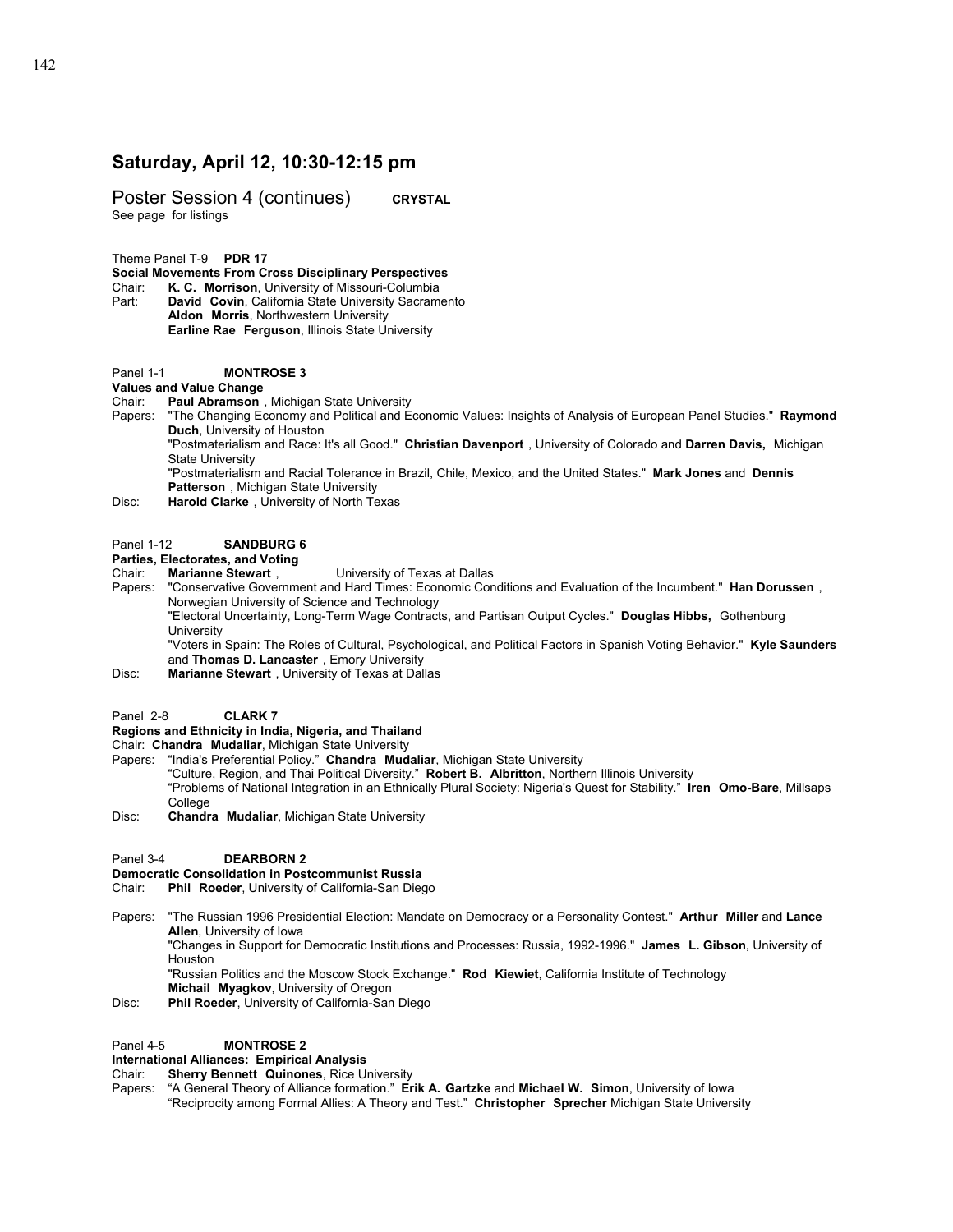#### **Saturday, April 12, 10:30-12:15 pm**

"Tau-b or Not Tau-b: Measures of Alliance Portfolio Similarity and Their Implications." **Jeffrey M. Ritter**, and **Curtis S. Signorino**, Harvard University

Disc: **Vesna Danilovic,** Texas A&M University

#### Panel 6-16 **BURNHAM 1**

#### **Elite Influences on Opinion Formation**

- Chair: **Vladimir D. Momcilovic**, Texas Tech University
- "Business, Think Tanks, and Public Opinion." Mark A. Smith, University of Minnesota
- "Values, Political Debate, and Public Opinion: The Case of Gay Rights Policy Attitudes." **Paul Ryan Brewer**, University of North Carolina at Chapel Hill
	- "Social Constraints on Political Perceptions." **Kathleen McGraw**, **Milton Lodge** and **Jeffrey Jones**, SUNY-Stony Brook
- Disc: **Robert Y. Shapiro**, Columbia University

#### Panel 8-1 **BURNHAM 4**

**Framing, Priming, and Social Issues** [co-sponsored with Political Psychology and Public Opinion Section]

- Chair: **Richard Sobel,** Harvard University
- Papers: "Media Priming of Public Opinion on Abortion and Feminists." **Cristina M. Ling**, State University of New York-Stony Brook

"News Coverage of 'the Gay Issue': Priming Effects in the 1992 Presidential Election." **Laurie A. Rhodebeck**, State University of New York-Buffalo

"Framing the Abortion Debate: An Experimental Survey." **Paul Freedman**, University of Michigan

"Messages About Poverty: What is Sent? What is Received? What is Accepted?" **Kevin Jeffries**, University of Houston Disc: **G.R. Boynton**, University of Iowa

#### Panel 9-10 **SANDBURG 3**

### **Deeply Entrenched Gender Codes**

- Chair: **Dorothy McBride Stetson**, Florida Atlantic University<br>Papers: "Why Rights Can No Longer Require Locations: L'Alge
- "Why Rights Can No Longer Require Locations: L'Algerie and Veiling Reconsidered." Kathy Purnell, Cornell University "Women Warriors: The Paradox and Politics of Women in Uniform." **Edna Levy-Schreiber**, University of California-Irvine
- "A Gender-Sensitive Evaluation of Structural Adjustment Policies." **Nicole D. Heriot**, Vanderbilt University Disc: **Sita Ranchod-Nilsson**, Dennison University
- Panel 9-13 **CLARK 5**

#### **Theory and Gender: Care and Femininity**

- Chair: **Tim Duvall**, The University of Arizona
- Papers: "False Dichotomies: Using 'Care' to Bridge the Feminist/Communitarian Gap." **Jamie Warner**, Penn State University "The Spartan Graces of Democratic Marriage." **Heloise Dupont-Nivet**, Georgetown University "The Care Ethic and Affirmative Action Jurisprudence." **Francis Carleton**, University of Wisconsin at Green Bay and **Jennifer Nutt Carleton**, Sidley & Austin
- "The Übermensch's Consort: Nietzsche and the 'Eternal Feminine.'" **Fredrick Appel**, Harvard University Disc: **Lisa Shaffer**, Purdue University
- Panel 10-9 **SANDBURG 4**

#### **Race, Class and Generational (X)Change?**

Chair: **Todd Shaw**, University of Illinois

- Papers: "Class, Identity, and Integration in the Post-Civil Rights Generation." **Andrea Y. Simpson**, University of California "Race Relations and Generation X: How the Most Ethnically Diverse Generation Approaches Questions of Race in America." **Molly W. Sonner**, Georgetown University and **Jeremy D. Mayer**, Kalamazoo College
- Disc: **Josiah Bartlett Lambert**, University of Wisconsin-Madison

Panel 11-11 **LASALLE 1**

#### **Hobbesian Political Thought**

Chair: **TBA**

- Papers: "The Strange Case of the Hobbesian Man." **Norm Jacobson**, Stanford University ""To avoyd the present stroke of death': Despotical Dominion and Commonwealth as such in Hobbes's *Leviathan*." **Charles Tarlton**, SUNY Albany
	- "The Political Theology of Hobbes' Leviathan." **Dan Engster**, University of Chicago
- Disc: **John Gunnell**, SUNY-Albany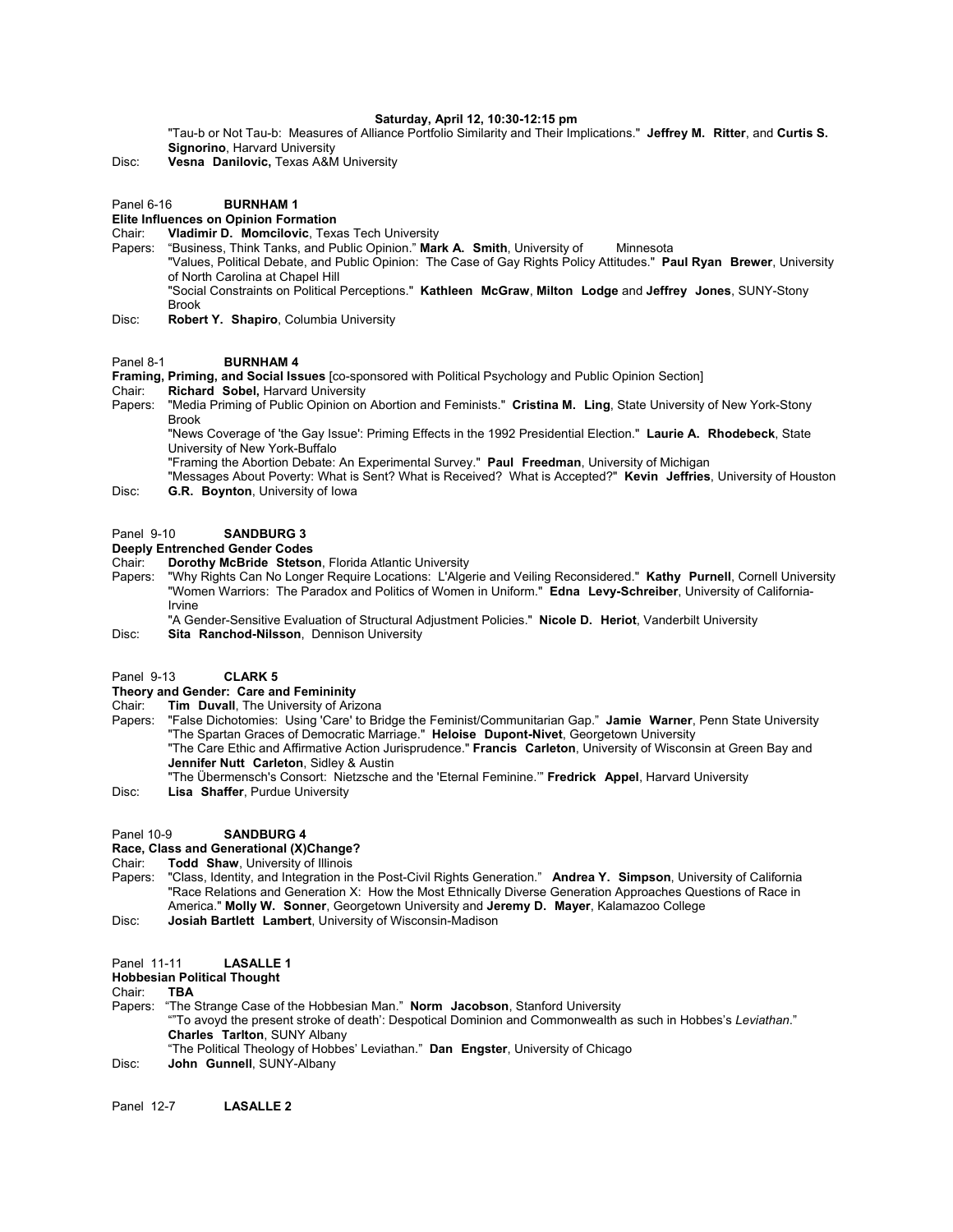## **The Liberal Incorporation Of Romans 13**<br>Chair: **Gary Glenn** Northern Illinois Uni

Gary Glenn, Northern Illinois University

Papers: "From Obligation to Opportunity: Christian Justice Transformed Into Liberal Politics." **James M. Sloat**, Dickinson College "Theological Radicalism, Philosophic Liberalism, and the American Founding: John Mayhew's Interpretation of *Romans* 13:1-8." **Howard L. Lubert**, Alma College

"Who is 'God's Servant'?: Eric Voegelin's Interpretation of Pauline Political Thought in *Romans* 13." **Thomas Heilke**, University of Kansas

Disc: **James Old**, University of Notre Dame

#### Panel 13-10 **LASALLE 3**

### **Foundations of Cooperative Culture and Learning**

Papers: "When Value Systems Collide." **Christopher K. Butler**, Michigan State University

- "Heuristics, Biases, and Evolutionary Limitations of Strategy Recognition." **Mark D. Miller**, Carnegie-Mellon University "'A Model of Emerging Property Rights with Heterogeneous Actors." **Catherine Hafer**, University of Rochester
- Disc: **Jon Londregan**, The Hoover Institution and University of California-Los Angeles

#### Panel 14-9 **LASALLE 5**

#### **Models of Participation and Vote Choice**

Chair: **Larry Martin**

Papers: "Heterogeneity and Selection Bias in Models of Vote Choice." **Adam Berinsky**, University of Michigan

"Does Bayes Really Rule? Examining the Role of Information in Individual Perceptions." **Mitch Sanders**, Florida State **University** 

"Perceived Quality and Satisfaction with Municipal Services." **Claude Roy**, Concordia University

"Political Events and Survey Data in the Estonian Transition to Democracy." **Cynthia S. Kaplan**, University of California-Santa Barbara and **Henry E. Brady**, University of California-Berkeley

Disc: **Rebecca Morton**, University of Iowa **Charles Franklin**, University of Wisconsin-Madison

#### Panel 15-6 **MONTROSE 1**

#### **Party Theory and Party Systems**

#### Chair: **Daniel S. Ward**, Rice University

Papers: "The Institutional Basis of Party Organization: Explaining Differences of Japanese, French, British, Austrian, and German Conservative Parties." **Marcus Kreuzer**, Columbia University

"The Relationship Between Party Competition at the State and National Levels." **Robert D. Brown** and **John M. Bruce**, University of Mississippi

"A Reconceptualization of Party: Some New Thoughts on an Old Argument." **James P. Monroe**, University of Miami "Ideological Parties, the Economy, and the Treatment of Rationality." **Andres Rius**, Notre Dame University

"Structure, Stability, Change: The Fundamental Undercurrents of the Minnesota Party System." **Paul Djupe**, Washington University, St. Louis

Disc: **Bruce Wilson**, University of Central Florida

#### Panel 16-9 **DEARBORN 3**

#### **President and Congress: Success, Influence and Torpedoes**

Chair: **Samuel B. Hoff**, Delaware State University.

Papers: "The Next One Will Be Better...? Presidential Appointments, Senate Confirmations, and Gambling." **Andreas Broscheid**, State University of New York at Stony Brook "Presidential Influence on the Ways and Means Committee." **Cary R. Covington** and **Jon Frericks**, University of Iowa "Bluffs and Deceptions in Congress: Misinformation in Sequential Legislative Process." **Richard Forshee**, Georgetown

**University** Disc: **Samuel B. Hoff**, Delaware State University **Forrest Maltzman**, George Washington University

### Panel 17-9 **MONTROSE 7**

#### **Leadership in the U.S. Congress**

- Chair: **Barbara Sinclair**, University of California-Los Angeles
- Papers: "Balance of Power: Republican Party Leadership and the Committee System in the 104th House." **David W. Rohde**, Michigan State University and **John Aldrich**, Harvard University

"Variation in Senate Leadership Style: The Case for Choice Within Context." **Lisa M. Campoli** and **Eric S. Heberlig**, The Ohio State University

"The Emergence of Modern Senate Leadership, 1877-1937." **Gerald H. Gamm**, Woodrow Wilson Center and **Steven S. Smith**, University of Minnesota

"Partisan Leadership and Agenda Control." **C. Lawrence Evans**, College of William and Mary and **Walter J. Oleszek**, Library of Congress

Disc: **John Bader**, University of California-Los Angeles, Center for American Politics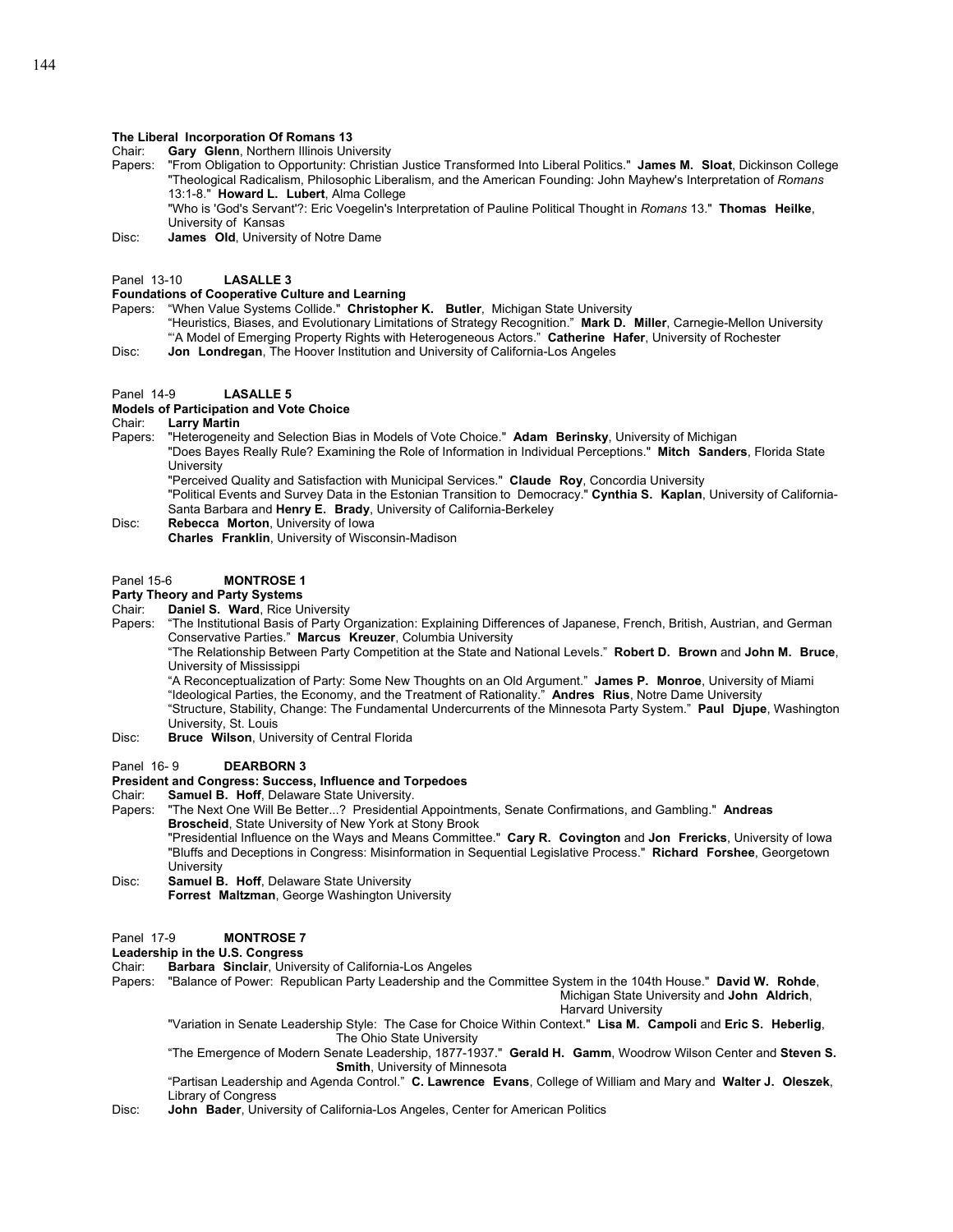#### **Saturday, April 12, 10:30-12:15 pm**

#### Panel 17-17 **BURNHAM 2**

#### **Decision Making and Representation in Congress**

Chair: **Morris Ogul**, University of Pittsburgh

Papers: "Ideological Thinking in Legislative Decision Making." **Samuel C. Patterson** and **Roger M. Scully**, Ohio State University

"Legislative Decision Making and the Symbolic Sophisticated Vote: An Analysis of Senate Roll Call Votes on the 1996 Minimum Wage Bill." **Justin I. Burchett**, University of Oregon

- "Reflection and Choice: Congress, Language, and Legitimate Political Power." **Bill Granstaff**
- "People, Principles, Parties, and PACs: Constituent Representation in State and Federal Institutions." **Amy Richardson**,Princeton University
- Disc: **William Kubik**, Hanover College

#### Panel 18-5 **DEARBORN 1**

### **Conflict and Consensus on Appellate Courts**

Chair: **Thomas G. Walker**, Emory University

"The Politics of Deciding Appeals: A Study of the En Banc Decisions of the U.S. Court of Appeals for the Fourth Circuit." **Tracey E. George**, University of Missouri-Columbia

 "Litigant Resources and Legal Expertise in Federal and State Appellate Courts." **Susan B. Haire**, **Stefanie A. Lindquist**, and **Roger Hartley**, University of Georgia

"Dimensions of Judicial Conflict in the Federal Circuit Court of Appeals." **Isaac Unah**, University of North Carolina at Chapel Hill

"Ideology and Judicial Decision-Making in a Non-Democratic Regime: The South African Appellate Division, 1950-1990." **Stacia L. Haynie**, Louisiana State University

Disc: **Craig Emmert**, Texas Tech University

#### Panel 19-9 **BURNHAM 5**

# **Financing Schools: Efficiency, Equality and the Courts**

Sandra Vergari, University of Northern Iowa

Papers: "Readin', Writin' and Reinventin': The Most Efficient Producers of Education in the American States." **Kevin B. Smith**, University of Nebraska-Lincoln

"School Finance Policy: Ameliorating or Aggravating Inequities." **Julie Bundt**, University of Northern Iowa

"School Funding in the States: A Model of State Decisionmaking." **Paula J. Lundberg**, Northern Illinois University Disc: **Michael Pagano**, Miami University

#### Panel 20-4 **SANDBURG 7**

**Electoral Politics at the Local Level** 

Chair: **Arnold Fleischmann**, University of Georgia

- Papers: "Exploring the Lost World of Campaign Finance: An Inquiry Into PAC Strategy and Organization in Local Politics." **Michael J. Zis**, University of Minnesota
	- "The Advantage of Incumbency and Candidate Emergence: Chicago City Council Elections, 1979-1995." **Timothy B. Krebs**, Loyola University Chicago

"Metropolitan City-County Consolidation: Is There a Recipe for Success?" **Suzanne Leland** and **Christopher Cannon**, University of Kansas

Disc: **Arnold Fleischmann**, University of Georgia

#### Panel 21-11 **SANDBURG 2**

#### **The Consequences of Devolution**

Chair: **Peter Eisinger**, University of Wisconsin, Madison

 Papers: "Decentralization and Local Government Entrepreneurship in Water Policy Implementation in China." **Jennifer Turner**, Indiana University

"On Their Own: State Responses to Devolution of Medicaid Authority." **Thomas Yatsco**, Kent State University "The Potential of Regional Economic Development Policy: The Case of the Wisconsin Regional Training Partnership." **Robert C. Turner**, University of Wisconsin, Madison

Disc: **Robert Koulish**, Bentley College **James Desveaux**, University of California-Los Angeles

#### Panel 22-5 **SANDBURG 5**

#### **Administrative Leadership**

Chair: **Gerald T. Gabris**, Northern Illinois University

Papers: "Administrative Leadership, Policy Board Conflict, and Perceived Agency Performance." **Gerald T. Gabris**, Northern Illinois University, **Douglas Ihrke**, Menands, NY and **Robert T. Golembiewski**, University of Georgia "How Mayoral Leadership Styles Influence Leadership Success of City Managers." **James B. Kaatz**, Mississippi State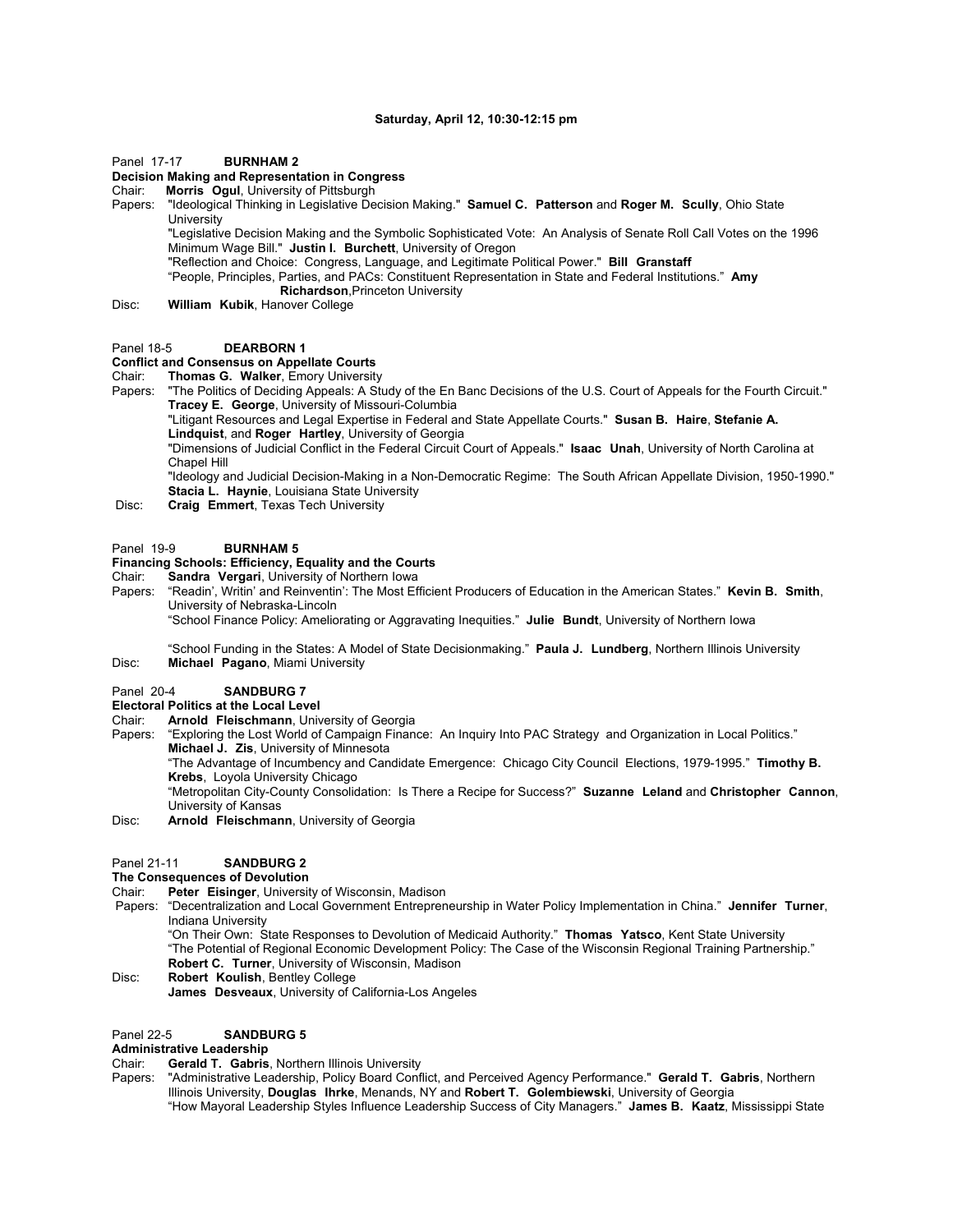#### University Disc: **Michael Harris**, Eastern Michigan University

#### Panel 23-8 **SANDBURG 8**

# **Culture, Values and American Politics II**<br>Chair: **Sean Savage**, St. Mary's Colleg

### Sean Savage, St. Mary's College

Papers: "Diminishing Diversity and its Discontents: How Presidents Have Defined American Identity." **Vanessa Beasley**, Texas A&M University

"It's Values, Stupid! Preaching Values from the Bully Pulpit: The Age of Clinton and the 1996 Election" **Kevan Yenerall**, Miami University

"Socially Constructed Conceptions of Distributive Justice: Environmental Applications." **Charles Lockhart**, Texas ChristianUniversity

Disc: **Sean Savage**, St. Mary's College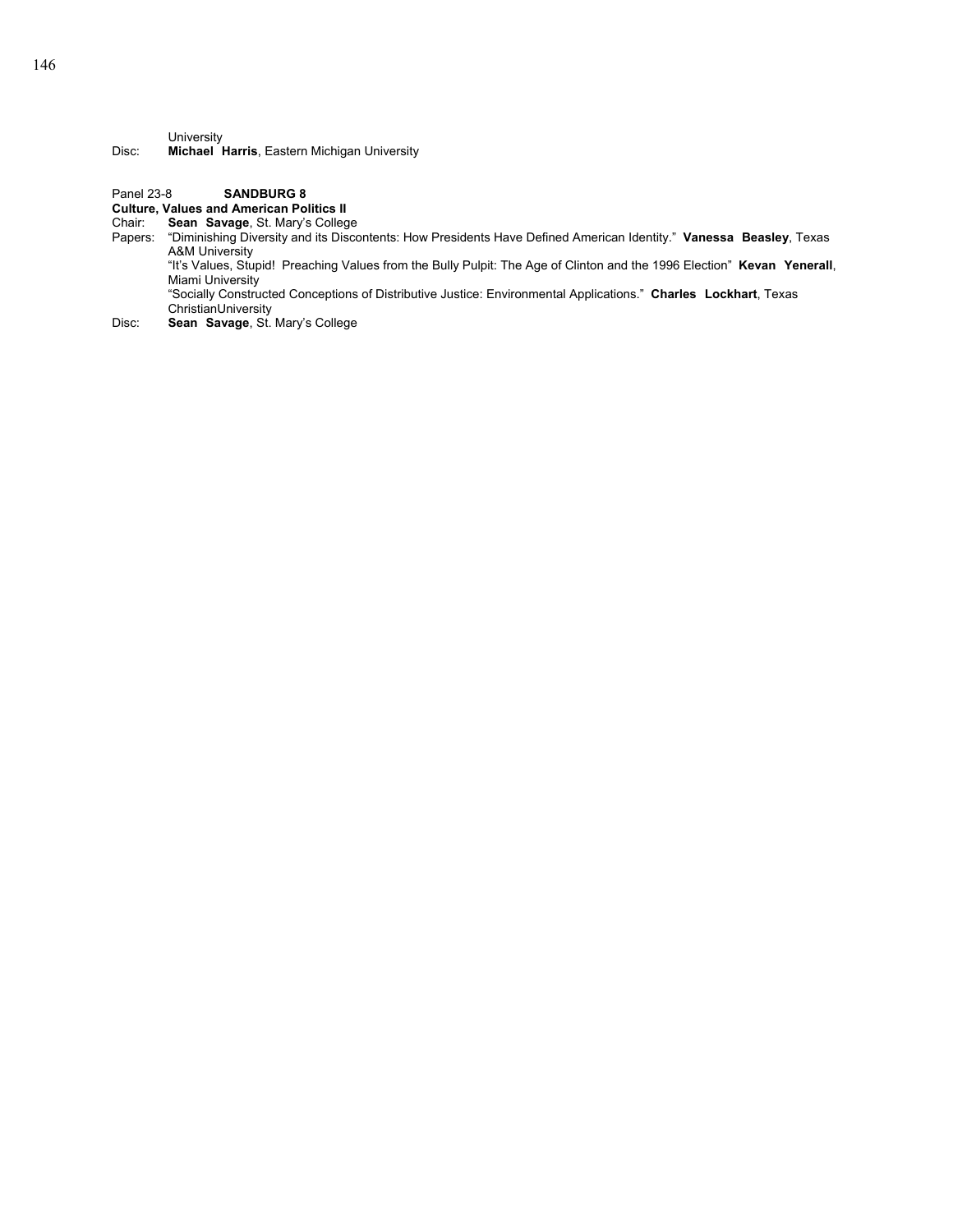#### **Saturday, April 12, 10:30-12:15 pm**

Panel 24-4 **PDR 18**

**Teaching Comparative Politics Through Study-Abroad Programs**

Chair: **John C. Berg**, Suffolk University Papers: "Studying Community Development in India: Program, Pedagogy, and Problems." **Peter Hovde**, Concordia College "Here's the Game Plan: To Bat A Thousand In Bologna." **Pernilla M. Neal**, Dickinson College "Getting Students' Feet Wet: A Non-Traditional Study Abroad Program to Ghana, West Africa." **Daniel A. Smith,** University of Denver

Disc: **Karen Vogel**, Hamline University

# **Panel Chairs: Please complete the survey form found in your panel room and drop it into the SURVEY ENVELOPE in the panel room at the end of your panel.**

**Thank you.**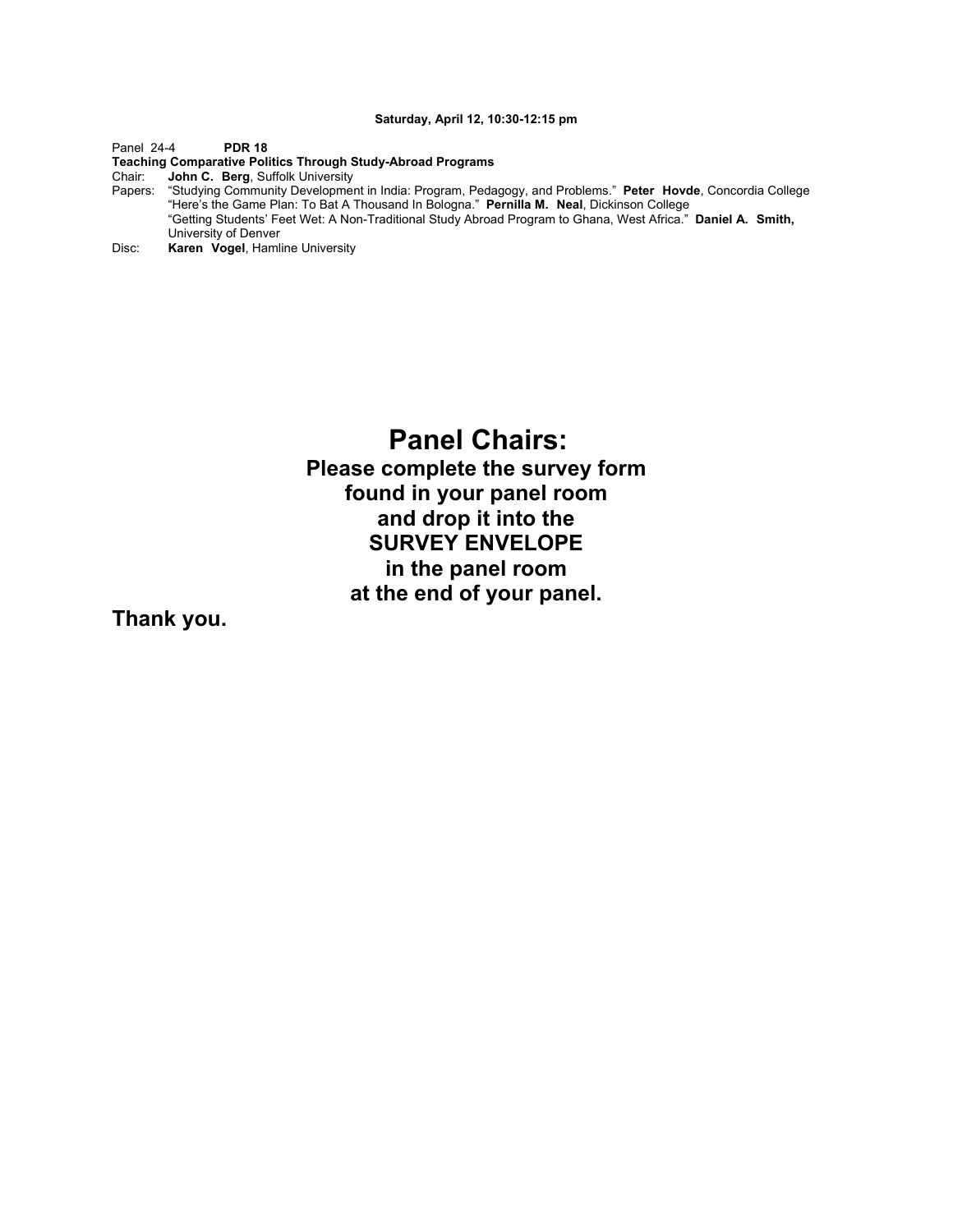### **Saturday, April 12, 1:30-3:15 pm**

**Poster Session 5 CRYSTAL** 

(Authors will be present from 1:30-3:15 pm)

#### **Section Twelve: Political Theory and Philosophy: Approaches**

1. "Bataille Unbound: Towards a Vitalist Materialism." **Eric Messer**, Purdue University

# **Section Thirteen: Formal Modeling**<br>
<sup>2</sup> EMeasuring Party Cohesion

- 2. "Measuring Party Cohesion: Accord and Discipline." **Jon Londregan,** The Hoover Institution and University of California-Los Angeles
- 3. "China's Economic Reform and Corruption: A Property Rights View." **Fujia Lu**, University of Texas
- 4. "A Theory of the Political Firm: A Multi-task Model of Bureaucratic Justifications." **Rui de Figueiredo**, Stanford University 5. "Non-linear Expected Utility Models in Political Science." **Michael W. Simon**
- **Section Fourteen: Methodology**
- 6. "Modeling International Crises." **Alastair Smith**, Washington University
- 7. "The Small Sample Properties of Maximum Likelihood Estimators: Evidence from Monte Carlo Simulation." **Robert Hart** and **David Clark**, Florida State University
- 8. "The Theoretical Consequences of Empirical Models: The Independence of Irrelevant Alternatives and the Spatial Theory of Voting." **Kevin M. Quinn** and **Andrew D. Martin**, Washington University
- 9. "Under Pressure: A Tobit Model of Constrained PAC Allocation Decisions." **Peter Radcliffe**, The Ohio State University
- 10. "Iterated Coordination Games With and Without Leadership: Laboratory Experiments." **Rick Wilson** and **Carl Rhodes**, National Science Foundation
- 11. "For All Data There is a Method: OLS vs. MLE with Bounded Dependent Variables." **Richard Chard**, SUNY at Stony Brook and **Mihri Meti**, SUNY at Stony Brook
- 12. "Party Switching in Brazil's 49th Chamber of Deputies." **Scott Desposato**, University of California-Los Angeles
- 13. "Flat Tax Benefits: Estimating Budget and Distributional Effects of a Refundable Child Tax Credit." **Glenn Beamer** and **Timothy Prinz**, University of Virginia
- 14. "Nested Multinomial Logit Panel Models for Party Identification, Vote Choice, and Local Economic Conditions: 1972-76 and 1980." **Suzanne Smith**, Cornell University
- 15. "Parameter Estimation Assuming Strategic Interaction." **Curtis S. Signorino**, Harvard University
- 16. "Empirical Tests of Necessary Conditions." **Bear Braumoeller**, University of Michigan and **Gary Goertz**, University of Toronto
- 17. "Estimating Preferences Over Monetary Policy." **Kelly Chang**, Stanford University

#### **Section Twenty: Urban and Local Politics**

18. "Quiescence in Suburbia? An Investigation of the Suburban Political Context." **Harvey Prieto Schuckman**, University of Michigan

#### **Section Twenty-Three**: **Political Culture**

19. "Determining the Political Culture of an Ethnic Minority: A Study of the Political Culture of Indian-Americans in the University Town of Columbia, Missouri." **Binou S. Prasad**, University of Missouri-Columbia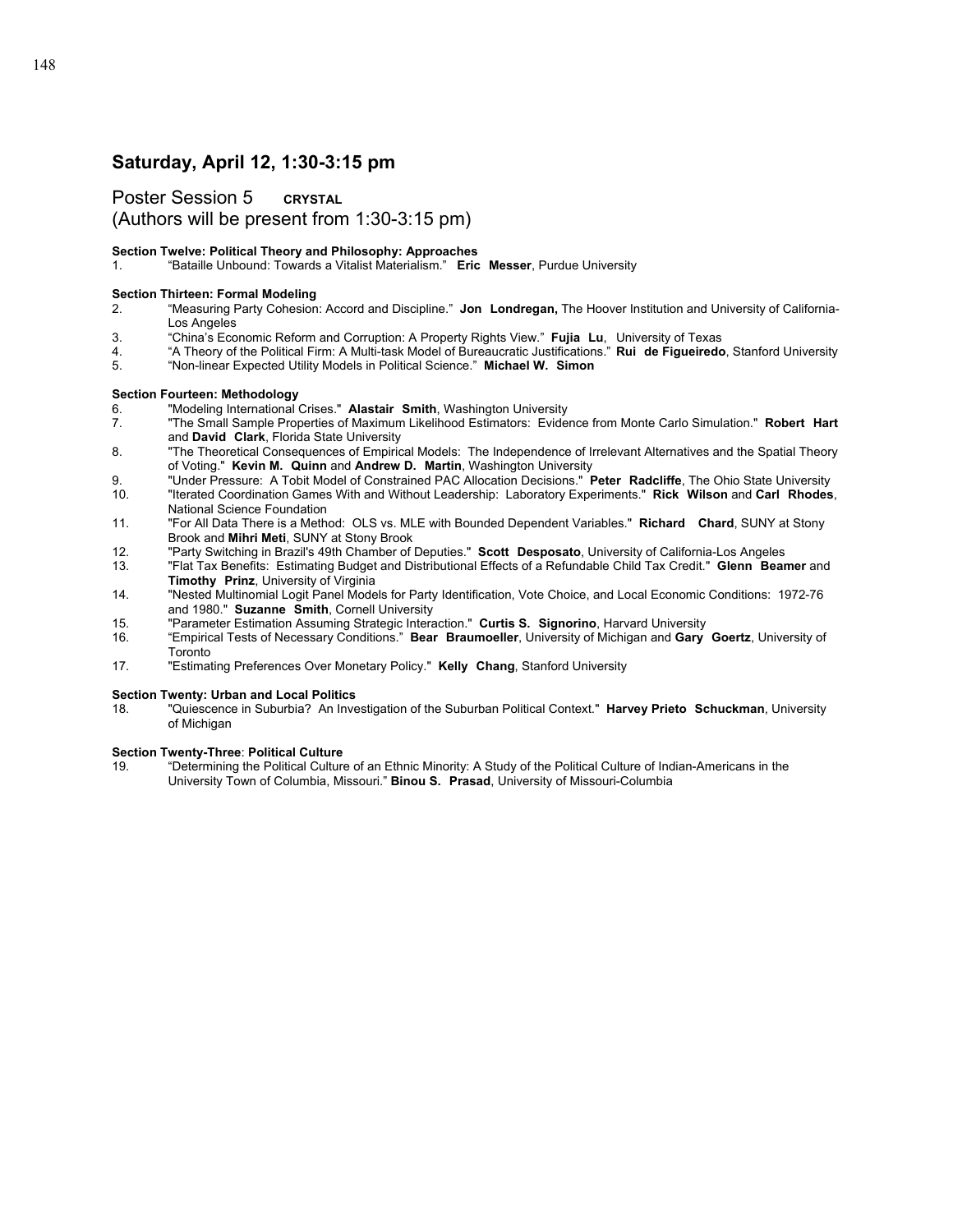#### **Saturday, April 12, 1:30-3:15 pm**

Theme Panel T-10 **PDR 17**

**Rational Choice and Political Psychology: Building Bridges** 

Chair: **James Kuklinski**, University of Illinois Steven Ansolabehere, MIT **Milton Lodge**, SUNY at Stony Brook **Kathleen McGraw**, SUNY at Stony Brook  **William Bianco**, Pennsylvania State University

#### Panel 1-11 **SANDBURG 6**

**Dynamics of Legislative and Cabinet Decision Making in Advanced Democracies: Performance and Policy**

- John Huber, University of Michigan
- Papers: "Parliamentary Coalitions and the Universalistic Type of Welfare State." **Wei-Feng Huang** , Academia Sinica "Why is Cabinet Instability Bad: Portfolio Volatility and Political Performance in Parliamentary Democracies." **John Huber** , University of Michigan

"The Efficieny of Legislative Decision-Making in the European Union." **Thomas Koening**, University of Mannheim and **Heiner Schulz**, Stanford University

Disc: **Randall Stevenson**, Rice University

Panel 2-9 **CLARK 7**

#### **Popular Support and Property Rights in Authoritarian China**

Chair: **Carol Ann Traut**, University of South Dakota

- "In Search of Regime Legitimacy: The Level and Sources of Popular Support for China's Current Authoritarian Regime." **Jie Chen**, University of Wisconsin-River Falls "New Property Forms and Property Rights Regimes in Transitional Economies: The Case of China." **Corinna-Barbara**
- **Francis**, University of Missouri-Columbia
- Disc: **Carol Ann Traut**, University of South Dakota

#### Panel 3-9 **DEARBORN 2**

#### **The Political Economy of Democratic Transitions**

Chair: **Alan Siaroff**, University of British Columbia

Papers: "Material Inducements and Electoral Behavior: Carrot or Stick?" **Hans Stockton**, Texas A&M University "The Relationship between Political Change and Economic Conditions: The Government's Commitment Strategy to Economic Actors in Malaysia." **Fiona Yap**, University of Cincinnati "Democracy Stumbles: The State Versus Labor in Post-Authoritarian South Korea." **Lisa Milligan**, University of Illinois, Urbana-Champaign

Disc: **Hyun-Jin Seo**, Purdue University

#### Panel 4-7 **MONTROSE 2**

#### **Two-Level Games and Regional Politics**

Chair: **Martin Slann**, Clemson University

Papers: "Politics , Strategy, and Two-level Games in the 1995-1996 Taiwan Straits Crisis." **Valerie Schwebach** and **Andrew Wedeman**, University of Nebraska

"Two-Level Games and the European Union: Inter-Governmental Bargaining under Unanimity and Majority Rules." **Roger M. Scully**, Ohio State University

"Extension of the Logic of Two-level Games to the Exposition of the Probability of War Between Indian and Pakistan." **Srinivasan Sitaraman**, Kent State University

Disc: **Gerald L. Sorokin**, University Of Iowa

#### Panel 4-11 **SANDBURG 5**

#### **Explaining Russian Foreign Policy**

- Chair: **David Rivera**, University of Michigan
- Papers: "Institutional and Civilizational Differences as Sources of Threat: Explaining Russian Military Policy in the 'Near Abroad.'" **David Rivera**, University of Michigan

"Perceptions of Security: Realism and the New Idealism in the Former Soviet Union." **Alan Purcell**, University of Kentucky

- "Russian Foreign Policy in 3-D." **Steve D. Boilard**, Western Kentucky University
- Disc: **Matthew Rhodes**, University of Wisconsin-Madison

#### Panel 5-8 **MONTROSE 3**

#### **Trade Flow and Resource Dependency Approaches to IPE**

Chair : **Brian Portnoy**, University of Chicago

Papers: "International Threats with Unintentional Consequences: How Threats Change State Goals." **Jeffrey Berejikian**,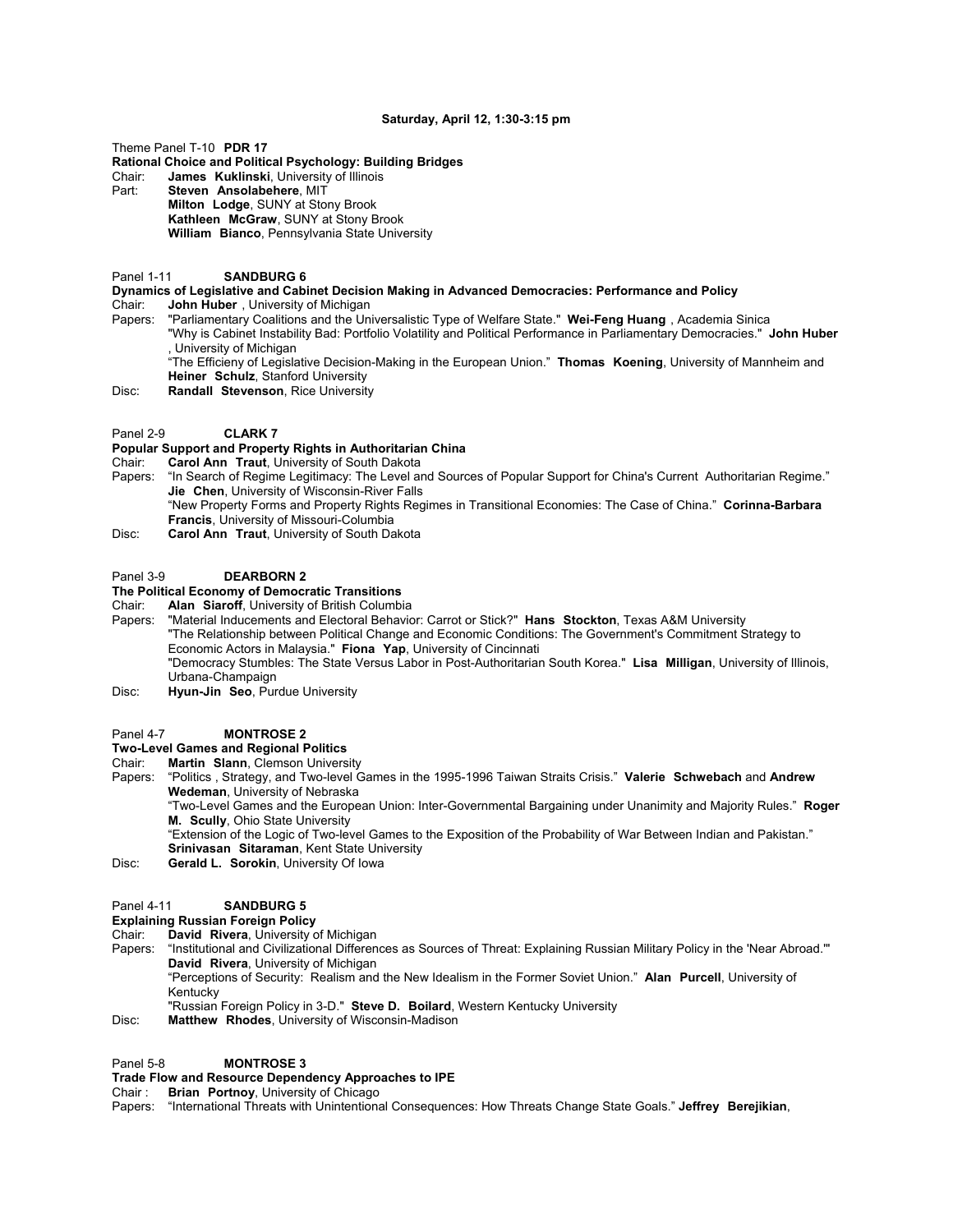"The Death of an Alliance and Its Effect on Trade." **Kira M. Poplowski** , University of Tennessee "The Role of Economic Viability in Secessionist Movements." **Bryon J. Moraski**, University of Iowa

Disc: **Brian Portnoy**, University of Chicago

#### Panel 6-7 **BURNHAM 1**

# **Public Opinion and Health Care Reform**<br>Chair: **James N. Druckman**, Universit

James N. Druckman, University of California-San Diego

- Papers: "Symbolic Racism, Self-Interest and Public Opinion on Health Care Reform." **Madelaine Pfahler**, University of Michigan "Public Opinion and Governing during the Clinton Presidency: Gays and Health Care Reform." **Jeffrey W. Koch**, SUNY at Geneseo
- "Public Preferences in Health Care: Evidence from Deliberative Studies." **Mark Lindeman**, Columbia University "Self-Interest and Attitudes toward Health Care Reform." **Richard R. Lau** and **Carline Heldman**, Rutgers University Disc: **Greg Shaw**, Columbia University
- 

#### Panel 7-1 **CLARK 5**

#### **Parties and Mobilization**

Chair: **Peggy Conway**, University of Florida

- Papers: "The Grass Roots Connection: Local Party Effort and Voter Response in the 1992 Presidential Contest." **Paul A. Beck** , Ohio State University and **Russell J. Dalton**, University of California-Irvine "Party Mobilization of Ethnic Minorities." **Jan Leighley**, Texas A&M University
	- "Money, Mobilization and the Dynamics of Campaign Contributions." **William Claggett**, Florida State University and **Paul Abramson**, Michigan State University
- Disc: **Peggy Conway**, University of Florida **Gerald Wright**, Indiana University

#### Panel 9-6 **SANDBURG 3**

## **The Long March Through the Institutions**<br>Chair: **Lee Ann Banazsak** The Pennsy

Lee Ann Banazsak, The Pennsylvania State University

Papers: "Gender Difference, Institutional Constraints, and the Representation of Women's Interests in Congress." **Debra Dodson**, Rutgers University

"Democracy, Gender, and Policy Processes." **Dorothy McBride Stetson**, Florida Atlantic University and **Amy G. Mazur**, Washington State University

"On the Theoretical Import of Gender in American Legislative Institutions." **Laura R. Winsky Mattei**, University at Buffalo, SUNY

Disc: **Lee Ann Banazsak**, Pennsylvania State University **Mary Anne Borelli**, Connecticut College

#### Panel 10-10 **SANDBURG 4**

**Race and Representation in Congress** [co-sponsored with Legislative Politics Section]

- Chair: **Patricia Hurley**, Texas A&M University
- Papers: "The Election of African Americans and Latinos to the U.S. House of Representatives, 1972-1994." **David Lublin**, University of South Carolina

"Measuring Legislative Support for Civil Rights." **Annie Johnson Benifield**, University of Alabama at Birmingham "Group Agreement Among Members of the Congressional Black Caucus: Institutional and Political Influences on Caucus Cohesion." **George Serra**, Bridgewater State College and **Neil Pinney**, Western Michigan University "Gerrymandering, Legislative Composition, and National Policy Outcomes." **Ken Shotts**, Stanford University

- Disc: **Patricia Hurley**, Texas A&M University and **Patrick Brandt** , Northwestern University
- Papers 11-6 **LASALLE 1**

#### **Nietzsche, Schiller and the Boundaries of Political Morality**

Chair: **Nancy Love**, Pennsylvania State University

Papers: "The 'Wither and For What of Man': the Philosopher As Legislator in Nietzsche." **Paul Glenn**, Loyola University Chicago "Nietzsche and the Excluded Middle." **Ruth Abbey**, University of West Australia

"Herder, Nietzsche and Multicultural Coalitions." **Greg Streich**, University of Wisconsin-Madison

"Schiller, Schlegal and the Romantic Justification of Free Speech." **Sam Nelson**, University of Wisconsin-Madison Disc: **Fredrick Appel**, Harvard University

### Panel 13-9 **LASALLE 3**

#### **Regulatory Design**

Papers: "Decision Costs and the Strategic Design of Judicial Administrative Processes." **Pablo Spiller**, UC Berkeley and **Emerson Tiller**, University of Texas

"The Non-transferability of Political Property Rights: Implications for Economic Growth." **Jeffrey Jenkins** and **Lee**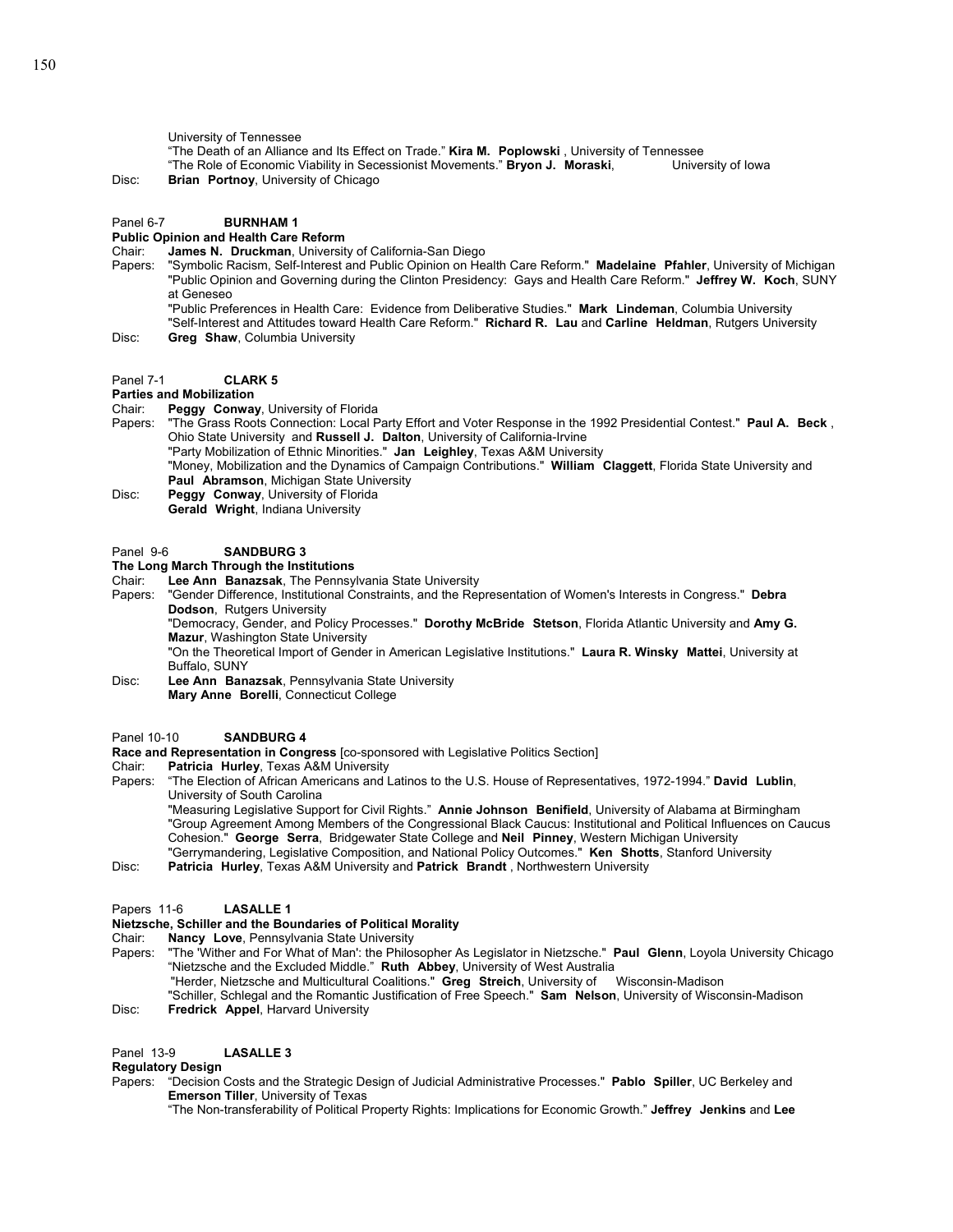#### **Saturday, April 12, 1:30-3:15 pm**

**Alston**, University of Illinois.

Disc:

#### Panel 15-9 **MONTROSE 1**

#### **Influences on Partisanship**

- Chair: **Ruth S. Jones**, Arizona State University
- Papers: "The Impact of Ideology and Political Pragmatism on Partisanship, 1972-1994." **Franklin C. Niles**, University of Houston "Partisanship and Its Meaning: Regional Differences Across the United States." **William D. Schreckhise**, **James Giordano** and **Robert Jackson**, Washington State University "Congressional Partisanship Under Fiscal Constraint." **Neal D. Woods**, University of Kentucky "Party Switchers vs. Non-switchers in Congress: The Case of 1996." **Andree' E. Reeves**, University of Alabama in Huntsville and **Mavis Mann Reeves**, University of North Carolina, Chapel Hill "The Effects of Political Alienation on Party Identification." **Dave Zehner**, University of Illinois-Chicago "The Evolution of the Republican Party Coalition." **Brett M. Clifton**, Brown University Disc: **Alexander Tan**, Southern Methodist University

#### Panel 16-10 **DEARBORN 3**

# **The Audience: Presidential Elections and Public Approval<br>Chair: Michael B. MacKuen University of Missouri-St Lore**

Michael B. MacKuen, University of Missouri-St. Louis

- Papers: "The Insider Advantage: The Impact of Front-Loading in the 1996 Republican Presidential Primaries." **Barbara E. Herrera** and **Nicol C. Rae**, Florida International University. "Bush Administration: Campaign Rhetoric and Presidential Performance." **Michael G. Krukones**, Bellamine College "The Politics of Economic Forecasting." **Mary Stegmaier**, University of Iowa.
- Disc: **Michael MacKuen**, University of Missouri-St. Louis

Panel 16-12 **CLARK 10**

### **Roundtable: Presidents and the Public: Responsiveness or Manipulation?**

Chair: **Lawrence Jacobs**, University of Minnesota

Stanley Greenberg, Greenberg Research **Susan Herbst**, Northwestern University **Benjamin Page**, Northwestern University **Ray Teixeira**, Economic Policy Institute

### Panel 17-10 **MONTROSE 7**

# **Interest Groups in Congress**

- **Charles Stewart III**, Massachusetts Institute of Technology
- Papers: "Interest Group Access to House Subcommittees in the 104th Congress." **William Gormley**, Georgetown University "Investment in Politicians? Response to the 1994 Congressional Election." **Lawrence S. Rothenberg**, University of Rochester and **Nolan McCarty**, Columbia University "Competing for Home Field Advantage: How Senators from the Same State Gain Constituent and Interest Group

Support." **Wendy J. Schiller**, Brown University

"Influence or Illusion: A Theory of Interest Group Strategies." **Elisabeth Gerber** and **Jennifer Kuhn,** University of California-San Diego

Disc: **Douglas Koopman**, Calvin College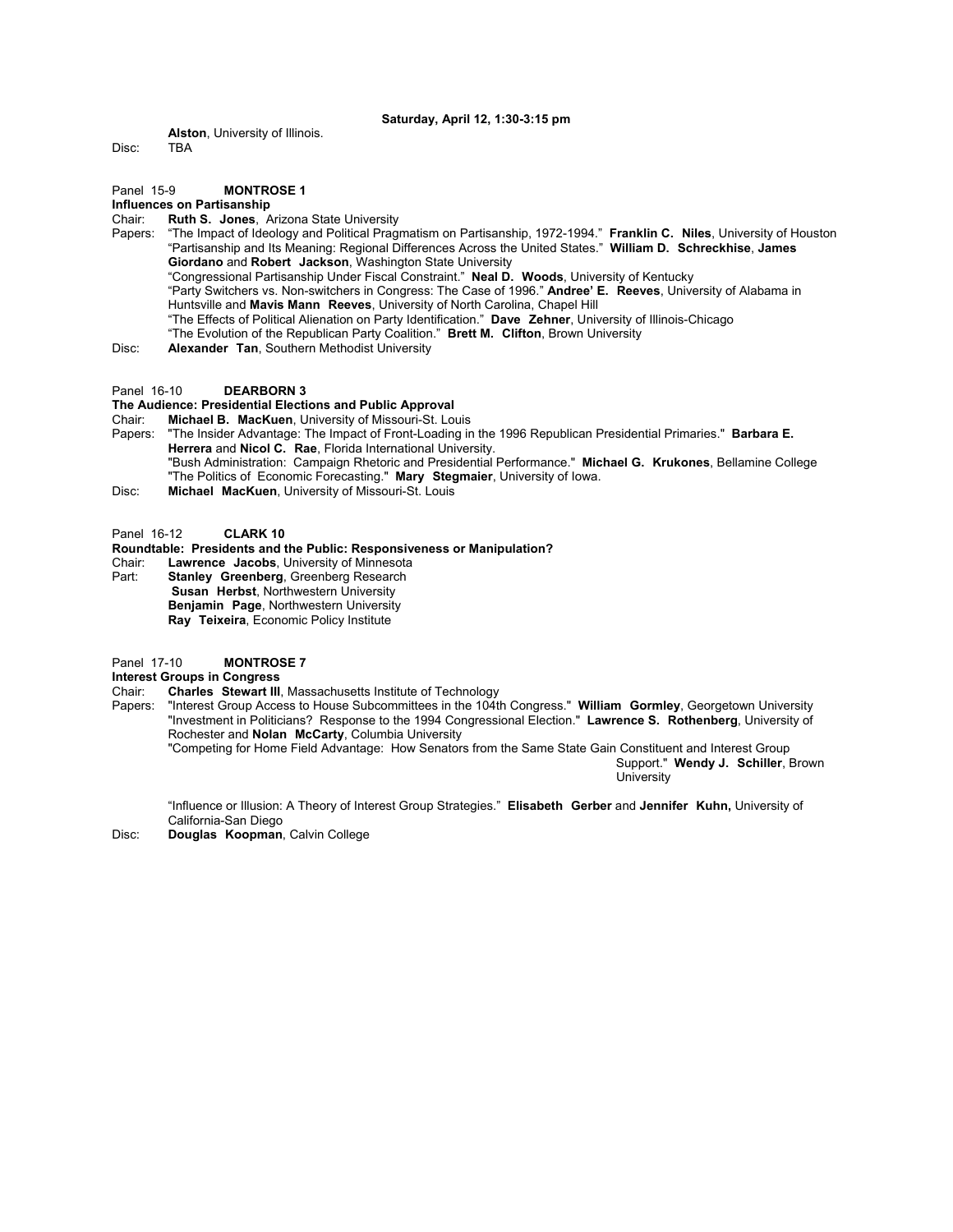### Panel 17-14 **LASALLE 2**

**Legislative Political Careers in American Politics**

Chair: **Dena Levy**, Texas Tech University

Papers: "Strategic Retirements From The U.S. House In The Modern Era." **John R. Hibbing**, University of Nebraska-Lincoln and **Michael Moore**, University of Texas-Arlington

"Rethinking Congressional Careers: Retirements and Progressive Ambition in 1996." **L. Sandy Maisel**, Colby College "Political Career Patterns in Historical and Federal Context." **Brian J. Gaines**, University of Illinois Urbana-Champaign and **Kara Z. Buckley**, Stanford University

"The Effects of Legislative Professionalization on State Legislative and Congressional Candidate Recruitment." **Francis** 

**X. Bell**

Disc: **Dena Levy**, Texas Tech University

#### Panel 18-10 **DEARBORN 1**

#### **Interinstitutional Conflict: Courts, Legislatures, and Bureaucracies**

Chair: **Steven S. Smith**, University of Minnesota

Papers: "Agency Powers v. Citizens Rights: Federal Judicial Decisions and Its Influence on Bureaucratic Policy." **Robert M. Howard**, SUNY at Stony Brook

"The Constitutionality of State Campaign and Election Reform: State Supreme Courts and Countermajoritarian Behavior." **Laura Langer**, Florida State University

"Examining the Influence of Institutions on Supreme Court Civil Rights Decisions, 1953-1992." **Melissa Marschall** and **Andreas Broscheid**, SUNY at Stony Brook

"Congressional Management of Judicial Policy Making: The Case of Environmental Policy." **Joseph Smith**, University of Texas at Austin

Disc: **Charles R. Shipan**, University of Iowa

#### Panel 19-10 **BURNHAM 5**

#### **Balancing The Need for Revenue With the Desire to Avoid Tax Revolts**

- Chair: **Carol Weissert**, Michigan State University
- Papers: "The Revenue Game: An Analysis of State Income Generation Programs." **Christopher P. Borick,** St. Norbert College and **James Camobreco**, University of New Hampshire

"Measuring Fiscal Stress." **Thomas Schlesinger**, University of Wisconsin-Milwaukee

"Explaining Tax Revolts in the American States: 1977-1993." **Stuart B. Schneiderman**, Florida State **University** 

Disc: **Paula Kearns**, Michigan State University

#### Panel 21-10 **SANDBURG 2**

### **Who Influences Public Policy?**

Chair: **Andrew McFarland**, University of Illinois at Chicago

Papers: "A General Theory of Presidential Influence: Agendas and Outputs in Fair Housing Policy." **Jim Twombly**, and **Charles M. Lamb**, University of Buffalo

"Patterns of Influence on Regulatory Decision: The ICC and Motor Carrier Entry, 1935-1980." **Ronald A. Harris**, Southern University

 "The Structure of Signaling: Information Exchange Among Interest Groups and Agencies," **Daniel P. Carpenter**, **Kevin Esterling**, University of Chicago, and **David Lazer**, Princeton University

Disc: **Paul Teske,** SUNY at Stony Brook

**Paul Light**, Pew Charitable Trusts and University of Minnesota

#### Panel 21-15 **SANDBURG 8**

#### **Environmental Policy: What Works? For Whom?**

Chair: **Bruce Williams**, University of Illinois at Urbana-Champaign

 Papers: "Policy Differences and State Leadership in an Era of New Federalism: A Critique of State Ecological Capacity." **Caroline M. Orth**, Purdue University

"Understanding Environmental Policy Success and Failure." **Vivian E. Thomson**, University of Viriginia

"Separating Chickens from Eggs: Disentangling the Temporal Dimensions in Environmental Equity Research." **Evan J. Ringquist** and **David H. Clark**, Florida State University

Disc: **Edward Weber**, Washington State University

Panel 22-4 **PDR 16**

#### **New Directions in Public Administration Theory: Information Technology**

Chair: **Beverly A. Cigler**, Penn State University at Harrisburg

Papers: "The Role of Information Technology in Building Public Administration Theory." **Dianne Rahm**, Iowa State University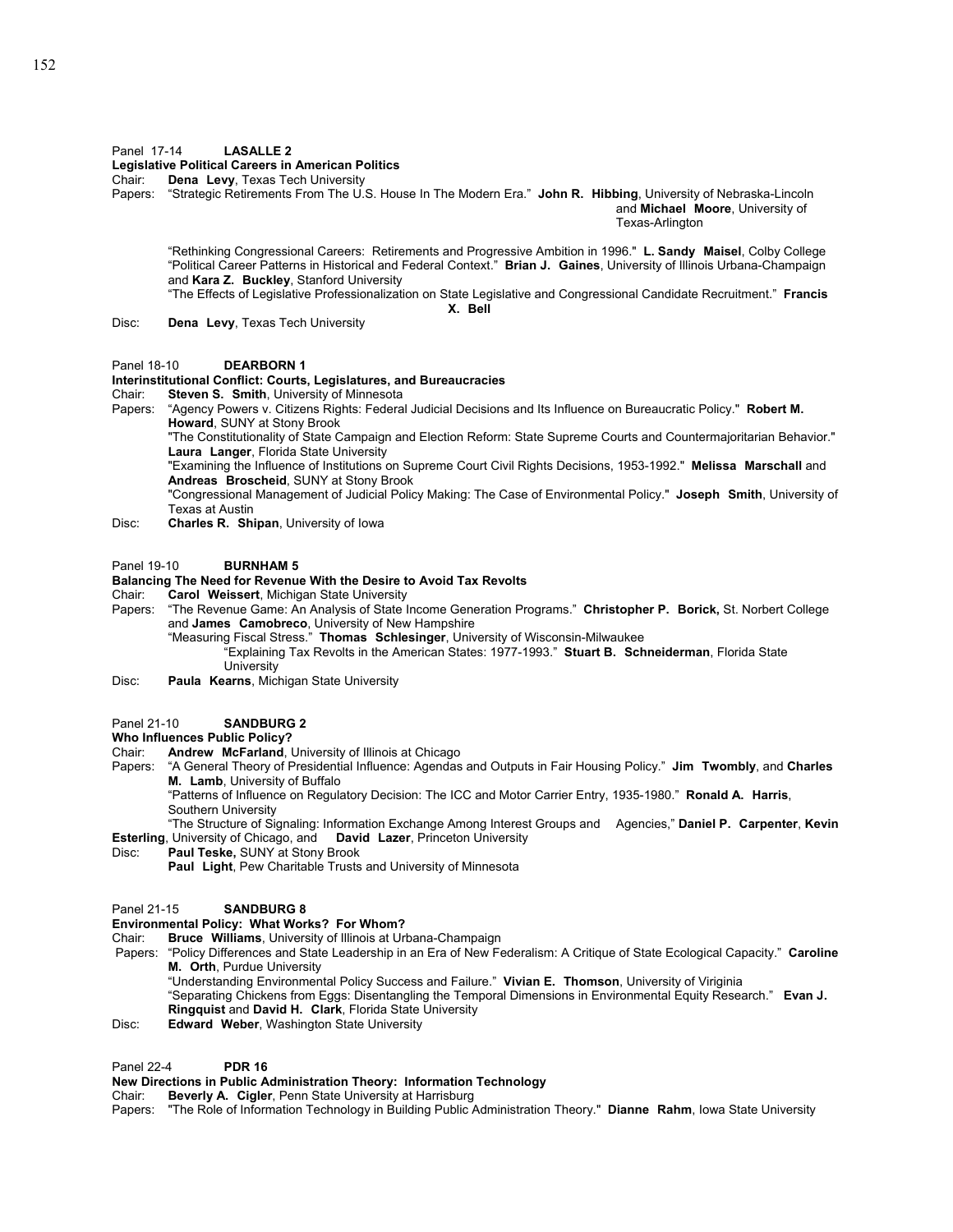#### **Saturday, April 12, 1:30-3:15 pm**

Disc: **Stuart Bretschneider**, Syracuse University

Panel 24-6 **LASALLE 5**

**Technology and Teaching Political Science**<br>Chair: **Mel Cohen**, Miami University Middle

**Mel Cohen, Miami University Middletown** 

Part: **Robert Browning,** Purdue University **Steve Frantzich**, United States Naval Academy **Steve Van Beek**, San Jose State University

Panel 25-3 **BURNHAM 2** 

**Roundtable: Women and the Theory and Practice of Public Policy** [Sponsored by the Midwest Women's Caucus for Political Science]<br>Chair:

Trudy Steuernagel, Kent State University

Part: **Jennifer Coken**, Congressional Hunger Center **Ann Martino**, Iowa Board of Medical Examiners **Jennifer Maxwell**, Kent State University **Eloise Buker**, Denison University

Panel 27-2 **SANDBURG 7**

 **Left, Right, and Out: Fields of Dreams in American Politics** [Sponsored by the Caucus for New Political Science] Chair: **Mark Gobeyn**, Bradley University

"Did the Nader Campaign Help Build a Progressive Independent Party?" John C. Berg, Suffolk University "Communitarianism: Community With or Without Equality?" **Marc Stier**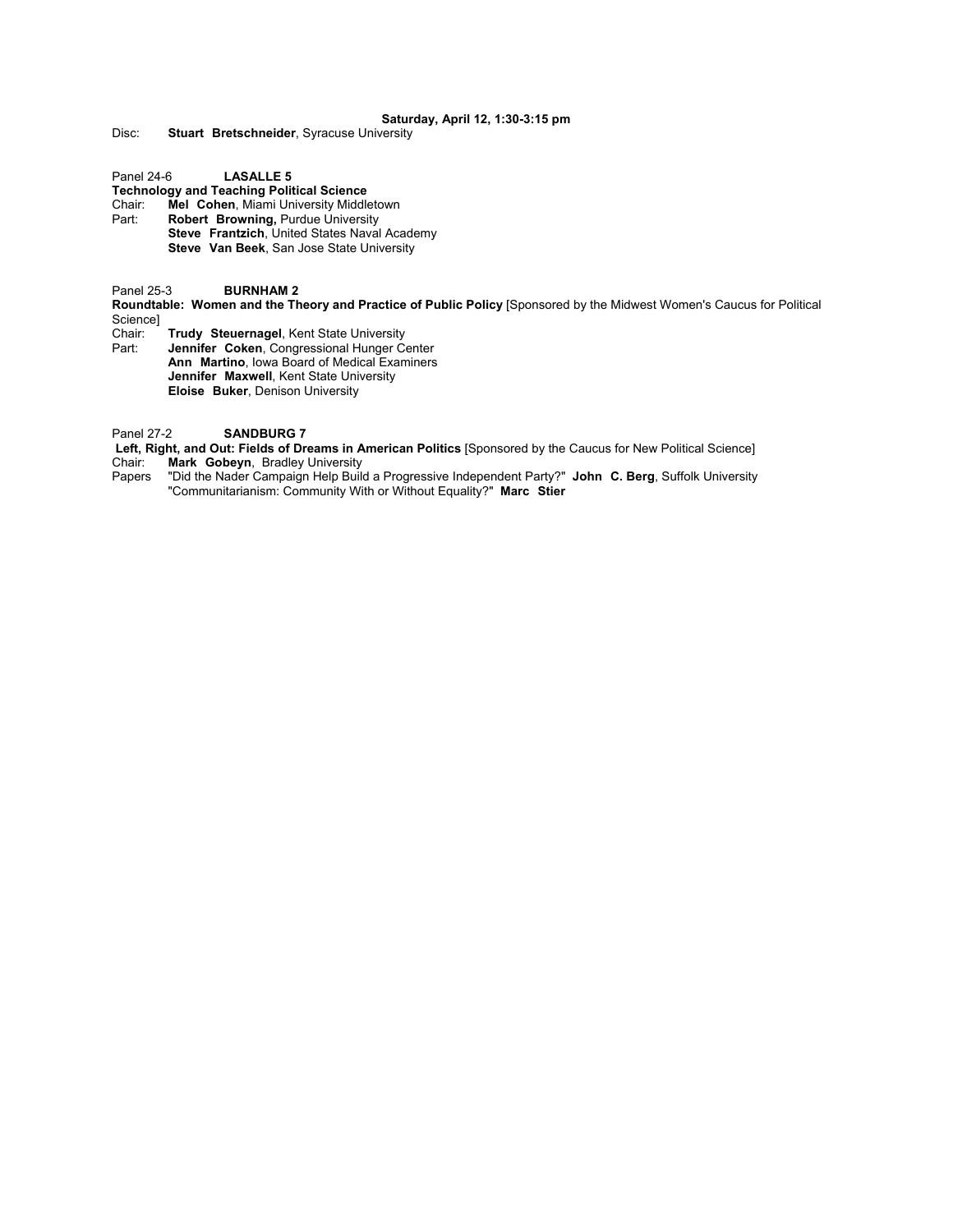"The Making of Lesbian/Gay Political Activism in the 1990s: AIDS, Race, and the Shift from Acting Up to Assimilationism." **Jeff Edwards**, Roosevelt University

Disc: **Debora Halbert**, Otterbein College

Panel 27-3 **PDR 18**

**Roundtable**: **Political Science Discussion Lists (Hnet): Meet the Editors**

Chair: **Gary Klass**, Illinois State University

Part: **Andaiye M. Kariamu**, Ohio State University **JoAnne Myers**, Marist College **Mark Kornbluh**, Michigan State University **Jonathan Nagler**, University of California-Riverside

# **Panel Chairs:**

**Please complete the survey form found in your panel room and drop it into the SURVEY ENVELOPE in the panel room at the end of your panel.** 

**Thank you.**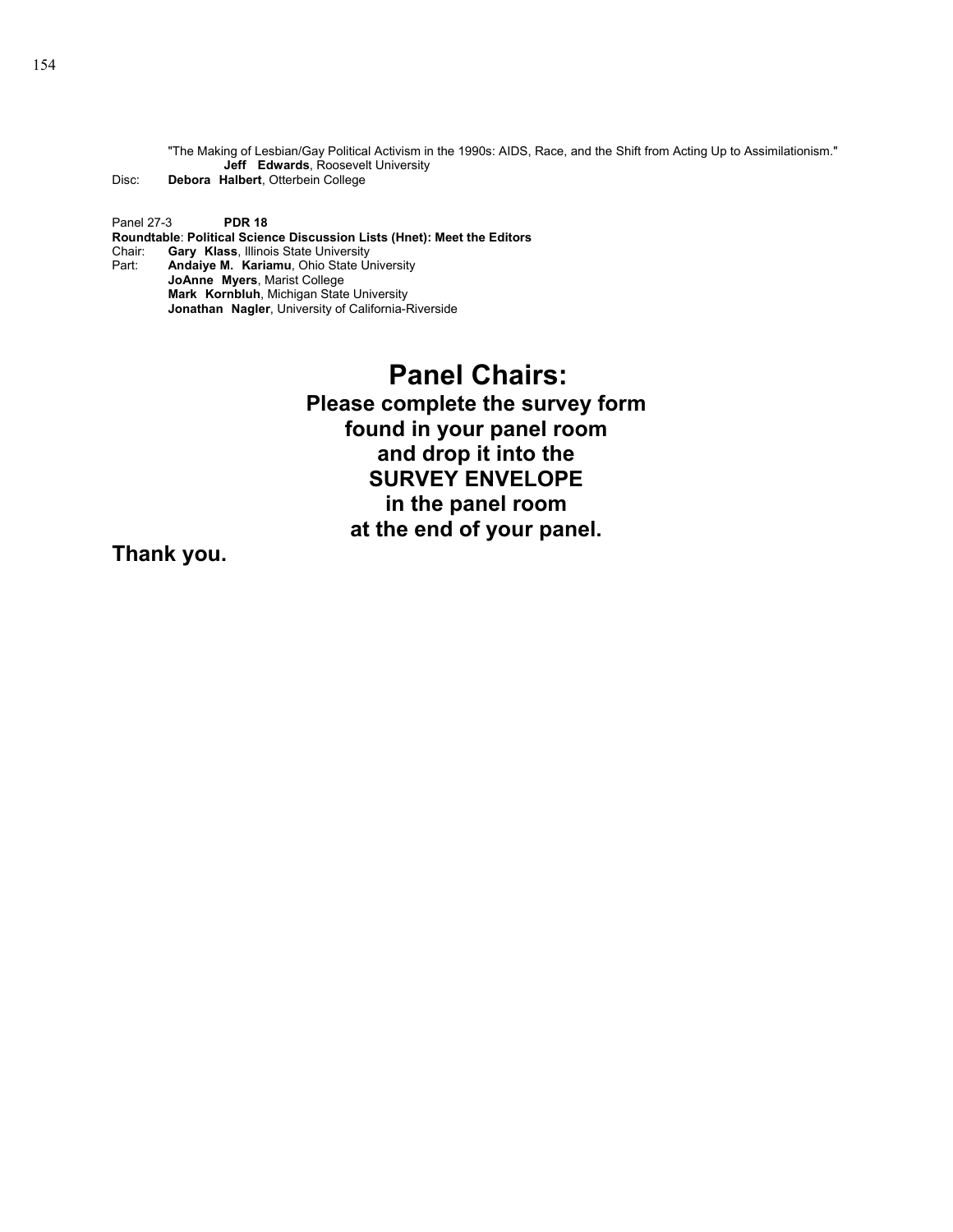Poster Session 5 (continues) **CRYSTAL** See page for listings.

Theme Panel T-5 **WABASH**

**The "Jeffersonian Swing": How Real? How Lasting?**

Chair: **David Beam**, Illinois Institute of Technology Disc: **Timothy Conlan**, George Mason University **William Johnson,** Bethel College **James Pfiffner**, George Mason University **Richard Stillman,** University of Colorado-Denver

#### Panel 1-2 **SANDBURG 6**

# **Microanalytical Perspectives on Electoral and Party Systems**

- Haemin Kim, Florida State University
- Papers: "Western Party Systems in Transition: The Connection Between Macro-Level Party Competition and Agenda Change in Election Manifestos." **All Carkoglu** , Bogazici University "Explaining Ideological Swing in Western Democracies: A Comparative Analysis, 1946-1989." **Haemin Kim** , Florida State University and **Richard Fording**, University of Kentucky "Comparing Competing Explanations of Voter Turnout in Industrialized and Industrializing Countries." **David A. Leblang** and **Matthew Lebo**, University of North Texas
- Disc: **Mark N. Franklin** , University of Houston
- Panel 2-10 **CLARK 7**

# **Refugees, Aliens, and Tolerance**

**Martin Slann, Clemson University** 

- Papers: "Refugees and International Security: The Domestic Costs." **Clair Apodaca**, Purdue University "South Africa's 'Illegal Aliens': The Politics of Nation-Building in a Post-Apartheid Regime." **Sheila Croucher**, Miami University
- Disc: **Martin Slann**, Clemson University
- Panel 3-10 **DEARBORN 2**

## **Democratic Dilemmas in Latin America**

Chair: **John King**, American University

- Papers: "Does Democracy Need a "Center"? Problems and Prospects of Democratic Consolidation in Nicaragua and El Salvador." **Bill Barnes** and **Kenneth Coleman**, University of Iowa "Neoliberal Social Policy Reform in Chile, 1973-present: Comparing Outcomes in Three Sectors." **Carol Medlin**,
	- University of California-Berkeley

"The Missing Variable: US Military Assistance and the Demise of Democracy in Latin America." **Peter Sanchez** and **Allison Kessler**, Loyola University Chicago

Disc: **Steven Angerthal**, University of Wisconsin

#### Panel 3-12 **SANDBURG 5**

**Dilemmas in Russian Politics** 

Chair: **Stephen Crowley**, Oberlin College

- "The Politics of Health Care in Russia." Kate Schecter, University of Michigan
	- "The Beliefs of Russian Politicians." **Sharon Werning Rivera**, University of Michigan
	- "Bargaining" Federalism and the Development of a Party System in Russia." **Mikhail Fillipov**, California Institute of Technology, and **Leonid Polishchuk**, University of Maryland at College Park
- Disc: **Stephen Crowley**, Oberlin College

### Panel 4-10 **MONTROSE 2**

## **U.S. Foreign Policy in the Post-Cold War Era**

Chair: **Mark N. Crislip**, American University

Papers: "Gender Differences in Perceptions of Foreign Policy Threats." **Mark N. Crislip**, American University, and **Valerie A. Sulfaro**, James Madison University

"The Media's Role in the Policy Process: An Examination of the Media Coverage of Haiti, Bosnia, and Somalia, 1990- 1996." **Shari Garber Bax** and **Matthew A. Bax**, University of Tennessee Knoxville

"X<sup>2</sup> -Power Transition Theory and the Development of a Post-Cold War Grand Strategy." **Chris Kofinis**, The Claremont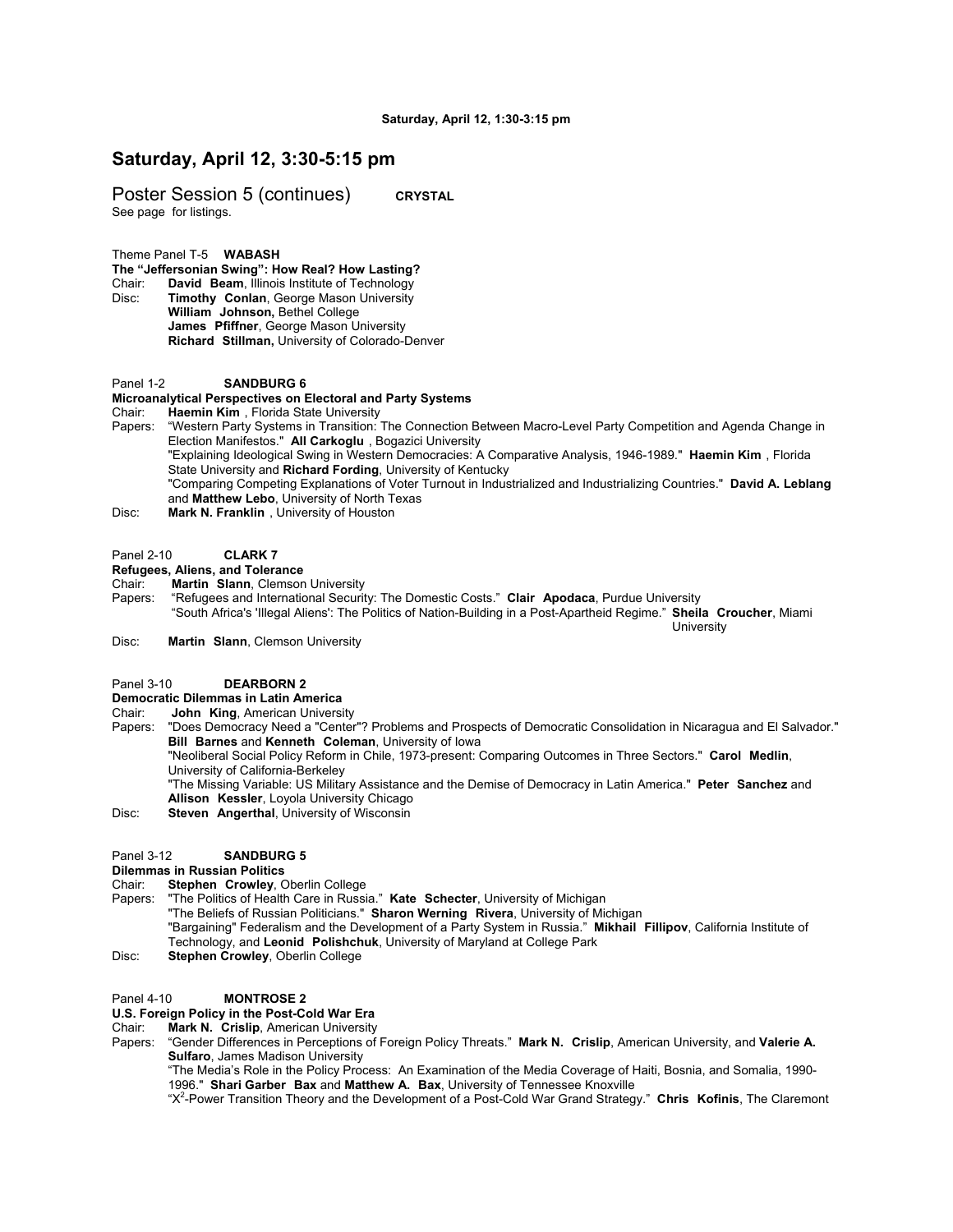Graduate School

Disc: **R. Michael Smith**, Glenville State College

|                           | Panel 6-6 | <b>BURNHAM1</b>                                                                                                 |
|---------------------------|-----------|-----------------------------------------------------------------------------------------------------------------|
| The Role of Issue Publics |           |                                                                                                                 |
|                           | Chair:    | <b>Chris McIntyre, University of North Texas</b>                                                                |
|                           | Papers:   | "Does Public Opinion Get What It Wants? Tracking State Opinion and Policies Toward the Poor." Greg Shaw.        |
|                           |           | Columbia University                                                                                             |
|                           |           | "The Impact of Policy Change Threat on Issue Public Membership." Joanne M. Miller and Jon A. Krosnick, Ohio     |
|                           |           | State University                                                                                                |
|                           |           | "Christian Fundamentalism and Ideological Constraint: Are the Religious Really 'Right'?" David Barker and Brett |
|                           |           | <b>Kleitz, University of Houston</b>                                                                            |
|                           |           | "Issue Publics and Candidate Information." Vincent L. Hutchings, University of Michigan                         |
|                           | Disc:     | Alan Monroe, Illinois State University                                                                          |
|                           |           |                                                                                                                 |

#### Panel 6-17 **BURNHAM 2**

## **Innovative Approaches to the Study of Political Attitudes**

Chair: **Steve Yonish**, Harvard Business School

- Papers: "Theory of Nonseparable Preferences in Survey Responses." **Dean Lacy**, Ohio State University "Reassessing Presidential Approval Ratings: A Case for Disaggregation of Data." **Jon W. Bay**, Northwestern University "Temporal Sequence and Causal Inference." **Warren E. Miller**, Arizona State University
- Disc: **Michael S. Lewis-Beck**, University of Iowa

#### Panel 9-5 **SANDBURG 3**

**Gender and Public Policy** [co-sponsored with Public Policy Section]

- Chair: **Karen Baird**, Purchase College, SUNY
- Papers: "Hammering It Out: Negotiating Gender on a California Freeway." **Vivian Price**, University of California-Irvine "Rights and Responsibilities: The Gendered Construction of Welfare Debates in the 104th Congress." **Elizabeth C. Felter**, Rutgers University

"Only Jesus Has Jurisdiction Over Me: Violence Against Abortion Clinics." **Alesha E. Doan**, University of Wisconsin-Milwaukee

- Disc: **Andrew McFarland**, University of Illinois, Chicago, **Barbara Yarnold**, Florida International University
- Panel 9-14 **CLARK 5**

### **Gender and Power in Higher Education**

- Chair: **Mary Ann Tetreault**, Iowa State University
- Papers: "Teaching With Authority: Legitimacy, Feminism and Pedagogy." **Scott Johnson**, St. John's University (Minnesota) "Engendering the Academy: The Attitudinal Consequences of Women's Studies." **Ted G. Jelen** and **Alicia McCareins**, Benedictine University

"Administrative Perceptions of the Climate for Women in Higher Education." **Fred Meyer** and **Ralph Baker**, Ball State **University** 

Disc: **Roberta Sigel, Rutgers University** 

#### Panel 10-11 **SANDBURG 4**

## **Partisan Competition, Redistricting and Levels of Black Political Participation**

Chair: **Dianne Pinderhughes**, University of Illinois at Urbana/Champaign

Papers: "The Origins of the New Southern Republicanism: Redistricting Accidents or Racial Intentions?" **Arnold Lewis**, Florida State University

"The Political Participation of African-American and White Voters." **Michael J. Scicchitano**, University of Florida and **Charles S. Bullock III**, University of Georgia

"Explaining Trends in Black Electoral Participation, 1972-1994." **Jane Junn** and **Krista Jenkins**, Rutgers University "Are We There Yet? The Impact of Competitive Races on Black Participation in the South." **Michael A. Smith** and **Kevin Anderson**, University of Missouri-Columbia

- Disc: **Diane Pinderhughes**, University of Illinois at Urbana-Champaign and **Jay Barth**, Hendrix College
- Panel 11-5 **PDR 17**

 **Roundtable: The Dialectic of Enlightenment Revisited** (50th Anniversary)<br>Chair: **Stephen Schneck**. Catholic University

- Chair: **Stephen Schneck**, Catholic University
	- Fred Dallmayr, Notre Dame **Nancy Love**, Penn State University **Mort Schoolman**, SUNY Albany **Tracy Strong**, University of California-San Diego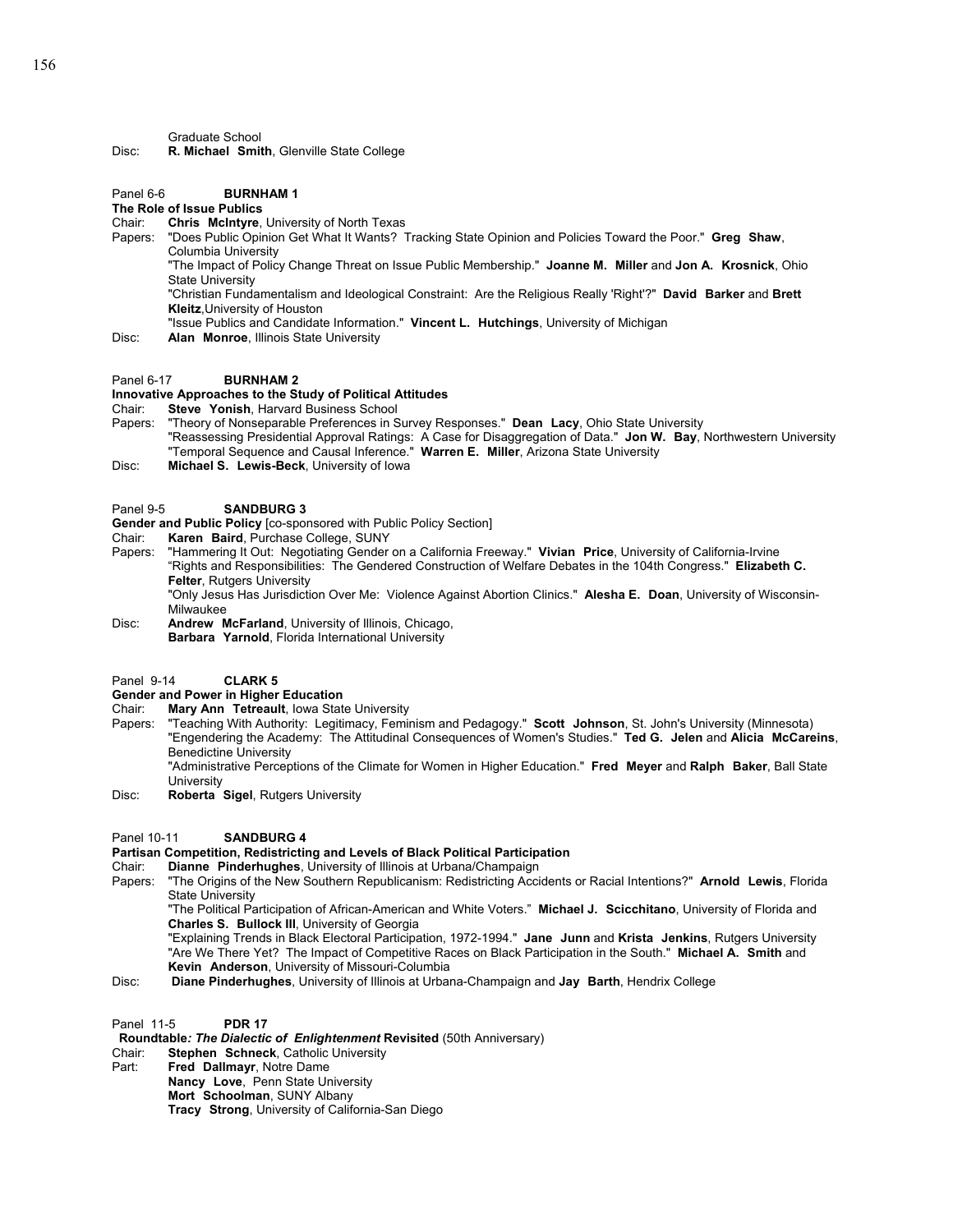## Panel 11-7 **LASALLE 1**

## **Ideals of Democracy in American Contexts**

Chair: **Andrew Valls**, Moorhouse College

"The Politics of the Promise and the Promise of Politics: Croly's Promise of American Life." **Frederick Bartol**, Yale **University** 

 "The Enlightenment of Frederick Douglass, or, Story Telling as a Political Act." **Kimberly Smith**, University of Michigan-Ann Arbor

"The Individual, the Group and Citizenship in the Thought of John Calhoun." **Erik McKee**, University of Michigan-Ann Arbor

- "Autonomy, Diversity and the Good in a Liberal Polity." **Emily R. Gill**, Bradley University
- Disc: **Eric Mac Gilvray**, University of Chicago

#### Panel 12-8 **LASALLE 2**

## **Pragmatism, Social Inquiry, And Democracy**

## Chair: **Philip Kronebusch**, St. John's University

Papers: "Social Criticism and Practical Knowledge: A Pragmatic Interpretation of Critical Social Science.", **James Bohman**, St. Louis University

"Inquiry into Democracy: What Might a Pragmatist Make of Rational Choice Theories?" **Jack Knight**, Washington University and **James Johnson**, University of Rochester

"'How Shall We Read What We Call Reality?': John Dewey on Political Idealism in a Scientific Age." **Debra Morris,** University of Virginia

"The Priority of Philosophy to Democracy: Lippman, Dewey, and the Consequences of Pragmatism for Democratic Theory." **Eric MacGilvray**, University of Chicago

- Disc: **Marion Smiley**, University of Wisconsin-Madison
- **James Farr**, University of Minnesota
- Panel 13-1 **LASALLE 3**

## **Questioning Our Assumptions**

Papers: "Pathologies of Social Choice Theory: Sources of Stability in the Study of Collective Choice." **Arthur Lupia** and **Matthew D. McCubbins**, University of California-San Diego.

- "Pathologies of Spatial Models: Were Green and Shapiro Right After All?" **Jeff Milyo**, Tufts University and MIT. Disc: **Michael W. Simon**, University of Iowa
- Panel 14-6 **LASALLE 5**

## **Methodological Advances in Legislative Politics**

Chair: **J. Tobin Grant**, Ohio State University

- Papers: "Materialist Low Dimensionality Versus Structure-Induced Equilibrium in the U.S. House." **Jasjeet S. Sekhon**, Cornell University
	- "Ideal Point Estimation: A Survey," **Michael Bailey** and **Douglas Rivers**, Stanford University
	- "Legislative Entrepreneurship and Campaign Finance." **Gregory Wawro**, Columbia University
- Disc: **Elisabeth Gerber**, University of California-San Diego **Donald Green**, Yale University
- Panel 15-10 **MONTROSE 1**

# **Parties in Government**<br>Chair: **Mary Haque**

- Mary Hague, Juniata College
- Papers: "Faltering Deference: The Influence of Party and Tenure on Member and Staff Perceptions of House Committee Chairs."**Judd Choate**, Purdue University

"Sources of the Support for the Contract with America ." **Brad McKay**, University of Houston

"Interest Groups, Committee Agendas, and Partisan Change in Congress." **Gary J. McKissick**, Emory University "Unworkable Democracy? Explaining the Working Nonpartisan Nebraska Legislature." **Rodney Wambeam**, University of Nebraska

"Political Parties and Women's Representation in Parliament: The Role of Party Ideology and Party Organization." **Miki Caul**, University of California-Irvine

Disc: **Grant Neeley**, University of Tennessee

#### Panel 16-5 **DEARBORN 3**

#### **The Second Presidency: Foreign and Defense Policy**

Chair: **Gordon Silverstein**, Dartmouth College

Papers: "The Commander in Chief and Collective Defense: Presidential Power and Military Multilateralism." **Marshal Zeringue**, Washington and Lee University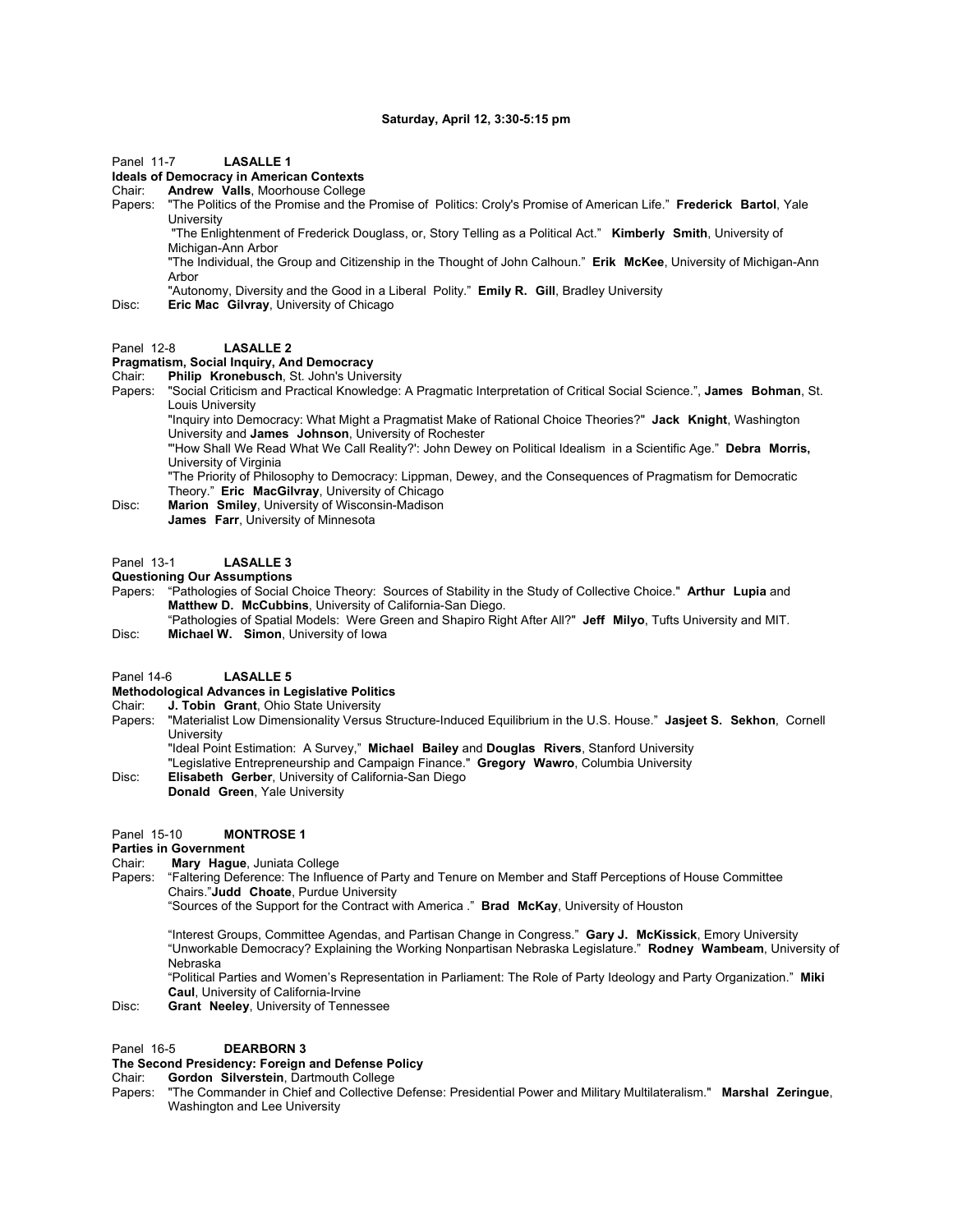"The Intersection of Two American Public Policies: Race Policy and U.S. Foreign Policy in the 1940s and 1950s." **Azza Salama Layton**, DePaul University

- Disc: **Charles Epp**, University of Kansas
	- **Gordon Silverstein**, Dartmouth College

## Panel 17-11 **MONTROSE 7**

## **Norms, Distributive Politics, and Logrolling in Congress**

- Chair: **Scott Adler**, University of Colorado at Boulder
- Papers: "The Abdication of Congressional Authority: The Reversal of Distributive Policy." **Todd L. Osburn**, Florida State University
	- "Logrolling Across Institutions: The Behavior of State Delegations within and across the U.S. House and Senate."
	- **Wendy J. Schiller**, Brown University and **Fiona McGillivray**, Washington University
	- "The Ties That Bind: Norm Adherence in the U.S. House of Representatives." **Sean F. Evans**, University of Colorado at Boulder

"Negative Policy Instruments and Rational Legislators: Is the Result Universalism?" **Robert H. Bruhl**, The University of Illinois at Chicago

Disc: **Jeffrey Talbert,** University of Kentucky

## Panel 17-13 **CLARK 10**

**Gender in Legislatures** [Cosponsored with Gender and Politics Section]

- Chair: **Lynne Ford**, College of Charleston
- Papers: "The Effects of Sexual Orientation and Stereotypes on Citizen Perception of Political Candidates." **Sue Thomas**, Georgetown University and **Rebekah Herrick**, Oklahoma State University "An Analysis of the Characteristics of Female Congressional Chairs: Does Gender Influence Political Interest and Levels of Participation?" **Donna Balash**, Northern Illinois University "Gender, Political Culture, and Congressional Voting Behavior." **Nicholas Paine**, Miami University of Ohio "The Effectiveness of Women in State Legislatures." **Heather M. Sauber**, Illinois State University Disc: **Barbara Burrell**, University of Wisconsin-Madison

## Panel 18-11 **DEARBORN 1**

## **Judging the Justices: Individual Models of Decision Making**

- Chair: **P. S. Ruckman, Jr.**, Northern Illinois University
- "Keeping the Faith: Justice David Souter and the First Amendment Religion Clauses." John Fliter, Kansas State **University**

"Judicial Outcomes and Judicial Ideology: The Importance of Burdens and Interests in Understanding the Ideological Voting of U.S. Supreme Court Justices in Constitutional Challenges to Legislation." **Blake Nelson**, Moorehead State University and **Paul Kramer**, University of Oklahoma

"Justice Clarence Thomas: The First Five Terms." **Christopher E. Smith**, Michigan State University "Moving On Up: Leadership on the U.S. Supreme Court when the Chief Justice was Promoted." **Sandy Wood**, **Linda Keith**, **Drew Lanier**, and **Ayo Ogundele**, University of North Texas

Disc: **Mark C. Miller**, Clark University

## Panel 19-11 **BURNHAM 5**

## **Interest Groups and Other Constituencies In State Policymaking**

Chair: **Charles Barrileaux**, Florida State University

- Papers: "Looking for Pluralism in All the Wrong Places: Institutions in Dense Interest Communities." **Virginia Gray**, University of Minnesota and **David Lowery**, University of North Carolina
- "Different Constituencies for Public Higher Education: Who Wants What?" **Robert Lowry**, Michigan State University "Devolving or Dissolving? States, Groups, and the Future of Welfare Policy." **Richard M. Francis**, Brown University Disc: **Kim Hill**, Texas A & M University

#### Panel 21-9 **SANDBURG 2**

## **Deliberation and Policymaking**

Chair: **Gary Mucciaroni**, Temple University

- Papers: "False Promises: Lessons from Health Care Catastrophes." **Richard Himelfarb**, Hofstra University "Conversations about Job Training in the US and UK." **Jeffrey P. Kash**, The University of Iowa "Deliberative Democracy in the Administrative State: Explaining the Efficacy of Negotiated Rulemaking." **Wesley Joe**, Georgetown University
- Disc: **Malcolm Goggin**, Western Michigan University **Gary Mucciaroni**, Temple University

Panel 21-14 **SANDBURG 8**

**Party Competition and Policy Outcomes**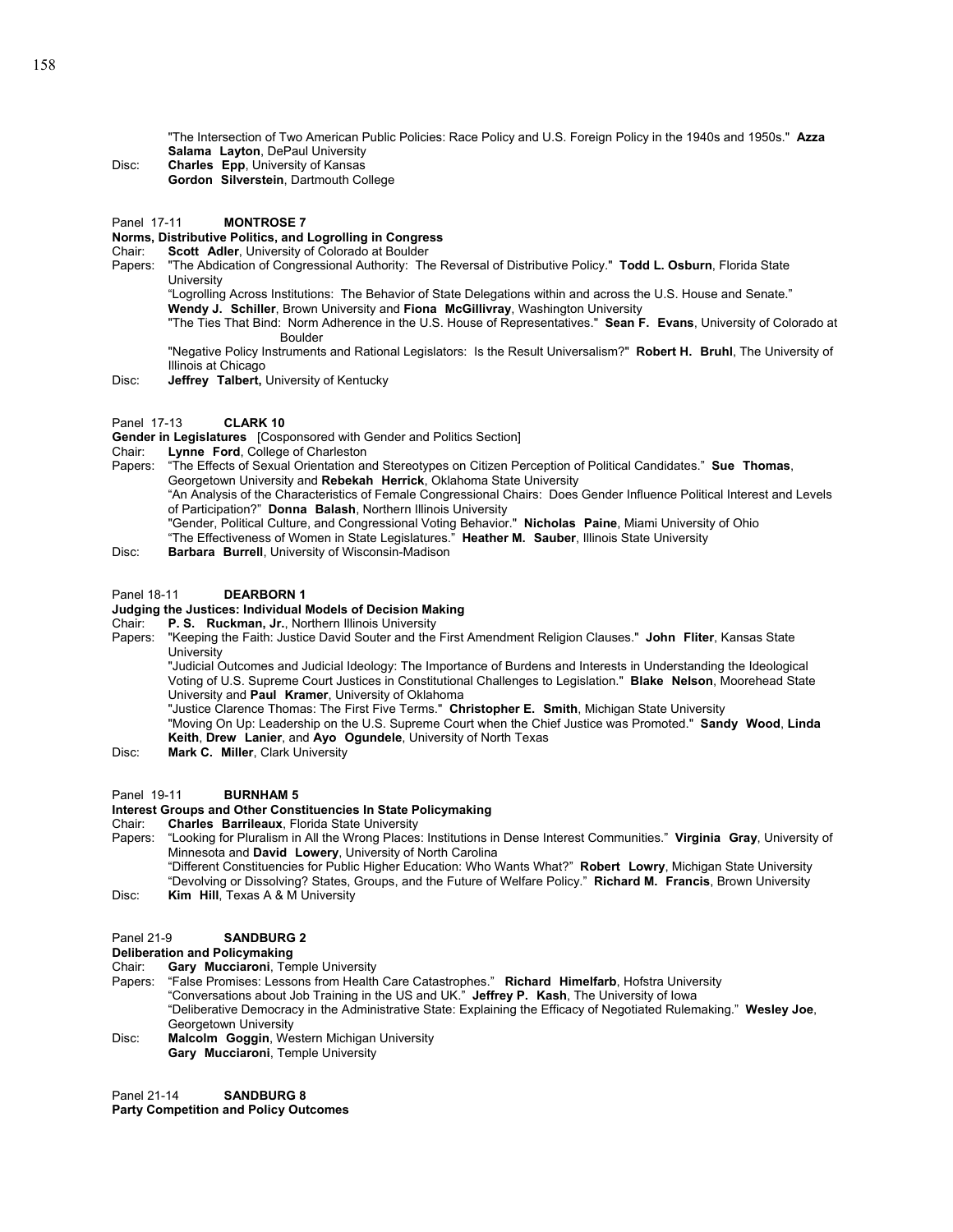Chair: **James Ceaser**, University of Virginia

Papers: "Party Pledges and Public Policy Making in the US, 1977-1992." **Stephen A. Borrelli** and **Terry Royed**, University of Alabama

"Divided Government, Partisan Politics and Tax Policy Outcomes: Does Structure Matter?" **Eric Patashnik**, Yale University

"Party Policy Change: The Democrats and Taxes, 1956-1968." **John W. Burns**, University of Connecticut Disc: **Brian Sala**, University of Illinois, Urbana

**Irene Rubin**, Northern Illinois University and Woodrow Wilson Center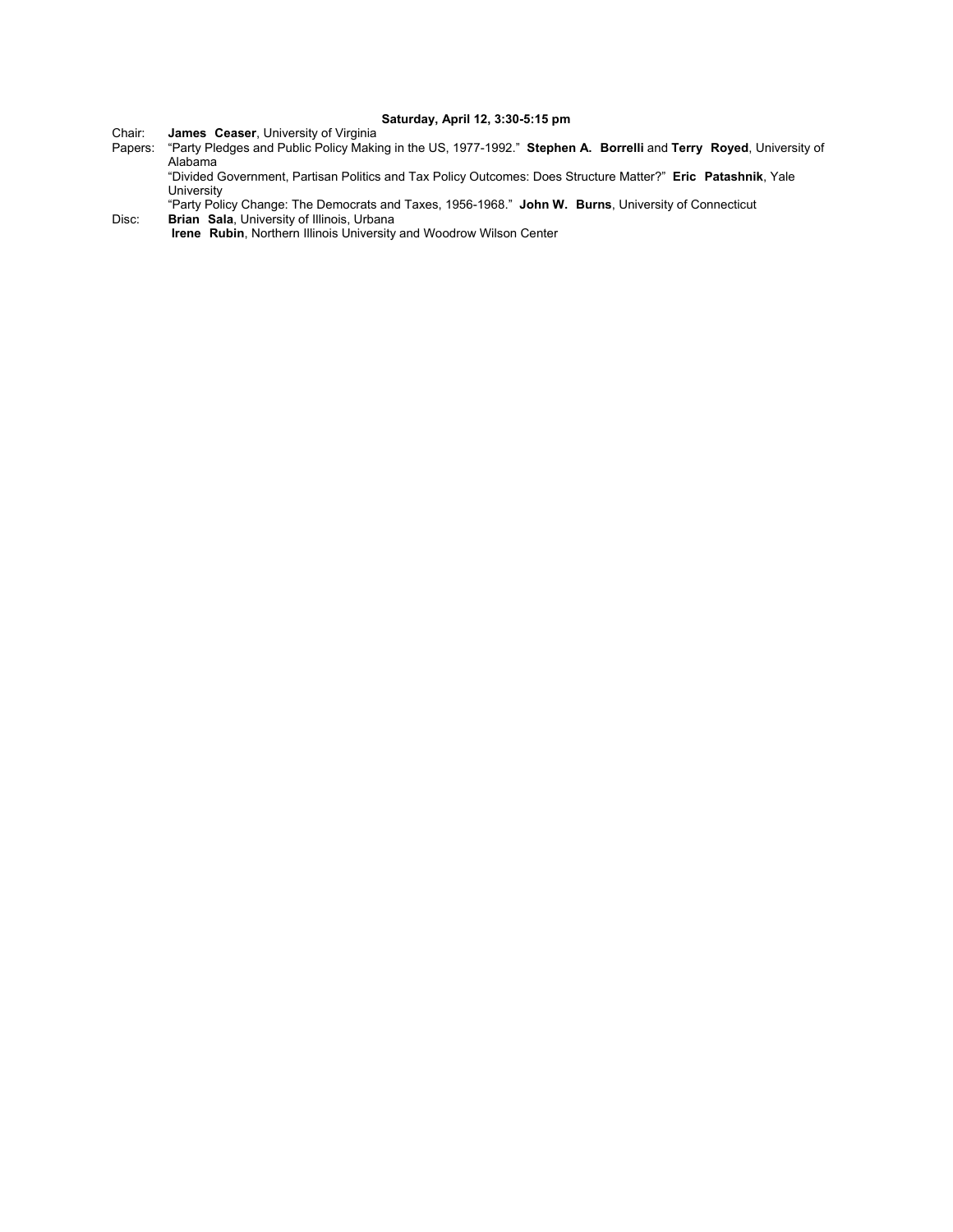### Panel 22-1 **SANDBURG 7**

## **Roundtable: Politics, Conflict, and Organizations: Lessons from Two Disciplines**

Chair: **George J. Gordon**, Illinois State University Beverly A. Cigler, Penn State University at Harrisburg **Ralph Hummel**, University of Oklahoma **Tari Renner**, Illinois Wesleyan University **Kenneth J. Meier**, University of Wisconsin-Milwaukee **Michael E. Milakovich**, University of Miami (Fla.) **Ann Cohen**, Illinois State University **Ralph Hambrick**, Virginia Commonwealth University

Panel 22-3 **PDR 16**

## **New Directions in Public Administration Theory: Network Structure**

- Chair: **B. Dan Wood**, Texas A&M University<br>Papers: "Principles for Controlling Agents: The
- Papers: "Principles for Controlling Agents: The Political Consequences of Network Structure." **H. Brinton Milward**, University of Arizona
- Disc: **Jack Knott**, Michigan State University
- Panel 24-5 **PDR 18**

## **Citizenship Education And Teaching Political Science**

- Chair: **Sally Mitchell Edwards**, University of Louisville
- Papers: "Rush Limbaugh and the Introductory American Government Text." **Charles Helm**, Western Illinois University "Teaching Deliberative Democracy: National Issue Forums in Political Science Courses." **Thomas Sweeney**, North Central College

"Teaching Participation: The Risks of Employing Simulations in the American Government Classroom." **Chris Borick**, St. Norbert College

Disc: **Scott Furlong**, University of Wisconsin-Green Bay

## Panel 25-6 **BURNHAM 4**

**Roundtable**: **Effective Teaching and Its Evaluation: Avoiding the Pitfalls of Gender Bias** [Sponsored by the Midwest Women's Caucus for Political Science]

- Chair: **Barbara Hayler**, University of Illinois-Springfield
- Part: "Are Standardized Evaluations Biased? Summarizing the Research." **Carol Christy**, Ohio University "Gender and the Perception of Teaching and Professional Performance." **Michael Theall**, University of Illinois-Springfield

 "Individualizing the Evaluation Process: Supplemental and Alternative Evaluations." **Barbara Hayler**, University of Illinois-Springfield

"Beyond the Standard Evaluation: Building a Teaching Portfolio." **Jilda M. Alliotta**, University of Hartford

Panel 26-3 **PARLOR G**

**Ancients Versus Moderns** [Sponsored by the Society for Greek Political Thought]

Chair: **Jeffrey Langan**, University of Notre Dame

Papers: "Hannah Arendt on Virtue, Ancient and Modern." **William W. Clohesy**, University of Northern Iowa "Nietzsche's Critique of Classical Political Philosophy: Socrates as the Murderer of Musical Tragedy." **Carson Holloway**, Northern Illinois University

"The Protagoras and Rational Choice Theory: Socrates on the 'Art of Measurement.'" **Sean D. Sutton**, University of Dallas

Disc: **Tim Collins**, Campbell University **Jeffrey Langan**, University of Notre Dame

## Panel 27-4 **MONTROSE 3**

**Toward Sustainable Communities: Transition and Transformation in Environmental Policy** [Sponsored by Science, Technology, and Environmental Politics]

Chair: **Michael E. Kraft**, University of Wisconsin-Green Bay

Papers: "Sustainability in a Regional Context: The Politics of Ecosystem Management in the Great Lakes Basin." **Barry G. Rabe**, University of Michigan and **Janet B. Zimmerman**, Michigan Public Health Institute

"Analytic and Conceptual Issues in Building Sustainable Communities." **Lamont C. Hempel** and **Daniel Jordan**, Claremont Graduate School

"Local Open Space Preservation in California: The Case of Transportation and Information Technologies." **Daniel Press**, University of California-Santa Cruz

"Urban Renewal and Sustainable Development: The Case of Pittsburgh." **Frank Tugwell** and **Andrew McElwaine**, Heinz Foundation.

Disc: **Daniel Mazmanian**, University of Michigan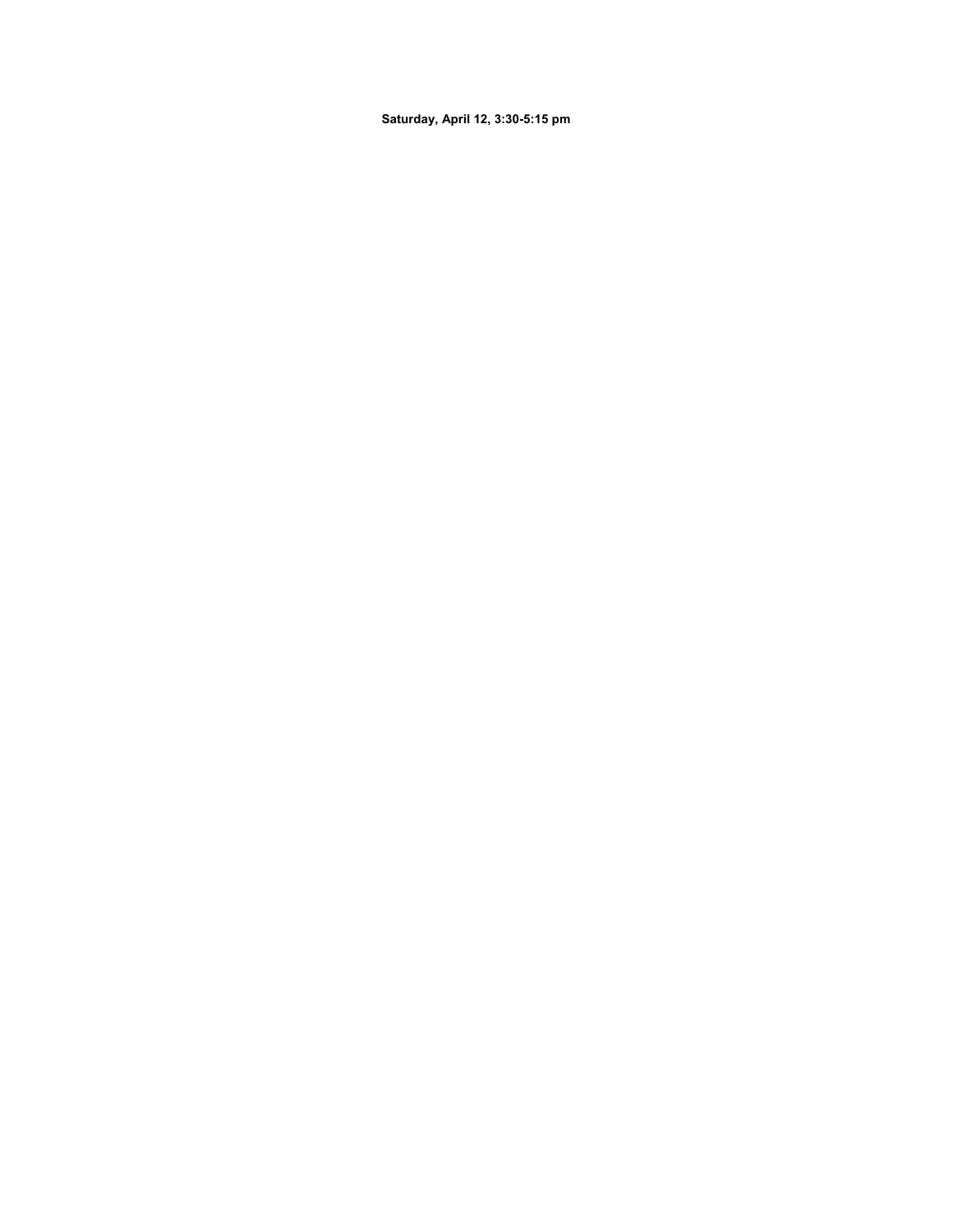# **INDEX OF PARTICIPANTS**

Abbassi, Jennifer (71) Abbey, Ruth (122) Abeyta, Loring (72) Ables, Dana M. (87) Abramson, Paul (112, 121) Abshire, Jean E. (96) Abusada, Mkhaimar (55) Achen, Christopher (82, 99) Adams, James (67, 92) Adkins, Randall E. (108) Adler, Scott (93, 131) Ahuja, Sunil (83) Albritton, Robert B. (112) Aldrich, John (79, 116) Aliotta, Jilda (60) Allard, Scott W. (94) Allen, Lance (113) Alliotta, Jilda (133) Allison, Juliann (61) Alston, Lee (122) Alt, James (81, 87) Altdorfer, Patrick (56) Alter, Alison (81, 87) Althaus, Scott (106) Alvarez, Michael (83) Amusa, Adebajo (99) Anderson, Angela Hinton (51) Anderson, Christopher J. (80, 89) Anderson, Kevin (129) Anderson, Stephanie (97) Andrus, Calvin (82) Angerthal, Steven (56, 127) Ansolabehere, Steven (120) Aoki, Andy (74) Apodaca, Clair (127) Appel, Fredrick (114, 122) Arnolds, Eileen McCarthy (72) Arredondo, Gabriela (47) Arsneault, Shelly (94) Arwine, Alan (64) Assibey-Mensah, George (110) Austin, Rory (108) Aved, Rachelle (77) Aviles, William (56) Ayres, Jeffrey M. (62, 96) Bach, Stan (76, 109) Bader, John (116) Baer, Judith (49) Bailey, Michael (130) Baird, Karen (110, 128) Baird, Vanessa (69) Baker, Ralph (129) Balash, Donna (131) Baldez, Lisa (98) Balla, Steven J. (61) Banazsak, Lee Ann (96, 122) Barclay, Scott (77) Bariagaber, Assefaw (90) Barker, David (128) Barnes, Bill (127) Barnett, Michael (72) Barrilleaux, Charles (61, 132) Barth, Jay (129) Bartilow, Horace (90) Bartol, Frederick (129) Barton-Kriese, Paul (102)

Basehart, Harry (109) Bates, Robert (72) Bath, Michael (50) Baugh, Joyce (93) Baum, Lawrence (109) Baumgartner, Frank R. (76, 108) Baumgartner, Michael (82, 110) Bauroth, Nick (51) Bax, Matthew A. (88, 128) Bax, Shari Garber (128) Bay, Jon W. (88, 93, 128) Beam, David (52, 127) Beamer, Glenn (119) Bearce, David (108) Beasley, Vanessa (95, 117) Beavers, Staci L. (60) Beck, Nathaniel (59, 99) Beck, Paul A. (121) Belanger, Marc (85, 102) Bell, Francis X. (124) Benifield, Annie Johnson (122) Bennett, D. Scott (80) Bennett, Jane (96) Bennett, Stephen (91) Bennion, Elizabeth (66, 80) Benton, Allyson Lucinda (47) Berejikian, Jeffrey (121) Berg, John C. (118, 125) Berger, Mark (106) Berinsky, Adam (115) Berkman, Michael (69) Bernhard, William (48) Bernick, E. Lee (77) Bernstein, Jeffrey L. (49) Berry, William (69) Best, Samuel J. (103) Bianco, Willilam (72, 120) Binder, Sarah (51, 109) Birkland, Thomas A. (77) Bivens, Jason (91) Blair, Diane (53) Blair, Harry (56) Blanchard, Kenneth (53, 102) Blauwkamp, Joan (81) Blinder, Scott (91) Bo, Zhiyue (63) Boatright, Robert G. (76) Boeger, Leesa (108) Bohman, James (130) Bohte, John (101) Boilard, Steve D. (121) Bokina, John (50) Bolduc, Danielle (78) Boles, Janet K. (66, 98) Bond, Jon (68) Bonnicksen, Andrea (110) Borelli, Mary Anne (93, 122) Borick, Christopher P. (124) Borrelli, Stephen A. (132) Bovitz, Gregory L. (65) Bowers, Jacob W. (49) Box, Shari Garber (50) Box-Steffensmeier, Janet M. (90, 106) Boyd, Frank (64, 90) Boynton, G. R. (58, 113) Brace, Paul (61, 69)

Brady, Henry (79, 115) Brandt, Patrick (122) Bratton, Kathleen (107) Braumoeller, Bear (119) Brehm, John (106) Brem, John (90) Brenner, Carl N. (100) Brent, James (109) Bretschneider, Stuart (125) Brewer, Paul Ryan (113) Brierly, Allen (52, 78) Broderick, Kristin (73) Brooks, Christopher (107) Brooks, Stephen C. (65, 101) Broscheid, Andreas (115, 124) Brouwer, Natalie K. (82) Brown, Clyde (50) Brown, Robert D. (69, 115) Brown, Ron (99) Brown, Sonya (57) Brown, Trevor (47) Brown-Chappell, Betty (110) Browning, Robert (125) Bruce, John M. (115) Bruhl, Robert H. (131) Brunk, Greg (50) Bryner, Gary (54) Bublic, John (49) Buchanan, Stan (76) Buchman, Jeremy (103) Buckley, Kara Z. (124) Bueno de Mesquita, Bruce (80) Buker, Eloise (125) Bullock, Charles S. III (129) Bundt, Julie (116) Burchett, Justin I. (116) Burden, Barry C. (51, 59) Burke, John Francis (47) Burnier, DeLysa (52, 110) Burns, John W. (132) Burns, Nancy (66, 89) Burrell, Barbara (53, 131) Burton, Ramona L. (85) Busch, Beverly (83) Bushouse, Brenda (52) Butler, Christopher K. (115) Bykerk, Loree (50) Caldeira, Gregory A. (69, 93) Caldwell, Michael (52) Caliendo, Stephen M. (73, 103) Cameron, Colin (96) Cammarano, Joseph (64) Camobreco, James (124) Campbell, James (51, 100) Campbell, Patricia J. (72) Campoli, Lisa M. (116) Canes, Brandice (50) Cannon, Christopher (47, 117) Canon, Bradley (60) Canon, David (72) Carkoglu, Ali (127) Carleton, Francis (114) Carleton, Jennifer Nutt (114) Carmen, Ira (110) Carmines, Ted (97)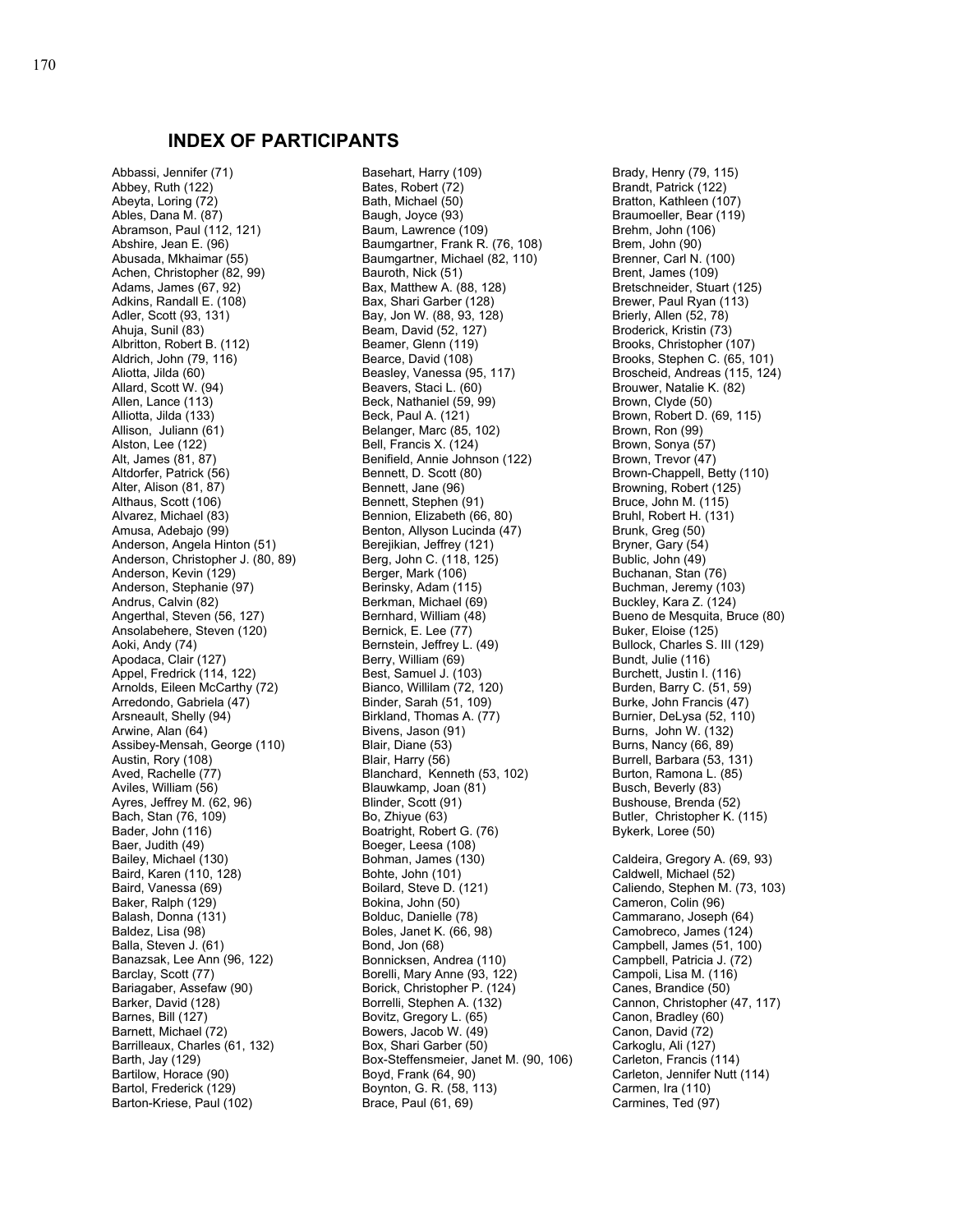Carpenter, Daniel P. (61, 124) Carr, Jered B. (85) Carrig, Joseph (92) Carrol, Celia (68) Carrubba, Cliff (108) Carsey, Thomas M. (83, 93) Carter, Stephen K., Jr. (85) Casper, Gretchen (104) Cassel, Carol A. (106) Castle, Marjorie (73, 89) Caul, Miki (131) Cauthen James N.G. (60) Cavender, Amy L. (82) Ceaser, James (132) Chacksfield, Adam (107) Chamberlin, John R. (50) Chambers, Samuel (75) Chaney, Carol (66, 98) Chang, Kelly (92, 119) Chanley, Virgina (73, 97) Chapin, Wesley D. (104) Chard, Richard (61, 119) Checchio, Regan (63) Chen, Jie (120) Chen, Xiangming (63) Chin, Jiyoung (89) Chmelar, Nancy (88) Choate, Judd (130) Chotiner, Barbara (92) Christy, Carol (133) Cigler, Allan J. (59, 100) Cigler, Beverly A. (125, 133) Citrin, Jack (97) Claggett, William (121) Clark, David H. (57, 119, 125) Clark, John A. (99) Clark-Daniels, Carolyn L. (83) Clarke, Harold (99, 112) Clawson, Rosalee (105) Clayton, Edward (67) Clifton, Brett M. (123) Clohesy, William W. (133) Cobb, Michael (49) Cohen, Ann (133) Cohen, Edward S. (67) Cohen, Jeffrey E. (60, 68) Cohen, Jordin S. (56) Cohen, Mel (125) Coken, Jennifer (125) Coleman, Kenneth (127) Collins, Brian K. (69) Collins, Tim (102, 134) Conlan, Timothy (127) Conte, Thomas C. (50) Conway, Peggy (121) Cooper, Alice Holmes (63) Cooper, Roger (67) Corbett, Julia Mitchell (91) Corbett, Michael (91) Corder, Kevin (69, 75) Costello, Robert (52) Couples, Chris (48) Covin, David (112) Covington, Cary R. (78, 115) Cox, Gary W. (91) Cox, James (60) Craig, Stephen C. (90) Cramer, Kathy (66) Crawford, Sue (78, 102)

Crepaz, Markus (79, 104) Crewson, Philip E. (62) Crislip, Mark N. (79, 128) Cross, Pearson (102) Crothers, Lane (53) Croucher, Sheila (127) Crowley, Stephen (128) Cruikshank, Barbara (89) Culverson, Donald (107) Curtis, Elizabeth Fecko (78) Cuzzo, Maria Wyant (60) Dalager, Jon K. (97) Dallmayr, Fred (129) Dalton, Russell J. (104, 121) Daniels, Mark R. (62, 85) Daniels, R. Steven (64, 105) Danilovic, Vesna (113) Davenport, Christian (80, 112) Davidson, Roger (100, 109) Davies, Ann (92) Davis, Charles L. (47) Davis, Darren (112) Davis, John Uniack (55) Davis, Nolan Lavell (87) Davison, Andrew (75) Dawley, Kristin E. (76) de Figueiredo, Rui (52, 59, 119) de Haymes, Maria Vidal (81) de la Garza, Rodolfo O. (48, 81) Dean, Jodie (107) Deane, Claudia (57) DeBell, Kevin M. (101) DeBoef, Suzanna (75, 106) Debrix, Francois (48) DeLaat, Jackie (78) Delli-Carpini, Michael (72) Dennis, Jack (97, 106) DeSantis, Victor S. (78) DeSart, Jay (103) DeSipio, Louis (75, 81) Desposato, Scott (119) Desveaux, James A. (52, 117) Dietz, Nathan (108) DiLeo, Daniel (109) Dimock, Michael (106) Dinan, John J. (109) Disch, Lisa (99, 107) Disney, Julianne (70) Djupe, Paul A. (58, 115) Doan, Alesha E. (129) Dodson, Debra (53, 122) Dolan, Kathleen (98) Donahue, Jesse (66) Donnay, Patrick (76) Doron, Gideon (49) Dorris, John B. (94) Dorussen, Han (104, 112) Dow, Jay (48) Druckman, James N. (103, 121) Duch, Raymond (89, 112) Duerst-Lahti, Georgia (78, 95) Dunn, Charles W. (53, 109) Dunn, Richard E. (109) Dupont-Nivet, Heloise (114) Durant, Robert (60) Durst, Samantha (62) Duvall, Tim (107, 114) D'Urso, Jennifer R. (90) Edwards, George C. III (100)

Edwards, Jeff (126) Edwards, Sally Mitchell (133) Eisenhart, Kathryn E. (61, 110) Eisenstein, James (102) Eisinger, Peter (110, 117) Eisinger, Robert M. (106) Eksterowicz,, Anthony (68) Elkins, David (110) Elling, Richard C. (77) Ellis, Susan (51) Emizet, Kisangani (89) Emmert, Craig (116) Endersby, James W. (57) Engeman, Thomas (67) Engster, Dan (82, 114) Epp, Charles (131) Epstein, David (59, 108) Epstein, Lee (77) Erb, Gwyn (105) Ericson, David F. (99) Erikson, Robert (82) Esterling, Kevin (124) Evans, C. Lawrence (77, 108, 116) Evans, Sean F. (131) Fackler, Tim (48, 97) Farnsworth, Stephen J. (97) Farole, Donald J., Jr. (100) Farr, James (111, 130) Farrar-Myers, Victoria A. (65) Farrell, Tom (98) Feldman, Jan L (62) Feldman, Leslie (49) Felter, Elizabeth C. (129) Ferguson, Earline Rae (112) Ferguson, Margaret R. (109) Ferman, Barbara (101) Fernandez, Kenneth (110) Field, Mona (111) Fields, Tiffany (58) Filippov, Mikhail (89, 128) Filner, Matthew (91) Fine, Michael (78) Finkel, Steven E. (57, 74) Fishkin, James (72) Fitzgerald, Keith (52, 105) Flanigan, William (92) Fleischmann, Arnold (117) Fleisher, Richard (83) Flemming, Gregory N. (51) Flemming, Roy B. (100) Flickinger, Richard (91) Fliter, John (132) Ford, Lynne (131) Forren, John P. (109) Forshee, Richard (115) Fowler, Linda L. (76) Fox, Sharon (61, 101) Francis, Corinna-Barbara (120) Francis, Michael (47) Francis, Richard M. (132) Frank, Michael (87) Franklin, Charles (91, 115) Franklin, Mark N. (89, 127) Frankovic, Kathy (106) Frantzich, Steve (68) Frazier, Curtis (108) Freedman, Paul (113) Freeman, John R. (104) Frericks, Jon (115)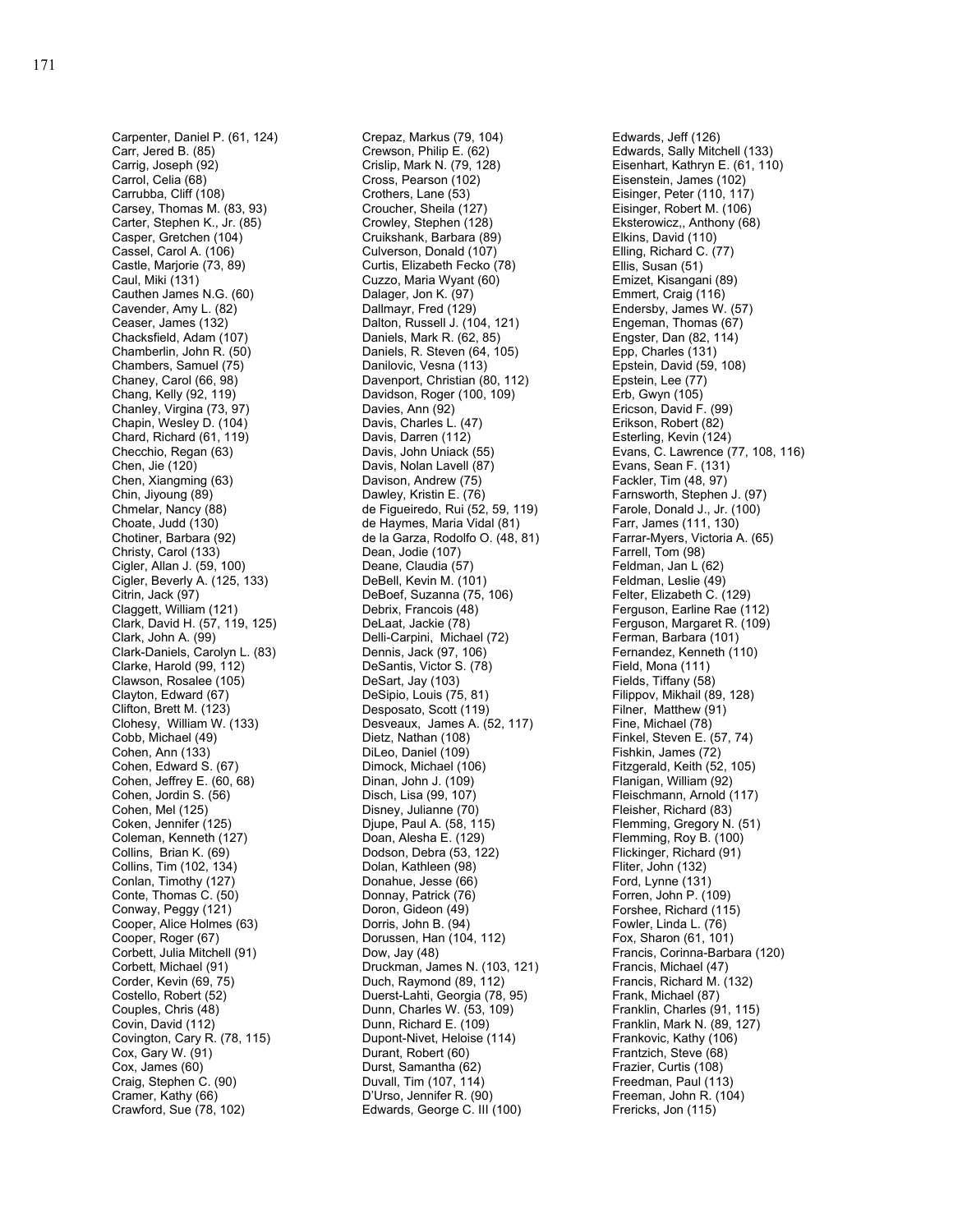Fried, Amy (50) Friedland, Lew (74) Friedman, Edward (63, 64) Friedman, Sally (65) Friman, H. Richard (63) Frost, Sam (107) Furia, Peter A. (56) Furlong, Scott (133) Furlong, Ed (52) Gabel, Matthew (89) Gabris, Gerald T. (117) Gaines, Brian J. (124) Galatas, Steven E. (73) Galonsky, Aron (65) Gamm, Gerald H. (116) Gant, Michael M. (48) Garbrah-Aidoo, Elizabeth A. E. (58) Gardner, Paul (53) Gartzke, Erik A. (82, 113) Gaskell, Newton J. (73) George, Tracey E. (116) Gerber, Alan (50, 92) Gerber, Elisabeth (123, 130) Gerencser, Steven (75) Gerstmann, Evan (101) Gibson, Edward (47) Gibson, James L. (49, 69, 113) Gibson, Martha L. (51) Gilbert, Christopher P. (58) Gill, Emily R. (130) Gilmour, John (78, 108) Gilvray, Eric Mac (130) Gimpel, James (74, 93) Giordano, James (123) Glad, Betty (68) Glasuce, Yong Y. (79) Glathar, Jilliann (57) Glenn, Gary (114) Glenn, Paul (122) Gobeyn, Mark (125) Godek, Stephen C. (97) Goertz, Gary (119) Goff, Patricia M. (64) Goggin, Malcolm (132) Goggin, Malcom (85) Goizueta, Roberta S. (47) Goldfinger, Johnny (82) Goldford, Dennis J. (51) Goldstein, Kenneth (65) Golebiowska, Ewa A. (105) Golembiewski, Robert T. (117) Goodwin, Chris (74) Gordon, George J. (133) Goren, Paul (65) Gormley, William (123) Gould, Jon (65, 107) Grabarkiewicz, Christina (104) Graber, Doris (49, 65) Graber, Mark (51, 74) Granato, James (48, 75) Granstaff, Bill (116) Grant, Audra K. (97) Grant, J. Tobin (68, 130) Graubart, Jonathan (104) Graves, Scott (61, 67) Gray, Virginia (84, 132) Green, Andrew (96) Green, Donald (90, 130) Green, John (83, 91)

Green, William C. (110) Greenberg, Anna (91) Greenberg, Stanley (123) Greene, Steven (83, 106) Gregg, Gary L. II (108) Griefer, Elisha (107) Grier, Kevin (58) Groseclose, Tim (50) Grossback, Lawrence (80) Grosskopf, Anke (68, 90) Grossman, Andrew (66) Grossman, Joel B. (84) Grovogui, Siba (48) Gruberg, Martin (64, 101) Gundersen, Adolf G. (103) Gundersen, MD, Cameron B. (103) Gunderson, William (61) Gunnell, John (76, 114) Gupta, Amit (107) Haas, Peter J. (109) Hadjiharalambous, Chris S. (48, 60) Hafer, Catherine (115) Hagen, Michael G. (74) Hagensick, Craig C. (82) Hagner, Paul R. (107) Hague, Mary (130) Haider-Markel, Donald P. (85, 98) Haire, Susan B. (116) Halbert, Debora (126) Haley, Mary Ann (57, 73) Hall, Leda McIntyre (62) Hall, Melinda Gann (60) Hallerberg, Mark (75) Hallin, Daniel C. (74, 91) Halva-Neubauer, Glen (74) Hamann, Kerstin (55, 92) Hambrick, Ralph (133) Hamill, Cynthia (73) Hamilton, Kimberly (105) Hammond, Thomas (102) Hammons, Christopher W. (107) Hanna, Stephen (83) Hanson, Russell (94) Harris, Doug (109) Harris, Michael (49, 117) Harris, Ronald A. (124) Hart, Robert (119) Hart, Roderick P. (53) Hartley, Roger (116) Haskell, John (83) Haspel, Moshe (76) Hastedt, Glenn (68) Hauptmann, Emily (75) Haussman, Melissa (91) Hawk, Beverly G. (49) Hawkesworth, Mary (99) Hayes, Jeff (50) Hayler, Barbara (133) Haynie, Stacia L. (116) Hays, Scott (84) Heaney, Michael (94) Heberlig, Eric S. (68, 116) Hedge, David (77, 84) Heel, Michael (90) Hega, Gunther (56) Heidenheimer, Arnold (56) Heilke, Thomas (114) Heith, Diane (93) Heldman, Carline (121)

Helm, Charles (133) Hempel, Lamont C. (134) Henderson, Sarah (78) Hensley, Thomas (93) Heo, Uk (71) Herbst, Susan (106, 123) Herrera, Barbara E. (123) Herrick, Rebekah (131) Herrnson, Paul (53, 60) Herron, Michael (50) Hertweck, Klaus (104) Hesli, Vicki (47, 89) Hetherington, Marc J. (106) Hibbing, John R. (60, 124) Hibbs, Douglas (112) Hicks, Raymond (68) High-Pippert, Angela (103) Highton, Ben (57) Hildreth, Anne (65) Hill, Jeffrey (94) Hill, Kevin A. (66) Hill, Kim (132) Hill, Stuart (96) Himelfarb, Richard (132) Hinchliffe, Joseph (55) Ho, Karl (99) Hoekstra, Valerie J. (93) Hoff, Samuel B. (115) Hofstetter, C. Richard (88) Hojnacki, Marie (108) Hokenmaier, Karl (55) Holbrook, Thomas M. (74, 103) Holian, David (51) Holloway, Carson (53, 133) Hood III, M. V. (103) Hood, Steven (64) Hooper, Michael (57) Horton, Carol (66, 102) Hovde, Peter (118) Howard, Margaret (75) Howard, Robert M. (68, 124) Howell, William (93, 97) Hoy, Terry (82) Hoyman, Michele (49, 110) Huang, Wei-Feng (120) Hubbard, Clark (103) Huber, John (120) Huckfeldt, Robert (78, 82) Hudson, Bill (111) Huerta, Juan Carlos (56, 88) Hug, Simon (67) Hughes, Sarah (105) Hula, Kevin (68, 108) Hula, Richard C. (53, 85, 94) Hult, Karen (78, 83) Hummel, Ralph (133) Humphrey, Eric (82) Hunter, Kennith (50, 108) Hurley, Patricia (65, 122) Hurwitz, Mark S. (77) Hutchings, Vincent L. (128) Hutchinson, Amy (69) Huth, Paul (56, 105) Ihrke, Douglas (117) Inglehart. Ronald (104) Isaac, Jeffrey (91) Isbell, Linda M. (48) Ishiyama, John (92) Jackson, Cynthia (85)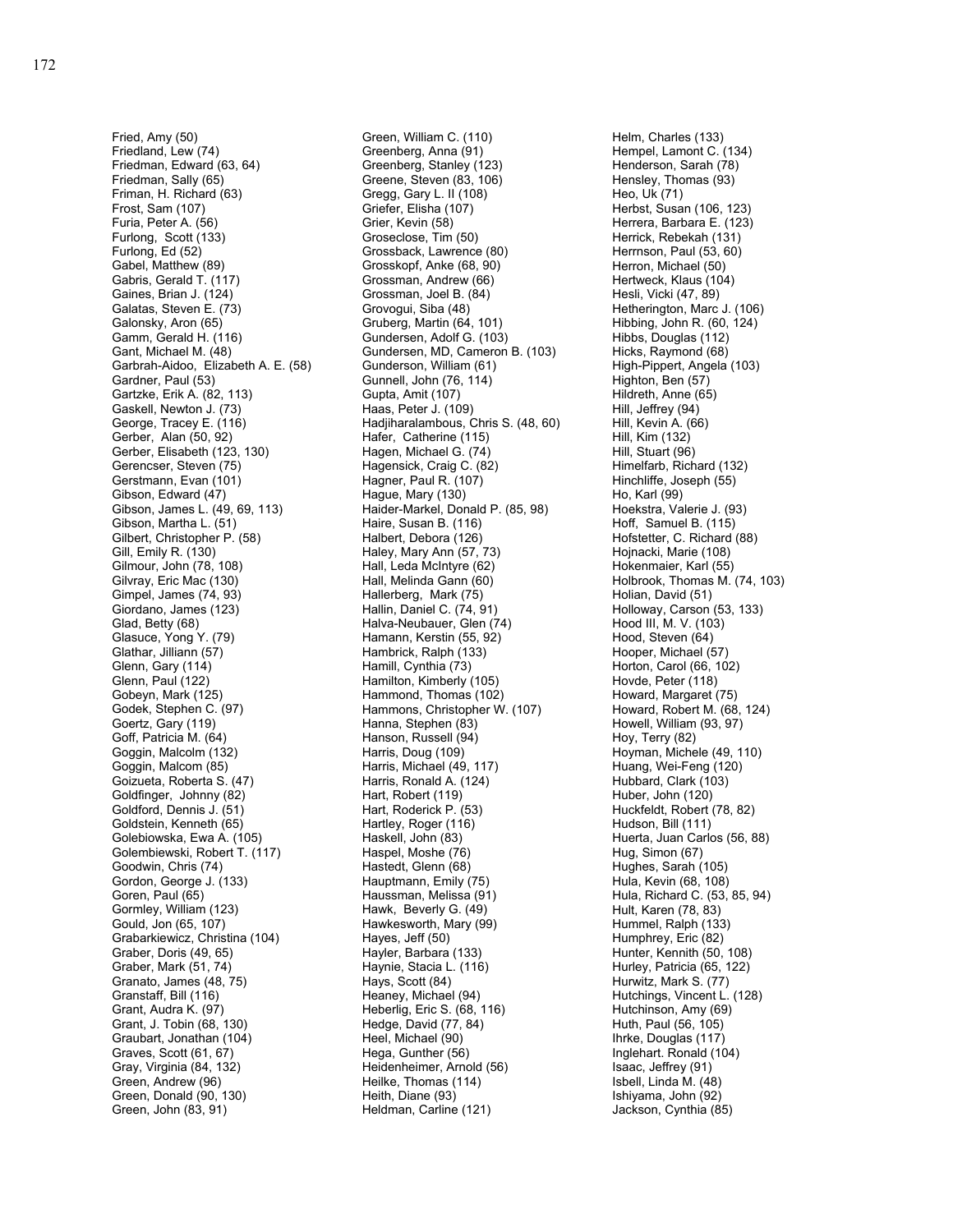Jackson, John (92) Jackson, Robert (123) Jacobitti, Suzanne (99) Jacobs, Lawrence J. (76, 123) Jacobson, Gary (65, 87) Jacobson, Norm (114) Jacoby, William G. (57, 74) Jagemann, Jason F. (75, 88) Jang, Soo Chan (55) Jeffries, Kevin (113) Jelen, Ted G. (85, 129) Jelier, Richard W. (85) Jendrysik, Mark (85) Jenkins, Jeffrey (92, 122) Jenkins, Krista (129) Jenkins, Laura D. (107) Jennings, Kent (89) Jensen, Jennifer (101) Jenson, Pam (58) Jesse, Jolene K. (90) Jiang, Hong-kuan (73) Joe, Wesley Y. (99) Jogerst, Michael (98) Johnson, Cathy Marie (78) Johnson, Charles A. (109) Johnson, Diane Elizabeth (98) Johnson, James (84, 130) Johnson, Janet E. (98) Johnson, Nicole (88) Johnson, Paul E. (68) Johnson, Richard R. (77) Johnson, Scott (129) Johnson, Susan (57) Johnson, Timothy R. (58, 93) Johnson, Valerie (58) Johnson, William (127) Johnston, Jocelyn (62, 95) Jones, Bradford (75, 92) Jones, Bryan D. (76, 101) Jones, Charles (100) Jones, Jeffrey (103, 113) Jones, Mark (69) Jones, Ruth S. (122) Jones, Vernon Dale (62) Jordan, Daniel (134) Jordan, Julia S. (101) Jordan, Grant (68) Josefson, Jim (90) Junn , Jane (129) Kaatz, James B. (117) Kaid, Linda Lee (65) Kaltenthaler, Karl (73) Kane, Jim (90) Kantha, Pramrod Kumar (55) Kanthak, Kristin (77, 109) Kaplan, Cynthia (115) Kariamu, Andaiye M. (126) Karickhoff, Krista (66) Karklins, Rasma (92) Kash, Jeffrey P. (132) Kassop, Nancy (51) Katner, Garth (70) Katz, Jonathan (83, 108) Katznelson, Ira (76, 79) Kay, Susan A. (83) Kearns, Paula (124) Kedrowski, Karen M. (98) Keech, William R. (77) Keiser, Lael (94)

Keith, Linda (132) Keith, Sara E. (101) Kelley, Harry (94) Kellstedt, Paul M. (97) Kelly, Rita Mae (95) Kelso, Mark (78, 95) Kemper, Mark (94) Kendrigan, Mary Lou (58, 75) Kerslake, Jennifer (98) Kessel, Brian L. (104) Kessler, Allison (127) Kettl, Donald (76) Khan, Mohommed A. Muqtedar (71) Kiewet, Rod (113) Kim, Heemin (127) Kimball, David (59, 108) Kinder, Donald R. (57) King, John (56, 127) King, Gary (59, 83) Kinney, Rhonda (68) Kirshner, Orin (52) Klass, Gary (70, 126) Kleitz, Brett (128) Klesner, Joseph L. (89) Klotz, Audie (64) Knickrehm, Kay (81) Knigge, Pia (104) Knight, Jack (130) Knott, Jack (110, 133) Kobylka, Joseph F. (100, 101) Koch, Jeffrey W. (121) Kochin, Michael S. (53) Koenig, Heidi (61, 62) Koening, Thomas (120) Kofinis, Chris (128) Kohfeld, Carol (61) Kolasa, Thomas (107) Koopman, Douglas (76, 123) Kornbluh, Mark (126) Kosaki, Liane C. (74, 86) Kotler-Berkowitz, Laurence (67) Koulish, Robert (117) Kousser, Morgan (81) Kraft, Michael E. (61, 134) Kramer, Paul (132) Krassas, Nicole (58, 71) Kraus, Neil (61) Krause, George A. (60, 93) Krebs, Timothy B. (117) Kreidler, Michele L. (52) Kreuzer, Marcus (115) Kritzer, Herbert M. (60) Kronebusch, Karl (85, 94) Kronebusch, Philip (84, 130) Krosnick, Jon A. (128) Krukones, Michael G. (123) Kubik, William (116) Kuhn, Jennifer (123) Kuklinski, James (65, 120) Kulynych, Jessica (75) Kumar, Martha (93) Lacy, Dean (65, 128) Laitin, David (72) Lake, Ronald La Due (81) Lamb, Charles M. (124) Lambert, Josiah Bartlett (67, 114) Lancaster, Thomas D. (112) Langan, Jeffrey (67, 133, 134) Langer, Laura (124)

Lanier, Drew (132) Larsen, Carlton K. (78, 96) Lashley, Marilyn (72) Lau, Richard R. (121) Lawrence, Eric (92, 109) Layman, Geoffrey C. (83) Layton, Azza Salama (131) Lazer, David (124) Leaman, David (56) Leblang, David (48) Ledgister, F. S. J. (55) Lee, Aic-Ree (79) Lee, Emery G., III (59) Lee, Jongho (48, 67) Lee, Junhan (55) Lee, Taeku (66, 97) Leech, Beth L. (108) Leighley, Jan (121) Leland, Suzanne (117) Levine, Jeffrey (82) Levy, Dena (66, 71, 124) Levy, Harold (102) Levy, Jeff (55) Levy, Michael (49, 59) Levy-Schreiber, Edna (62, 114) Lewis, Arnold (129) Lewis, Jeffrey (59) Lewis-Beck, Michael S. (128) Li, Jiangqiang (63) Li, Quan (73) Licari, Michael, J. (79) Lichbach, Mark (89) Lieberfeld, Daniel (71) Lieske, Joel (80, 81, 87) Liggett, Helen (81) Light, Paul (100, 125) Lightfoot, Elizabeth (72) Lightfoot, Russell L. (83) Lind, Nancy S. (52) Lindeman, Mark (121) Lindenberg, Karen E. (94) Lindquist, Stefanie A. (60, 116) Lindsay, Thomas (102) Lindstrom, Bonnie (94) Lindstrom, Matthew J. (94) Ling, Cristina M. (113) Lipinski, Daniel (84) Lock, Shmuel (57) Lockerbie, Brad (73) Lockhart, Charles (117) Lodge, Milton (65, 113, 120) Londregan, Jon (115, 119) Longley, Lawrence D. (76, 100) Longoria, Tom (81) Loomis, Burdett A. (59) Lopeman, Sam (69) Lopez, Juan J. (79) Loriaux, Michael (64) Losco, Joseph (86) Lottie, Adrian J. (99) Louscher, David (71) Love, Nancy (122, 129) Lowery, David (102, 132) Lowi, Theodore (76) Lowry, Robert (132) Lowry, William R. (51, 61) Lu, Fujia (119) Lubell, Mark (87) Lubert, Howard L. (114)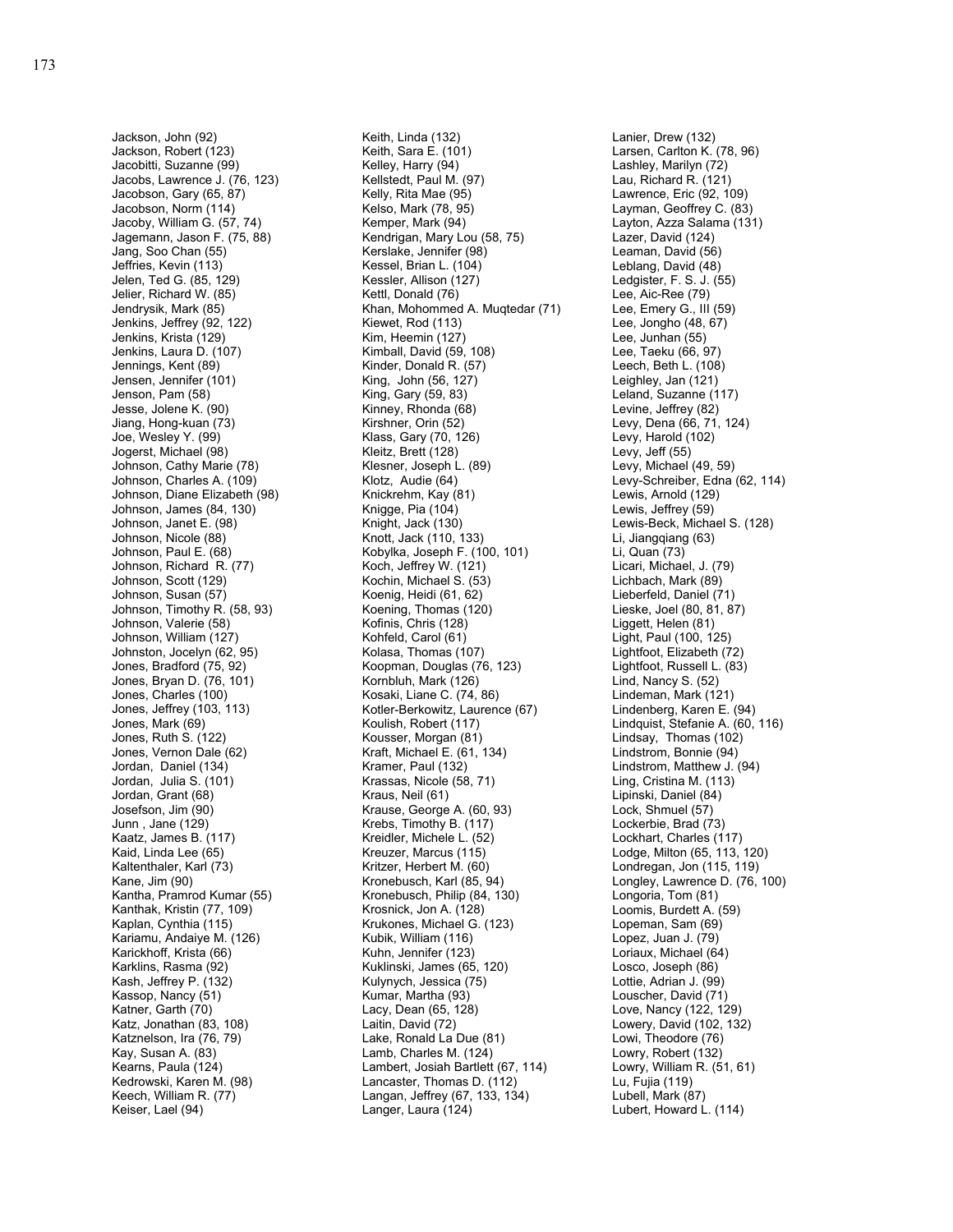Lublin, David (51, 122) Luehrman, Laura (63) Luke, Timothy (48) Luks, Samantha (97) Lundberg, Paula J. (117) Lupia, Arthur (67, 72, 130) Luskin, Robert (73, 97) Luttbeg, Norman (77) Lynch, Cecelia (64) Lyon, Charles Winton (90) MacGilvray, Eric (130) MacKuen, Michael B. (48, 123) Mahler, Vincent (72) Maisel, L. Sandy (83, 124) Makinen, Amy K. (72) Malley, Michael (55) Maltese, John A. (84) Maltzman, Forrest (77, 115) Manel, David J. (75) Mani, Bonnie (49) Manning, Kenneth Luis (49) Marcus, George E. (48, 105) Marilley, Suzanne (98) Markus, Greg (111) Marmor,Theodore (78) Marquez, Benjamin (47, 81) Marquez, Marisela (107) Marschall, Melissa (85, 124) Marshall, Bryan W. (93) Marston, Christopher M. (76) Martin, Andrew D. (119) Martin, Christopher (103) Martin, Elaine (69) Martin, Elizabeth M. (77, 100) Martin, James Pl (82) Martin, Lanny (99) Martin, Paul (90) Martin, Robert (59) Martinek, Wendy L. (66) Martinez, Michael D. (90) Martinez, Timothy (98) Martino, Ann (125) Mason, John L. (76) Matejczyk, Tony (69) Mathewes, Charles (50) Mathews, Kay (62, 94) Mattei, Laura (53, 122) Matthews, Mary (79) Maule, Linda S. (49) Maxfield, Sylvia (104) Maxwell, Jennifer (125) Mayer, Jeremy D. (73, 114) Mayer, Robert (59) Mazmanian, Daniel (134) Mazur, Amy G. (122) McAdams, John (83, 91) McCareins, Alicia (129) McCarthy, Mary Alice (47) McCarty, Nolan (123) McClain, Paula (107) McClurg, Scott D. (59) McCormick, Barret (64) McCormick, John (63) McCubbins, Matthew D. (79, 130) McCuen, Brian (49, 87) McCurdy, Karen (78) McCurley, Carl (49, 88) McDonagh, Eileen L. (51, 74)

McDonald, J. Scott (52) McDowell, James L. (85) McElhinny, Vincent (56) McElwaine, Andrew (134) McFarland, Andrew (124, 129) McGeady, John (69) McGeever, Patrick J. (94) McGillivray, Fiona (131) McGraw, Kathleen (48, 113, 120) McGuire, Kevin (93) McHugh, Heather (56) McIntyre, Chris (57, 128) McKay, Brad (130) McKee, Erik (130) McKissick, Gary J. (131) McLaren, Lauren (104) McLarney, Timothy Patrick (85, 99) McLauchlan, William (77) McSpadden, Lettie (69) Mead, Larry (78, 94) Mebane, Walter (92) Medlin, Carol Ann (55, 127) Meffert, Michael F. (68) Meier, Kenneth J. (85, 94, 96, 133) Meizlish, Deborah (94, 109) Menifield, Charles E. (66) Merelman, Richard (53, 72) Mermin,Jonathan (74) Messer, Eric (119) Meti, Mihri (119) Meyer, Fred (129) Meyer, John (96) Meyer, William J. (67) Mezey, Susan (74) Michelson, Melissa R. (51) Milakovich, Michael E. (133) Miller, Arthur (113) Miller, Geri (69) Miller, Joanne M. (128) Miller, Mark C. (132) Miller, Mark D. (115) Miller, Paul (84) Miller, Penny M. (94, 102) Miller, Warren E. (128) Milligan, Lisa (120) Milward, H. Brinton (133) Milyo, Jeff (91, 130) Mintrom, Michael (52, 84) Mizrahi, Shlomo (79, 105) Modde, Douglas (66, 105) Momcilovic, Vladimir D. (80, 113) Mondak, Jeff (57, 106) Monoson. Sara (67) Monroe, Alan (102, 128) Monroe, Burt L. (83) Monroe, James P. (115) Montoya, Lisa J. (107) Moody, Peter (63, 73) Moore, James D. (102) Moore, Michael (124) Moore, Peter J. (105) Moore, William (70) Moran, Dennis (86) Moraski, Bryon J. (121) Morgan, William (82, 97) Morris, Aldon (112) Morris, Debra (130) Morris, Jeffrey B. (101) Morrison, K.C. (112)

Morton, Rebecca (115) Moscardelli, Vincent G. (76) Mouw, Clavin J. (80) Moynagh, Patricia (66, 107) Mucciaroni, Gary (132) Mudaliar, Chandra (112) Mueller, John (73) Mueller, Melinda A. (98) Muir, Edward (108) Muller, Edward N. (57) Murer, Jeffrey S. (92) Murphy, Andrew R. (82, 92) Murphy, Jr., William T. (108) Murray, Chris (103) Mushaben, Joyce Marie (63) Muste, Christopher (105) Mutz, Diana (67, 106) Myagkov, Michail (113) Myers, JoAnne (53, 126) Nachmias, David (48, 73) Nagengast, Emil (92) Nagler, Jonathan (87, 126) Nance, Matthew C. (69) Nanda, Nadini (52) Nassar, Jamal (62) Neal, Patrick (82) Neal, Pernilla M. (118) Neeley, Grant (131) Neiman, Max (110) Nelson, Blake (132) Nelson, John (58, 99) Nelson, Sam (122) Nemec, Mark R. (52, 70) Neuman, Dale A. (65) Neuman, W. Russell (48) Newell, Charldean (62) Newman, Bruce I. (65) Newton, Lina Yvette (81) Nichols, David (58) Nichols, Stephen M. (105) Nicholson, Stephen P. (60) Nickelsburg, Michael (58, 106) Nicolaou, Politimy (56) Nieman, Jennifer (65, 87) Niemi, Richard G. (90, 106) Niles, Franklin C. (106, 123) Niven, David (71) Nolan, Richard (71, 89) Norpoth, Helmut (58) Norris, James (79) Nownes, Anthony (92, 108) Nyblom, Lori Cox (93) O'Brien, Kevin (63) O'Connor, Kathleen M. (80) O'Halloran, Sharyn (59) O'Toole, Laurence J., Jr. (101) Ogul, Morris (116) Ogundele, Ayo (132) Old, James (114) Oleszek, Walter J. (116) Olivetti, Alfred (101) Olson, David (72) Olson, Laura R. (78, 108) Omo-Bare, Iren (112) Ordeshook, Peter (89) Orozco, Manuel (56) Orth, Caroline M. (125) Orth, Deborah (52, 85) Ostdiek, Donald (109)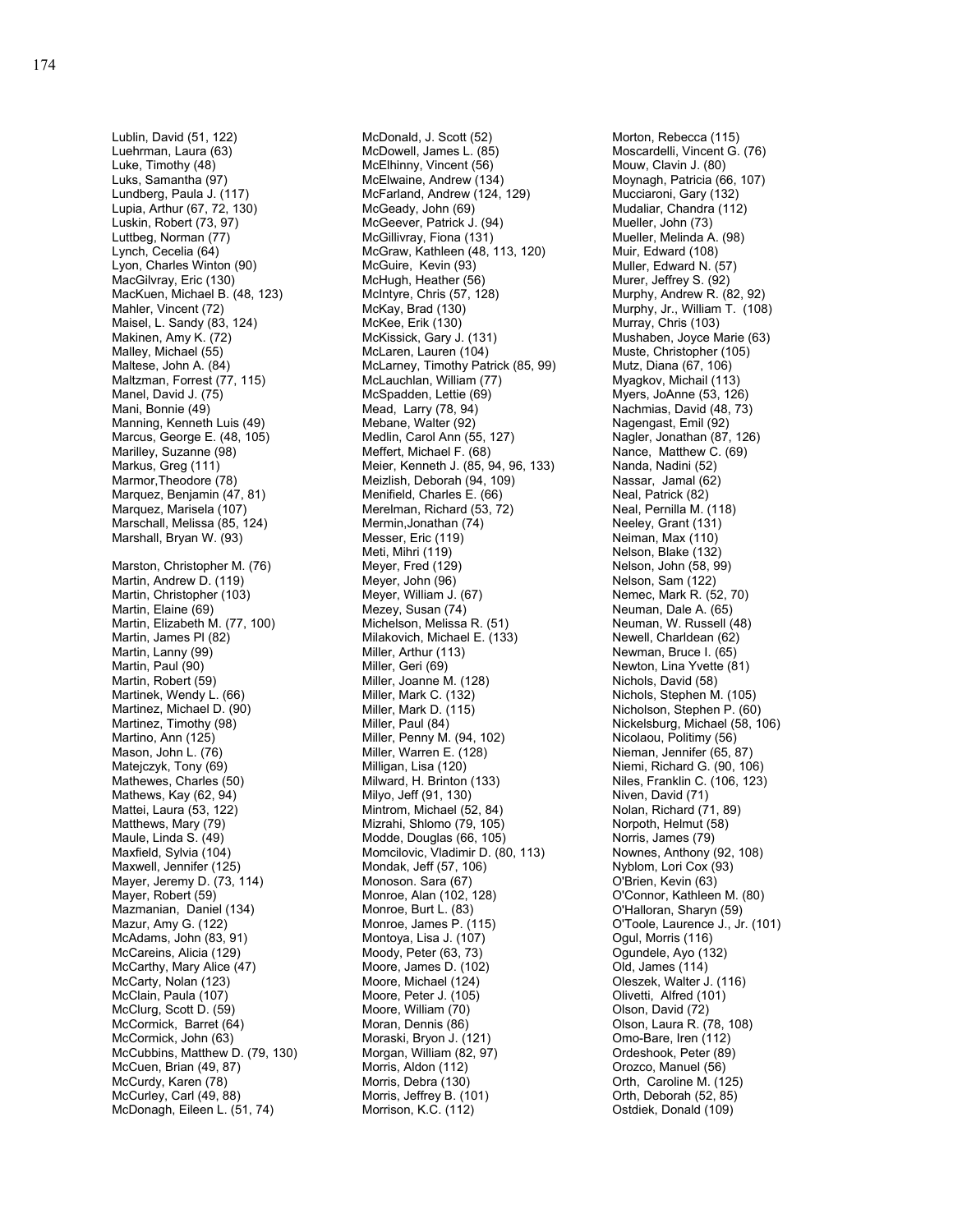Owen, Diana (64, 106) O'Brien, Sean (70) O'Connor, Robert E. (71) O'Halloran, Sharyn (108) Pacelle, Richard L., Jr. (77, 84) Pagano, Michael (117) Page, Benjamin I. (74, 104, 123) Paine, Nicholas (131) Palmer, Barbara (77) Palmer, Harvey (99) Palmquist, Brad (81, 90) Paolino, Philip (58, 65) Pappin, Francis (52) Parry, Janine Alisa (72) Partell, Peter (71) Partin, Randall (90) Patashnik, Eric (110, 132) Patterson, Amy (71) Patterson, Dennis (112) Patterson, Samuel C. (100, 116) Paul, David (50) Pearson, Frederic (71) Penna, Dave (72) Percy, Stephen (69) Perez-Linan, Anibal (89) Perry, H. W. (84) Perry, Robert L. (48) Peters, C. Scott (77) Peters, Guy (72) Petersen, Ryan (64) Peterson, David A.M. (58) Peterson, Geoff (91, 103) Peterson, Julie L. (91) Pettersen, Per Arnt (80) Pevehouse, Jon C. (80) Pfahler, Madelaine (121) Pfiffner, James (127) Pifer, Linda K. (66) Pinderhughes, Dianne (129) Pinney, Neil (122) Pleuss, Jennifer (90) Plutzer, Eric (57, 98) Poggione, Sarah (101) Polinard, J.L. (85) Polishchuk, Leonid (128) Poole, Barbara L. (98) Poplowski, Kira M. (121) Portis, Edward (59) Portnoy, Brian (121) Portz, Jon (53, 54) Posler, Brian D. (76) Posner, Paul (101) Post, Staphanie Shirley (75) Potoski, Matthew (97) Powell, David C. (95) Powell, Richard J. (68) Powers, Denise (72) Powers, Kathy (99) Prasad, Binou S. (119) Press, Daniel (134) Price, Vivian (129) Pride, Richard (53) Pride, William (95) Prins, Brandon (93, 105) Prinz, Timothy (119) Procopio, Claire H. (66) Prysby, Charles (83) Purcell, Alan (121) Purnell, Kathy (49, 113)

Puro, Steven (84) Pybas, Kevin (60) Pyle, Barry (109) Quinn, Dennis (104) Quinn, Kevin M. (119) Quinones, Sherry Bennett (80, 113) Quirk, Paul (52, 72) Rabe, Barry G. (61, 134) Racanska, Luba (96) Radcliffe, Peter (119) Rae, Nicol C. (123) Rahm, Dianne (53, 125) Rahn, Wendy M. (106) Ramsden, Graham (76) Ranchod-Nilsson, Sita (81, 114) Rankin, David (73) Ray, Andre (76) Reese, Laura (94) Reeves, Andree' E. (123) Reeves, Mavis Mann (123) Reilly, David (71, 105) Reising, Uwe (96) Renka, Russell (68, 93) Renner, Tari (78, 133) Renner, Tracey Kimberly (87) Rexford, Elizabeth A. (49, 85) Rexroat, Jennifer L. (71, 107) Rhee, Jungho (93) Rhine, Staci (91) Rhodebeck, Laurie A. (113) Rhodes, Carl (119) Rhodes, Matthew (121) Rice, Tom W. (62) Rich, Robert (110) Richardson, Amy (116) Richardson, Glenn W., Jr. (58, 74) Rinden, Allison L. (75) Ring, Jennifer (86, 99) Ringquist, Evan J. (125) Ritter, Jeffrey M. (113) Rius, Andres (115) Rivera, David (121) Rivera, Sharon Werning (128) Rivers, Douglas (130) Roberts, Brian (50) Robertson, David (52) Robertson, John D. (48) Roch, Christine (85) Roeder, Phil (47, 112) Rohde, David W. (77, 93, 116) Rohrshneider, Robert (104) Romzek, Barbara (62, 85) Roscoe, Doug (64) Rose, Larry (80) Rosenberg, Gerry (66) Rosentiehl, Michael (51, 76) Ross, G. M. (60) Rothchild, Donald (96) Rothenberg, Lawrence S. (123) Roy, Claude (115) Royed, Terry (132) Ruben, Matt (80) Rubenstein, Diane (48) Rubin, Irene (132) Ruckman, P. S., Jr. (131) Rudalevige, Andrew (60) Ruhil, Anirudh V.S. (69) Rundquist, Barry (93, 101) Ryan, John Francis (103)

Sala, Brian (79, 132) Salokar, Rebecca Mae (84) Salomone, Michael (71) Samuels, Suzanne (77, 100) Sanchez, Peter (81, 127) Sanders, Lynn (49) Sanders, Mitch (74, 115) Sapat, Alka (84) Sapiro, Virginia (86) Sauber, Heather M. (101, 131) Saunders, Kyle (112) Savage, Sean (95, 117) Saxonhouse, Arlene (47, 67, 86, 102) Scattergood, Wendy (99, 108) Schaller, Thomas (78) Schecter, Kate (128) Schickler, Eric (90) Schier, Steve (57, 83) Schierholz, Thomas (55) Schiffer, Michael (108) Schiller, Wendy J. (123, 131) Schlager, Edella (110) Schlauch, Wolfgang (63) Schlesinger, Thomas (124) Schloyer, Dean (93, 99) Schlozman, Kay Lehman (66) Schmidt, Diane E. (69) Schmit, Lisa (93) Schneck, Stephen (129) Schneider, Ben (79) Schneider, Mark (85, 94) Schneider, Saundra K. (61, 94) Schneiderman, Stuart B. (50, 124) Scholz, John (87) Schoolman, Mort (129) Schousen, Matthew M. (100, 109) Schreckhise, William D. (123) Schuckman, Harvey Prieto (119) Schulz, Heiner (120) Schwartz, Edward P. (77) Schwebach, Valerie (120) Schweider, David (65) Schwerin, Ed (111) Scicchitano, Michael J. (129) Scott, Joanna (75, 99) Scully, Roger M. (116, 120) Segers, Mary C. (67, 91) Segura, Gary (60) Sekhon, Jasjeet S. (130) Seligsohn, Andrew (75) Sellers, Patrick (51, 60) Sened, Itai (48, 67) Seo, Hyun-Jin (89, 120) Serra, George (122) Setzler, Mark (61) Seul, Tim (70) Shaffer, Lisa (114) Shafqat, Sahar (80) Shanks, J. Merrill (97) Shapiro, Robert Y. (50, 51, 72, 113) Sharp, Elaine B. (89) Shaw, Brian J. (82, 92) Shaw, Daron A. (74) Shaw, Greg (121, 128) Shaw, Kelly (55) Shaw, Todd (114) Sherrill, Kenneth S. (98) Shipan, Charles R. (51, 124) Shirkey, Kurt (81)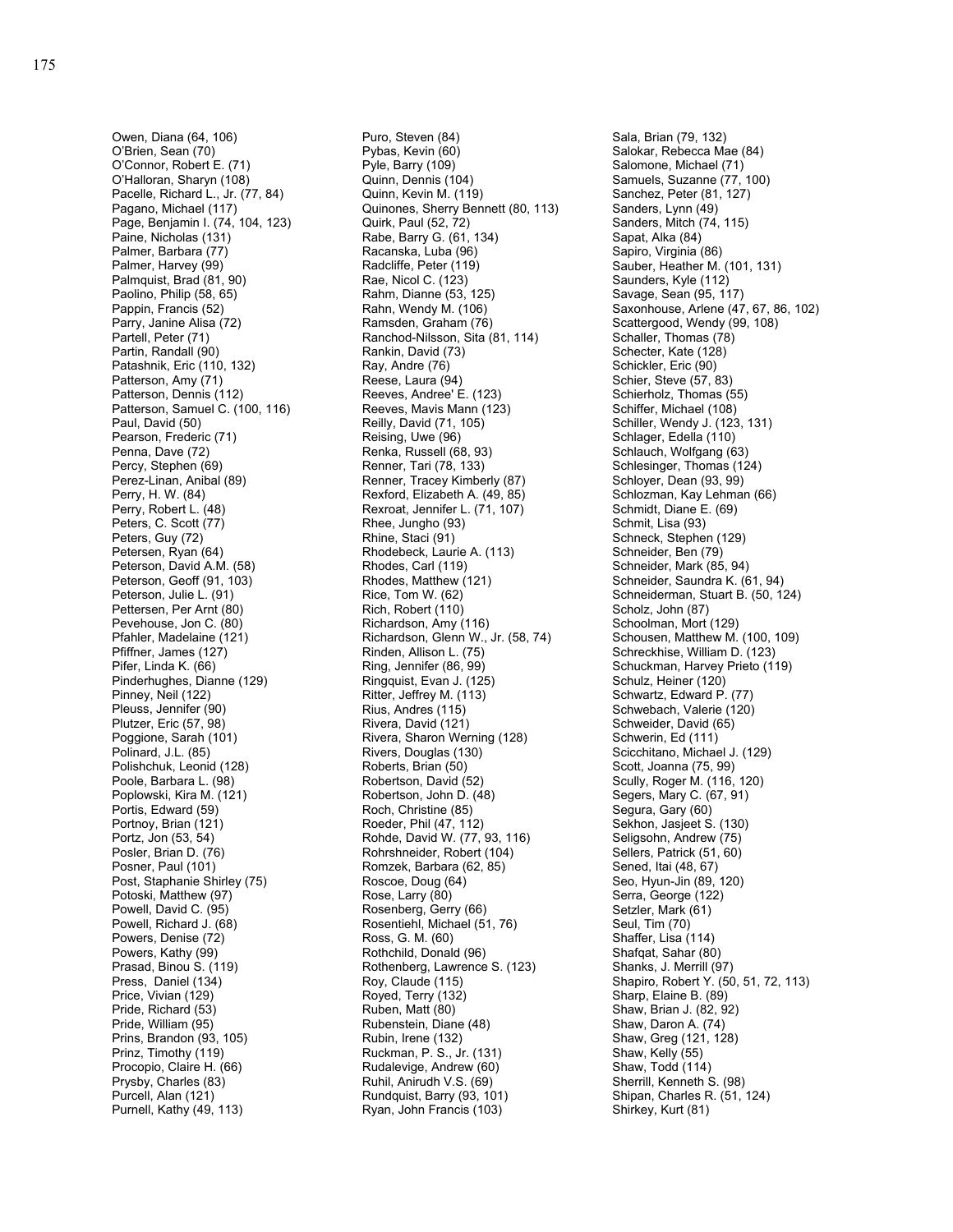Shotts, Ken (122) Shouse, Aimee Dunn (98) Shull, Stevem (83) Shults, Andrew (102) Shvetsova, Olga (48, 49, 89) Siaroff, Alan (105, 120) Sigel, Roberta (64, 129) Sigelman, Lee (97, 106) Signorino, Curtis S. (113, 119) Silverstein, Gordon (131) Simon, Dennis M. (68) Simon, Michael W. (113, 119, 130) Simpson, Andrea Y. (114) Sinclair, Barbara (100, 116) Sinclair, Thomas (85) Sislin, John (71) Sitaraman, Srinivasan (121) Siversion, Randolph (80) Slann, Martin (120, 127) Sloat, James M. (114) Slocum, Fred (49) Slotnick, Elliot (100) Smeall, Gratzia V. (97) Smentkowski, Brian (49) Smiley, Marion (130) Smith, Alastair (82, 119) Smith, Charles E., Jr. (69, 93) Smith, Christopher E. (93, 132) Smith, Daniel A. (118) Smith, James T. (88) Smith, Joseph (124) Smith, Kevin B. (116) Smith, Kimberly (129) Smith, Mark A. (113) Smith, Michael A. (129) Smith, R. Michael (128) Smith, Renee M. (79, 90) Smith, Rogers (51) Smith, Steven S. (116, 124) Smith, Suzanne (119) Smith, Timothy L. (84) Smith-Lovin, Lynn (106) Snider, James (74) Sniderman, Paul M. (78, 97) Snyder, James (91, 92) Sobel, Andrew (48) Sobel, Richard (91, 113) Sonner, Molly W. (114) Soper, Robert (59) Sorokin, Gerald L. (80, 121) Sosland, Jeffrey K. (90) Soss, Joe (94) Spaeth, Harold J. (93, 111) Sparks, Cheryl Logan (81) Sperling, James (71) Spiliotes, Constantine J. (100) Spiller, Pablo (92, 122) Sprague, John (82) Sprecher, Christopher (105, 113) Spriggs, James F. II (77) Stack, John (102) Stam, Allan C., III (80) Starks, Robert (91) Steger, Manfred (62) Steger, Wayne P. (93) Stegmaier, Mary (123) Stein, Lana (61, 85) Stein, Robert M. (75, 110) Steinacker, Annette (110)

Steiner, Niklaus (105) Steiner, Ronald (75) Stenner, Karen (90) Stern, Paul (53) Stetson, Dorothy McBride (113, 122) Steuernagel, Trudy (125) Stevens, Jackie (107) Stevenson, Randall (108, 120) Stewart, Joseph (66) Stewart, Charles, III (123) Stewart, Marianne (99, 112) Stier, Marc (107, 125) Stiles, Ken (64) Stillman, Richard (127) Stimson, James A. (69) Stockton, Hans (120) Stone, Peter (75) Strand, Douglas Alan (97) Strauber, Ira L. (84) Streich, Greg (122) Strong, Tracy (129) Stuckey, Mary E. (81, 108) Suarez, Sandra L. (108) Suchland, Jennifer (47, 78) Suker, Amy Lauren (59) Sulfaro, Valerie A. (57) Sullivan, Vicki (58) Summers, Bobby R. (64) Sutherland, , Robert (53) Sutton, Sean D. (134) Swain, Carol M. (87) Swank, Duane (79) Sweeney, Thomas (133) Swinford, Bill (100) Taber, Charles (65, 87) Tafe, Ursula (56, 97) Talbert, Jeffrey (100, 131) Tam, Wendy K. (81, 91) Tan, Alexander (80, 123) Tanaka, Aiji (73) Tarcov, Nathan (72) Tarlton, Charles (114) Tarr, G. Alan (77) Teixeira, Ray (123) TenBarge, Joseph (57, 82) Tennant, Evalyn (91) Terkildsen, Nayda (87) Teske, Paul (85, 110) Teske, Robin (81) Tetreault, Mary Ann (81, 129) Theall, Michael (133) Theriot, Nicole D. (114) Thies, Michael F. (79, 91) Thomas, Bruce K. (103) Thomas, Clive (108) Thomas, Daniel (64) Thomas, Norman (68) Thomas, Sue (53, 98, 131) Thompson, T. Lyke (77) Thomson, Vivian E. (125) Thurmaier, Kurt (110) Tien, Charles (98) Tilly, Brett (87) Ting, Michael M. (59, 75) Tiritilli, Eric (60) Towle, Michael J. (57) Traut, Carol Ann (69, 120) Trautman, Karl (95) Travis, Toni-Michelle (99)

Trevor, Margaret C. (66) Trish, Barbara (59, 76) Tronto, Joan (81) Trost, Christine (98) Trudeau, Robert (111) Tucker, Harvey J. (77) Tudor, Jarrod (93) Tugwell , Frank (134) Tures, John A. (57) Turner, Jennifer (117) Turner, Robert C. (117) Twombly, Jim (124) Uccelli, Franco (61) Unah, Isaac (116) Underwood, Katherine (61) Unekis, Joe (76) Uradnik, Kathleen (103) Usher, Douglas (59) Uslaner, Eric (68, 106) Valls, Andrew (58, 129) Van Beek, Steve (125) Van den Bergh, R. (92) Van Mill, David (82) Van Sickel, Robert W. (84) Van Winkle, Steve (94) Vanberg, Georg (56) VanDenberg, Jeffrey (105) Vavreck, Lynn (97) Verba, Sidney (66) Vergari, Sandra (84, 116) Vichot, Roberto (47) Vogel, Karen (118) Volden, Craig (108) von Hagen, Juergen (75) Voss, D. Stephen (81) Wahlbeck, Paul J. (77) Walhof, Darren (59) Walker, Thomas G. (116) Walker, Tobi (95) Waller, George A. (71) Waltenburg, Eric N. (69, 100) Walz, Jeffrey S. (60) Wambeam, Rodney (131) Wand, Jonathan (92) Wang, Fang (74) Wang, Te-Yu (73) Ward, Daniel S. (115) Warner, Jamie (114) Warshaw, Shirley Ann (68) Watson, Wendy (66) Watts, Meredith W. (64, 90) Wawro, Gregory (130) Weaver, Mark (53) Weber, Edward (52, 125) Weddle, Judith (89) Wedeman, Andrew (120) Weeber, David R. (105) Weingast, Barry (72) Weinstein, Michael (86) Weisberg, Herb (90, 106) Weiss, Penny (86) Weissert, Carol (124) Weissert, William (61) Welch, Reed L. (81) Wesley, Kate McGuire (67) West, Ellis (53) Whiteside, Kerry (96) Whitten, Guy (99) Whittington, Keith E. (51, 101)